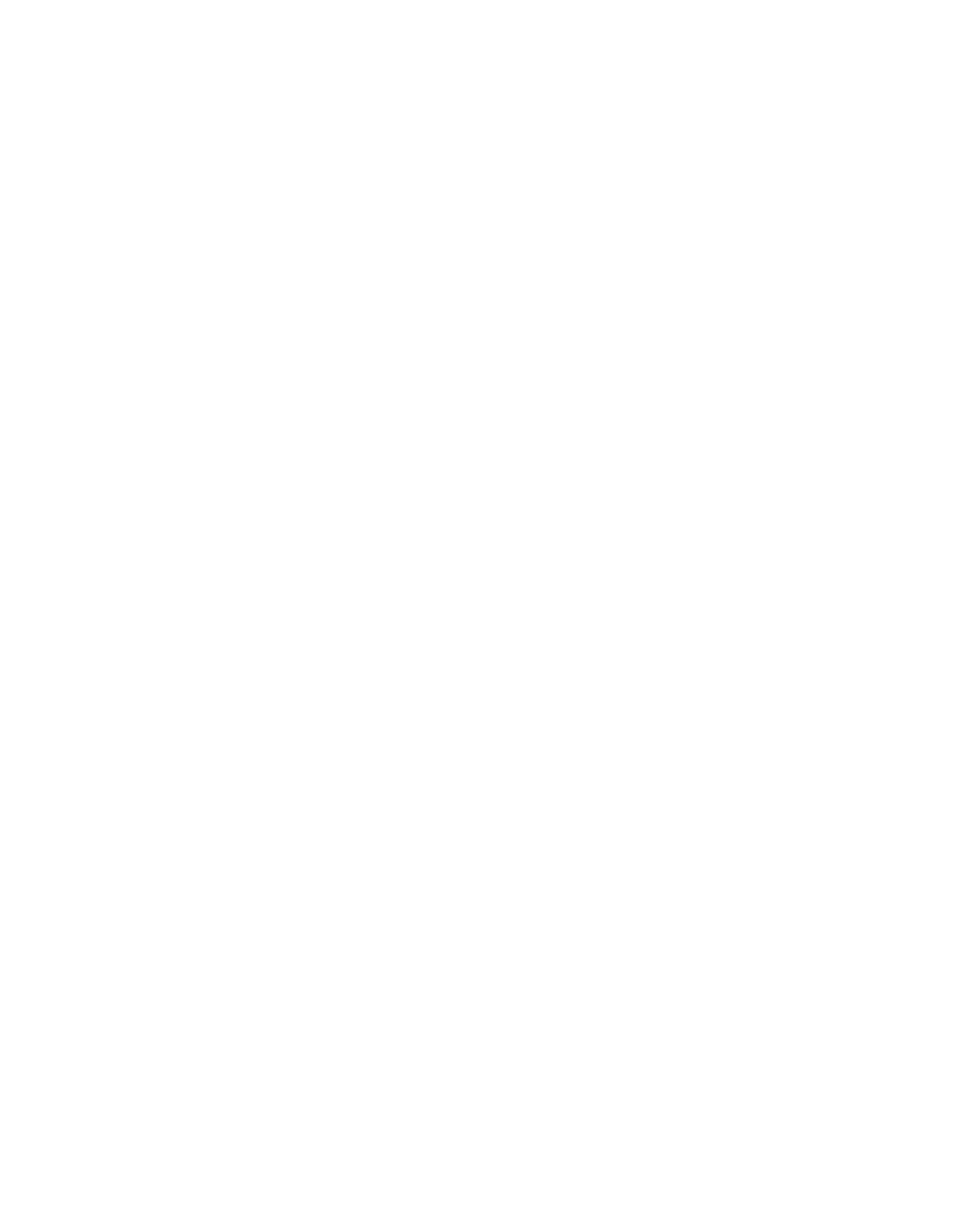# **CALIFORNIA ENERGY COMMISSION**

#### *Prepared By:*

 *Heschong Mahone Group*  Lisa Heschong, Project Director Fair Oaks, California

#### *Managed By:*

*New Buildings Institute*  Cathy Higgins, *Program Director* White Salmon, Washington CEC Contract No. 400-99-013

#### *Prepared For:*

 Donald Aumann, *Contract Manager* 

 Nancy Jenkins, *PIER Buildings Program Manager* 

 Terry Surles, *PIER Program Director* 

 Robert L. Therkelsen *Executive Director* 

#### **DISCLAIMER**

This report was prepared as the result of work sponsored by the California Energy Commission. It does not necessarily represent the views of the Energy Commission, its employees or the State of California. The Energy Commission, the State of California, its employees, contractors and subcontractors make no warrant, express or implied, and assume no legal liability for the information in this report; nor does any party represent that the uses of this information will not infringe upon privately owned rights. This report has not been approved or disapproved by the California Energy Commission nor has the California Energy Commission passed upon the accuracy or adequacy of the information in this report.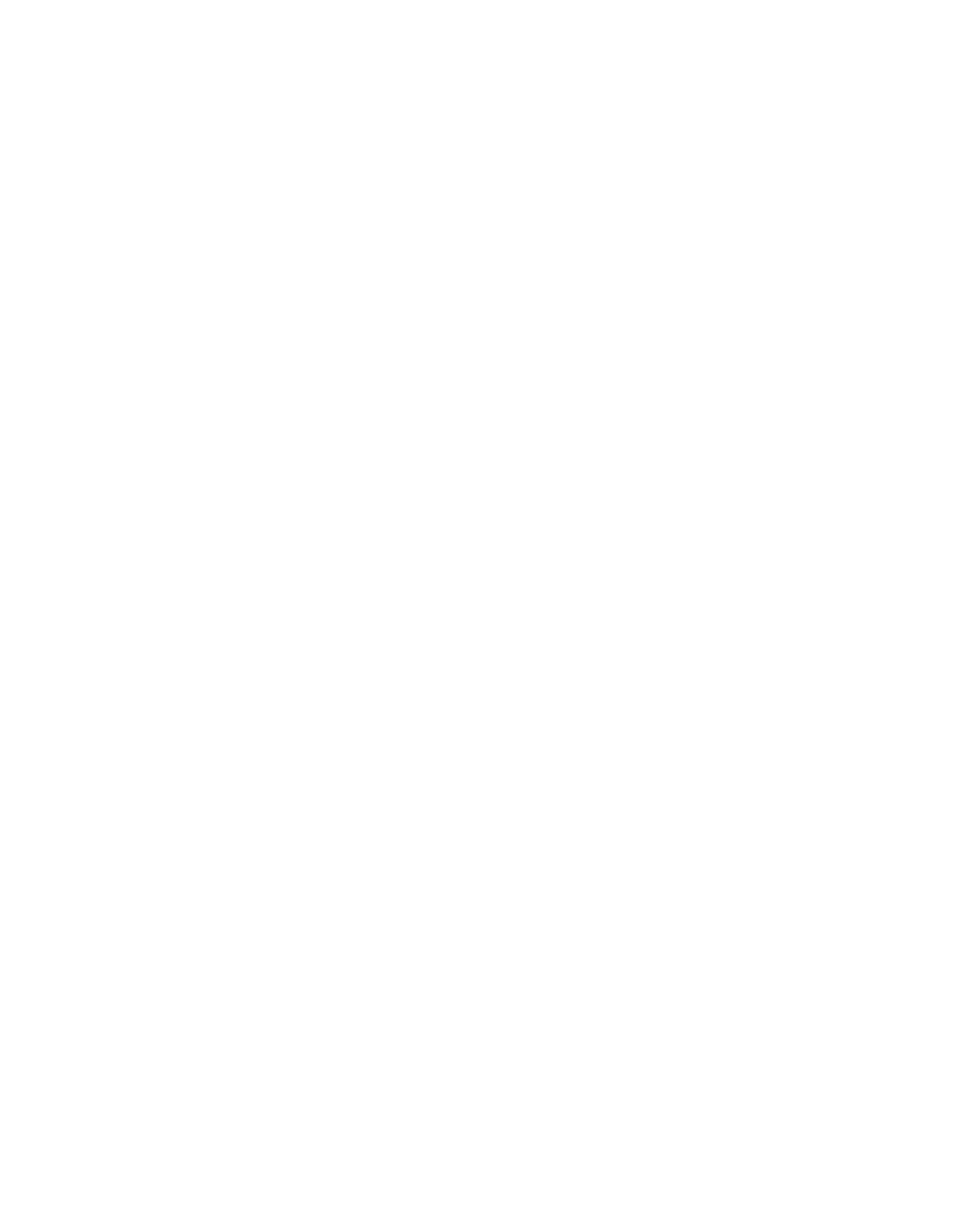## **ACKNOWLEDGEMENTS**

The products and outcomes presented in this report are part of the **Productivity and Interior Environments** research project. The reports are a result of funding provided by the California Energy Commission's Public Interest Energy Research (PIER) program on behalf of the citizens of California. Heschong Mahone Group would like to acknowledge the support and contributions of the individuals below:

Heschong Mahone Group, Inc.: Principal in Charge: Lisa Heschong. Project Director: Lisa Heschong. Project staff: Puja Manglani and Rocelyn Dee.

Subcontractors: Jack A. Paddon and James L. Engler of Williams + Paddon Architects + Planners Inc., Marshall Hemphill of Hemphill Interior technologies, and James Benya of Benya Lighting Design.

Review and Advisory Committee: We are greatly appreciative of the following people who contributed to the review of this report: William Beakes of Armstrong Industries, Jerry Blomberg of Sunoptics, Pete Guisasola of City of Rocklin Building Department, Rob Samish of Lionakis Beaumont Design Group, Michael White of Johnson Controls, Chuck McDonald of USG, John Lawton of Velux, John Mors of Daylite Company, Joel Loveland of Lighting Design Lab, Anthony Antonelli of Ecophon, Steve Fuller and Martin Powell of Albertsons, Jehad Rizkallah of Stop and Shop, Paul McConocha of Federated Departments, JimVan Dame of My-Lite Daylighting Systems and Products, Doug Gehring of Celotex, Ivan Johnson of TriStar Skylights, Robert Westfall of Solatube International Inc., Leo Johnson of PJHM Architects, George Loisos of Loisos/Ubbelohde Architects, Jim Kobs of Chicago Metallics, Steve Ritcher of Crystollite, Jackie Stevens of So-Luminaire, Peter Turnbull of PG & E, Sean Flanigan of WASCO Products, Richard Schoen of Southern California Roofing, Mike Toman and Jeff Guth of Ralphs and Food for Less, and Lori Johnson of Target.

Project Management: Cathy Higgins, New Buildings Institute; Don Aumann, California Energy Commission.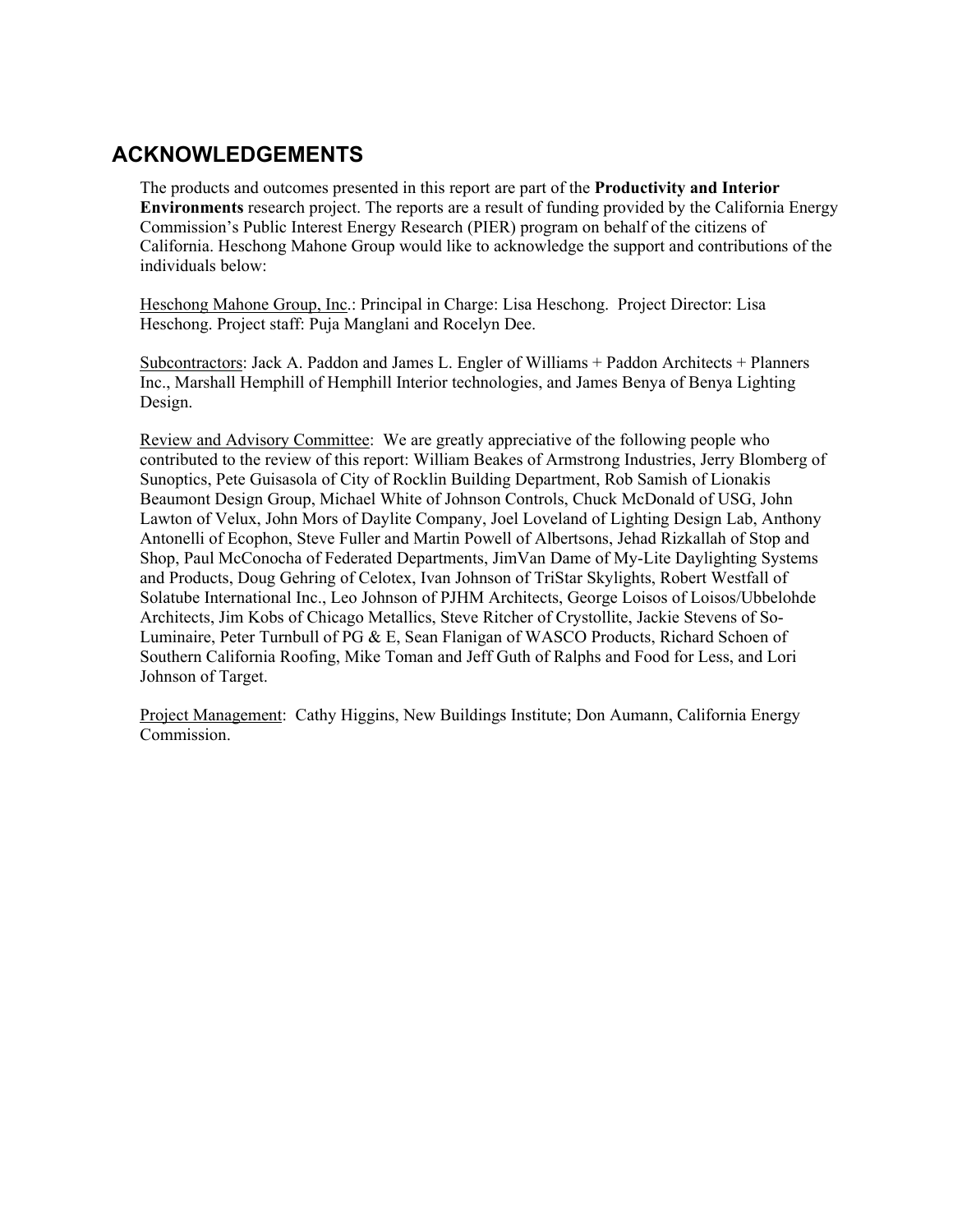## **PREFACE**

The Public Interest Energy Research (PIER) Program supports public interest energy research and development that will help improve the quality of life in California by bringing environmentally safe, affordable, and reliable energy services and products to the marketplace.

This document is one of 33 technical attachments to the final report of a larger research effort called *Integrated Energy Systems: Productivity and Building Science Program* (Program) as part of the PIER Program funded by the California Energy Commission (Commission) and managed by the New Buildings Institute*.*

As the name suggests, it is not individual building components, equipment, or materials that optimize energy efficiency. Instead, energy efficiency is improved through the integrated design, construction, and operation of building systems. The *Integrated Energy Systems: Productivity and Building Science Program* research addressed six areas:

- Productivity and Interior Environments
- $\cdot$  Integrated Design of Large Commercial HVAC Systems
- $\cdot$  Integrated Design of Small Commercial HVAC Systems
- Integrated Design of Commercial Building Ceiling Systems
- $\cdot$  Integrated Design of Residential Ducting & Air Flow Systems
- Outdoor Lighting Baseline Assessment

The Program's final report (Commission publication # P500-03-082) and its attachments are intended to provide a complete record of the objectives, methods, findings and accomplishments of the *Integrated Energy Systems: Productivity and Building Science Program*. The final report and attachments are highly applicable to architects, designers, contractors, building owners and operators, manufacturers, researchers, and the energy efficiency community.

This attachment (#A-3) provides supplemental information to the program's final report within the **Productivity and Interior Environments** research area. It includes the following report:

 **Daylighting in Schools: Reanalysis Report.** This study expands and validates previous research by Heschong Mahone Group that found a statistical correlation between the amount of daylight in elementary school classrooms and the performance of students on standardized math and reading tests.

The Buildings Program Area within the Public Interest Energy Research (PIER) Program produced these documents as part of a multi-project programmatic contract (#400-99-413). The Buildings Program includes new and existing buildings in both the residential and the non-residential sectors. The program seeks to decrease building energy use through research that will develop or improve energy efficient technologies, strategies, tools, and building performance evaluation methods.

This report is Attachment A-3 (Product 2.2.5) to the Final Report on *Integrated Energy Systems: Productivity and Building Science Program* (Commission Publication #P500-03-082). For other reports produced within this contract or to obtain more information on the PIER Program, please visit www.energy.ca.gov/pier/buildings or contact the Commission's Publications Unit at 916-654-5200. All reports, guidelines and attachments are also publicly available at www.newbuildings.org/pier.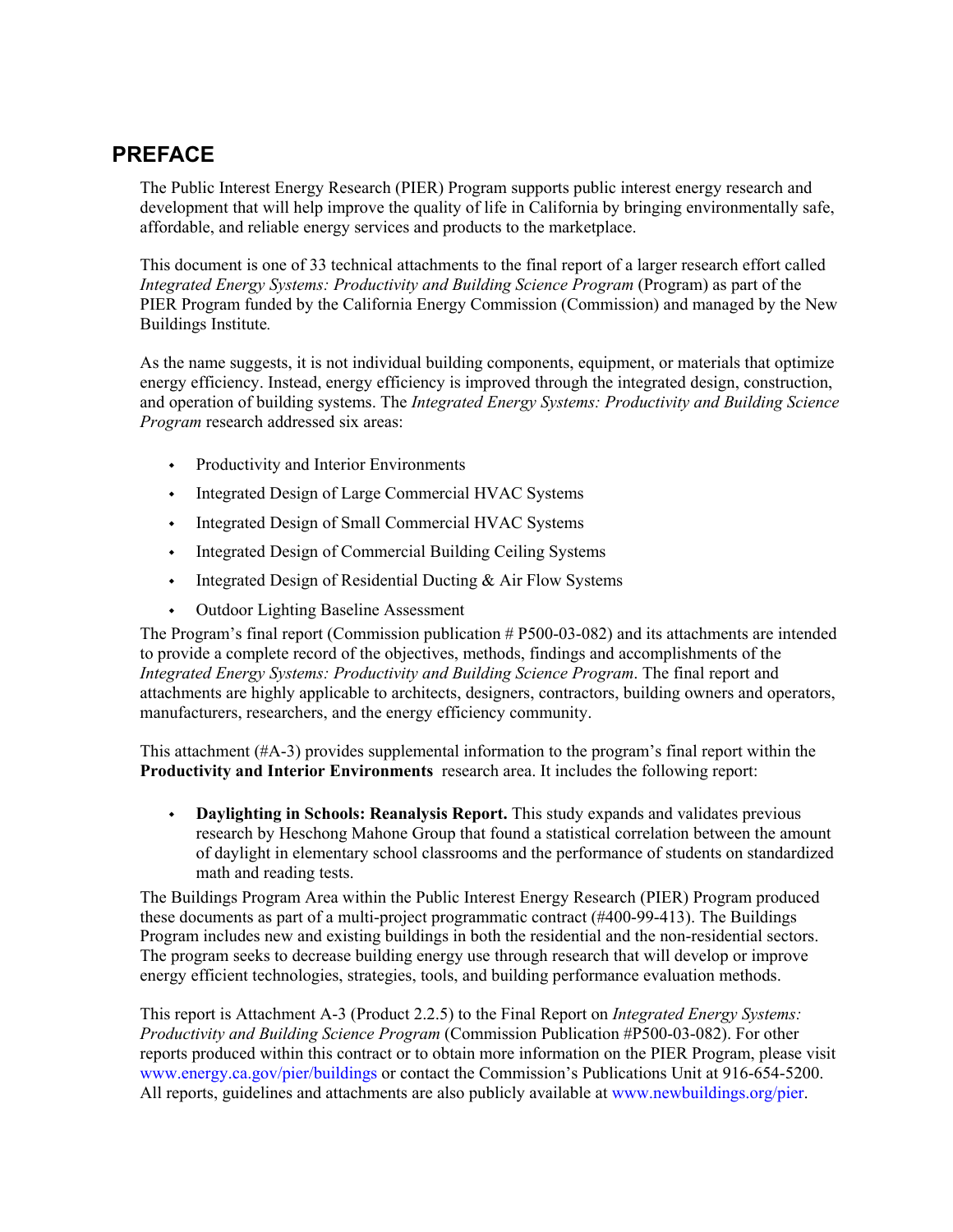## **ABSTRACT**

The "Daylighting in Schools: Reanalysis Report" is part of the Productivity and Interior Environments research project, one of six research elements within the *Integrated Energy Systems: Productivity and Building Science* Program. The Program was funded by the California Energy Commission's Public Interest Energy Research (PIER) Program.

This study expands and validates previous research by Heschong Mahone Group that found a statistical correlation between the amount of daylight in elementary school classrooms and student performance. The researchers reanalyzed student performance data from two school districts to answer questions raised by the previous study. The reanalysis found that:

- Elementary school students in classrooms with the most daylight showed a 21% improvement in learning rates compared to students in classrooms with the least daylight.
- There was no teacher assignment bias that might have skewed the original results; more experienced or more educated teachers were not significantly more likely to be assigned to classrooms with more daylighting.
- The daylighting effect does not vary by grade.
- Physical classroom characteristics (daylighting, operable windows, air conditioning, portable classrooms) do not have an effect on student absenteeism. This seems to contradict claims that have been made about the health effects of daylight or other environmental conditions, as reflected in absenteeism rates of building occupants.

These results, which are consistent with the original findings, affirm that daylight has a positive and highly significant association with improved student performance. These findings may have important implications for the design of schools and other buildings.

**Author:** Lisa Heschong, Heschong Mahone Group

**Keywords:** Daylight, Productivity, Student Performance, Window, Skylight, Absenteeism, Attendance, Health, Classroom Condition, School Design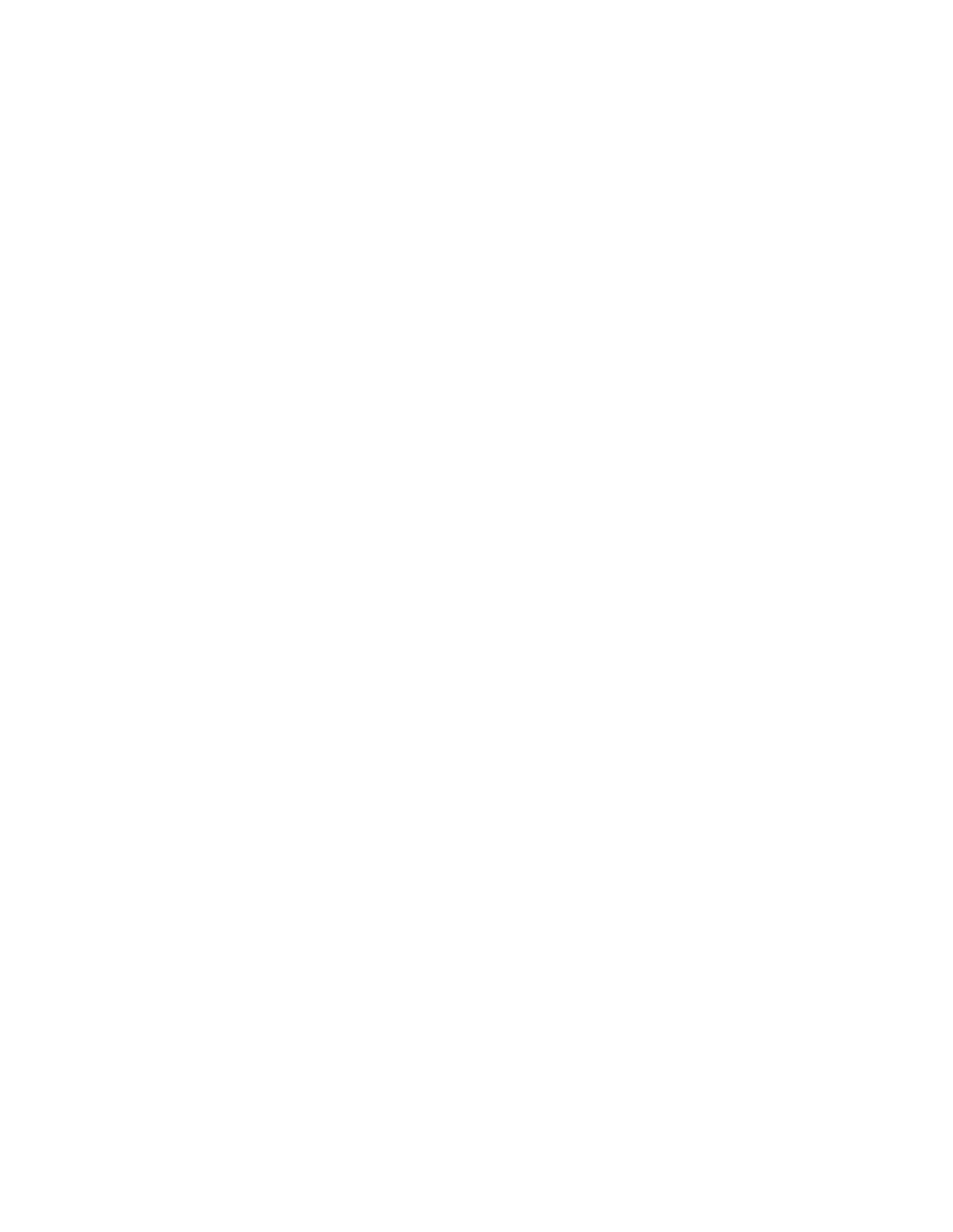# **TABLE OF CONTENTS**

|                       |                                                                                                                                                                                                                                  | v              |
|-----------------------|----------------------------------------------------------------------------------------------------------------------------------------------------------------------------------------------------------------------------------|----------------|
|                       |                                                                                                                                                                                                                                  | 1              |
|                       |                                                                                                                                                                                                                                  | $\overline{2}$ |
|                       | 1.2 Literature Review of Research on Teachers' Influence ______________________2                                                                                                                                                 | $\overline{5}$ |
|                       |                                                                                                                                                                                                                                  |                |
|                       |                                                                                                                                                                                                                                  | 9              |
|                       |                                                                                                                                                                                                                                  | 9<br>10        |
|                       | 2.2.2 Education Level, Certificates and Honors ____________________________ 12<br>2.2.4 Criteria for Classroom Selection<br>$\frac{15}{15}$<br>2.2.5 Permanent vs. Portable Classroom Preference________________________________ | 18             |
|                       |                                                                                                                                                                                                                                  | 20             |
|                       |                                                                                                                                                                                                                                  | 23             |
|                       |                                                                                                                                                                                                                                  | 23             |
| 3.2.2 Assignment Bias | 3.2.3 Decision to Focus on Daylight Code Only ________________________ 26<br>3.2.4 Daylight Code as a Dependant Variable __________________________________26                                                                    | 23<br>24       |
|                       | 3.3 Findings and the state of the state of the state of the state of the state of the state of the state of the state of the state of the state of the state of the state of the state of the state of the state of the state    | 27             |
| 3.4 Conclusion        |                                                                                                                                                                                                                                  | 29             |
| 3.5 Discussion        | 3.5.1 Findings of Different Study Population Models<br>3.5.2 Conclusions of Different Study Population Models                                                                                                                    | 29<br>30<br>33 |
|                       |                                                                                                                                                                                                                                  | 35             |
|                       |                                                                                                                                                                                                                                  | 35             |
|                       |                                                                                                                                                                                                                                  | 36             |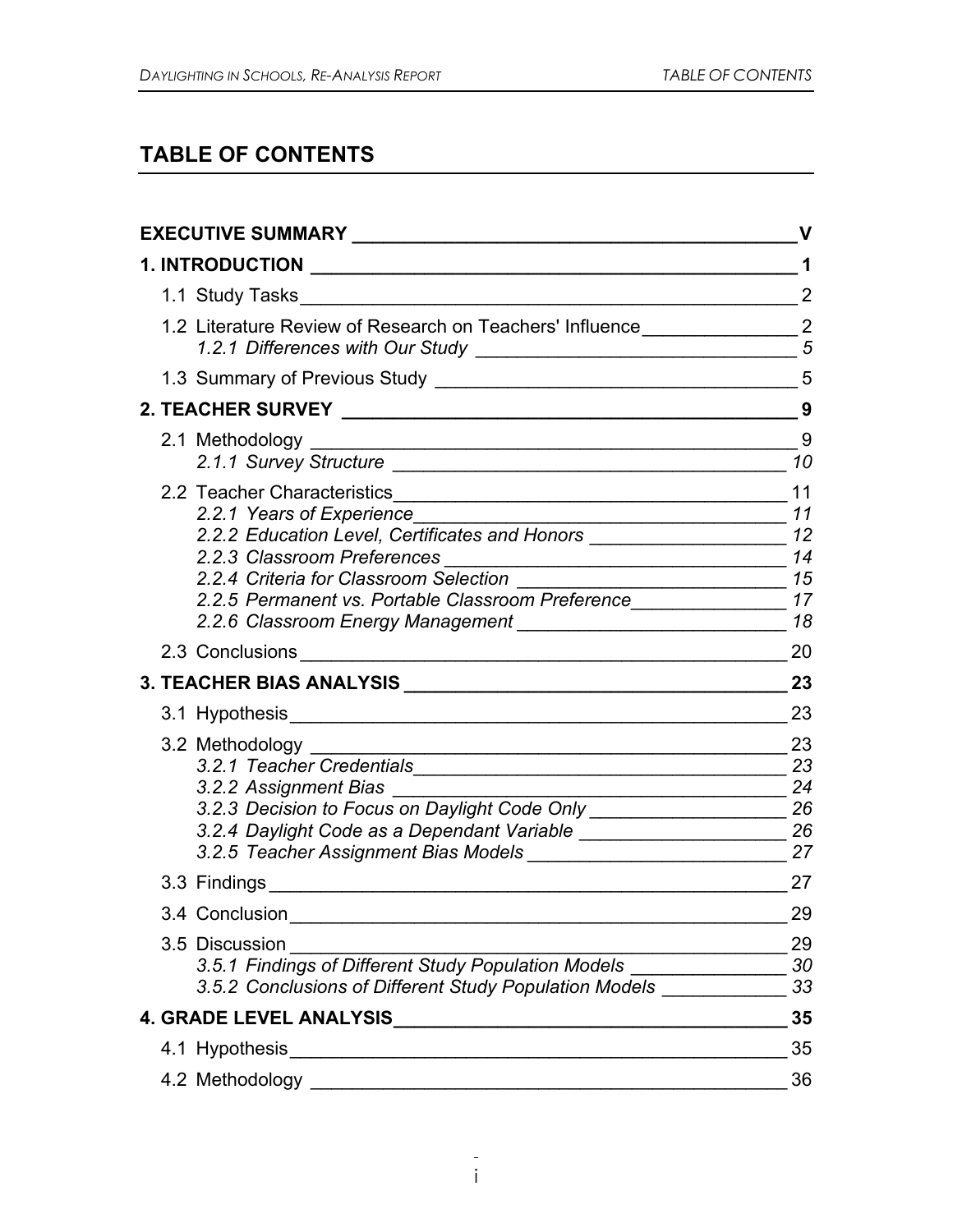|                                                                                                                | 36                                  |
|----------------------------------------------------------------------------------------------------------------|-------------------------------------|
|                                                                                                                | 38                                  |
|                                                                                                                | 39                                  |
|                                                                                                                | 40                                  |
|                                                                                                                | 41                                  |
|                                                                                                                | $\frac{1}{2}$ 42<br>42<br>43        |
|                                                                                                                | 43                                  |
|                                                                                                                |                                     |
|                                                                                                                |                                     |
|                                                                                                                |                                     |
|                                                                                                                | 47                                  |
|                                                                                                                |                                     |
|                                                                                                                |                                     |
|                                                                                                                | - 49                                |
|                                                                                                                | 51                                  |
|                                                                                                                | 51                                  |
| 7.2 Teacher Survey<br>7.2.1 Three Most Important Criteria in Selection of Classroom 55                         | $\frac{1}{\sqrt{1-\frac{1}{2}}}$ 53 |
|                                                                                                                |                                     |
| 7.4 Grade Level Models 2008 2009 2009 2009 2009 2009 2010 2020 2031 2040 2051 2062 2071 2082 2093 2009 2010 20 | 81                                  |
| 7.5 Absenteeism Models                                                                                         | 89                                  |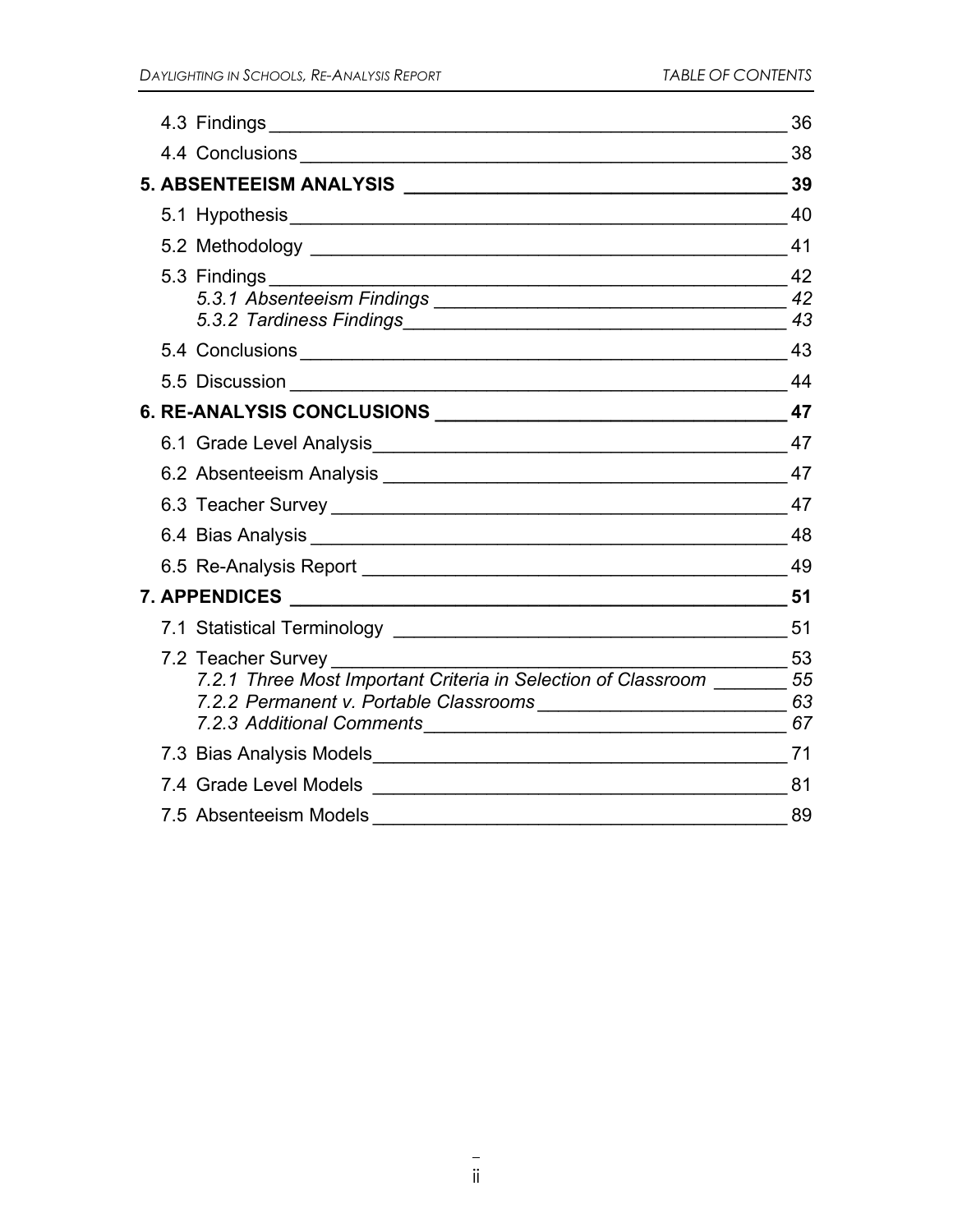# **TABLE OF FIGURES**

| Figure 1: Daylight Code Definitions                                              | 6  |
|----------------------------------------------------------------------------------|----|
| Figure 2: Surveyed vs. Original Population Distribution by Daylight Code         | 10 |
| Figure 3: Number of Years Teaching for Survey Respondents                        | 12 |
| <b>Figure 4: Teacher Education Level</b>                                         | 13 |
| Figure 5: Teacher Certificates and Honors (Recognition)                          | 14 |
| Figure 6: Most Preferred Attributes of Classrooms                                | 17 |
| Figure 7: Permanent vs. Portable Classroom Preference                            | 17 |
| Figure 8: Teachers' Energy Management of Classrooms                              | 19 |
| Figure 9: Teachers' Lighting Management of Classrooms                            | 20 |
| Figure 10- Correlation of Teacher Variables to Daylight Variables, Student level |    |
| Analysis, Capistrano                                                             | 25 |
| Figure 11 - Change in Capistrano Math Model with Addition of Teacher             |    |
| Variables                                                                        | 28 |
| Figure 12 - Change in Capistrano Reading Model with Addition of Teacher          |    |
| Variables                                                                        | 28 |
| Figure 13: Surveyed, Original, and Expanded Populations                          | 30 |
| Figure 14: Daylight Affect for Different Populations, with and without Teacher   |    |
| Variables, on Reading Tests in Capistrano                                        | 31 |
| Figure 15: Daylight Affect for Different Populations, with and without Teacher   |    |
| Variables, on Math Tests in Capistrano                                           | 31 |
| Figure 16: Teacher Variables and Daylight effect on Reading for the Three        |    |
| <b>Populations Compared</b>                                                      | 32 |
| Figure 17: Teacher Variables and Daylight effect on Math for the Three           |    |
| <b>Populations Compared</b>                                                      | 33 |
| Figure 18: Capistrano Grade Level Models with Interactive Variables              |    |
| Summary                                                                          | 37 |
| Figure 19- Seattle Grade Level Models with Interactive Variables Summary         | 38 |
| Figure 20- Distribution of Absences and Tardies                                  | 41 |
| Figure 21- Equation for natural log of attendance data                           | 42 |
|                                                                                  |    |

#### *APPENDICES:*

| Figure 22 - Capistrano Reading Models, Original Population, with and without |    |
|------------------------------------------------------------------------------|----|
| <b>Teacher Variables</b>                                                     | 71 |
| Figure 23 - Capistrano Math Models, Original Population, with and without    |    |
| <b>Teacher Variables</b>                                                     | 72 |
| Figure 24 - Capistrano Reading Model, Teacher Survey Population, with and    |    |
| without Teacher Variables                                                    | 73 |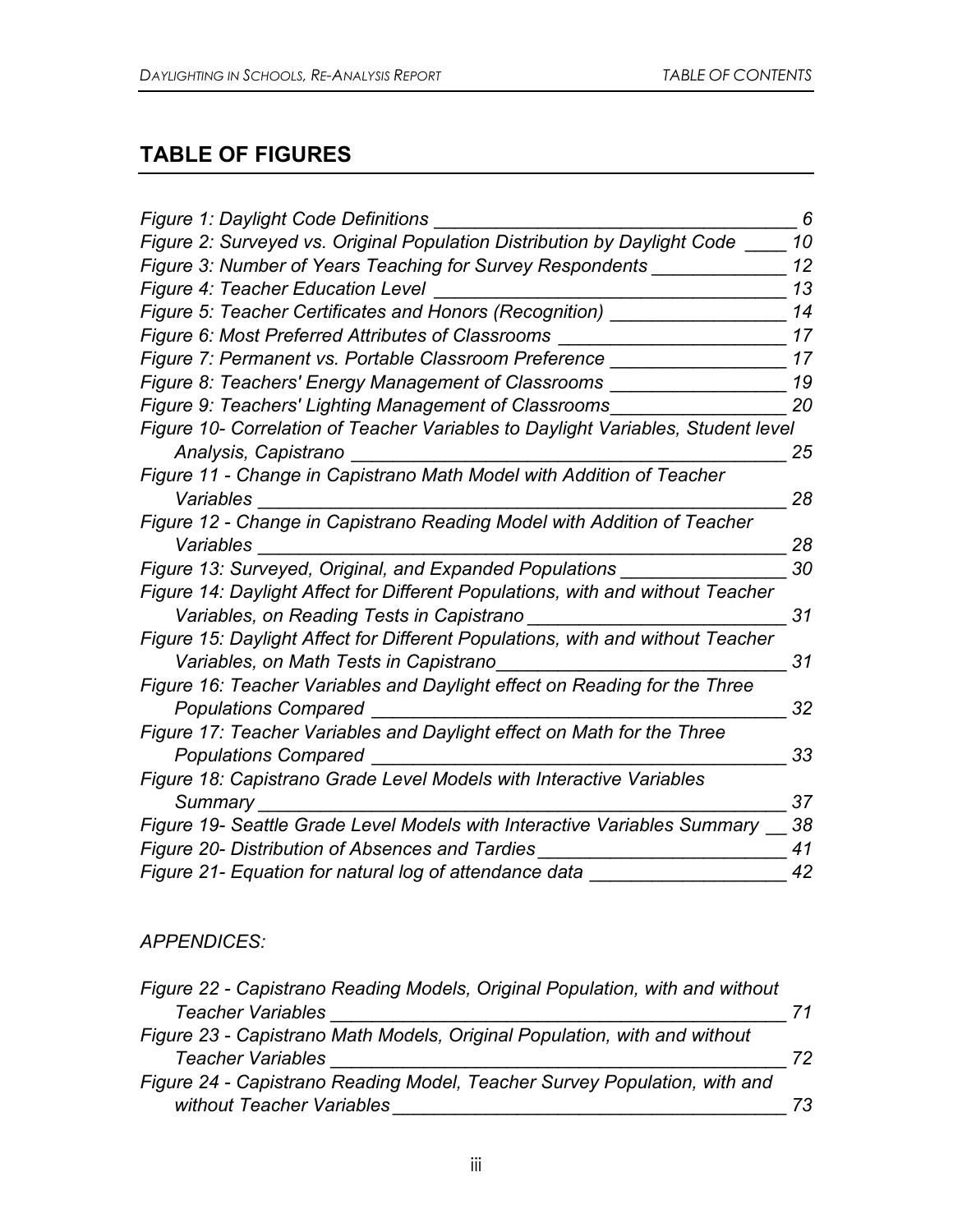| Figure 25 - Capistrano Math Model, Teacher Survey Population, with and without |    |
|--------------------------------------------------------------------------------|----|
| Teacher Variables                                                              | 74 |
| Figure 26 - Capistrano Reading Model, Expanded Population, with and without    |    |
| Teacher Variables                                                              | 75 |
| Figure 27 - Capistrano Math Model, Expanded Population, with and without       |    |
| <b>Teacher Variables</b>                                                       | 76 |
| Figure 28 - Descriptive Statistics, Capistrano Original Population             | 77 |
| Figure 29 - Descriptive Statistics, Capistrano Teacher Survey Population       | 78 |
| Figure 30 - Descriptive Statistics, Capistrano Expanded Population             | 79 |
| Figure 31- Capistrano Grade Level Interaction, Reading Daylight                | 81 |
| Figure 32- Capistrano Grade Level Interaction, Math Daylight                   | 82 |
| Figure 33- Seattle Grade Level Interaction, Reading Daylight                   | 83 |
| Figure 34 - Seattle Grade Level Interaction, Math Daylight                     | 84 |
| Figure 35- Descriptive statistics, Capistrano Grade Level, Reading and Math    | 85 |
| Figure 36- Descriptive statistics, Seattle Grade Level, Reading                | 86 |
| Figure 37- Descriptive statistics, Seattle Grade Level, Math                   | 87 |
| Figure 38 - Capistrano Absenteeism Model                                       | 89 |
| Figure 39 - Capistrano Tardiness Model                                         | 90 |
| Figure 40 - Capistrano Absenteeism/Tardiness Descriptive Statistics            | 91 |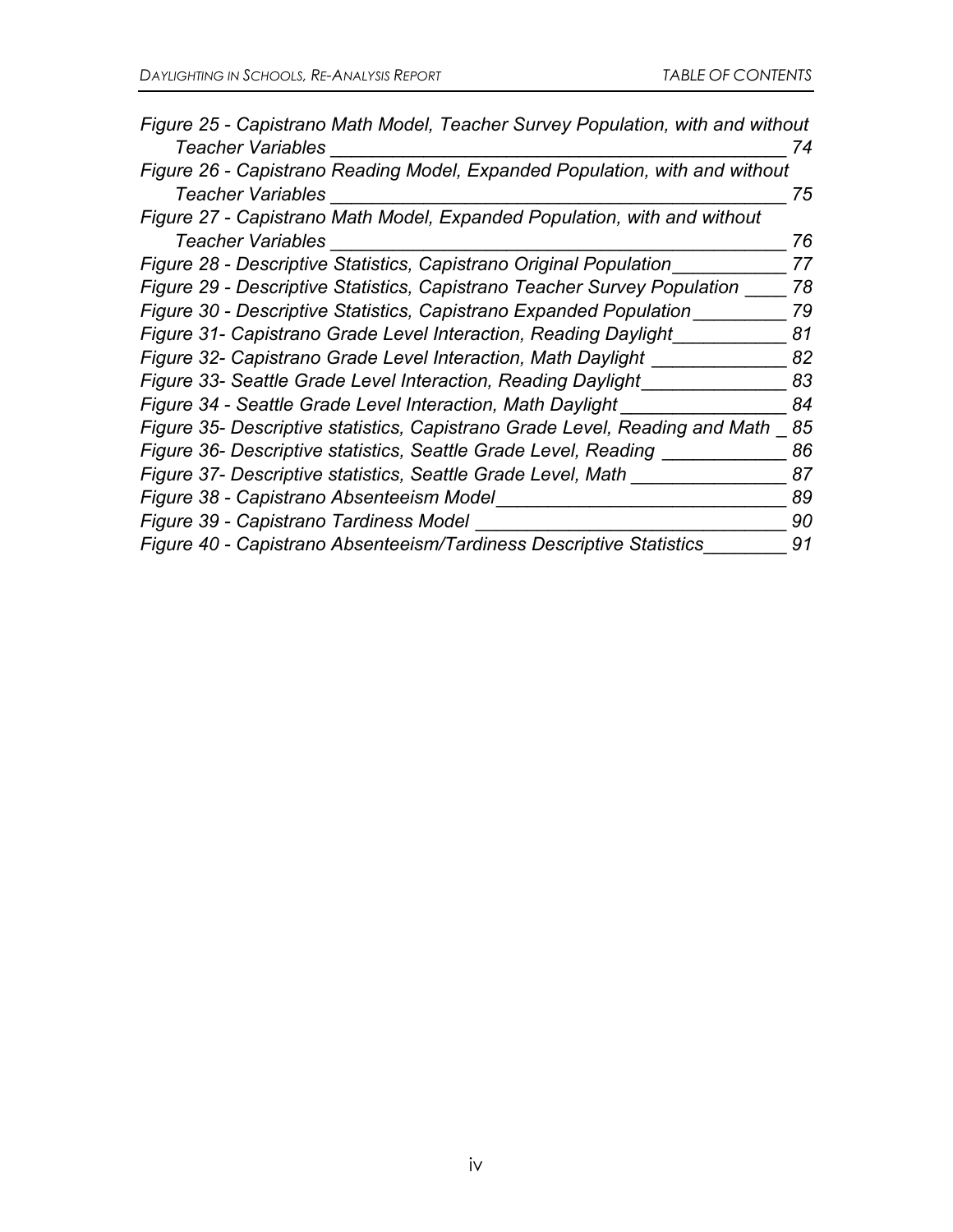## **EXECUTIVE SUMMARY**

 $\overline{a}$ 

This report is a follow-on study to the Daylighting in Schools study**<sup>1</sup>** that was completed in 1999, which found a compelling statistical correlation between the amount of daylighting in elementary school classrooms and the performance of students on standardized math and reading tests. This re-analysis of the original study data was intended to answer key questions raised by the peer review of the earlier study, and expand our understanding of methodological choices for further work.

The original findings potentially have very important implications for the design of schools and other buildings where people live, work and play. Daylight used to be common and even required in schools, homes and offices, but fully daylit buildings became increasingly rare as electric lighting became more the norm. This re-analysis study helps to provide greater certainty for the original findings.

For this re-analysis study HMG conducted four tasks:

The **Teacher Survey** collected information from a sample of teachers in the Capistrano school district about their education and experience levels, preferences for classroom features and operation of those features. The primary purpose of the survey was to provide input to a subsequent "assignment bias" analysis. In addition, we learned some useful information about teacher preferences, attitudes and behaviors in response to classrooms conditions.

While the teachers we surveyed generally had a preference for windows, daylight and views in their classrooms, these preferences were not found to be driving classroom preferences. Far more important was an almost universal desire for more space, a good location, quiet, lots of storage and water in the classroom.

Environmental control was also found to be an important issue for teachers, especially for those who did not have full control. Teachers seemed to hold a basic expectation that they would be able to control light levels, sun penetration, acoustic conditions, temperature and ventilation in their classrooms. They made passionate comments about the need for improvement if one or more of these environmental conditions could not be controlled in their classroom.

The Teacher **Bias Analysis** further examined information from the Teacher Survey. The survey data was coded into variables and statistically analyzed in relation to both assignment to daylit classrooms and the student performance models. The goal of the Bias Analysis was to discover if the original study had over-inflated the effect of daylight on student learning by not accounting for a potential "assignment bias" of better teachers to more daylit classrooms.

We conclusively found that there was not an "assignment bias" influencing our results. None of the individual teacher characteristics we identified were significant in explaining assignment to a daylit classroom in the Capistrano District. Considering all teacher characteristics together only explained 1% of the variation in assignment to daylit classrooms. We did find that a few types of teachers, those with more experience or

**<sup>1</sup>** Heschong Mahone Group (1999). Daylighting in Schools. An investigation into the relationship between daylight and human performance. Detailed Report. Fair Oaks, CA. (http://www.h-m-g.com/Daylighting/daylighting\_and\_productivity.htm)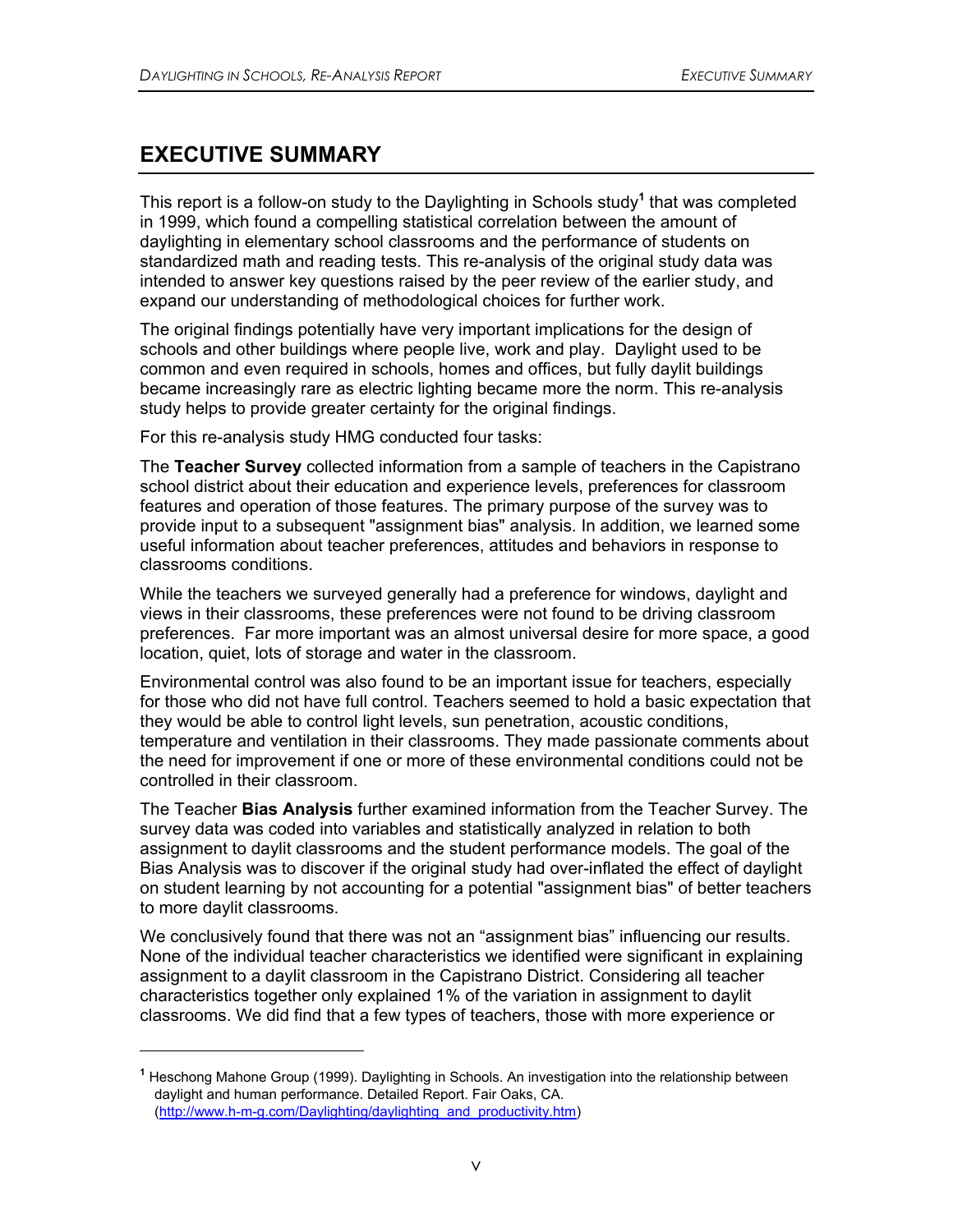honors, were slightly more likely (1%-5%) to be assigned to classrooms with more windows or some types of skylights.

When we added the teacher characteristics to the original student performance models, the daylight variables were not reduced in significance. Further analysis of other subpopulations repeated these findings. Among twelve models considered, we identified a central tendency of a 21% improvement in student learning rates from those in classrooms with the least amount of daylight compared to those with the most.

In the **Grade Level Analysis**, we re-analyzed the original student test score data for both Capistrano and Seattle by separate grade level, instead of aggregating the data across the four grade levels (2-5). Our goal was to determine if this method would more accurately explain the relationship of student performance to daylighting. We tested for statistical significance and correlation, and we looked at any patterns discovered in the analysis.

The data did not show any significant patterns between a daylight effect and the separate grade levels, neither an increase or decrease in daylight effects by grade level. Thus, we conclude that there do not seem to be progressive effects as children get older, nor do younger children seem to be more sensitive to daylight than older children. Allowing the results to vary by grade did not noticeably improve the accuracy of the models. Therefore, we conclude that looking at data across grade levels is a sufficiently accurate methodology.

In the **Absenteeism Analysis**, we used absenteeism and tardiness data in the original Capistrano data set as dependent variables and evaluated them against the full set of explanatory variables from the original study, plus the new information on teacher characteristics. These models would allow us to assess whether daylighting or other classroom physical attributes potentially impacted student health, as measured by changes in student attendance.

Student attendance data is certainly not the best indicator of student health. Yet to the extent that attendance data does reflect student health, our findings do not suggest an obvious connection between physical classroom characteristics and student health. Notably, daylighting conditions, operable windows, air conditioning and portable classrooms were not found to be significant in predicting student absences.

Overall, the strength of the daylight variable in predicting student performance stands out sharply across all of these re-analysis efforts.

This analysis also demonstrated that the findings of these models are more strongly dependent upon the sample population then the subtleties of the explanatory variables. Thus, we believe that it will be more informative to replicate this study with a different population, to continue to try to refine the models with further detail in the explanatory variables.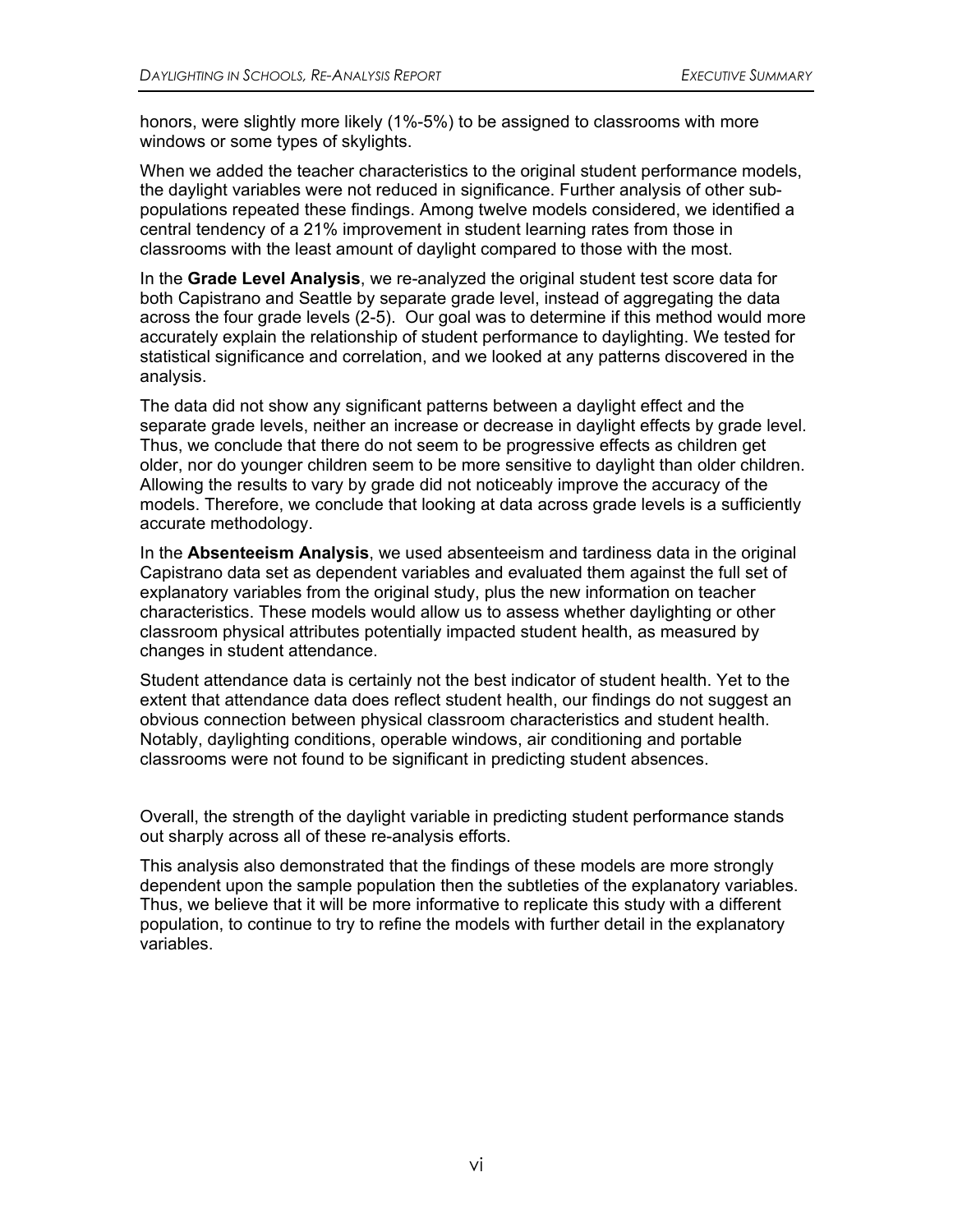## **1. INTRODUCTION**

 $\overline{a}$ 

The Daylighting in Schools study<sup>1</sup> completed in 1999 by the Heschong Mahone Group on behalf of the California Board for Energy Efficiency found some a compelling statistical correlation between the amount of daylighting in elementary school classrooms and the performance of students on standardized math and reading tests.

The study was reviewed by a panel of experts, recruited by Lawrence Berkeley National Laboratory and involved a wide range of disciplines related to the study. In general the review panel was satisfied with the soundness of the basic methodology and the rigor of the statistical analysis. An additional "classroom level analysis" (included in the Appendix of the detailed version) verified the robustness of the initial results. The peer reviewers, however, expressed two primary concerns<sup>2</sup> that could only be addressed in follow-up studies. These are:

- 1. The results might be confounded by a potential bias whereby "better" teachers might be more likely to be assigned to more daylit classrooms
- 2. The analysis might be more accurate if performed by grade level, rather than aggregating data from four grade levels together

The study described in this report, supported through the California Energy Commission's Public Interest Energy Research (PIER) program, was designed to address these two concerns, while also expanding other areas of our knowledge about the interaction of students, teachers and daylighting. The series of four tasks described in this report were the necessary first steps in resolving remaining questions about the Daylighting and Schools study. The results of these initial re-analysis studies will also be used to inform the methodology and data collection for the forthcoming PIER productivity studies in schools, retail, manufacturing, and offices.

This report discusses the re-analysis of the 97-98 school year student performance data on standardized math and reading tests from the Capistrano Unified School District in Southern California and the Seattle Public School District in Seattle Washington. The re-analysis of the original study data was intended to answer key questions raised by the peer review of the earlier study, and expand our understanding of methodological choices for further work.

**<sup>1</sup>** Heschong Mahone Group (1999). Daylighting in Schools. An investigation into the relationship between daylight and human performance. Detailed Report. Fair Oaks, CA.

**<sup>2</sup>** Heschong Mahone Group (1999). Daylighting and Productivity. An investigation into the relationship between daylight and human performance. Review Report. Fair Oaks, CA.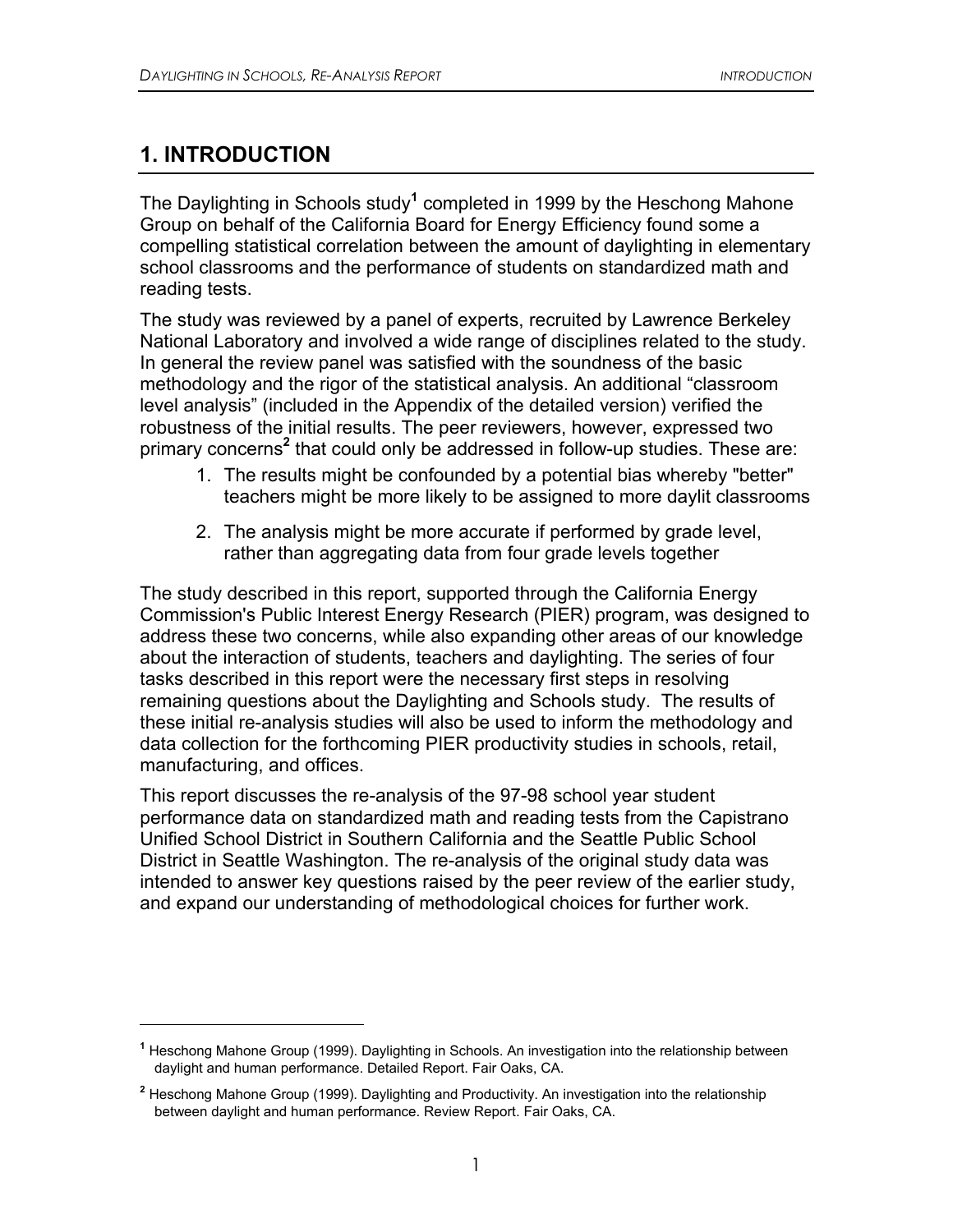## **1.1 Study Tasks**

Four study tasks were defined, which are briefly summarized here, and described fully later:

- Teacher Survey
- Teacher Bias Analysis
- Grade Level Analysis
- Absenteeism Analysis

The **Teacher Survey** surveyed a sample of teachers in the Capistrano school district to determine their years of teaching experience, education level, and other characteristics that might be associated with being a "better" teacher. While we were conducting a survey, we decided to include a few additional questions to learn more about the teacher's perspective on classroom assignments, their preferences for the physical qualities of classrooms, and how they operated their classrooms.

The survey fed into the second task **Teacher Bias Analysis**. The teacher information from the survey was coded into variables that could be analyzed statistically. First we looked at the assignment bias, to see if some types of teachers were more likely to be assigned to more daylit classrooms in the Capistrano District. Next, we added the information about the teachers to the original Capistrano student test score models to see if accounting for teacher characteristics would impact the significance or magnitude of the daylight variables.

In addition to the tasks described above, we also re-analyzed the original data in two other ways. The **Grade Level Analysis** looked at the original student test score data for both Capistrano and Seattle by grade level to see if this was a more accurate way to study the relationship of student performance to daylighting.

The original Capistrano data set also included information on student attendance--both absences and tardiness. This gave us the opportunity to see if daylighting, or other physical characteristics of the classrooms in Capistrano, were associated with changes in attendance. For the **Absenteeism Analysis** task, we set student absenteeism and tardiness as dependent variables, and used the full set of explanatory variables used in the original study, plus the new information on teacher characteristics, to see if daylighting or other classroom attributes were associated with student attendance.

# **1.2 Literature Review of Research on Teachers' Influence**

We looked to research by educational researchers in our effort to understand how teacher characteristics might be described and included in our models. Various educational researchers have analyzed the relationship between teacher performance and student achievement, and have identified a number of teacher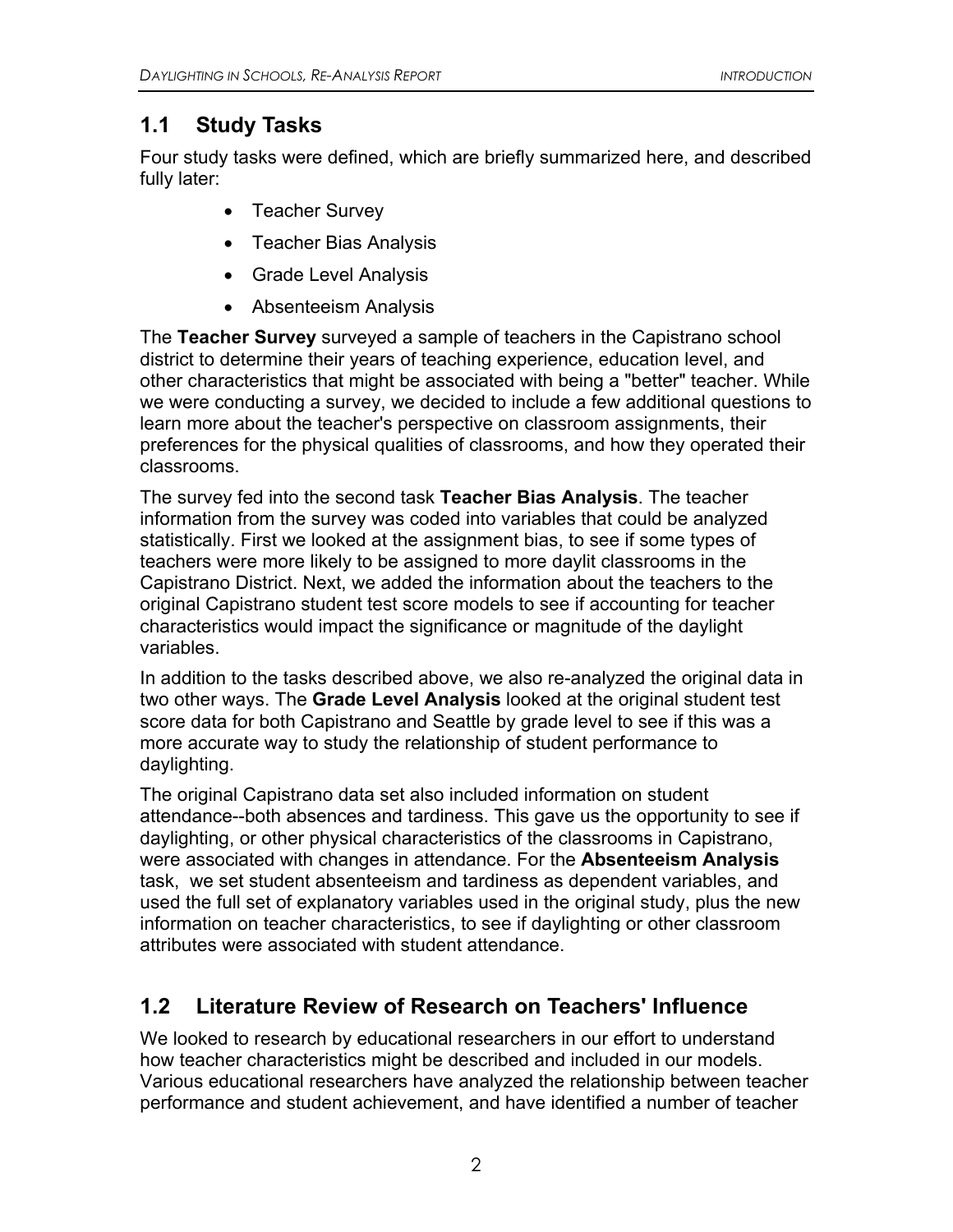characteristics that seem to fairly reliably predict student learning in the classroom. Factors that have been found to be significant in previous studies include a teacher's general intelligence, teaching experience, certain personality traits, knowledge of the subject matter, knowledge of teaching strategies, continuing education, and certification**<sup>1</sup>** . The following summary is based on an extensive literature review by Prof. Linda Darling-Hammond of the Stanford University School of Education (Darling-Hammond 2000) of the recent research on the relationship between teacher performance and student achievement. The reader is referred to her report for specific citations or further detail on studies.

This literature review helped inform the classification of teacher characteristic variables for in this study. The discussion below includes both the approach of other researchers to define variables of interest and a brief summary of some of their findings.

*General intelligence:* General intelligence as measured by IQ test or college grade point average shows the weakest performance as a predictor of subsequent student performance. While early studies in the 40's positively correlated teachers' intelligence and student achievement, these correlations are generally statistically insignificant and have not held up over time. Two metareviews of these studies performed in the 80's found little or no correlation.

*Teaching experience:* Researchers have usually measured teaching experience by the number of years a teacher has spent in the profession. While various studies have found a positive relationship between teachers' experience and student learning, this relationship is not always significant or linear. Although many studies conclude that inexperienced teachers generally perform less well than those with more experience, the benefits of experience tend to level off after approximately five years. This seems, however, to be dependent on the organizational structure of the school district: in districts that emphasize the importance of continuing education, long time teachers are more likely to improve throughout their career.

*Teacher personality traits:* Studies have found scant correlation between student learning and various teacher personality traits. One exception is a set of personality traits variously defined as "flexibility," "creativity," or "adaptability." This would seem to be consistent with a theory that a teacher's ability to creatively adjust their teaching methods to fit the needs of the students and the instructional goals would correlate positively with student learning. Some researchers have found that "flexibility" is also closely correlated to variables measuring a teacher's professional education, implying that teachers who have studied formally are more likely to be able to adjust teaching strategies for students' different learning styles.

*Knowledge of subject matter:* Knowledge of the subject matter to be taught, as measured by number of college classes taken or by scores on a subject matter

 $\overline{a}$ 

**<sup>1</sup>** Darling Hammond, L. (2000). Teacher Quality and Student Achievement: A review of state policy evidence. Education Policy Analysis Archives, Vol. 8, number 1, available on-line, http://epaa.asu.edu/epaa/v8n1/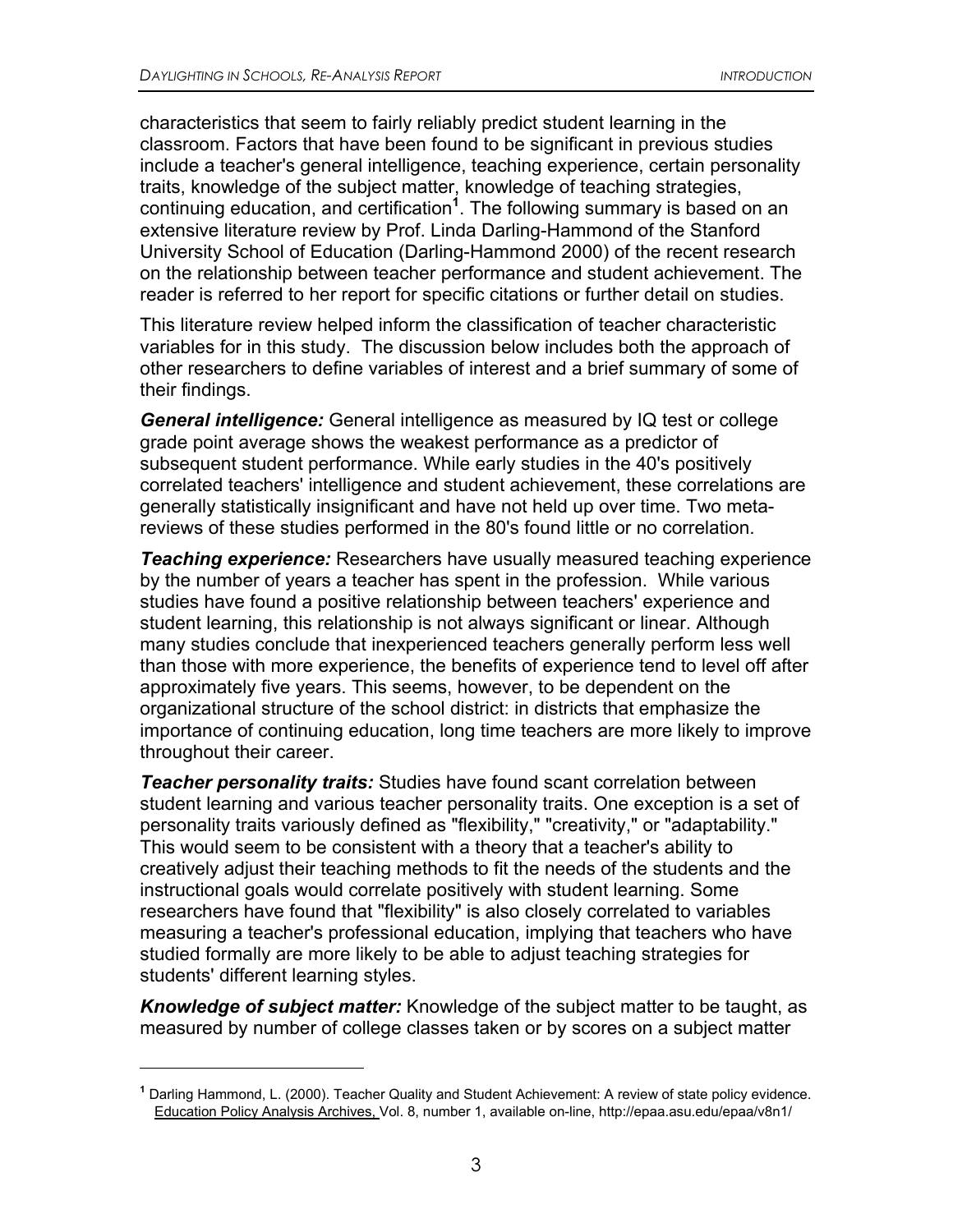test, has been found to be less important than might be expected. A variety of studies have shown small, statistically insignificant relationships, both positive and negative. One recent study found that teachers' coursework in the subject field relates positively to student achievement in mathematics and science, but that the number of courses show diminishing returns above a certain threshold level (Monk, 1994). A teacher's knowledge of the subject was found to be more important for higher-level classes and higher-achieving students (Hawk, Coble, & Swanson, 1985). Thus, a certain level of subject matter knowledge appears important, but above that point, other factors, such as the ability to effectively convey this knowledge, become more important to student achievement.

*Teaching strategies:* Knowledge of teaching strategies has been measured by number of education classes taken in teaching methods and level of college degree (BA or MA). These variables generally capture variance in teacher performance more effectively than the variables discussed above. Ferguson and Womack (1993) studied 200 graduates of one teacher education program. They concluded that the amount of education coursework was responsible for more than four times the variance (16.5 %) in teacher performance than measures of content knowledge, as determined by National Teacher Examination subject matter test scores and GPA in the major (4.5 %).

*Continuing education:* It is also seems to be important that teachers continue to refresh and update their knowledge through continuing education. Greater student achievement has been linked to mathematics teachers' opportunities to participate in sustained professional development courses. Similar results have been suggested for literature-based instruction. Not only is the amount of ongoing education important, but also how recent it is.

*Certification:* Standard certification usually requires a teacher to graduate from an accredited teacher training program, have a major or minor in the field to be taught, and pass a test on basic skills and teaching strategies. Therefore, certification status (standard certification vs. emergency, temporary or provisional certification issued to those lacking the above credentials) is a measure of both knowledge of the subject and of teaching skills. Linda Darling-Hammond compiled data from all 50 states using the 1993-94 Schools and Staffing Surveys (SASS) and the National Assessment of Educational Progress (NAEP). She found that at the state level, the percentage of well-qualified teachers (with full certification and a major in their field) was the strongest, consistently positive predictor of student achievement  $(.61 \le r \le .80, p \le .001)$  while the percentage of newly hired, uncertified teachers was the strongest, most consistently negative predictor of student achievement  $(-.63 < r < -.40, p < .05)$ .

*Scores on state licensing examinations:* Another variable that combines several important factors are scores on state licensing examinations, which test both basic skills and teaching knowledge. Ronald Ferguson (1991) examined 900 Texas school districts, controlling for student background and district differences, and found that a combination of teacher qualification variables – scores on a licensing examination, education level, and years of experience - explained more of the inter-district variation in students' reading and mathematics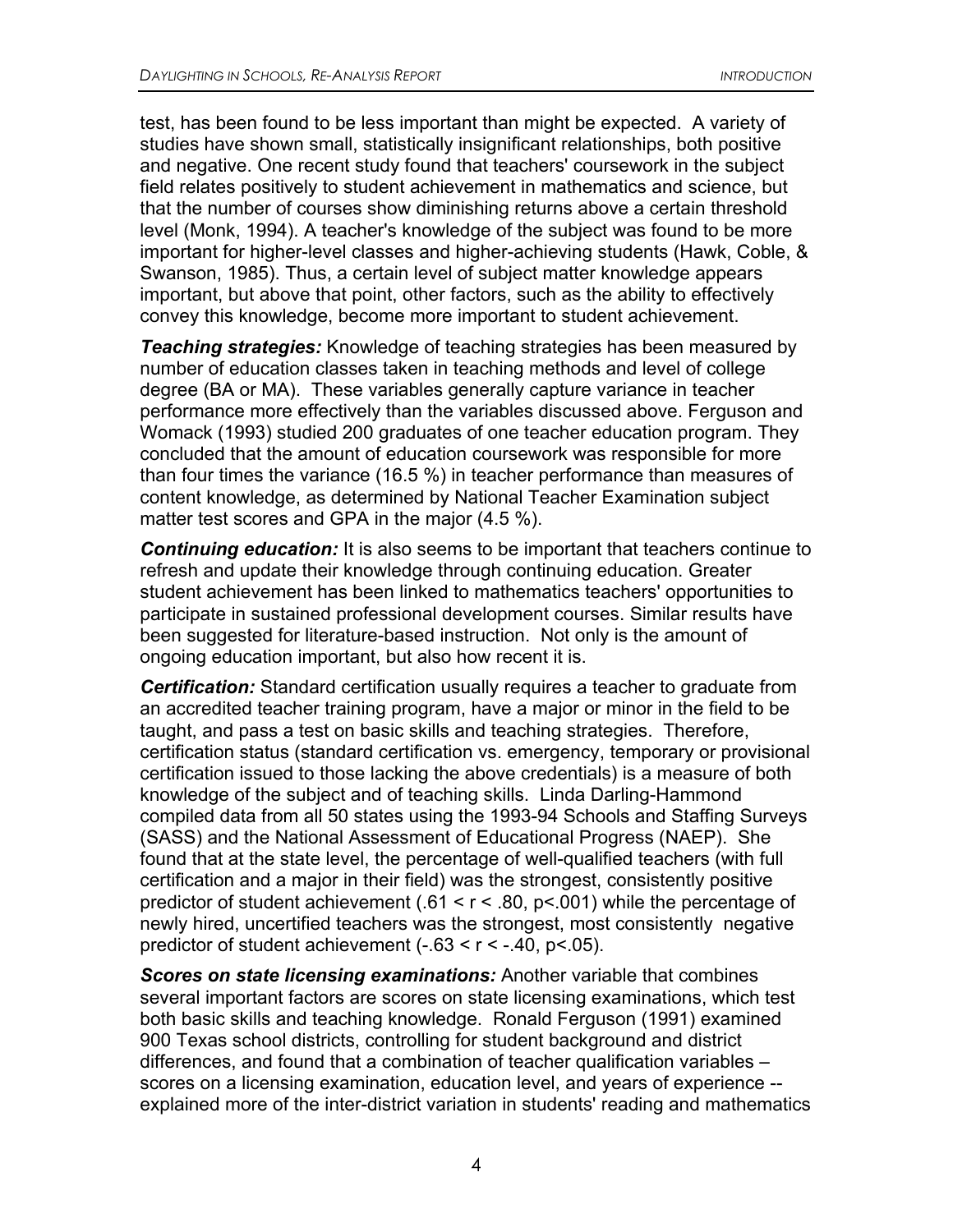achievement gains than student socioeconomic status. The strongest of these variables were the scores on the state licensing exam.

#### **1.2.1 Differences with Our Study**

These studies formed a context of our work. However, the goal of our study was not to determine the effect of teachers' credentials, qualifications, and experience on student performance. Our goal, rather, was to discover whether daylighting in classrooms remained a significant indicator of student performance even when teacher characteristic variables were included in a statistical regression model. Thus, our study differed from those discussed above in several important ways.

First of all, our data collection procedure of teacher variables was limited, due to privacy concerns, to the variables we could reliably measure through selfreporting. We had to exclude original sources such as transcripts, college or licensing board test scores, or classroom observations.

Second, the data in other studies was often aggregated to the district or state level. We, on the other hand, analyzed the data at the student and classroom level, which may yield different results or emphasize different factors.

## **1.3 Summary of Previous Study**

For the original schools study we identified three study sites of large school districts that had a range of daylighting conditions in their classrooms. We collected test scores and demographic information for all second through fifth graders in the district, and classified their classrooms for the amount and quality of daylight available. We choose to work with data on elementary school children since they typically spend all year in one classroom. Thus, we could directly isolate the effects of that one classroom. We also specifically selected districts that had a number of classrooms lit from above with skylights or roof monitors ("toplighting"). We reasoned that daylight provided through windows might have a number of complicating factors, such as the quality of view, whereas daylight provided from above typically had fewer other qualities that might influence results, thus we would be more likely to be looking a pure "daylighting" effect.

The three districts were located in San Juan Capistrano, (Southern) California; Seattle, Washington; and Fort Collins, Colorado. These three districts have very different climates, different school building types, different curriculums and different testing protocols. The districts also provided us with information about student demographic characteristics, special school programs, size of schools, etc.

We added information to these data sets about the physical conditions of the classrooms to which these children were assigned. We reviewed architectural plans, aerial photographs and maintenance records and visited a sample of the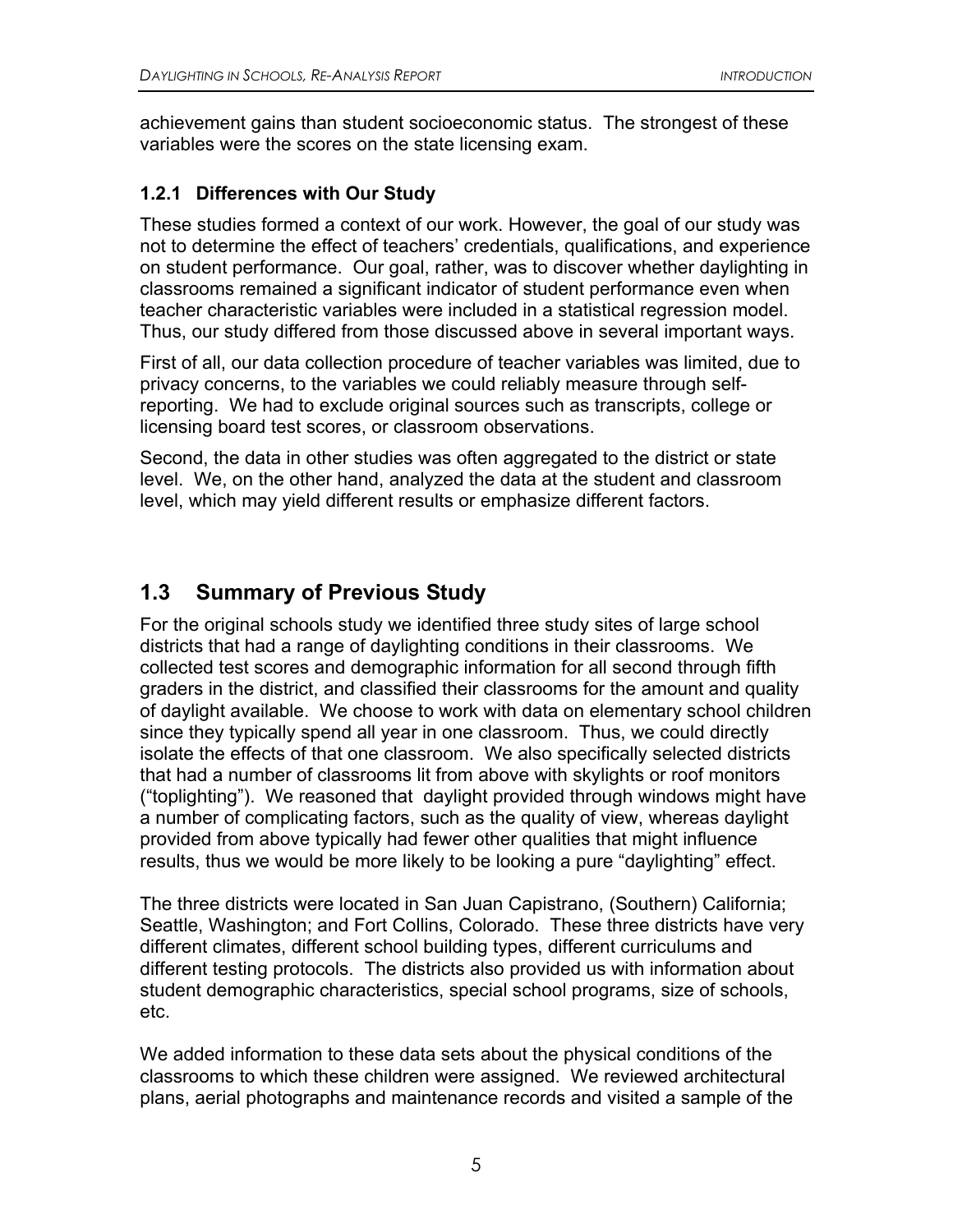schools in each district to classify the daylighting conditions in over 2000 classrooms. Each classroom was assigned a series of codes on a 0-5 scale (see Figure 1) indicating the size and tint of its windows, the presence and type of any skylighting, and a holistic daylighting code indicating the overall quality and quantity of daylight expected from both windows and toplighting combined. In Capistrano, the skylights were given a variable type (A, AA, B, C, D) rather than a scalar. The configuration of these skylight types is described in the original report. The *Daylight Code*, which is used predominately for reporting findings in this report, was based on the following qualitative criteria, with foot candle levels at midday conditions are provided as an illustration rather than a criteria.

| Daylight Code 5        | Classroom is adequately and uniformly lit with daylight, such that<br>teacher could successfully instruct with electric lights off, for<br>most of the school year. 50± footcandles on most desks. |
|------------------------|----------------------------------------------------------------------------------------------------------------------------------------------------------------------------------------------------|
| Daylight Code 4        | Classroom has major daylight component, and could<br>occasionally be operated without any electric lights. Daylight may<br>have strong gradient. $30\pm$ footcandles on many desks.                |
| Daylight Code 3        | Classroom has adequate levels in limited areas, such as near<br>windows. Some, but not all, electric lights could occasionally be<br>turned off. $15±$ footcandles at some desks.                  |
| Daylight Code 2        | Classroom has poor and/or very uneven daylight. Not likely to<br>ever operate without electric lights fully on. $10±$ footcandles in<br>limited areas.                                             |
| <b>Daylight Code 1</b> | Classroom has minimal daylight. Very small and/or darkly tinted<br>windows or inadequate toplighting. Not possible to operate<br>without electric lights. $5\pm$ footcandles in limited areas.     |
| Daylight Code 0        | Classroom has no daylight.                                                                                                                                                                         |

### *Figure 1: Daylight Code Definitions*

Ultimately the study analyzed test scores performance for 8000 to 9000 students per district. We looked at both math and reading scores in all three districts, and analyzed each separately, alternately using the holistic daylight code and the separate window and skylight codes, for a total of twelve statistical models.

The Capistrano Unified School District proved to be our most interesting study site for a number of reasons. The District administers standardized tests both in the fall and spring, allowing us to compare the change in students' math and reading test scores while they spent the year in one classroom environment. Because the District, like most in California, has a number of standardized portable classrooms at every elementary site, we were able to use these portables as a standardized condition controlling for the influence of individual school sites or neighborhoods. We also collected additional information at this district about the HVAC and ventilation conditions of the classrooms, which was also included in the analysis.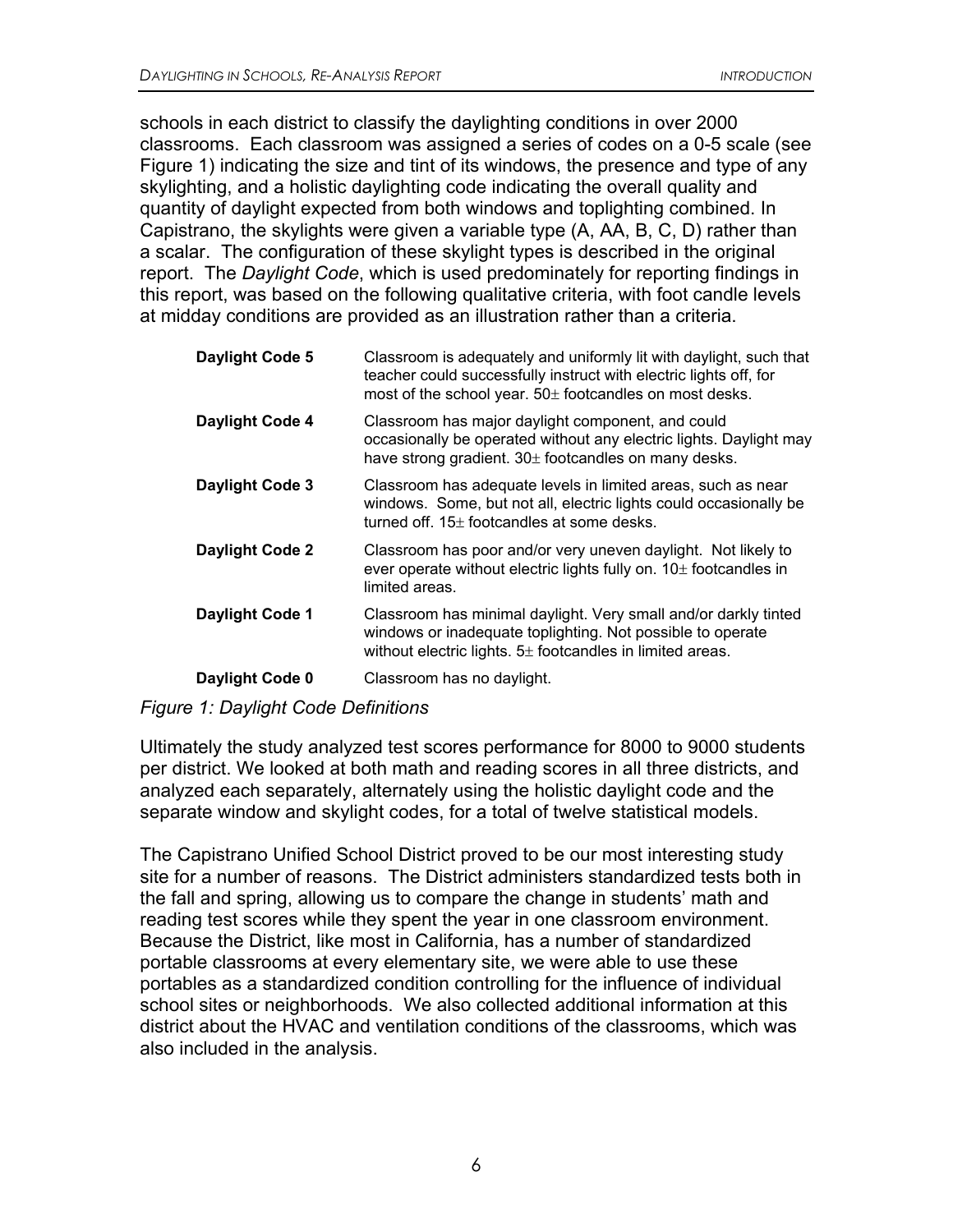In Capistrano, using a regression equation that controlled for 50 other variables, we found that students with the most daylighting in their classrooms progressed 20% faster on math tests and 26% on reading tests in one year than those with the least. Similarly, students in classrooms with the largest window areas were found to progress 15% faster in math and 23% faster in reading than those with the least. Students that had a well-designed skylight in their room, one that diffused the daylight throughout the room and which allowed teachers to control the amount of daylight entering the room, also improved 19-20% faster than those students without a skylight. Classrooms with a skylight that allowed direct beam sunlight into the classroom and did not provide the teacher with a way to control the amount of daylight were actually seen to have a negative association with student performance. In addition, in three of the four Capistrano models, the presence of an operable window in the classroom was also seen to have a positive effect on student progress, associated with 7-8% faster learning. These effects were all observed with 99% statistical certainty.

The Seattle and Fort Collins school districts administer only one standardized test at the end of the school year. In these districts, the study used the final scores on math and reading tests at the end of the school year and compared the results to the district-wide average test score. In both of these districts we also found positive and highly significant (99%) effects for daylighting. Students in classrooms with the most daylighting were found to have 7% to 18% higher scores than those with the least.

The three districts have different curricula and teaching styles, different school building designs, and very different climates. And yet, the results of the studies show consistently positive and highly significant effects. This consistency across such diverse school environments persuasively argues that there is a valid and predictable effect of daylighting on student performance.

These models explained from 25% to 44% of the variation in student scores ( $R^2$ = .25 to .44). Thus another 56% to 75% of the variation might be explained by other factors not included in our equation such as teacher quality, home life, health, nutrition, individual talents and motivation, etc. There always remains the possibility that some other variable left out of the equation is influencing results on the variable of interest.

Reviewers of the original school study specifically asked if "better" teachers were more likely to be assigned to the more daylight classrooms, thus influencing the results. Additionally, they asked if the analysis might be more accurate if performed by grade level rather than aggregating data from four grade levels together. This follow-on study addresses those concerns by re-examining our most detailed models for the Capistrano district.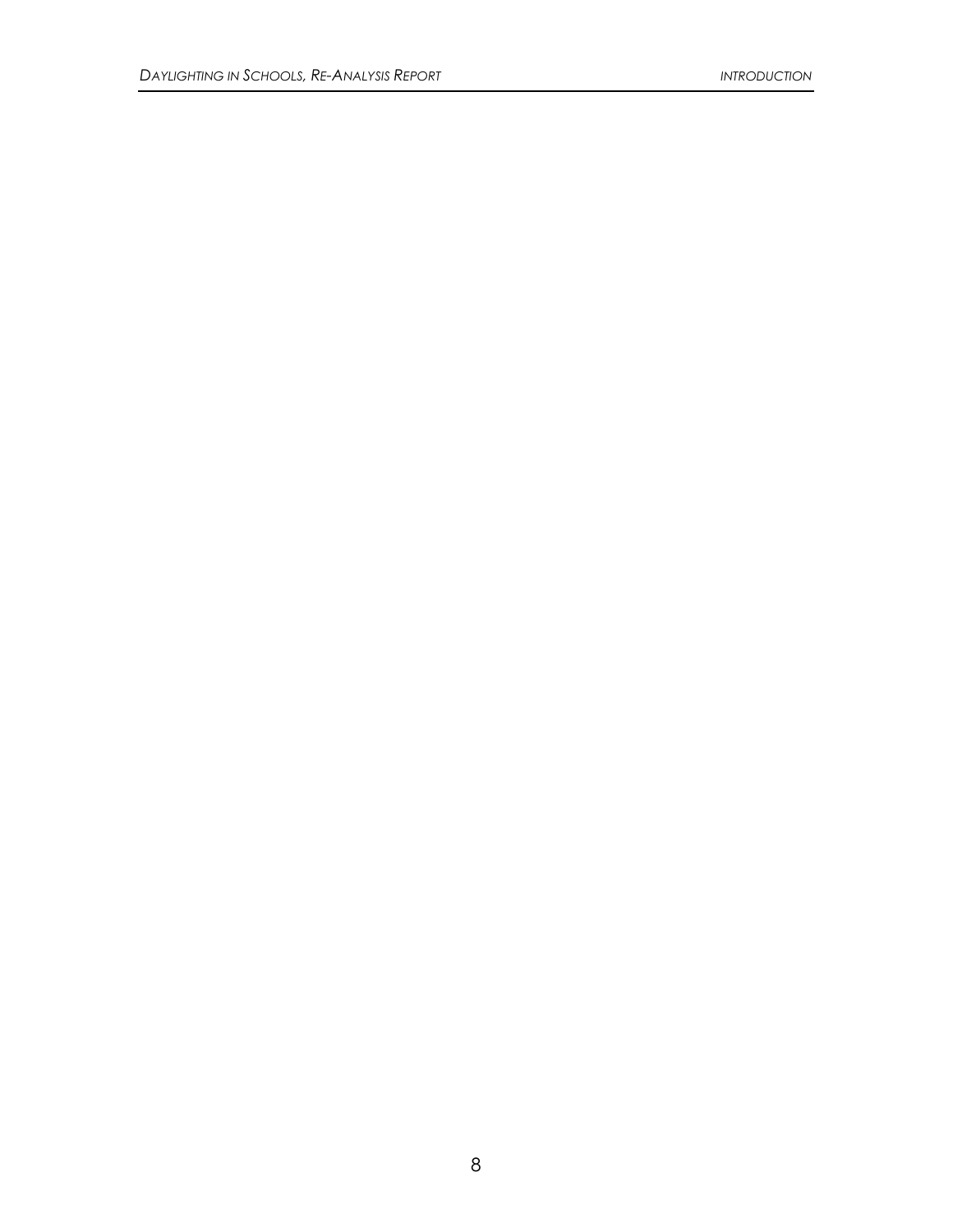# **2. TEACHER SURVEY**

The first task for the follow-up study was to collect additional information about the teachers that could be added to the original models. We choose to work with the Capistrano Unified School District for three reasons: they had provided us with the most detail in the original study, they were willing to cooperate with us on further studies, and they were physically the closest district to us.

# **2.1 Methodology**

We asked the District the best way to compile additional information about the specific teachers in the study that would be useful in our re-analysis. The District was unable to provide us with information about their teachers directly due to confidentiality restrictions. However, they agreed that we could solicit such information from the teachers, in a survey. A survey gave the teachers an opportunity to decline to participate, and allowed us to collect additional information that could be kept confidential from the District.

We agreed that the District would review and approve the instrument, and also help us to locate the teachers in our sample for distribution of the survey. A twopage survey was developed and reviewed by the District and members of our Technical Advisory Committee. A draft version was tested on a number of local elementary teachers for ease of use and clarity.

The final survey, with a explanatory cover letter from the District office, was distributed to a stratified sub-sample of teachers from our original data set. We identified 14 schools with a balanced sample of all window and skylight conditions found in the original 27 elementary schools included in the 97-98 database. Our goal was to achieve a sufficient population of teachers in each daylighting condition, in order to have the best chance to achieve statistical certainty in our new analysis. We provided the District a list of all teacher names used in mapping the data for those 14 schools. The District then located these teachers for us. Over the two year period, between the survey and the original data mapping, about 17% of the teachers had left the district or moved to nonteaching jobs and about 6% had re-located to a different school in the district. As a result, our sub-sample of teachers now resided at every elementary school in the district.

Surveys were mailed to each school office, with a list of teachers to whom they were to be distributed. After two days, the responses were collected in a confidential master envelope and returned to us for analysis. Ultimately, we received completed surveys from 68% of the teachers on our distribution list, or 206 teachers, representing 3900 students in our data set. Some school offices disregarded our list and distributed the survey to all of their teachers, so we received responses from an additional 44 teachers who were not in our original study, for a total of 250 responses.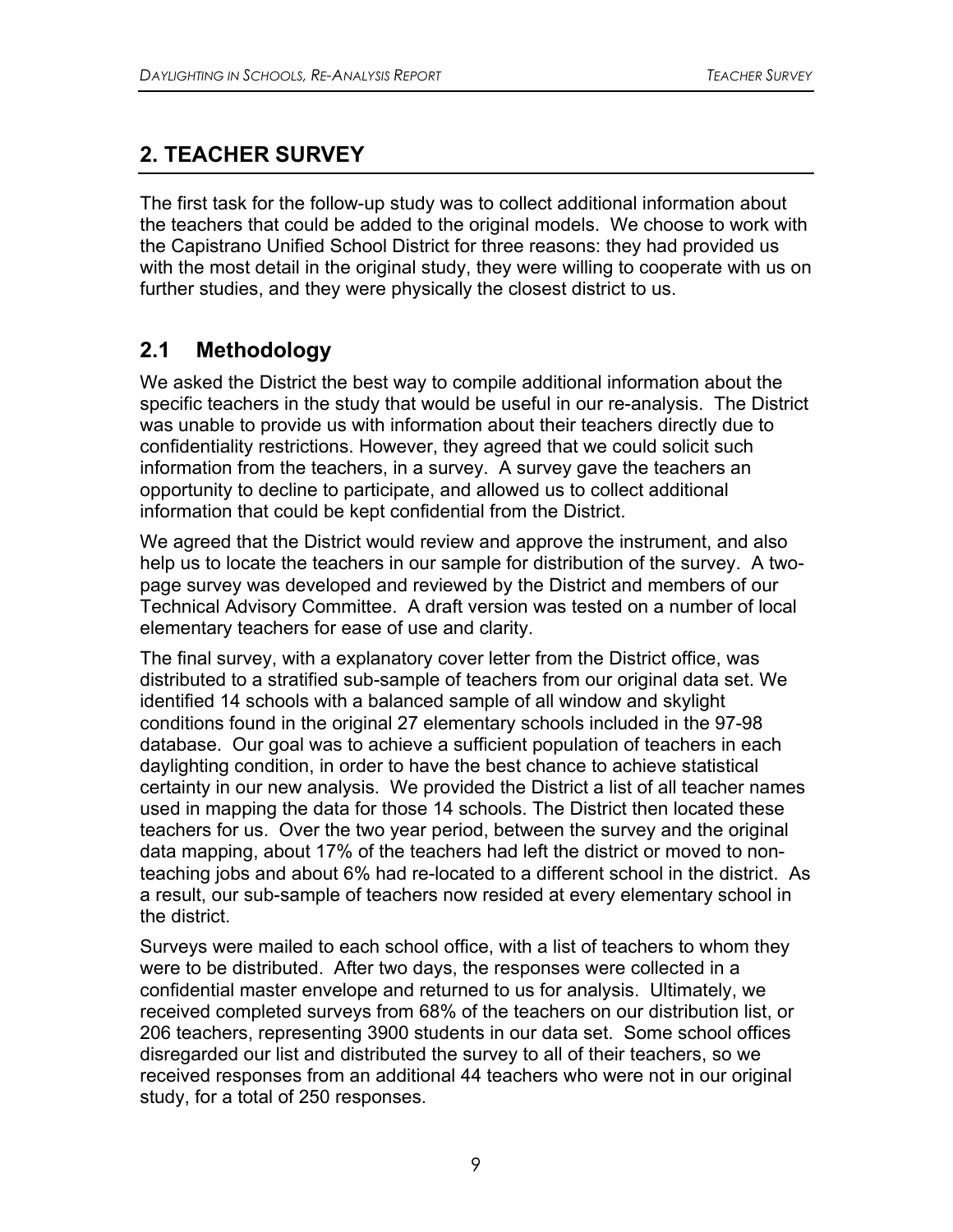

*Figure 2: Surveyed vs. Original Population Distribution by Daylight Code* 

Figure 2 shows the resulting distribution of students by *Daylight Code* for the surveyed population compared to the original population of the study. The two populations are reasonably similar. There is a slight increase in the proportion of teachers in the higher daylight codes (3.5+) due to our concern that our sample include enough teachers to support statistically significant analysis. The reduction in *Daylight Code* 2 reflects a lower sampling of teachers in portable classrooms.

## **2.1.1 Survey Structure**

The two-page survey instrument, provided in Appendix 7.1, contains both structured and open-ended questions. The primary purpose of the survey was to collect information about teacher characteristics that could be included in our models of student performance in daylit classrooms. Thus, the survey first asked for the classroom and grade assignment for both the current year and the 97/98 school year so that we could verify our data mapping. It then asked for the teacher's education level, certificates, additional coursework, special honors, and years of teaching experience—in the current school, district and total.

In addition, we collected information about the teachers' perception of any "assignment bias," their preferences for classroom selection, and additional information about how they operated their classrooms. While this information was not part of the primary intent of the survey, it was hoped that such information might provide valuable insight in future analysis.

Thus, the survey was designed to answer the following questions: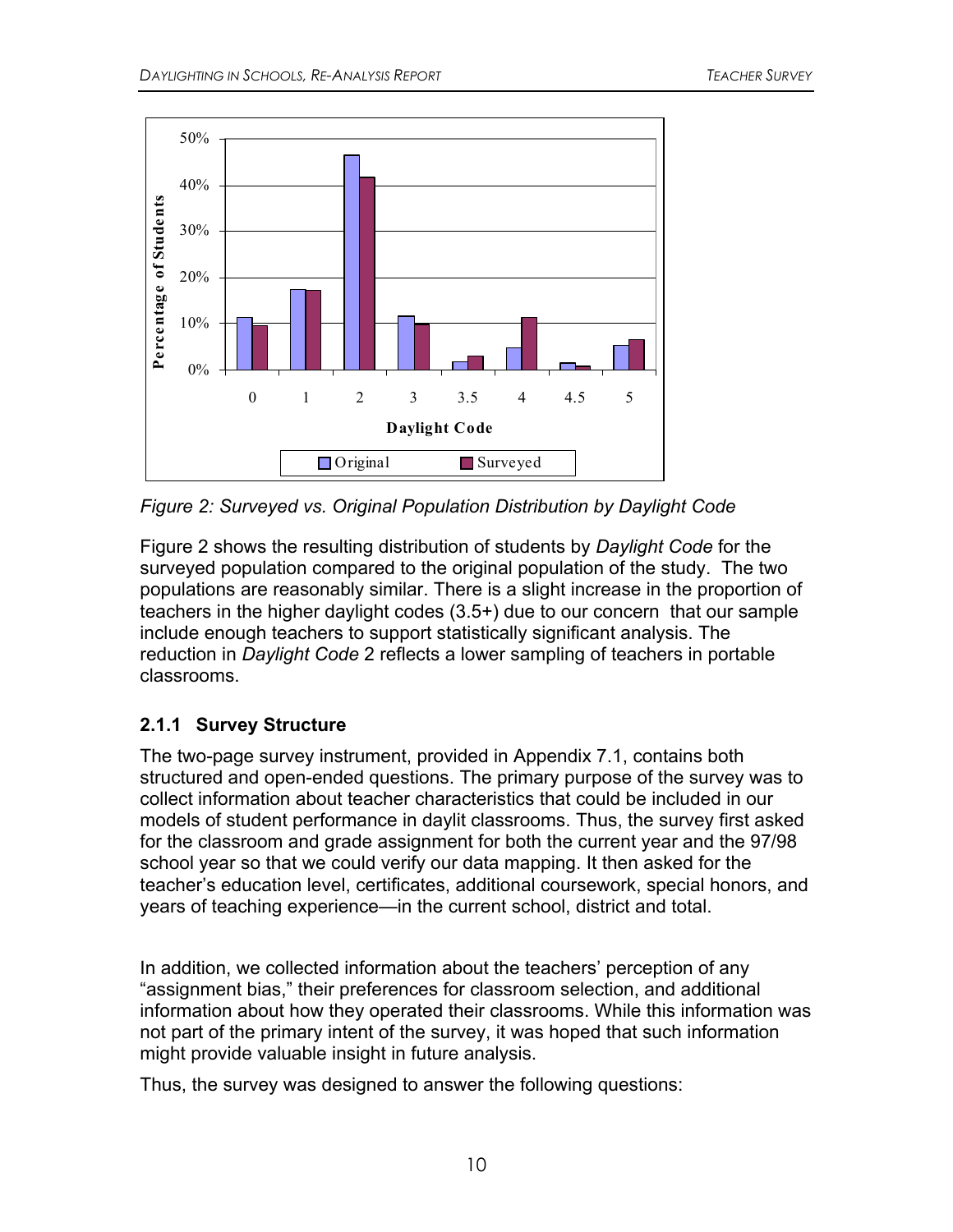- 1. What are the educational qualifications and experience of the teachers who taught in classrooms included in the 97-98 data set?
- 2. Did they believe that they have been allowed to choose their own classroom or have any influence on where they are assigned?
- 3. If they could choose a classroom, what attributes of a classroom would they give top priority in their selection?
- 4. How do these teachers operate the energy-using features of their classrooms? For example, if they have operable windows, how often do they open them?

# **2.2 Teacher Characteristics**

The survey responses were categorized, cleaned and entered into a database. Information from open-ended questions was coded for analysis. The teacher characteristic information was eventually transformed into variables for inclusion in the statistical models of later tasks in this study.

The Capistrano Unified School District tries to maintain uniformly high education and training standards among its teachers, which tends to reduce the variation in teacher quality across classrooms. In discussions with Capistrano administrators prior to the survey, we were told that the District was not hiring teachers with provisional or emergency credentials. Beyond requiring all of their teachers to be certified, the district highly values continuing education for all teachers. A sliding salary scale rewards additional college education, in addition to years of experience. The District also provides opportunities for on-site training classes that are specifically tailored to the curriculum needs of the district.

### **2.2.1 Years of Experience**

The 250 teachers who responded to the survey varied in their teaching experience from one or two years to more than 40 years. They averaged 11 years of teaching in the CSUD district and 13.5 years of teaching in total (see Figure 3).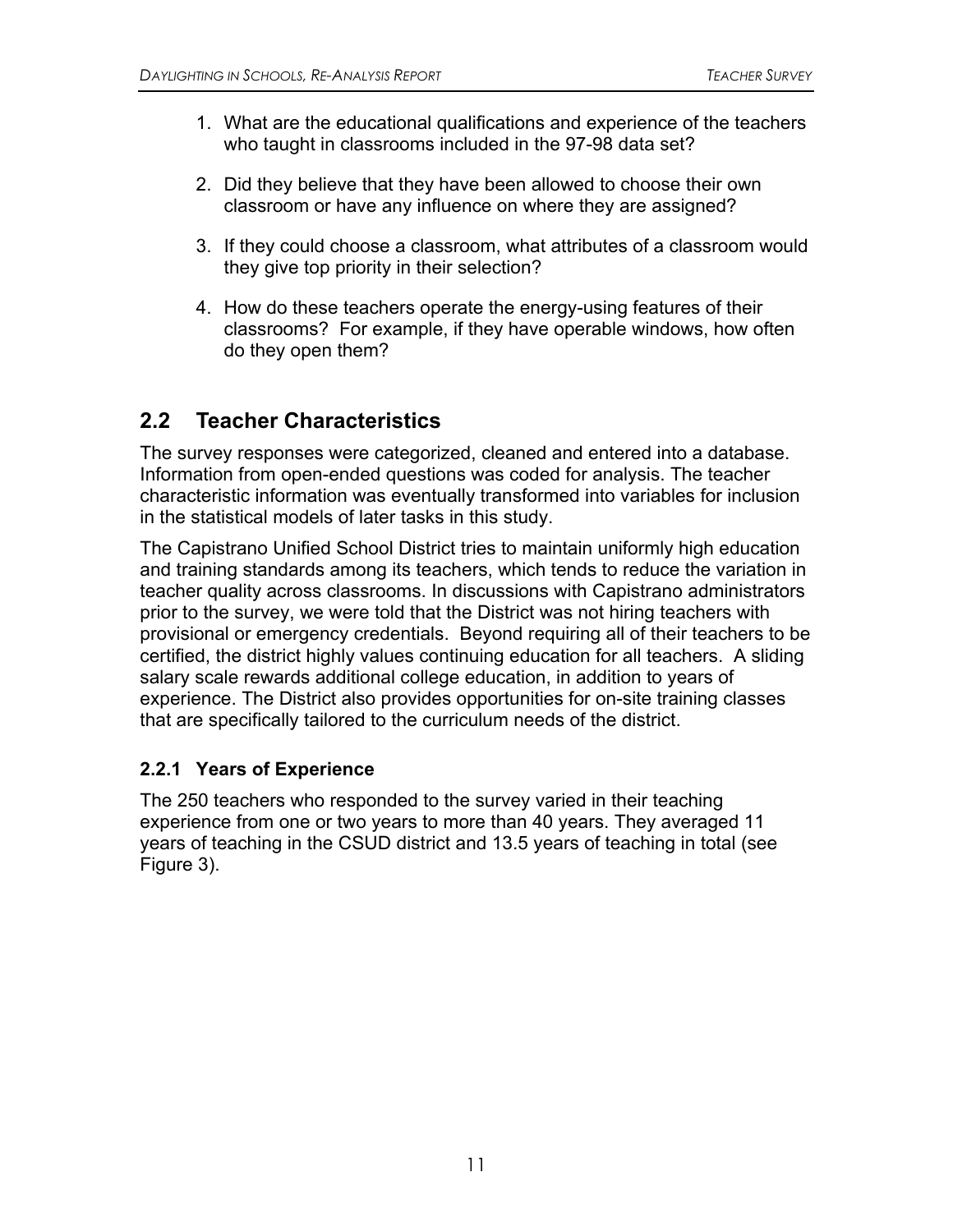

*Figure 3: Number of Years Teaching for Survey Respondents*

## **2.2.2 Education Level, Certificates and Honors**

Teachers were asked to report their highest educational degree, plus additional college course work, training programs, and special certificates and honors. This information was described qualitatively by the teacher respondents, thus we needed to classify the responses into meaningful categories that could be used to analyze the data. The first step was to understand the educational requirements for elementary school certification in California, and similarly the District's standards for hiring and promotion.

There are two levels of accreditation in California elementary schools. A Preliminary Credential is good for the first five years of teaching. It requires as a minimum completion of a bachelor's degree and a teacher preparation program, knowledge of the US Constitution, plus additional certification in teaching reading, passing a standardized test of knowledge (CBEST) and the multiple subject assessment for teachers (MSAT). The second level of accreditation is called the Professional Clear. It requires an additional fifth year of study beyond the bachelor's including course work in computer, health and special education.

Based on interviews with the District personnel officers and review with our Technical Advisory Group, we decided to group the teachers' education levels for analysis into two simple categories, BA and MA, with three sub-categories, as follows: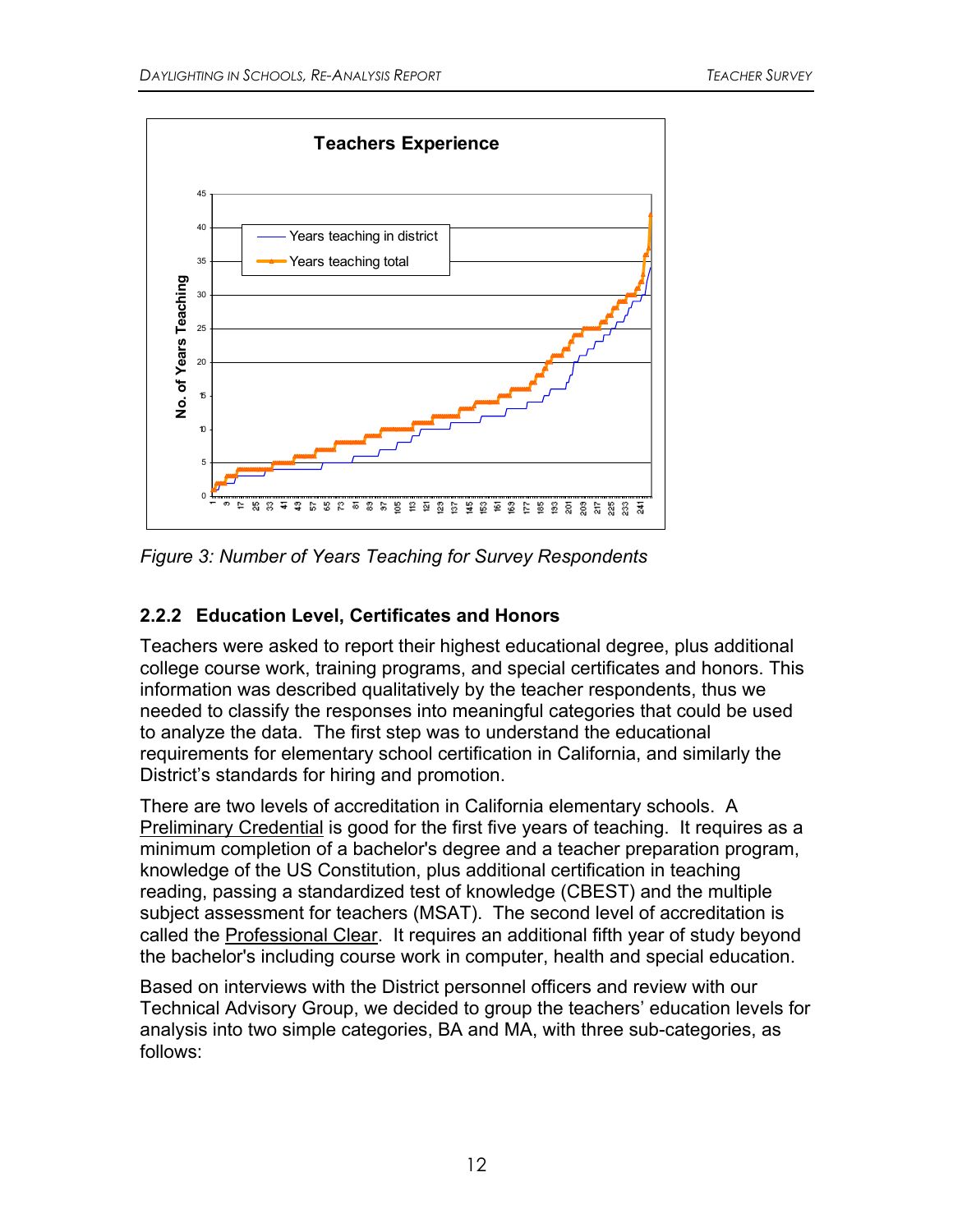- **"BA"** indicated any teacher with a bachelors degree
	- **"Clear only"** indicated teachers who had been teaching for 7 years or more, but had not pursued any continuing education beyond that necessary for their professional clear credential.
	- **"BA Plus"** indicated teachers who listed college credits beyond the minimum required for certification
- **"MA"** indicated those with a masters, or doctorate (one case)
	- **"MA Plus"** identified teachers with college credits beyond a master's degree.

In our sample of surveyed teachers (Figure 4), 58% had Bachelor degree, of which 12% had only a BA and had taught for 6 years or less, 12% were grouped in the Clear Only category, 34% were grouped in the Bachelor Plus category; 42% of the teachers reported having a Masters degree, of which 29% had just an MA, and 13% were grouped in the Masters Plus category,



*Figure 4: Teacher Education Level* 

In addition to their qualifications, teachers also reported other credentials that identified if they have received any special certificates or honors. From this information we defined two other analysis categories:

- The *Certificates* category included teachers, who reported special certificates beyond those required for the CLEAR credential, such as a certificate in bilingual or gifted and talented education.
- The *Honors* category grouped together all teachers who reported special awards or honors, such as being named a mentor teacher or Teacher of the Year.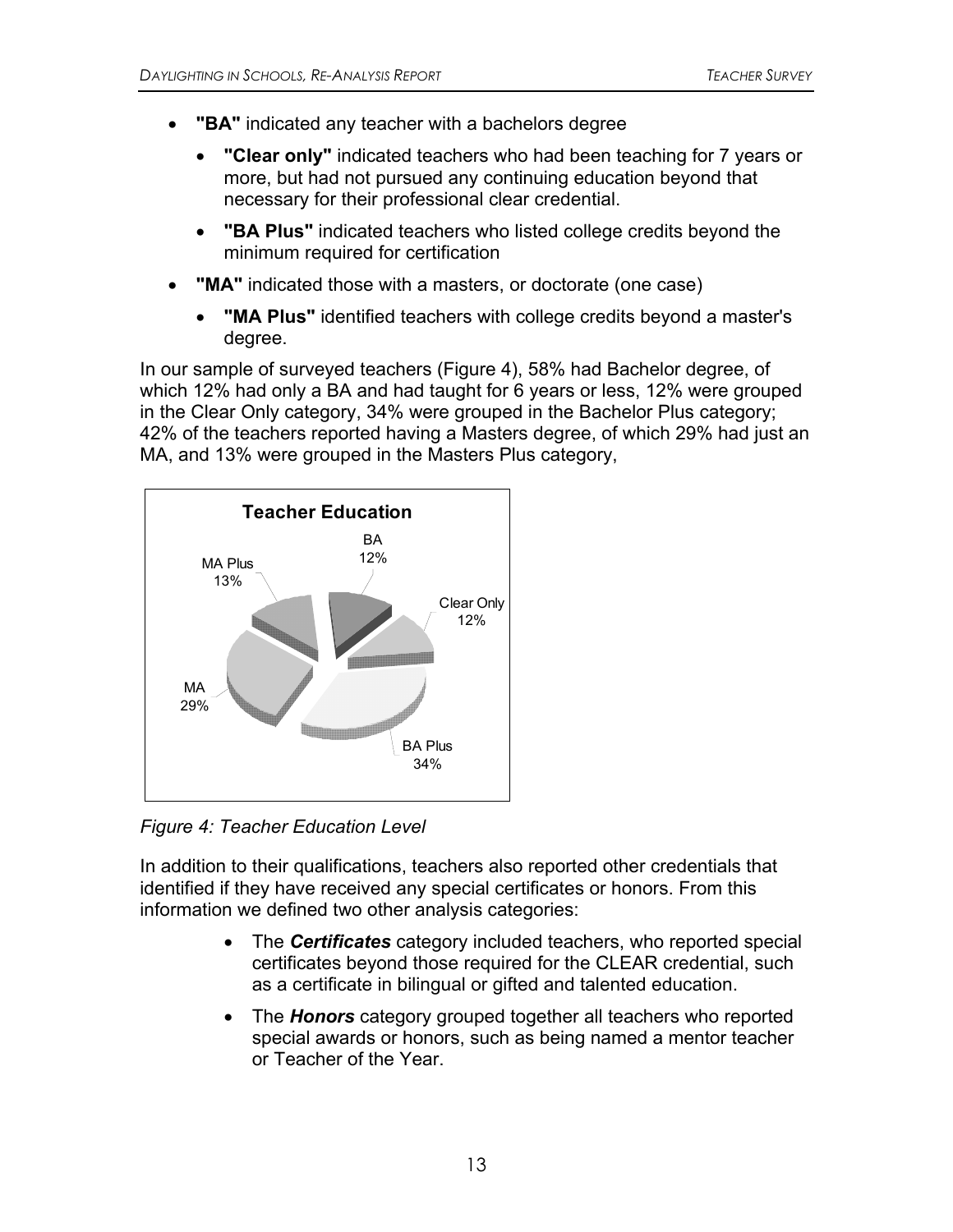Figure 5 shows the proportion of surveyed teachers who were classified into these two categories.



*Figure 5: Teacher Certificates and Honors (Recognition)* 

## **2.2.3 Classroom Preferences**

We pursued a number of different methodologies to understand if there was an intentional or unintentional bias in assigning some teachers to more daylit classrooms. In our original study we had interviewed administrators and principals in the district, who assured us that there was no obvious mechanism or practice of assigning "better" teachers to more daylit classrooms. Given the rapid growth of the district, frequent reassignment of classrooms to accommodate new school openings and added portable classrooms tended to randomize teacher classroom assignments on a fairly regular basis. In addition, it was reported that each school site follows its own administrative criteria in assigning teachers to classrooms, using criteria such as clustering of grade levels or special interest teaching teams.

From the Teacher Survey we found a slightly different story. Of the teachers surveyed, 32% felt that they may have had *some* influence on the selection of their classrooms within the past year (a yes answer to Question 14) and 41% answered yes or maybe. Similar percentages reported that they may have had past influence. Thus, the teachers seemed to feel that they could influence classroom selection.

When asked to indicate their top criteria for selection of a classroom, if they were to have a choice (Question 15), 8% of the sample ranked windows or natural light as their top criteria, and 27% mentioned windows, natural light or view within their top three choices. Lumped together, these three criteria would have placed fourth in importance as a classroom selection criteria, after classroom size (53%), convenient location (36%), and storage capacity (30%). (See Figure 6 and discussion in Section 2.2.4 below.) Thus, while windows and associated qualities light natural light and view are important to teachers, they are not the most important criteria that teachers claim drive their choices.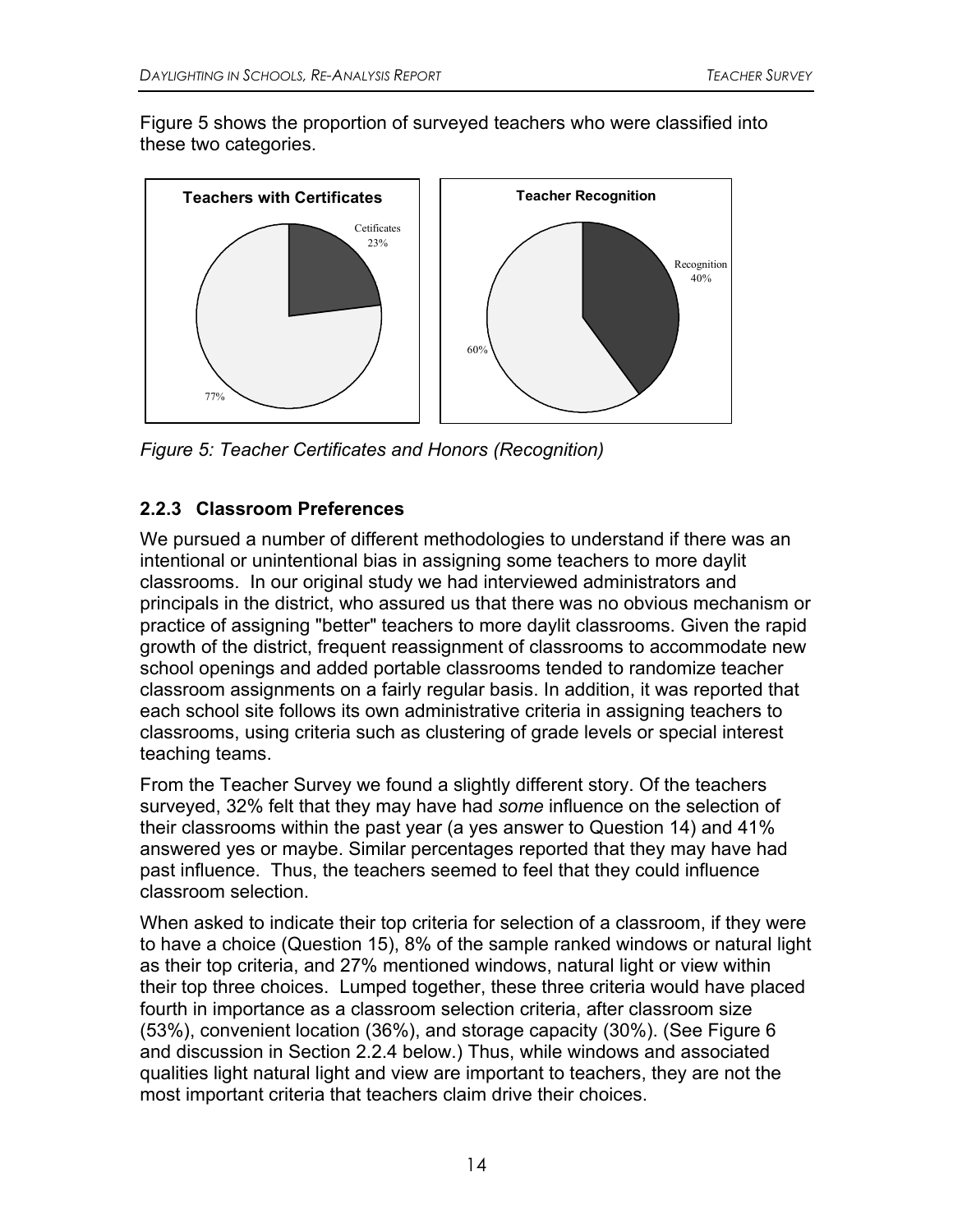In addition to the structured questions, teachers were given the opportunity to write any comments they wished. Over two hundred, or 80%, took the opportunity to write informative comments, while three complained about not enough time to respond. (See Appendix 7.1.3 to read the un-edited comments) Their comments read as a loud plea for better physical conditions in the classroom. The reader should realize that many of the comments are referring to class-size reduction measures that were instituted in the District to increase the number of teaching spaces, but unfortunately have compromised physical comfort and control. The passion for control of physical conditions--lighting, acoustics, ventilation and thermal comfort--is also very evident in these comments. The list of comments should make compelling reading for anyone managing or designing school facilities.

## **2.2.4 Criteria for Classroom Selection**

The survey, in an open-ended question, asked what were the three most important criteria that the teacher would use to select a classroom, if they were given the choice. We grouped the qualitative responses into the following categories, reported in the order of their frequency of mention within the top three criteria:

- *Size* indicated teachers' preference for larger classrooms and was most frequently listed in the top three criteria, mentioned by 53% by respondents. It was also the most frequently listed as the top preference.
- *Location* of the classroom within the school layout was the second most common criteria in determining their classroom choice (36%), and was also second as the top criteria. The location preferences included close proximity to the school entrance, administrative offices, playground, library, or other elements of the school plan.
- *Storage* space inside the classroom in the form of closets or cupboards was the third most mentioned criteria.
- *Water* or the availability of a sink in the room was among the top four most mentioned criteria. Comments typically emphasized the primary importance of water in the classroom for student hygiene, and secondarily for class projects.
- *Quiet* captured criteria such as "lack of noise" and "being in a quiet zone." It was the fifth most common criteria (23%) mentioned in any of the top three preferred classroom attributes by teachers, and third criteria in terms of teachers' top preference (after classroom size and location).
- *Windows* were mentioned by 20% of the respondents.
- *HVAC* indicated a preference for air conditioning in the classroom, or control of temperature, or acceptable thermal comfort conditions.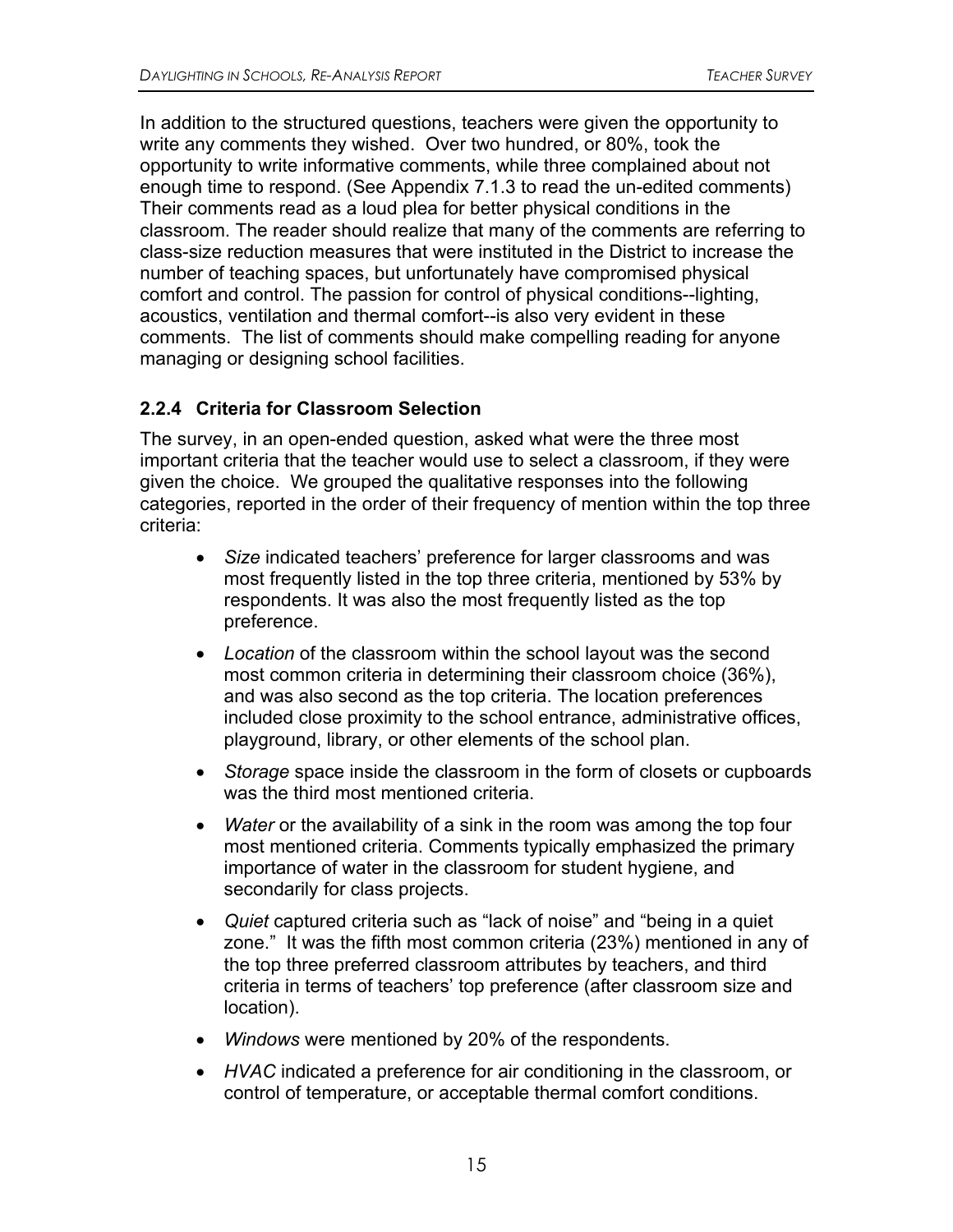- *Door* indicated a preference for full enclosure or the availability of a door to close off the classroom from other activity areas.
- *Proximity* indicated a preference for a classroom close to particular colleagues, either by grade level or shared teaching responsibilities.
- *Condition* indicated a preference for better physical conditions, such as new paint, furniture or carpet, or good maintenance.
- *Ventilation* indicated a preference for fresh air or good air circulation.
- *Lighting* indicated preference for a good lighting quality in the classroom or control of the lighting levels.
- *Natural light* indicated a preference for natural light from windows or skylights.
- *Walls* indicated a preference for lots of wall surfaces for display.
- *Bathroom* indicated a preference for a bathroom close by.
- *Views* indicated a preference of a good view from the classroom.
- *Whiteboards* indicated a preference for lot of whiteboard surfaces.
- *Phone* indicated a preference for a telephone available in the classroom.
- *Workroom* indicated a preference for being adjacent to a teacher workroom.

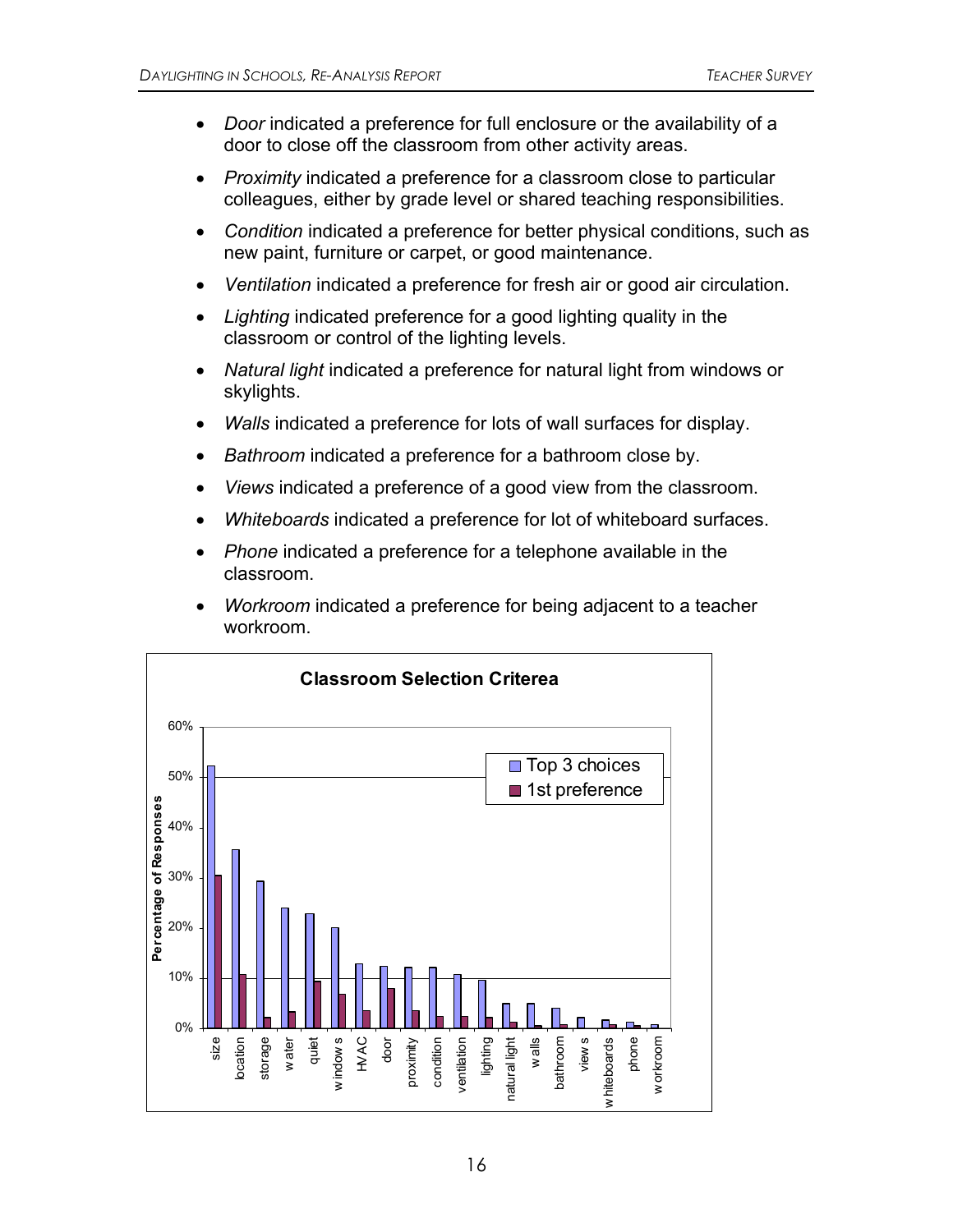## *Figure 6: Most Preferred Attributes of Classrooms*

It should be noted that the teachers' preferences for classroom features is largely a function of what options are, or are not, currently available to them. For example, a teacher in a school without windows but the option of moving to a portable with a window may rank windows very high, while a teacher in a classroom with large windows but no sink, may rank access to water highest. Thus, we interpret these results to be particular to the context of the Capistrano Unified School District and the status of current facilities.

## **2.2.5 Permanent vs. Portable Classroom Preference**

The use of portable classrooms in California was mandated by the state for a number of years as a strategy to accommodate rapidly shifting population growth. As a consequence, every school site in our Capistrano study had a substantial number of portables. Portable classrooms have also come under recent scrutiny for possible poor indoor air quality or other health concerns such as mold growth. A number of state and national studies are currently trying to assess the health implications of portable classrooms. Our 1999 study did not find any negative student performance impacts associated with portables. Indeed, our models tended to find positive, but not statistically significant impacts, associated with being in a portable classroom, once we controlled for daylight, ventilation and all other variables in our equation. To learn more about teacher's perceptions of portables we included a question about preference of portable or permanent classrooms in the survey (Question 16). The answers and associated comments are fully presented in Appendix 7.1.2.



*Figure 7: Permanent vs. Portable Classroom Preference* 

Sixty eight percent of the teachers surveyed preferred to teach in a permanent classroom rather than a portable one. (Figure 7). Thirty percent of the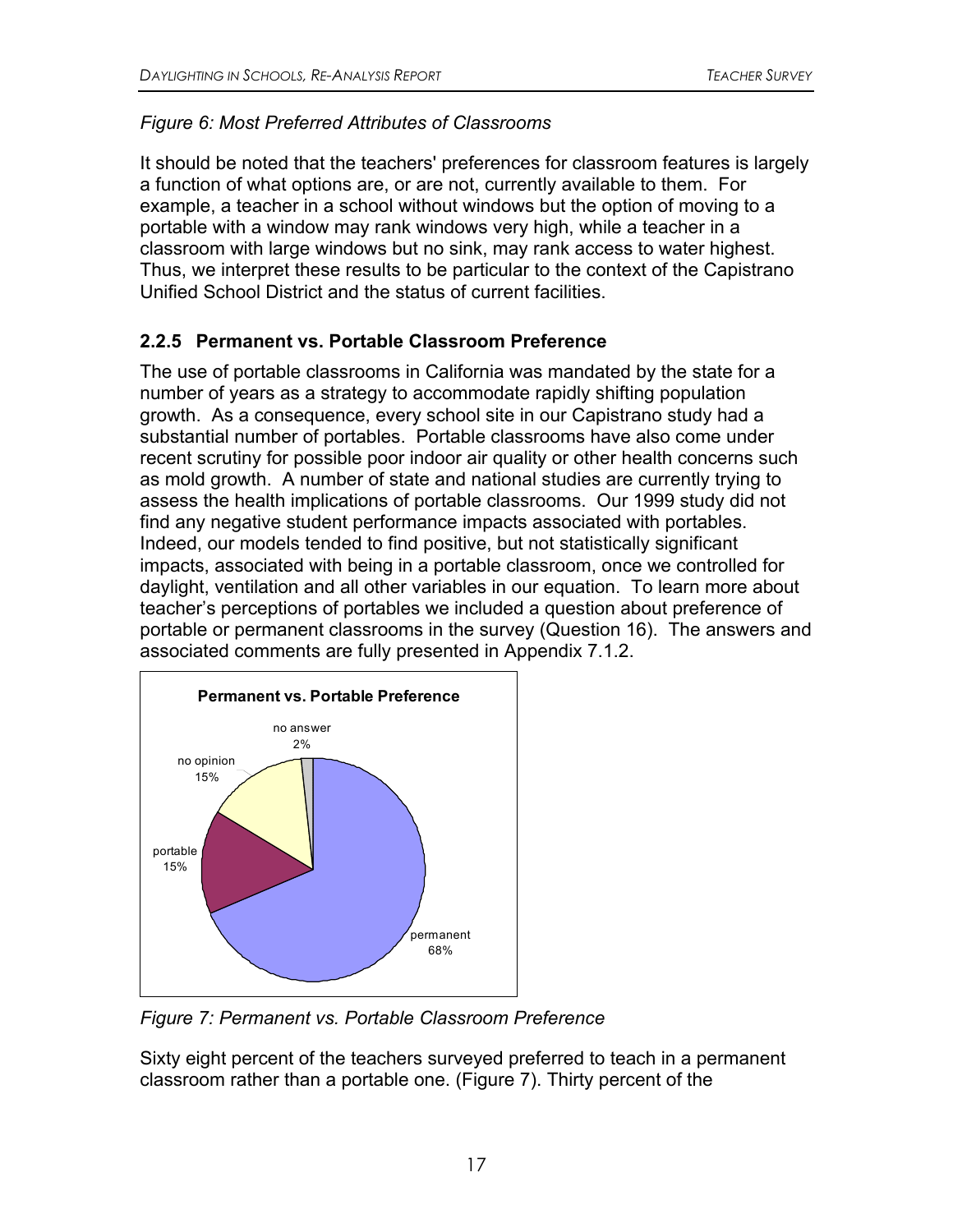respondents were divided equally between those who preferred portable classrooms or reported no preference for either type.

48% of the teachers that preferred portables mentioned that the closed walls of the portable solved the noise and distraction problems found in the permanent classrooms of their school created by an open classroom plan or poor acoustics. 24% preferred portables because they were larger than the permanent classrooms available at their school. Remaining comments mentioned the presence of air conditioning, better bulletin boards, and better physical condition.

Teachers who preferred permanent classrooms had a much wider range of reasons why. Larger size, better location, better amenities, less noise were frequently mentioned. One teacher summed up a preference for permanent classrooms in the comment: "Feels substantial and lets children know they are important and that things are not temporary." 22% of teachers preferring permanent classrooms specifically mentioned indoor air quality concerns, such as moldy or musty smells and increased incidence of allergies or colds in portables.

## **2.2.6 Classroom Energy Management**

In the survey, teachers were asked how they operated a number of energy using features in their classrooms. The data that we have for the Capistrano classrooms merely indicates the presence of a feature, such as operable windows, not whether or how it is used. This set of questions was intended to provide insight into how their might actually use these features, and provide some baseline data, admittedly self-reported, that might allow us to estimate the energy impacts of various features.

Figure 8 highlights the percentages of teachers' responses for the ten energy statements surveyed. Positive percentages indicate actions taken, while negative percentages indicate inability to act, or no action.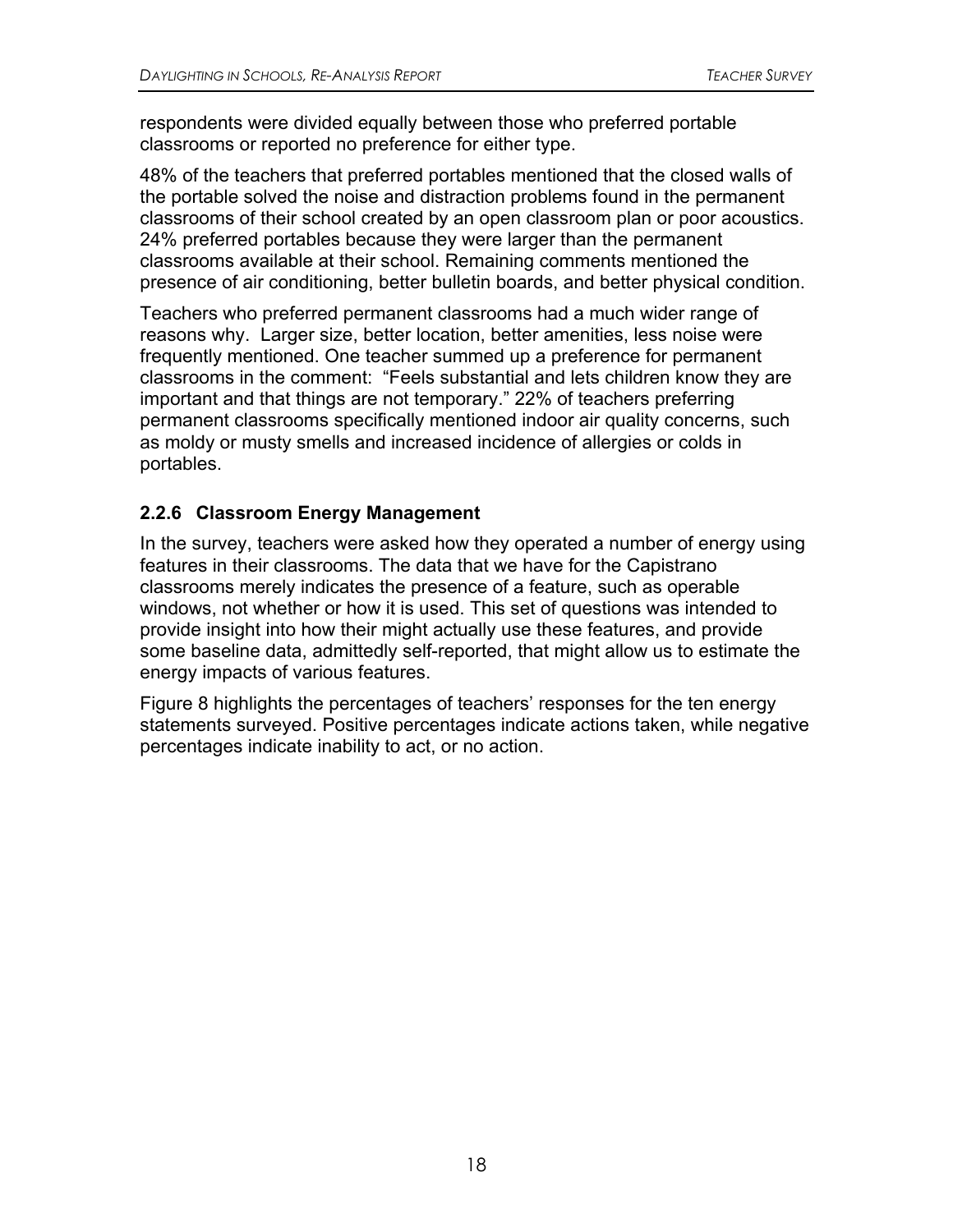

*Figure 8: Teachers' Energy Management of Classrooms* 

**HVAC control**: Over 50% of the teachers' surveyed reported adjusting the classroom thermostat on a weekly basis, and almost 90% of them reported doing this more than 10 times/school year (about monthly).

**Acoustic control**: Over 80% of the teachers occasionally close the windows or doors ("close w/d for noise") to avoid high noise levels from the outside, and 55% do this frequently.

**Ventilation control**: 46% open the outside door for ventilation purposes on a weekly basis and 84% do this at least 10 times every year. 25% of the teachers surveyed reported doing this on a daily basis. More than 40% of the teachers surveyed reported they can't open a window for natural ventilation, while 42% of the total sample open a window at least 10-times/school year. 12% of the teachers report using a portable fan, which probably means they brought in their own personal fan that they purchased themselves to solve a perceived ventilation problem in their classroom.

In the comments section, one teacher summarized the teaching challenges faced with in small, poorly ventilated portable: "The students do not have enough space to move around. Most large projects are eliminated because of lack of space and no access to water. The room is so small that we use the ramp outside to set up centers. The door is always open because the poor circulation in the room gets us sick. We have no water to wash our hands after sneezing and coughing…we get sick more often and pass colds, flu to each other because of our close proximity."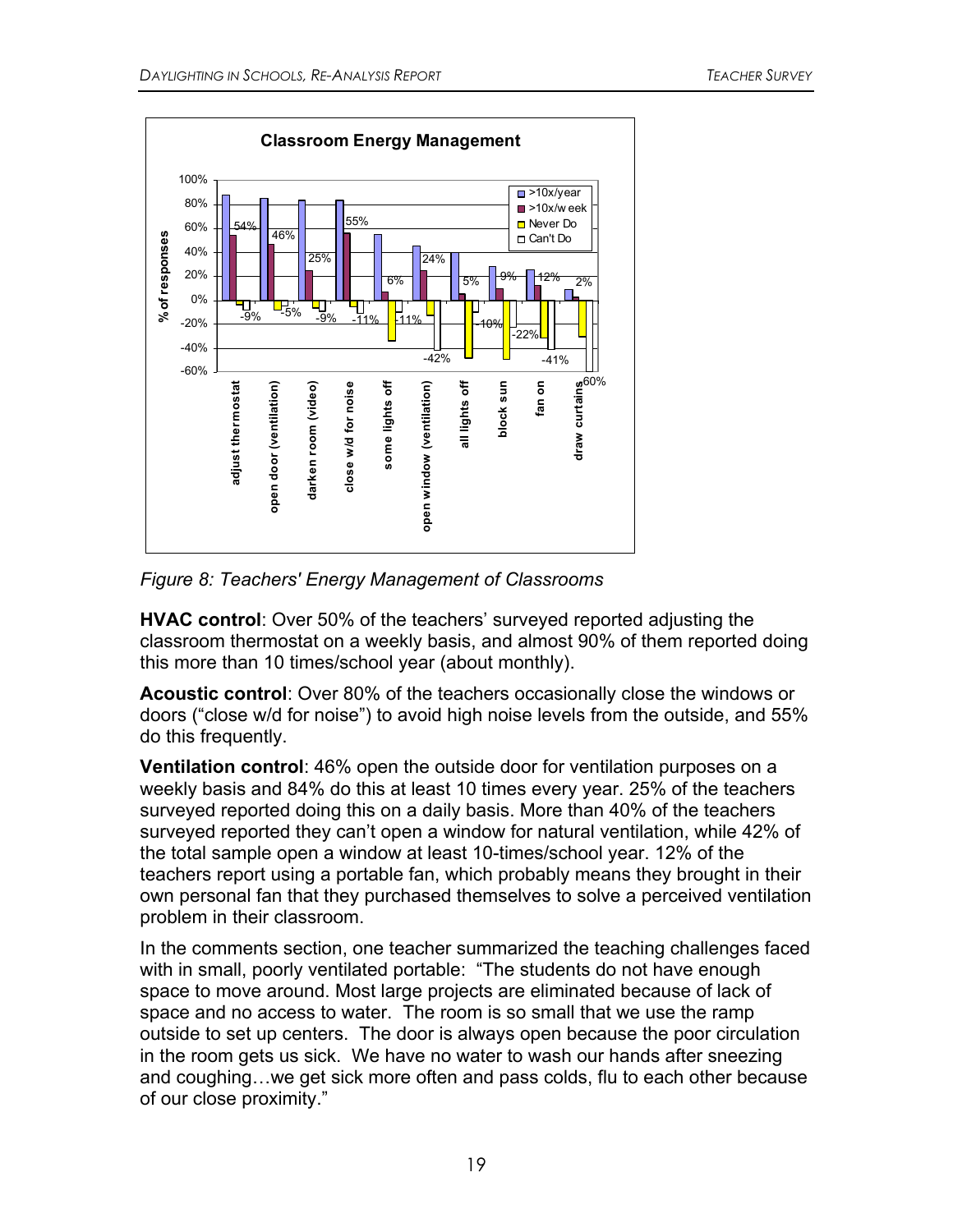**Lighting control**: Darkening the room for TV or video is also very common, done by over 80% occasionally and 25% frequently. Turning some or all lights off is also a fairly common activity, while taking measures to block the sun, or close curtains is much less frequent.

Figure 9 shows further detail on teachers' management of the electric lighting in their classrooms. This graph shows 54% of the teachers turning some of the lights off, and 37% of the teachers turning all of the lights off, at various frequencies during the school year.



*Figure 9: Teachers' Lighting Management of Classrooms* 

# **2.3 Conclusions**

The results of the teacher survey on preferences and operation of classrooms suggest that daylighting and operable windows are indeed important to teachers, but tend to be secondary to their most pressing concerns, such as adequate size, location, and water (hygiene) availability in classrooms. Acoustic, thermal and visual comfort and adequate ventilation are all frequently listed as top priorities.

The optional comments response to the survey was overwhelming. 98% of the teachers surveyed took the time to write about what was good and bad in their classrooms. The passion put into the comments on physical comfort in classrooms makes it clear that teachers are very stressed by any type of poor physical condition in classrooms where they must work every day with 20-30 very active children. "Please help California get more square footage per child. It's crazy!" pleaded one. "Teaching … without running water makes me feel like it's the 1900's. We carry pails of water!" exclaimed another. One teacher concluded about the need for cross ventilation: "I believe it is good for myself and students to breathe in some fresh air. It helps us all think." While some teachers report being pleased and comfortable with their classrooms, a sizable group feel they have overwhelming physical challenges in their classrooms that routinely interfere with their ability to teach.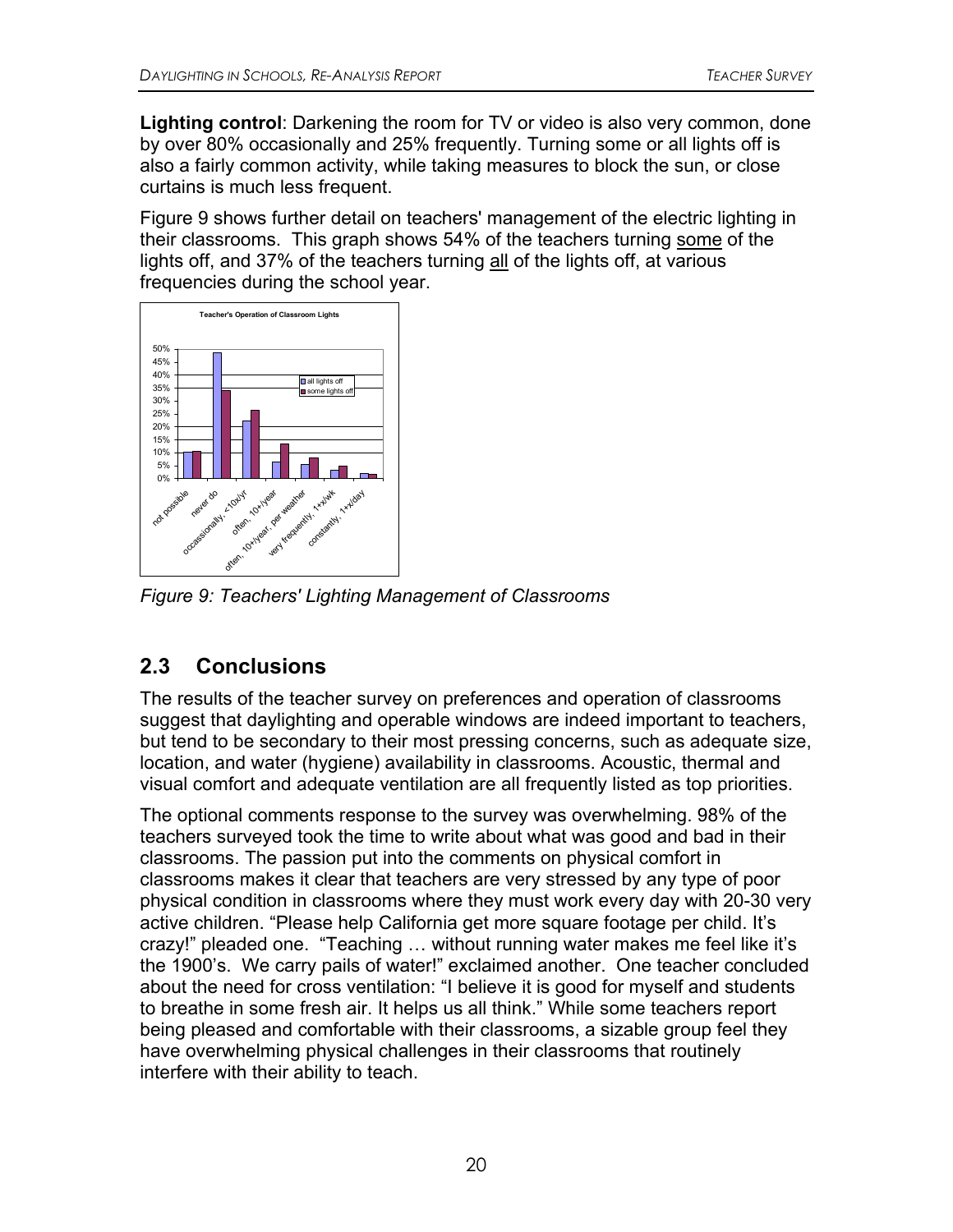There are clearly some important energy use challenges revealed in the survey that should be carefully considered by school designers and facility managers. In Figure 8 it is clear that Capistrano teachers are actively trying to increase the ventilation of their classrooms by opening doors, opening windows, and adding portable fans. Furthermore, 54% claim to be adjusting the thermostat at least once a week and 55% also claim to be closing windows or doors at least once a week specifically to control noise in the classroom, implying that they had previously opened them, most likely for ventilation. This suggests that teachers' driving desires for good ventilation, thermal comfort and acoustic comfort tend to be in conflict with the options allowed by their physical environment. Increasing ventilation is likely to also increase ambient noise in the classroom and/or reduce thermal comfort. One teacher summarized this problem with the comment: "I like being able to adjust the a/c, heat and ventilation. The down side of this is the a/c unit makes a lot of noise and makes hearing students and teacher more difficult, so you have to raise your voice, ask for repeats or be very stuffy and uncomfortable during oral readings and discussions."

The Capistrano school district is in a relatively mild climate in Southern California, where ambient temperatures are often in the comfort zone, allowing natural ventilation without supplementary heating or cooling. However, even in Capistrano, it is highly probable that substantial energy is wasted running heating or cooling systems while classroom doors and windows are open. Simply improving the efficiency of the heating and cooling systems will not solve this problem. Rather, given teachers' strong desire for more ventilation, classroom design should include systems that allow increased ventilation without increasing energy use for heating or cooling.

Lighting energy use is also an important issue for schools, constituting a large percentage of overall energy use. The provision of daylighting in classrooms only saves energy if electric lights are turned off when not needed, either manually or automatically. The results in Figure 9 suggest that a manual lighting control scheme has an likelihood of being operated by about half of the teachers in a school. This behavioral element should be factored into any proposed lighting control scheme. While automatic systems may be effective more often, their cost-effectiveness should be compared to manual systems that are occasionally operated by 50% of the teachers.

The information in the Capistrano teacher survey is not comprehensive enough to draw any universal conclusions about teacher preferences or behaviors. However, it is strongly suggestive that the physical environment is a key factor in teaching effectiveness, and that teacher preferences for classroom operation need to be given high priority in the design of comfort systems and classroom controls.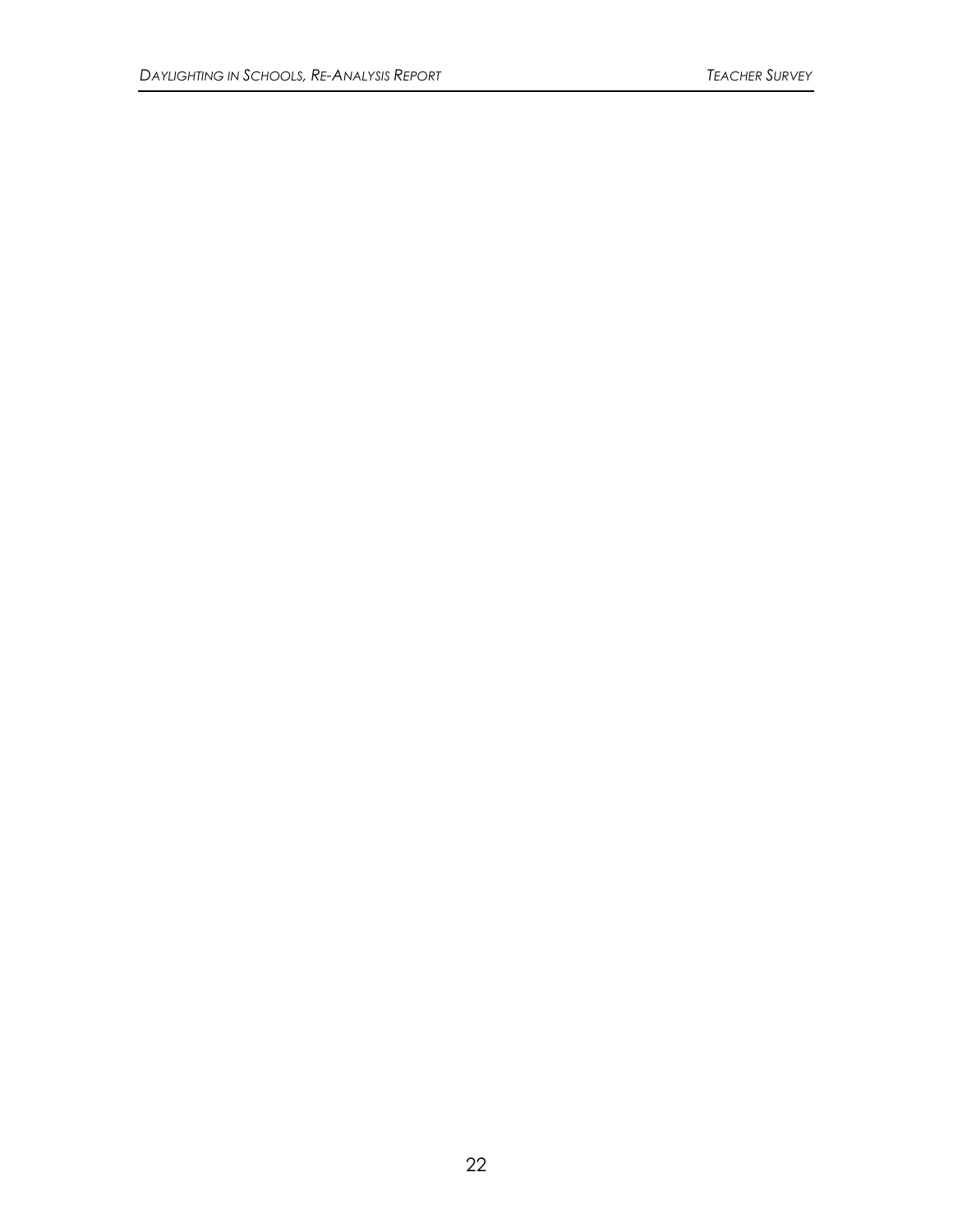## **3. TEACHER BIAS ANALYSIS**

Once the information in the teacher survey was categorized and compiled into a database, we were able to analyze the data for a potential bias in teacher assignment to more daylit classrooms. This task was pursued with a variety of analytic approaches.

## **3.1 Hypothesis**

For this task we set out to test the hypothesis that the higher rates of learning in daylit classrooms might be attributable to "better" teachers being located in more daylit classrooms. For this discussion "better" teachers would be defined as those who are responsible for faster learning rates in their students, as reflected in the rate of progress measured by standardized math and reading tests. Daylit classrooms would be defined by the *Daylight Code* assigned to each classroom in the original study.

## **3.2 Methodology**

In order to study this question we needed to 1.) find a way to identify potentially "better" teachers 2.) determine if the "better" teachers were being differentially assigned to more daylit classrooms and 3.) determine to what extent the magnitude or significance of the daylighting effect would change if information that could predict teacher quality could be included in the model.

Our first step was to define the specific teacher variables to be included in the models, based on the data we had collected in the early Teacher Survey task. In order to do this, we needed to understand the basic structure of educational requirements for a California Elementary School Teacher's credential, along with the hiring and promotional policies of the district. We collected this information from the Department of Education web site, the Capistrano District personnel office, and by interviewing various district administrators.

### **3.2.1 Teacher Credentials**

In discussions with Capistrano administrators prior to the survey, we were told that the District was not hiring teachers with provisional or emergency credentials. Beyond requiring all of their teachers to be certified, the district highly values continuing education for all teachers. A sliding salary scale rewards additional college education. The District also provides opportunities for on-site training classes that are specifically tailored to the curriculum needs of the district.

In the teacher survey we asked teachers to report on their years of teaching in the current school, district, and total; their highest level of education; additional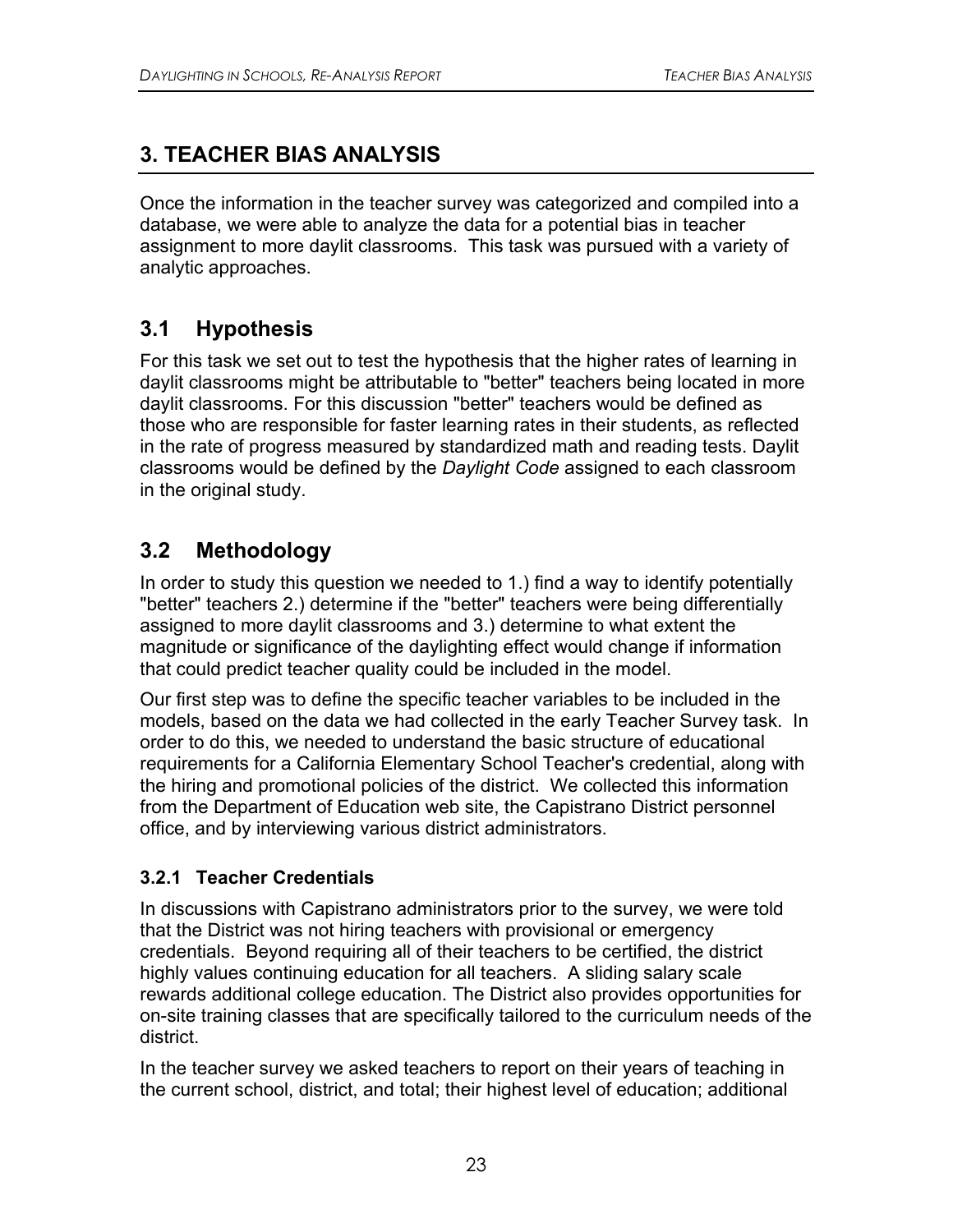course work or certifications; and special awards or recognition. This information was all self-reported and described in the teacher's own words. We subsequently categorized this information into the eight variable codes described below.

*Teaching Experience*: We defined the variable of *Log Yrs Teach* as the natural log of the total number of years teaching. By using a natural log we attempted to account for the diminishing effect of additional years of experience reported in the research literature.

#### **Level of Education:**

1.

*BA* indicated any teacher with a bachelors degree. Reported as Teacher

*Clear only* indicated teachers who had been teaching for 7 years or more, but had not pursued any continuing education beyond that necessary for their professional clear credential. Reported as Teacher 5.

*BA Plus* indicated teachers who listed college credits beyond the minimum required for certification. Reported as Teacher 2.

*MA* indicated those with a masters, or doctorate (one case). Reported as Teacher 3.

*MA Plus* identified teachers with college credits beyond a master's degree. Reported as Teacher 4.

*Certification:* This variable was used to identify teachers who had received any special certificates or credentials, beyond the minimum required for a California elementary multi-subject credential. Special certificates for Bilingual Education, Gifted and Talented Education, Special Education, etc. were grouped together under one variable*.* Reported as Teacher 6.

*Honors*: Many teachers reported receiving special awards, such as Teacher of the Year, or being selected to be mentor teachers. Because responses varied, and because we had little way of measuring how prestigious the awards were, any teacher that reported receiving an award or being chosen to be a mentor teacher was indicated by the *AwarMent* variable. Reported as Teacher 7.

The teacher characteristics variables were added back into the master data set. The surveyed population of teachers represented about 1/2 of the original data set. Thus, for about 1/2 of the student records we added the information characterizing their teacher's years of experience, education level, special certificates or honors. The remainder of the student records were given an indicator variable for no teacher information.

### **3.2.2 Assignment Bias**

Once we had defined the teacher characteristic variables, we looked to see if there were any significant correlations between these teacher characteristics and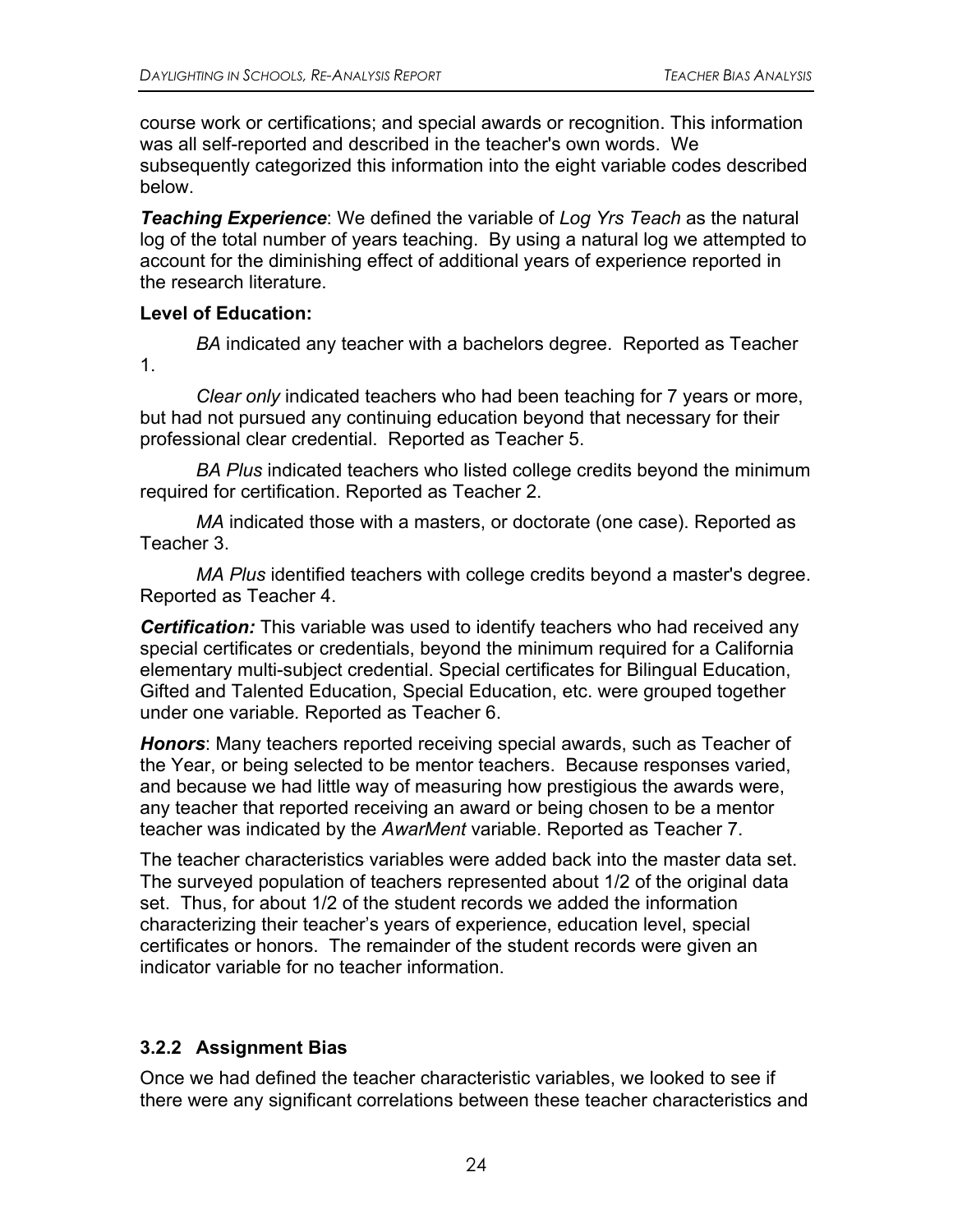the daylight conditions in the classrooms in our Capistrano data set. This was our first statistical test for a teacher assignment bias. If we found a strong pattern of correlation between a few teacher variables and a few daylight codes, then it was likely that some types of teachers were being differentially assigned to more daylit classrooms. In this first pass at the analysis we included all of the window related variables, including the daylight code, window code, skylight codes, and operable windows.

The analysis was based on the data collected in the teacher survey, described in the preceding section. We used the data from surveys of 206 teachers. These teachers taught 3,948 of the students included in the original study. To be consistent with the original study, the first pass statistical analysis was carried out at the student level. In other words, each student was been taken to be an observation. Since the number of students per teacher in our data set varied somewhat independently of the number of total students in a classroom, this approach has the effect of weighting the results according to the study population database. Because of the large number of student observations, it also tends to exaggerate the significance of the correlations.

Looking the student level, we found a statistically significant (2-tailed, p<.10), correlation among almost all of the variables (see Figure 10). We found no obvious pattern of any variables less likely to have correlations than others. Furthermore, the magnitude of correlation was minor throughout. The strongest correlation, at p=.01, was between *Teacher 7* and *Skylight Type B* (a Pearson Correlation of .227), implying that 5% (.227<sup>2</sup>) of classroom assignments might be explained by this correlation. Nine other combinations had a Pearson Correlation between 0.1 and 0.2 and all others (61%) were below 0.1**<sup>1</sup>** , indicating a very weak magnitude of correlation.

| Variable      |                           | Davlight | Window | <b>AA Skylight</b> | A Skylight | <b>B</b> Skylight | C Skylight | D Skylight | Oper. Win. |
|---------------|---------------------------|----------|--------|--------------------|------------|-------------------|------------|------------|------------|
| Teacher 1     | Pearson Correlation       | 0.089    | 0.068  | $-0.062$           | 0.111      | 0.026             | $-0.001$   | 0.015      | $-0.106$   |
|               | $\text{Si}$ g. (2-tailed) | 0.000    | 0.000  | 0.000              | 0.000      | 0.012             | 0.905      | 0.144      | 0.000      |
| Teacher 2     | Pearson Correlation       | 0.044    | 0.020  | $-0.076$           | 0.048      | 0.085             | $-0.041$   | 0.064      | 0.019      |
|               | $\text{Si}$ g. (2-tailed) | 0.000    | 0.050  | 0.000              | 0.000      | 0.000             | 0.000      | 0.000      | 0.067      |
| Teacher 3     | Pearson Correlation       | 0.069    | 0.112  | $-0.001$           | $-0.021$   | 0.028             | $-0.018$   | 0.020      | 0.004      |
|               | $\text{Si}$ g. (2-tailed) | 0.000    | 0.000  | 0.914              | 0.039      | 0.007             | 0.082      | 0.058      | 0.718      |
| Teacher 4     | Pearson Correlation       | 0.083    | 0.080  | 0.109              | 0.013      | 0.077             | $-0.021$   | $-0.025$   | 0.018      |
|               | $\text{Si}$ g. (2-tailed) | 0.000    | 0.000  | 0.000              | 0.218      | 0.000             | 0.048      | 0.015      | 0.081      |
| Teacher 6     | Pearson Correlation       | 0.066    | 0.051  | $-0.026$           | 0.087      | 0.047             | $-0.039$   | $-0.035$   | $-0.034$   |
|               | $\text{Si}$ g. (2-tailed) | 0.000    | 0.000  | 0.011              | 0.000      | 0.000             | 0.000      | 0.001      | 0.001      |
| Teacher 7     | Pearson Correlation       | 0.150    | 0.147  | 0.056              | $-0.096$   | 0.227             | $-0.067$   | $-0.012$   | $-0.030$   |
|               | $\text{Si}$ g. (2-tailed) | 0.000    | 0.000  | 0.000              | 0.000      | 0.000             | 0.000      | 0.246      | 0.003      |
| Log yrs teach | Pearson Correlation       | 0.138    | 0.171  | $-0.005$           | $-0.007$   | 0.097             | $-0.071$   | 0.022      | 0.015      |
|               | $\text{Sig.}$ (2-tailed)  | 0.000    | 0.000  | 0.659              | 0.499      | 0.000             | 0.000      | 0.033      | 0.143      |

N= 3948 students

 $\overline{a}$ 

*Figure 10- Correlation of Teacher Variables to Daylight Variables, Student level Analysis, Capistrano* 

**<sup>1</sup>** The *Teacher 5* variable had not been defined at this time, so was left out of this correlation table.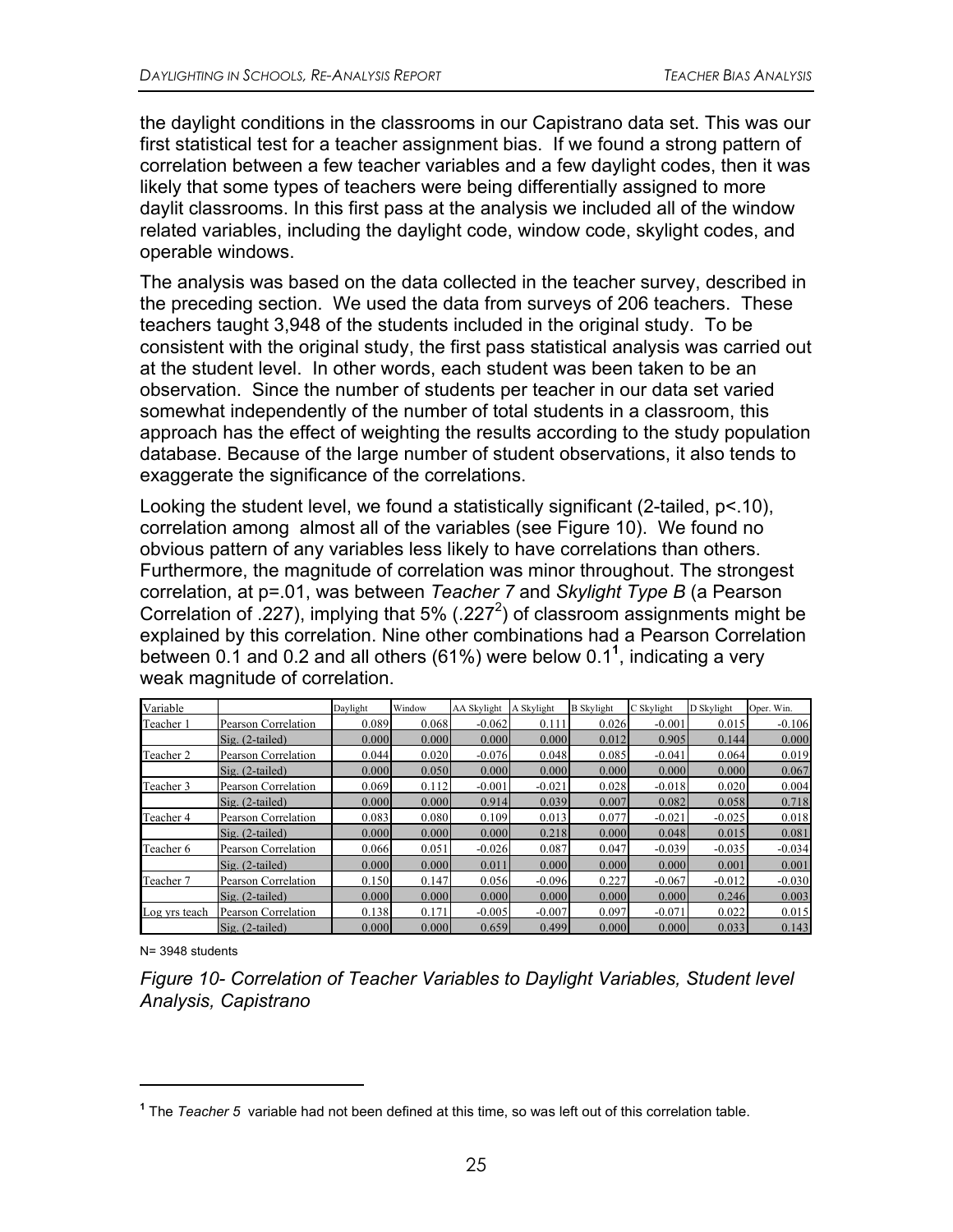In a second pass, we also re-calculated the correlations using the 206 teachers as independent observations. Using the smaller teacher population, un-weighted for student population in our data base, presented a more extreme test for significance. Out of the 56 correlations that are reported in Figure 9, ten were judged to be potentially significant with p-values of .10 or less at the teacher level. None of the correlations with the *Daylight Code* were significant. Skylight Type AA did show a pattern of correlations, but with only 5 surveyed teachers in this group, we discounted this as a random result. The most interesting finding was a slight indication that more senior teachers (Log yrs teach) had some influence being assigned to classrooms with larger window areas, operable windows, or skylight types A, and that Teacher 7 (honors) were more likely to be assigned to skylit classrooms type A or B. The magnitude of a possible effect is minimal, with only 1% to 5% of the variation in assignment to these classroom types potentially explained by either of these variables.

We concluded from this exercise that there was indeed some potential for an assignment bias relative to honors or years of experience, but that a twodimensional correlation analysis was not a sufficient tool to determine its magnitude or influence on the results of the multi-variate regression models.

### **3.2.3 Decision to Focus on Daylight Code Only**

For simplicity sake, we choose to work henceforth with just the *Daylight Code.* Tracking the change in performance for one variable, instead of eight, reduced the complexity of the task dramatically. We choose to focus on the *Daylight Code* since it was the holistic code that combined the effects of the window and skylight codes together. It had been very robust in the previous analysis, and described the classroom characteristic of greatest interest.

By focusing our attention on just the change in the *Daylight Code* across models, we were more likely to see patterns across models.

### **3.2.4 Daylight Code as a Dependant Variable**

Next we ran a regression model with the *Daylight Code* as the dependant, or outcome, variable and the teacher characteristic variables as the independent, or explanatory variables. This model was run using only the surveyed teacher population. This model would tell us more precisely if there was indeed an "assignment bias," such that some teacher types were more likely to be assigned to daylit classrooms. It was a more precise test than the correlation tables, since it allowed the influence of each teacher characteristic variable to be assessed simultaneously.

From this regression model, we found that there were NO teacher characteristics, as defined by our variables from the survey data, that were significant in explaining assignment to more daylit classrooms. The variable that achieved the highest probability of influence was Teacher 7 (honors) at only 78% likelihood of significance (p=.22) that there might be a 5% higher assignment in *Daylight Code* (A teacher who had received an honor or award had a 78%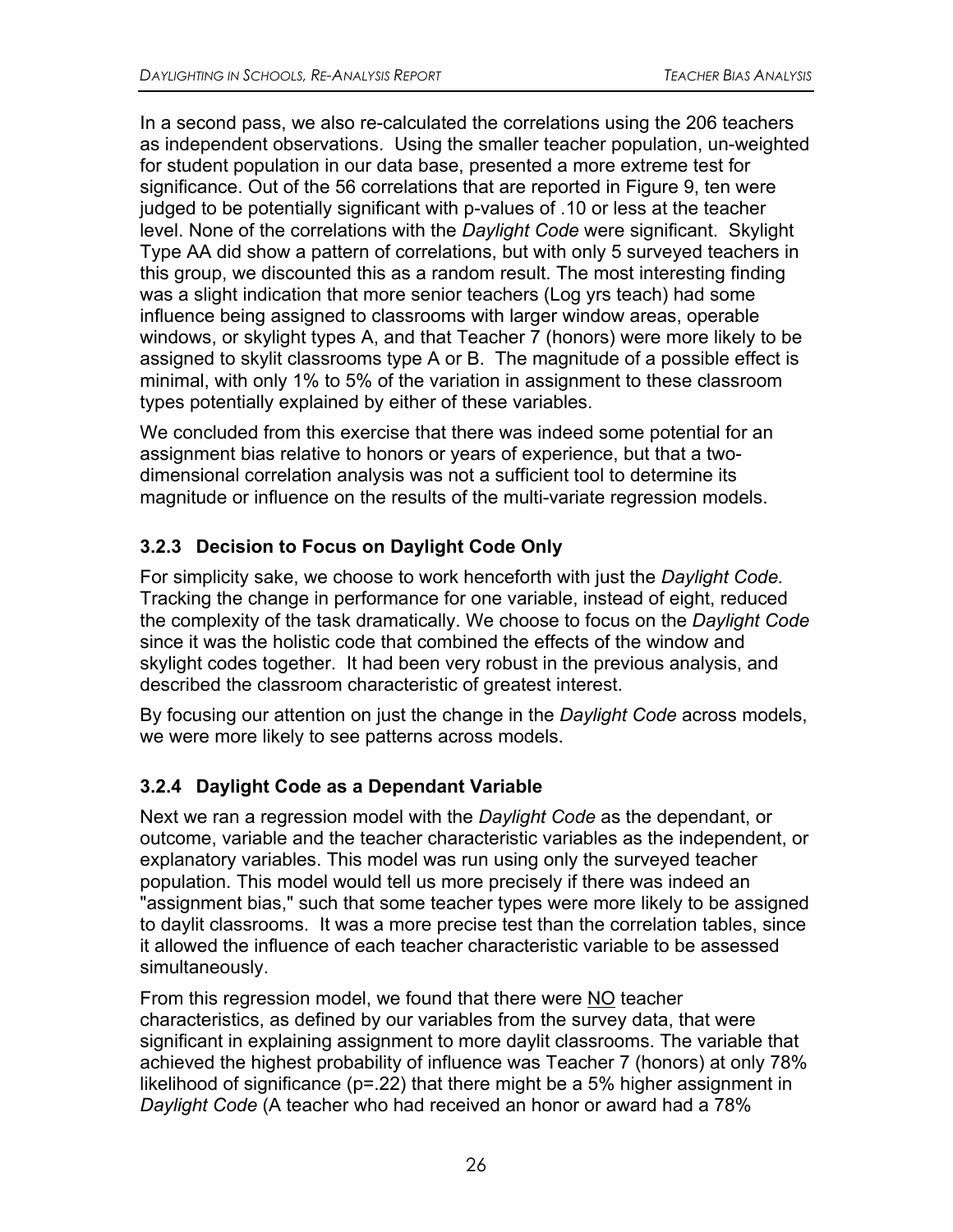probability of being assigned to a classroom rated 3.15 on the daylight scale instead of a 3.0). The other variables had a 50% probability or less.

The  $R^2$  for this model was only 0.014, indicating that all of the teacher characteristic variables could explain only 1% of the variation in assignment to daylight classrooms. When we ran a similar model at the student level, the level of explanation increased to 2%. Thus, from this exercise we conclude that the Capistrano Unified School District did not have any marked bias in the assignment of teachers to more daylit classrooms, based on the teacher characteristics that we studied.

### **3.2.5 Teacher Assignment Bias Models**

Our final step in the Teacher Bias Analysis was to re-run the original Capistrano student performance models with the teacher characteristic variables added to the list of potential explanatory variables. Again, we choose to focus our reporting on the results of the *Daylight Code* for simplicity, although we did also run the separate models with the window and skylight variables. The original models were re-run for both change in reading and math scores at the student level. Teacher characteristic variables were added for 42% of the population.

It should be noted that the performance of the observed students within a given classroom may not be mutually independent. In the original research, we carried out a special analysis to assess the effect of correlation between students within a given classroom (See Appendix 6.2 to original report, dated 6/29/1998). This analysis indicated that the statistical significance of some of our results was somewhat overstated but the effects of interest were not substantially altered. However, carrying out the analysis at the student level made it easier to explore the relationship between characteristics of the student, teacher, room, and school.

## **3.3 Findings**

Figure 12 and Figure 11 display the findings of these two models, compared to the original models without the teacher variables. The school site variables and outliers have been left off of the equations shown here for simplicity, but are included in the full model detail in the Appendix 7.2. A central column shows the change in the B coefficient for each variable and the model  $R^2$ .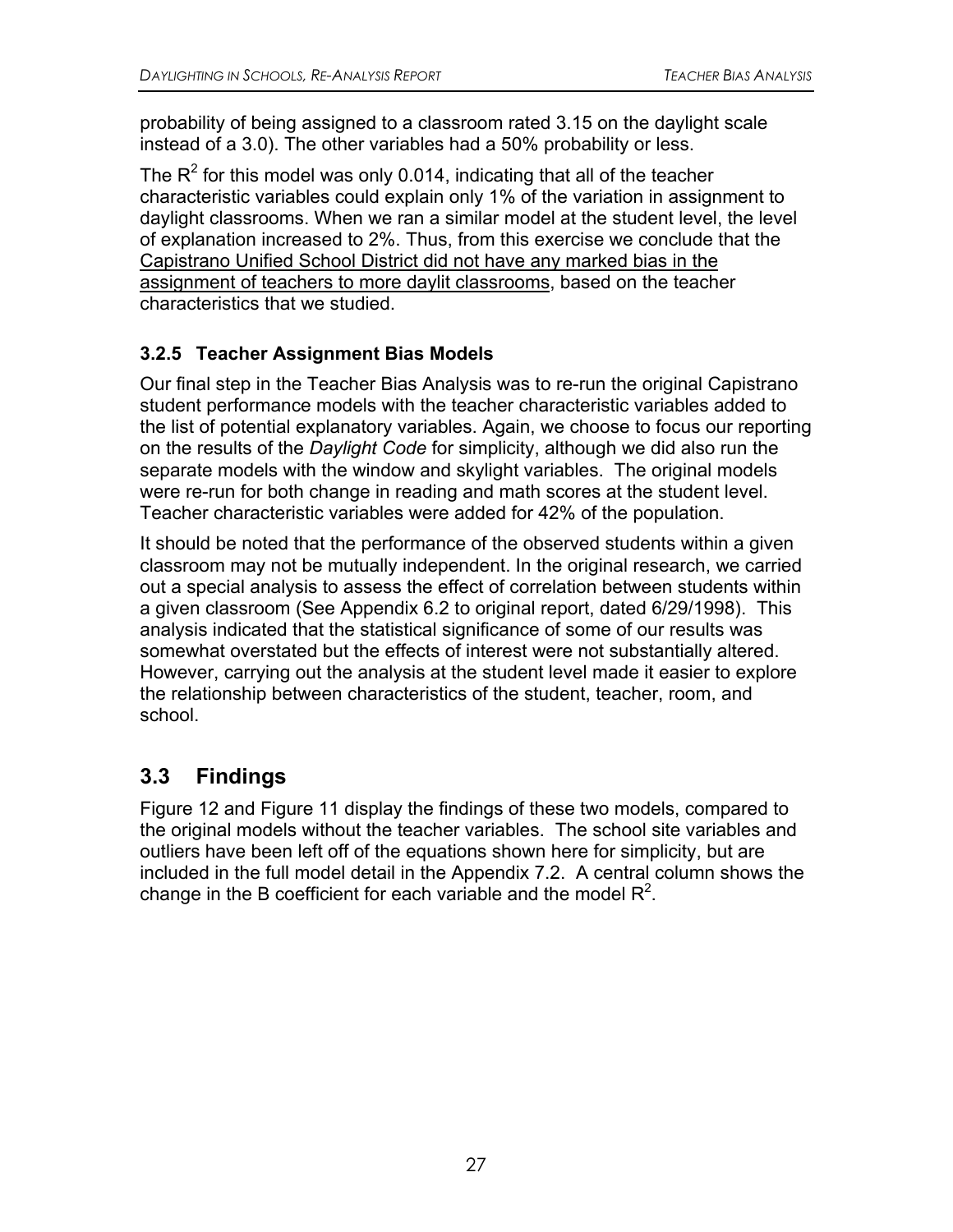| New Model                      |          |               |           | Change   | Old Model                     |          |                         |       |
|--------------------------------|----------|---------------|-----------|----------|-------------------------------|----------|-------------------------|-------|
| Capistrano, Teacher Analysis - |          | Math Daylight |           | new-old  | Capistrano, Original Analysis |          | Math Daylight           |       |
| 28-2 (Original population)     |          |               |           | $R^2$    | $C17-md$                      |          |                         |       |
| Model $R^{\wedge}2$            | 0.259    |               |           | 0.003    | Model R <sup>^2</sup>         | 0.256    |                         |       |
|                                | B        | Std. Error    | p(Signif) | $\bf{B}$ |                               |          | B Std. Error p (Signif) |       |
| (Constant)                     | 9.045    | 0.464         | 0.000     |          | (Constant)                    | 8.026    | 0.407                   | 0.000 |
| Classroom characteristics      |          |               |           |          | Classroom characteristics     |          |                         |       |
| Daylight code                  | 0.430    | 0.072         | 0.000     | $-0.075$ | Daylight code                 | 0.504    | 0.067                   | 0.000 |
| Teacher characteristics        |          |               |           |          |                               |          |                         |       |
| Teacher 3                      | $-0.933$ | 0.248         | 0.000     |          |                               |          |                         |       |
| Teacher 5                      | $-0.688$ | 0.335         | 0.040     |          |                               |          |                         |       |
| Log yrs teaching               | 0.373    | 0.077         | 0.000     |          |                               |          |                         |       |
| Student characteristics        |          |               |           |          | Student characteristics       |          |                         |       |
| Grade 2                        | 9.624    | 0.216         | 0.000     | $-0.088$ | Grade 2                       | 9.711    | 0.215                   | 0.000 |
| Grade 3                        | 5.949    | 0.220         | 0.000     | 0.018    | Grade 3                       | 5.931    | 0.219                   | 0.000 |
| Grade 4                        | 1.802    | 0.216         | 0.000     | $-0.011$ | Grade 4                       | 1.813    | 0.216                   | 0.000 |
| Absences unverified            | $-0.263$ | 0.123         | 0.033     | 0.000    | Absences unverified           | $-0.263$ | 0.123                   | 0.032 |
| Absences unexecused            | $-0.029$ | 0.014         | 0.043     | $-0.003$ | Absences unexecused           | $-0.026$ | 0.014                   | 0.069 |
| GATE program                   | $-1.191$ | 0.222         | 0.000     | 0.045    | GATE program                  | $-1.236$ | 0.223                   | 0.000 |
| Language program               | 0.488    | 0.205         | 0.017     | $-0.001$ | Language program              | 0.490    | 0.205                   | 0.017 |
| School characteristics         |          |               |           |          | School characteristics        |          |                         |       |
| School Pop-per 500             | $-0.995$ | 0.000         | 0.000     | $-0.483$ | School Pop-per 500            | $-0.512$ | 0.000                   | 0.010 |

*Figure 11 - Change in Capistrano Math Model with Addition of Teacher Variables* 

| New Model<br>Capistrano, Teacher Bias Analysis -<br>28-2 (Original population)<br>Model $R^2$ | 0.248    | Reading Daylight |           | Change<br>new-old<br>$R^2$<br>0.002 | Old Model<br>Capistrano, Original Analysis<br>$C17-rd$<br>Model $R^2$ | 0.246    | Reading Daylight        |       |
|-----------------------------------------------------------------------------------------------|----------|------------------|-----------|-------------------------------------|-----------------------------------------------------------------------|----------|-------------------------|-------|
|                                                                                               |          |                  |           |                                     |                                                                       |          |                         |       |
|                                                                                               |          | B Std. Error     | p(Signif) | B                                   |                                                                       |          | B Std. Error p (Signif) |       |
| (Constant)                                                                                    | 3.009    | 0.303            | 0.000     |                                     | (Constant)                                                            | 3.025    | 0.298                   | 0.000 |
| Classroom characteristics                                                                     |          |                  |           |                                     | Classroom characteristics                                             |          |                         |       |
| Daylight code                                                                                 | 0.475    | 0.086            | 0.000     | 0.011                               | Daylight code                                                         | 0.464    | 0.085                   | 0.000 |
| Operable windows                                                                              | 0.650    | 0.212            | 0.002     | 0.007                               | Operable windows                                                      | 0.643    | 0.212                   | 0.002 |
| <b>Teacher Characteristics</b>                                                                |          |                  |           |                                     |                                                                       |          |                         |       |
| Teacher 3                                                                                     | $-0.917$ | 0.288            | 0.001     |                                     |                                                                       |          |                         |       |
| Teacher 5                                                                                     | $-1.335$ | 0.388            | 0.001     |                                     |                                                                       |          |                         |       |
| Log yrs teaching                                                                              | 0.221    | 0.090            | 0.014     |                                     |                                                                       |          |                         |       |
| Student characteristics                                                                       |          |                  |           |                                     | Student characteristics                                               |          |                         |       |
| Grade 2                                                                                       | 10.823   | 0.251            | 0.000     | $-0.037$                            | Grade 2                                                               | 10.860   | 0.251                   | 0.000 |
| Grade 3                                                                                       | 4.368    | 0.255            | 0.000     | 0.069                               | Grade 3                                                               | 4.298    | 0.254                   | 0.000 |
| Grade 4                                                                                       | 0.944    | 0.252            | 0.000     | 0.008                               | Grade 4                                                               | 0.937    | 0.252                   | 0.000 |
| GATE program                                                                                  | $-1.432$ | 0.257            | 0.000     | 0.020                               | GATE program                                                          | $-1.452$ | 0.257                   | 0.000 |
| LANG program                                                                                  | 0.827    | 0.239            | 0.001     | $-0.011$                            | LANG program                                                          | 0.838    | 0.239                   | 0.000 |

*Figure 12 - Change in Capistrano Reading Model with Addition of Teacher Variables* 

Even with the addition of the teacher characteristic variables into the original models, the daylight variable stayed highly significant in both cases. For the math model, with the outcome variable as the change in fall to spring math scores, the magnitude of the daylight effect decreased slightly.

For the reading model, the magnitude of the daylight effect actually increased. In the case of the reading model, operable windows also remained a significant variable, and also increased slightly in magnitude.

Three of the eight teacher characteristic variables were found to be significant in both models. (While the significant teacher variables here were consistent, they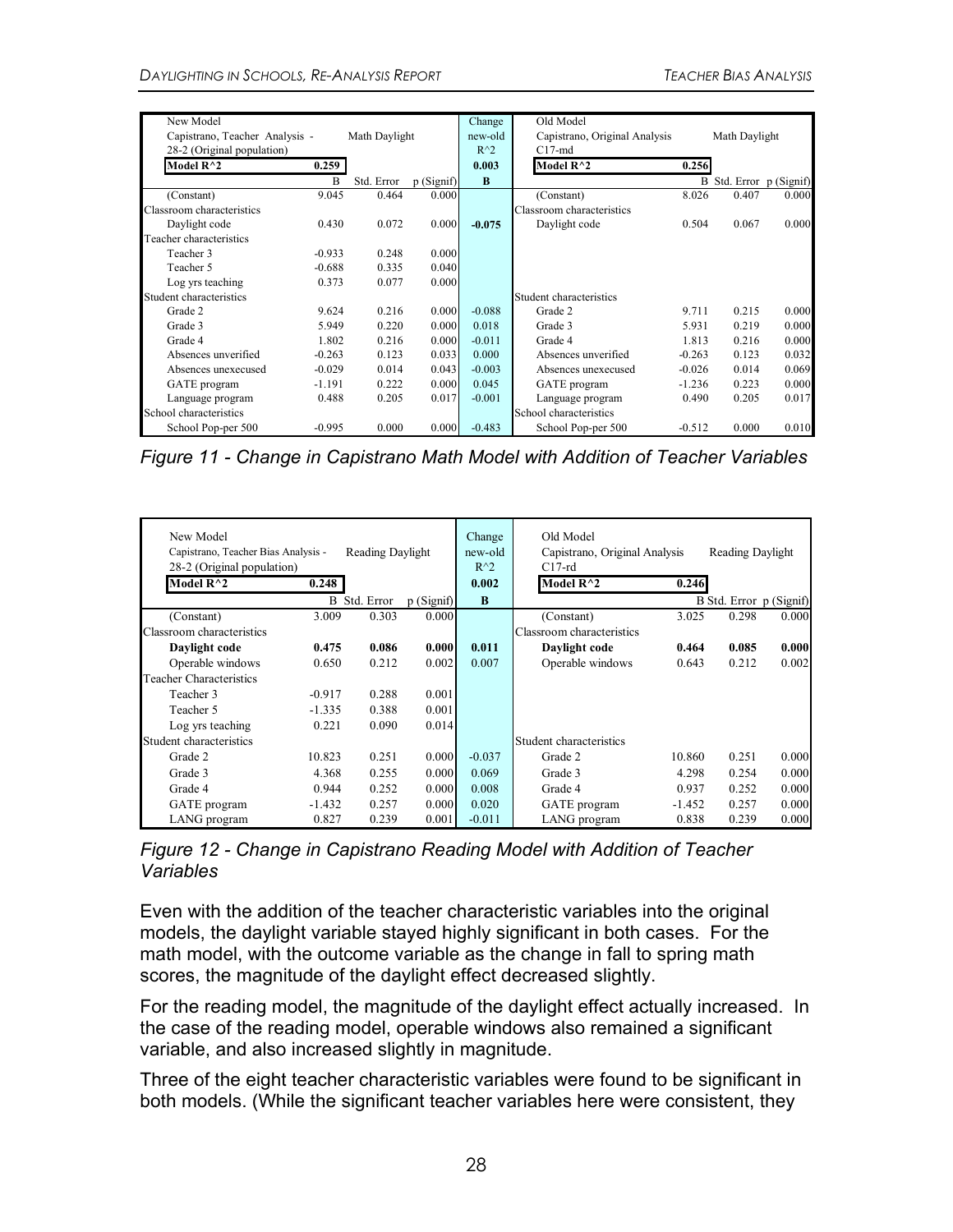were not consistent in the models using window codes and skylight types as explanatory variables, nor were they consistent in later models that we ran, discussed later.)

With the addition of information about the teachers, the  $R^2$  of the models increased, but only by a tiny amount, increasing their power of explanation by less than 1%.

## **3.4 Conclusion**

Thus, we conclude that the strength of the daylight variable showed in the original analysis was not an inadvertent effect of a "teacher assignment bias." We have shown in the regression model of the *Daylight Code* versus the teacher characteristic variables, that the teacher characteristics captured in our survey only explained 1% of the variation of teacher assignment to daylit classrooms. Furthermore, in the master student performance regression models adding information about teacher characteristics for 42% of the population did not reduce the significance of the daylight variables. As might be expected, the magnitude shifted slightly; in one case down, in one case up.

## **3.5 Discussion**

One potential weakness in the findings above is that we only had teacher characteristic information for less than half of the study population. We decided it would be a good test to re-run the models for just the population of students represented by teachers who responded to the Teacher Survey. That way, we could look at a model where 100% of the population had information about the teachers. This "surveyed population" model included 206 teachers and 3948 students, or about 50% of the original population.

We were aware that if we shifted the sample population for a model, we ran the risk of getting different results. But we wanted to examine the stability of the daylighting coefficient in our models over different sample populations. We also wanted to explore the stability of including the information about the teachers. Thus, we decided to run similar models to the original Capistrano math-daylight and reading-daylight models, looking at the change in the daylight variable from one sample to another and with the addition of the teacher characteristic variables.

We also had one other complexity to account for. In coding the data from the Teacher Survey it was discovered that three schools had been inadvertently dropped from the original study population. Criteria for inclusion of a student's record in the original analysis had included complete records for test scores, attendance and demographic data. We did not observe at the time that we had not been provided with attendance data for three entire schools. Thus, the data cleaning procedures resulted in inadvertently dropping all students (and all teachers) from those three schools from the analysis. We were particularly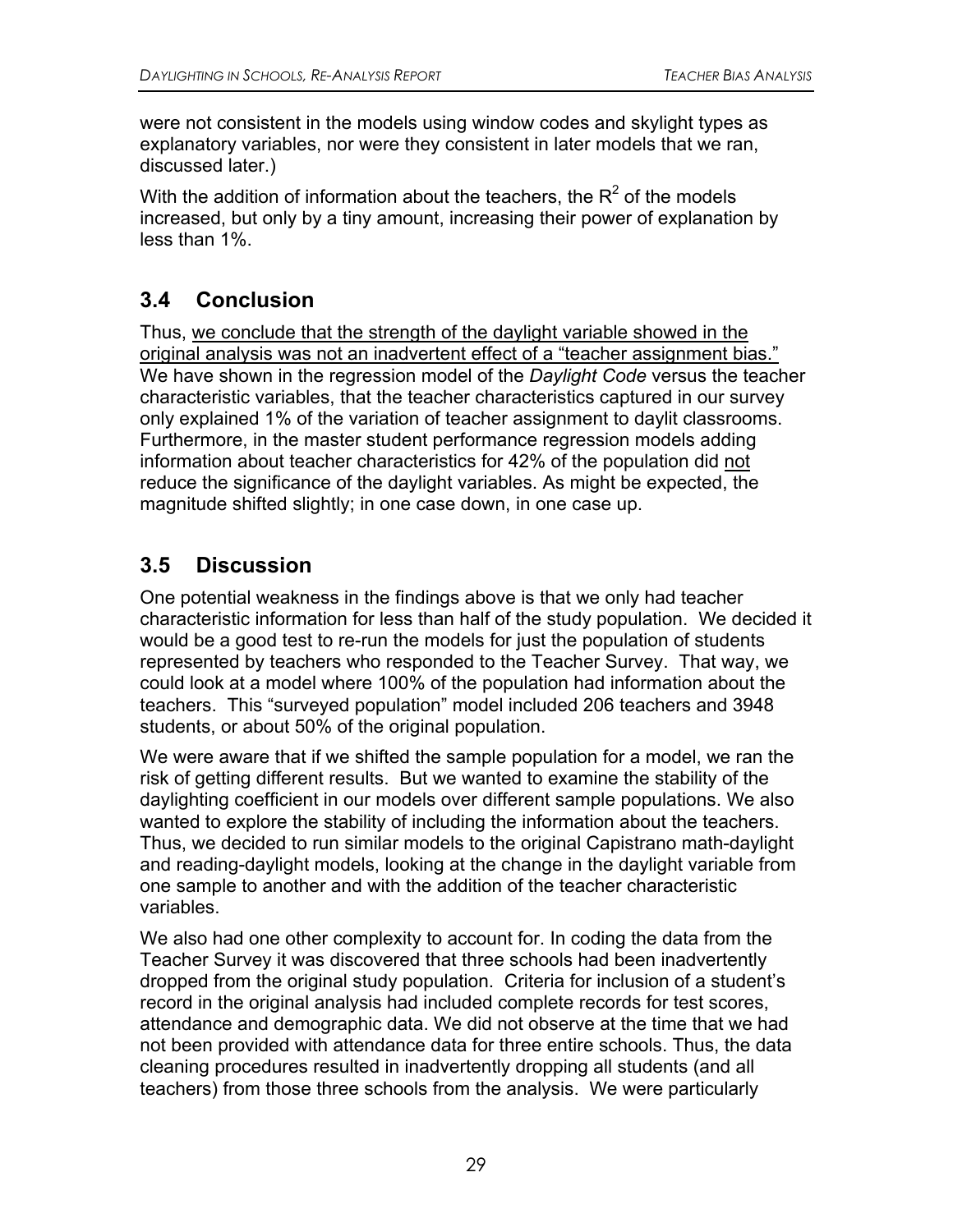concerned since two of the dropped schools represented somewhat extreme daylight conditions, one with many classrooms of *Daylight Code 0*, and the other with many Classrooms of *Daylight Code 4*. Thus, we worried that the exclusion of these schools from the original analysis may have skewed our results.

We noted that any effect due the missing attendance data could be absorbed to some degree by the dummy variable that identified the school site that was missing the attendance information. Thus, we decided to create a new "expanded" population that included these three schools and provided a "missing" indicator in the attendance record fields. This "expanded population" model included 394 teachers and 9200 students, 13% larger than the original study population.



*Figure 13: Surveyed, Original, and Expanded Populations* 

We were interested to see if the daylight variable would remain significant in models of student performance in these different populations, with and without the addition of the teacher characteristic variables. The *teacher survey population* would present the clearest test of the impact of the teacher characteristics, since for this population we would have information about teacher characteristics for 100% of the teachers. The *expanded population* was likely to have the truest daylight results, since it represented the full 2-5 grade district population in 1997/98 school year. For this population we had information on 50% of the teachers.

### **3.5.1 Findings of Different Study Population Models**

Figure 14 and Figure 15 compare the results for the three sets of regression models; the original model, the expanded model, and the teacher surveyed model, for the reading and math models. Full detail of all models is included in the Appendix. In addition to comparing the B coefficient for the *Daylight Code*, the significance of the *Daylight Code* and the  $R^2$  of the model, we also report here on the effective rate of change in the learning rate, and the confidence interval for that rate.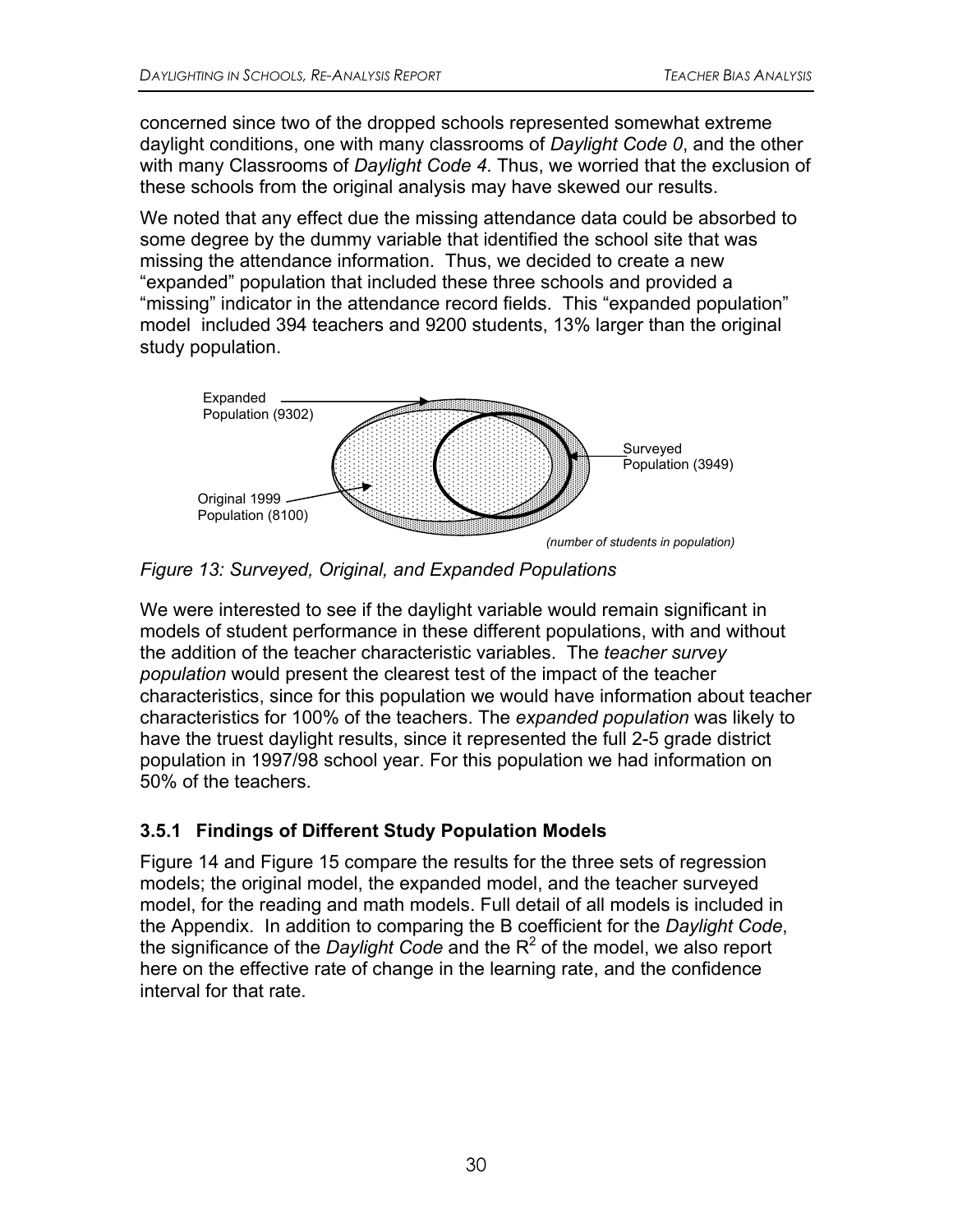| Key | Capistrano<br>Reading Model,<br><b>Study Population</b> | Teacher<br>Variables<br>Included in<br>Model | <b>B</b> Coefficient<br>for Daylight<br>Code | p (Signif)<br>of B | Model $R^2$ | % Change in<br>Learning<br>Rate | confidence<br>interval |
|-----|---------------------------------------------------------|----------------------------------------------|----------------------------------------------|--------------------|-------------|---------------------------------|------------------------|
| A   | original                                                | no                                           | 0.464                                        | 0.000              | 0.247       | 26%                             | ±10%                   |
| В   | original                                                | yes                                          | 0.475                                        | 0.000              | 0.248       | 27%                             | ±10%                   |
|     | <b>Shift from Model A to B</b>                          |                                              | 0.011                                        | no change          | 0.001       | 1%                              | no change              |
| С   | expanded                                                | no                                           | 0.416                                        | 0.000              | 0.238       | 24%                             | ±9%                    |
| D   | expanded                                                | yes                                          | 0.418                                        | 0.000              | 0.240       | 24%                             | ±9%                    |
|     | <b>Shift from Model C to D</b>                          |                                              | 0.002                                        | no change          | 0.002       | 0%                              | no change              |
| Е   | surveyed                                                | no                                           | 0.434                                        | 0.000              | 0.239       | 23%                             | ±12%                   |
| F   | surveyed                                                | yes                                          | 0.463                                        | 0.000              | 0.243       | 25%                             | ±12%                   |
|     | <b>Shift from Model E to F</b>                          |                                              | 0.029                                        | no change          | 0.004       | 2%                              | no change              |

*Figure 14: Daylight Affect for Different Populations, with and without Teacher Variables, on Reading Tests in Capistrano* 

| Key | Capistrano Math<br>Study<br>Model,<br>Population | Teacher<br>Variables<br>Included in<br>Model | <b>B</b> Coefficient<br>for Daylight<br>Code | of<br>p (Signif)<br>B | Model $R^2$ | % Change in<br>Learning<br>Rate | confidence<br>interval |
|-----|--------------------------------------------------|----------------------------------------------|----------------------------------------------|-----------------------|-------------|---------------------------------|------------------------|
| A   | original                                         | no                                           | 0.504                                        | 0.000                 | 0.257       | 20%                             | ±5%                    |
| B   | original                                         | yes                                          | 0.430                                        | 0.000                 | 0.259       | 17%                             | ±6%                    |
|     | <b>Shift from Model A to B</b>                   |                                              | $-0.074$                                     | no change             | 0.002       | $-3%$                           | 1%                     |
| С   | expanded                                         | no                                           | 0.351                                        | 0.000                 | 0.250       | 14%                             | ±5%                    |
| D   | expanded                                         | yes                                          | 0.301                                        | 0.000                 | 0.252       | 12%                             | ±5%                    |
|     | <b>Shift from Model C to D</b>                   |                                              | $-0.050$                                     | no change             | 0.002       | $-2%$                           | no change              |
| E   | surveyed                                         | no                                           | 0.544                                        | 0.000                 | 0.274       | 21%                             | ±8%                    |
| F   | surveyed                                         | yes                                          | 0.497                                        | 0.000                 | 0.277       | 19%                             | ±8%                    |
|     | <b>Shift from Model E to F</b>                   |                                              | $-0.047$                                     | no change             | 0.003       | $-2%$                           | no change              |

*Figure 15: Daylight Affect for Different Populations, with and without Teacher Variables, on Math Tests in Capistrano* 

For the reading model, the most conservative estimate of a daylight effect would be +11% for the surveyed population without teacher variables (23%-12%), while the most optimistic would be +37% for both the original and surveyed population with teacher variables (27%+10% and 25%+12% respectively). For the math model, the most conservative estimate of a daylight effect would be +7% for the expanded population with teacher variables (12%-5%), while the most optimistic would be +29% for the surveyed population without teacher variables (27%+10%). Thus, from worst to best case we can say with a high degree of confidence, that children with the most daylighting in Capistrano are learning somewhere from 7% to 37% faster on the District's math and reading curriculum.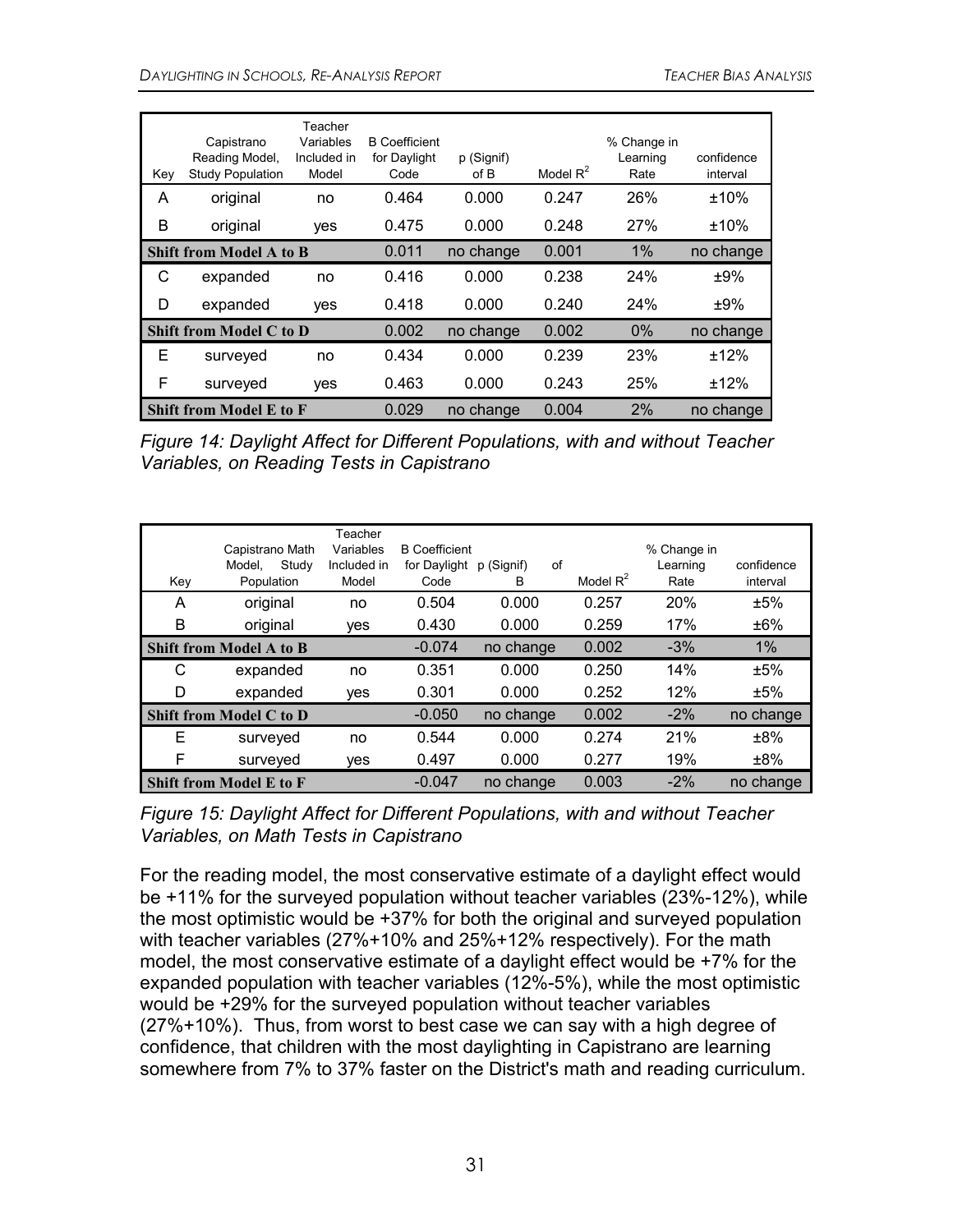With the addition of teacher characteristics to the three sets of models, the following changes were observed:

- Daylight variables were still significant across all models
- $R^2$  value increased by 0% to +2% indicating that the models with teacher characteristics had a slightly better explanatory power for the studied phenomena.
- Math models indicated a decrease in the effect of daylight on student performance by 2% to 3%.
- Reading models indicated an increase in the effect of daylight on student performance by 0% to 2%.
- In general the availability of daylight in classrooms was reliably associated with an increase in student performance and learning rate of somewhere within the bounds of 7% to 37%. The central tendency among all these models would seem to be a 25% improvement in reading and a 16% improvement in math, or a 21% general improvement between children in classrooms with the most daylight (code 5) compared to those in classrooms with the least (code 0). In summary, if the average student in the district were moved from an average classroom (code 2.5) to a classroom with maximum daylight (code 5), he or she would be expected to increase his or her learning rate by 11% (10.5).
- All these results were observed with 99.9% statistical certainty.

In addition, we were interested to understand the change in daylighting effect among the three populations, the original, expanded, and surveyed, before the addition of the teacher variables. Figure 16 and Figure 17 compare the changes when moving from the original population to the expanded population (13% larger), and from the original to the surveyed (50% smaller) for both reading and math. These changes were also very modest, with from a 3% to 6% shift in the net impact of the daylight variable on student learning rates.

| Key | Capistrano<br>Reading Model,<br><b>Study Population</b> | Teacher<br>Variables<br>Included in<br>Model | <b>B</b> Coefficient<br>for Daylight<br>Code | p (Signif)<br>of B | Model $R^2$ | % Change in<br>Learning<br>Rate | confidence<br>interval |
|-----|---------------------------------------------------------|----------------------------------------------|----------------------------------------------|--------------------|-------------|---------------------------------|------------------------|
| A   | original                                                | no                                           | 0.464                                        | 0.000              | 0.247       | 26%                             | ±10%                   |
| С   | expanded                                                | no                                           | 0.416                                        | 0.000              | 0.238       | 24%                             | ±9%                    |
|     | <b>Shift from Model A to C</b>                          |                                              | $-0.047$                                     | no change          | $-0.009$    | $-3%$                           | $-1%$                  |
| A   | original                                                | no                                           | 0.464                                        | 0.000              | 0.247       | 26%                             | ±10%                   |
| Ε   | surveyed                                                | no                                           | 0.434                                        | 0.000              | 0.239       | 23%                             | ±12%                   |
|     | Shift from Model A to E                                 |                                              | $-0.030$                                     | no change          | $-0.008$    | $-3%$                           | 2%                     |

*Figure 16: Teacher Variables and Daylight effect on Reading for the Three Populations Compared*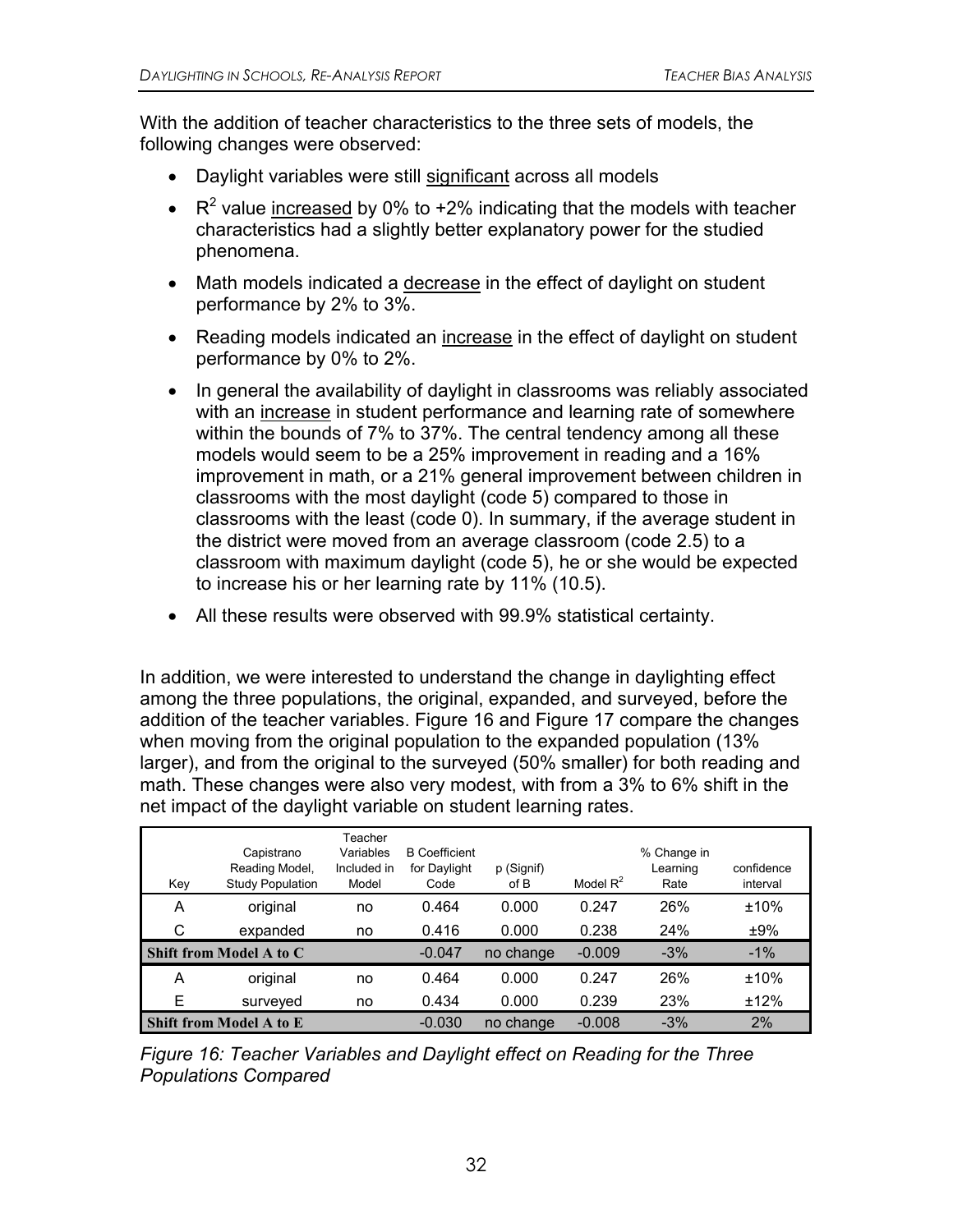| Key | Capistrano<br>Math Model.<br>Study<br>Population | Teacher<br>Variables<br>Included in<br>Model | <b>B</b> Coefficient<br>for Daylight<br>Code | p (Signif)<br>of B | Model $R^2$ | % Change in<br>Learning<br>Rate | confidence<br>interval |
|-----|--------------------------------------------------|----------------------------------------------|----------------------------------------------|--------------------|-------------|---------------------------------|------------------------|
| A   | original                                         | no                                           | 0.504                                        | 0.000              | 0.257       | <b>20%</b>                      | ±6%                    |
| С   | expanded                                         | no                                           | 0.351                                        | 0.000              | 0.250       | 14%                             | ±5%                    |
|     | <b>Shift from Model A to C</b>                   |                                              | $-0.153$                                     | no change          | $-0.007$    | $-6%$                           | $-1\%$                 |
| A   | original                                         | no                                           | 0.504                                        | 0.000              | 0.257       | <b>20%</b>                      | ±6%                    |
| Е   | surveyed                                         | no                                           | 0.544                                        | 0.000              | 0.274       | 21%                             | ±8%                    |
|     | <b>Shift from Model A to E</b>                   |                                              | 0.040                                        | no change          | 0.017       | 1%                              | 2%                     |

*Figure 17: Teacher Variables and Daylight effect on Math for the Three Populations Compared* 

Interestingly, the greatest variability between models, 6%, occurred from the original to expanded populations for the math model. Earlier, in the Classroom Level Analysis, included in the Appendix of the 1999 Detailed Report, we had found much greater variability in the success of math instruction attributable to individual teachers than reading instruction. Thus, we would also expect greater volatility in the math results between population samples.

The following findings were observed when comparing the three populations before adding the teacher variables to them:

- No change in significance of daylight variable
- The explanatory power of the statistical models (i.e.,  $R^2$ ) in explaining the data varies by less than 2%.

#### **3.5.2 Conclusions of Different Study Population Models**

The shift in model study populations actually had a greater impact on the  $R^2$  of the models than the addition of the teacher characteristic variables. We also saw the largest shift in the magnitude of the B coefficient for the *Daylight Code* between study populations, rather than with the addition of information about the teachers. Thus, we conclude that the selection of the study population is more likely to impact findings about the effect of daylight than is the addition of information about teachers.

We continue to believe in the importance of the addition of the teachers' characteristics to the model, both to access the potential for a teacher bias and to further refine the accuracy of the model. However, it is clear from this exercise that the study population is likely to have an even greater effect on the results. This once again argues for the importance of replicating the study in other districts, and preferably in widely differing geographic regions and cultural environments.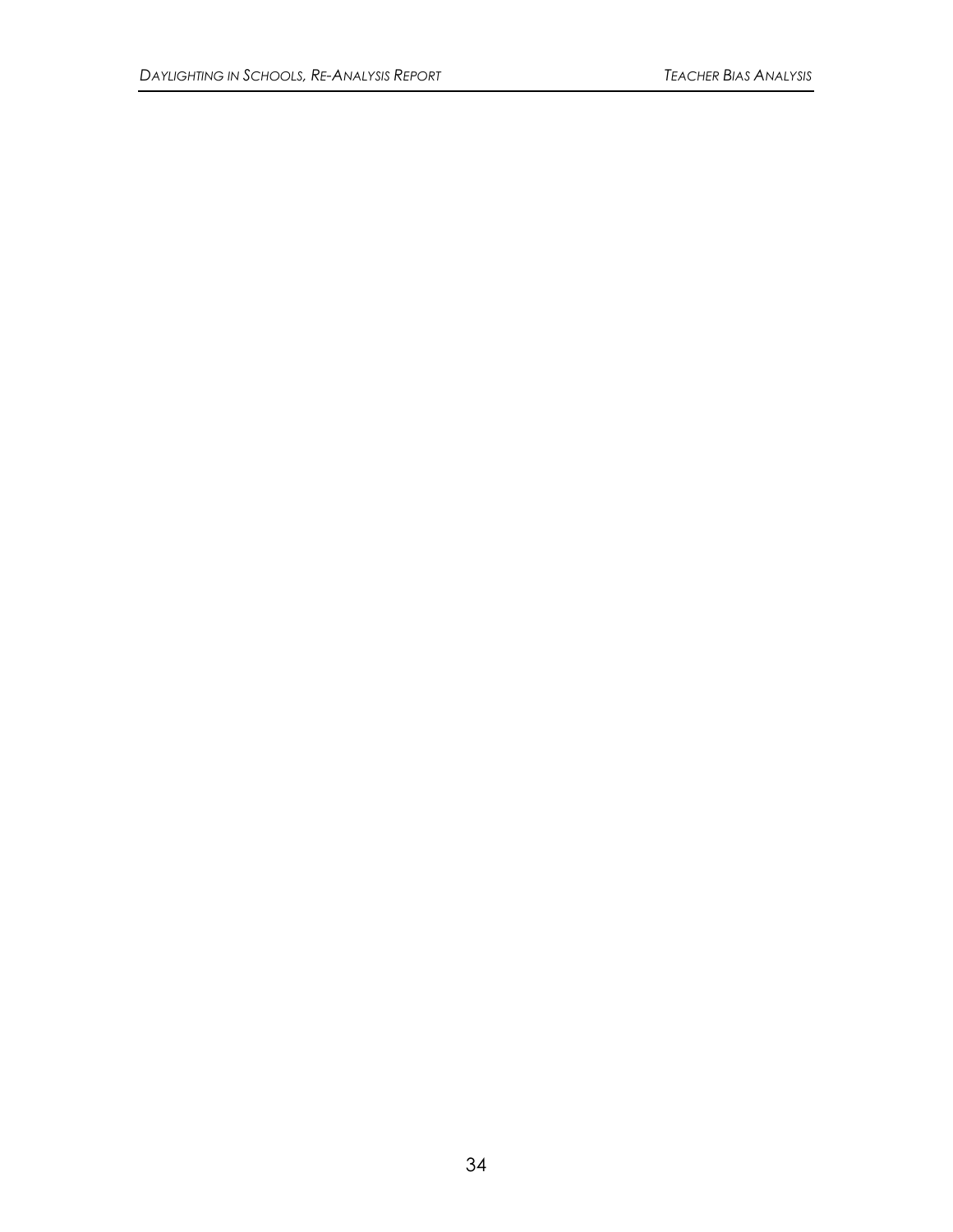## **4. GRADE LEVEL ANALYSIS**

The Grade Level Analysis task was intended to answer two of the questions that were raised from a previous peer review<sup>1</sup> of the Daylighting in Schools study.

One question was whether it was might be more appropriate to analyze the data in single grade cohorts, rather than across grades. It was proposed that especially in Seattle, for the Iowa Test of Basic Skills (ITBS), results could not correctly be compared across grades. Creating separate models for each grade level would solve this problem.

A second question asked whether the daylighting effect might vary by grade level. The models used in the first analysis constrained the results to a simple linear expression. It was argued that there might be a progressive effect, again especially in Seattle, where children were exposed to fairly consistent daylighting conditions for the duration of their career at a given school. In Seattle, where we were looking at absolute test scores, exposure to good daylight conditions over more than one year might result in a cumulative effect. This would be evidenced by a progressively greater daylight effect in each higher grade. Again, separate grade level models would allow the daylight effect to change by grade level, allowing us to identify any patterns as children got older.

In Capistrano, we hypothesized that we would not find any progressive effects since children are likely to be shuffled back and forth between traditional classrooms and portable classrooms with each change in grade level. We confirmed with the District that the churn rate in the Capistrano district is reasonably low, with about 4% growth per year, and a similar number of students who relocate to other districts per year. Thus, we estimate about 90% of the students return to a given school each year. Typically, they would experience at least two, if not three or four daylight conditions throughout their career at a given school. Furthermore, since in Capistrano we were looking at the improvement in schools in one year, from fall to spring, cumulative effects would be less likely to show up.

## **4.1 Hypothesis**

 $\overline{a}$ 

Given the main objective of this task, it was hypothesized that daylighting may have a cumulative effect on student scores. This hypothesis would be likely true if a pattern of progressively stronger effects by grade level was observed in Seattle, where children typically remain under one school-wide daylighting condition. A comparative analysis for the test scores in the Capistrano school district, where students may change between high and low daylighting conditions

**<sup>1</sup>** Daylighting and Schools Peer Review Report, sent to PG&E, July 21, 1999. Not released.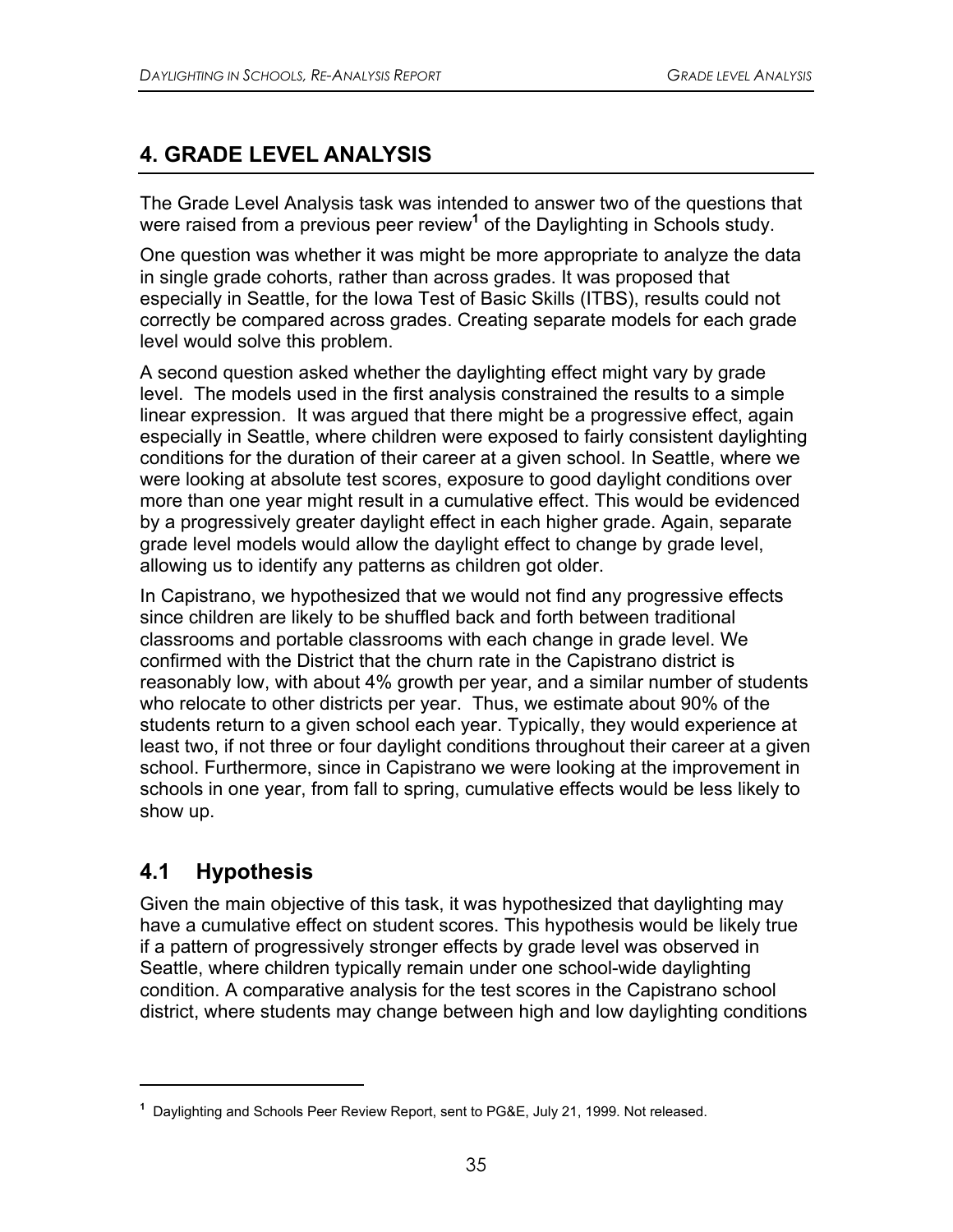during their stay at an elementary school, would corroborate our hypothesis if a minor or no cumulative effect of daylight was observed in that district.

## **4.2 Methodology**

We re-ran the student performance regression models for both Seattle and Capistrano, this time allowing the daylighting effect to vary by grade level. This was achieved by adding grade level interaction variables for each variable in the model. This is statistically equivalent to running separate models, but simplifies the reporting and interpretation.

Interaction variables between the grade level of the student and each explanatory variable were created and added to the original Capistrano and Seattle models. As in the original study, the Capistrano model used the difference between fall and spring scores while Seattle's used the absolute value of the spring scores.

Since information regarding teacher characteristics was available for the Capistrano school district, the teacher variables were also included in the Capistrano math and reading models to strengthen their explanatory power.

## **4.3 Findings**

The data from our interaction models did not show a significant effect for the interaction variables between daylight and separate grade levels. This indicates that, for our study populations, we could not support the hypothesis that daylight has a different or cumulative effect on student performance by each grade. The full model results are shown in the Appendix 7.3.

We also found that allowing the results to vary by grade did not improve the accuracy of the models. The  $R^2$  of the models increased only very slightly with the addition of the interaction variables, 4% for the Seattle reading model, and less than 1% for the other three. (See Figure 18 and Figure 19)

It is important to note, however, that the daylighting effects remained highly significant even after the addition of the interactive variables. This indicates that daylight still provides a robust explanation of student performance in math and reading tests across all grades. For the Capistrano reading model, the magnitude of the effect (B) declined by 14%, but not the significance.

For the Capistrano math model, we saw a greater impact on both the magnitude (45% decline) and significance (7% decline). This is the one incidence where the daylight variable would not pass our threshold criteria of 95% significance or greater for inclusion in the model. This decline in significance and magnitude were probably caused most by the addition to this model of the one daylightgrade level interaction variable that did prove significant: *Daylight Code(2nd grade)*. This interaction variable was found to increase the daylight effect considerably for second graders, by more than twice (216%). The interpretation here would be that second graders in more daylit classrooms were mastering the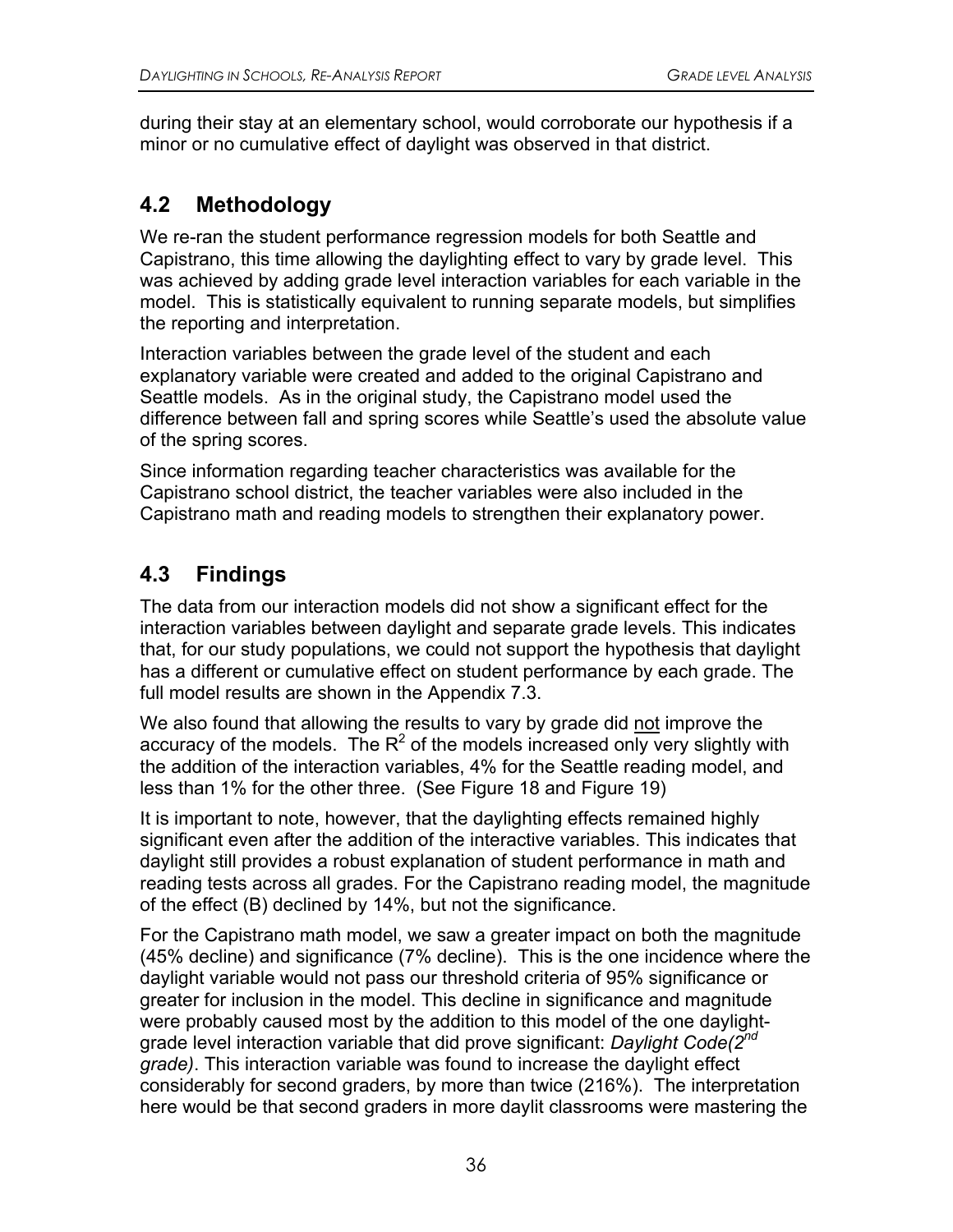math curriculum dramatically faster then those who were not in daylit classrooms, and also comparatively faster than children in other grade levels in daylit classrooms.

While this finding about second graders learning math might seem potentially interesting, the fact that we did not find any other significant interaction effects in any of the other model tends to discount the validity of this finding. Out of twelve opportunities, the interaction between grade level and daylight was found to be significant in only one case. Thus, we tend to doubt that there is any differential sensitivity to daylight by grade level.

| Key | <b>Test</b>                    | Interactive<br><b>Variables</b> | B       | Model $R^2$ % impact |        | error bound | Signif. |
|-----|--------------------------------|---------------------------------|---------|----------------------|--------|-------------|---------|
| A   | Reading                        | N                               | 0.464   | 0.247                | 26%    | $+/-10\%$   | 100.0%  |
| B   | Reading                        |                                 | 0.396   | 0.239                | 22%    | $+/-9\%$    | 100.0%  |
|     | <b>Shift from Model A to B</b> |                                 | $-14\%$ | $-0.008$             | $-4\%$ |             | $0\%$   |
| C   | Math                           | N                               | 0.504   | 0.257                | 20%    | $+/-5%$     | 100.0%  |
| D   | Math                           |                                 | 0.275   | 0.261                | 11%    | $+/-12\%$   | 92.7%   |
|     | Shift from Model C to D        |                                 | $-45%$  | 0.004                | $-9%$  |             | $-7\%$  |

*Figure 18: Capistrano Grade Level Models with Interactive Variables Summary* 

In Seattle, when allowing for grade level interactions with all the other variables, we saw no declines in significance, and also saw substantial increases in the magnitude of the daylight effect. In the case of the Seattle reading model, the magnitude of the daylight effect increased 26%, while in the math model the magnitude of the daylight effect increased 12%. For the Seattle reading model, the accuracy of the model  $(R^2)$  increased 4%. This would tend to argue for the validity of the increase in the magnitude of the daylight effect. Since some of the significant interaction variables have to do with the physical conditions of the classroom (school vintage, school size, classroom SF) it is possible that some of the daylight effect was previously being masked by the imprecision of those variables without the interaction effects.

| Key | <b>Test</b>                    | <b>Interactive</b><br><b>Variables</b> | B     | <b>Model</b><br>$R^{\wedge}2$ | $%$ impact | error bound | Signif. |
|-----|--------------------------------|----------------------------------------|-------|-------------------------------|------------|-------------|---------|
| A   | Reading                        | N                                      | 1.883 | 0.297                         | 16%        | $+/- 8\%$   | 100.0%  |
| B   | Reading                        | Y                                      | 2.533 | 0.337                         | 22%        | $+/- 7\%$   | 100.0%  |
|     | <b>Shift from Model A to B</b> |                                        | 26%   | 0.040                         | 6%         |             | $0\%$   |
| C   | Math                           | N                                      | 1.391 | 0.258                         | 12%        | $+/- 7\%$   | 99.9%   |
| D   | Math                           | Y                                      | 1.585 | 0.257                         | 13%        | $+/- 7\%$   | 100.0%  |
|     | <b>Shift from Model C to D</b> |                                        | 12%   | $-0.001$                      | $2\%$      |             | 0%      |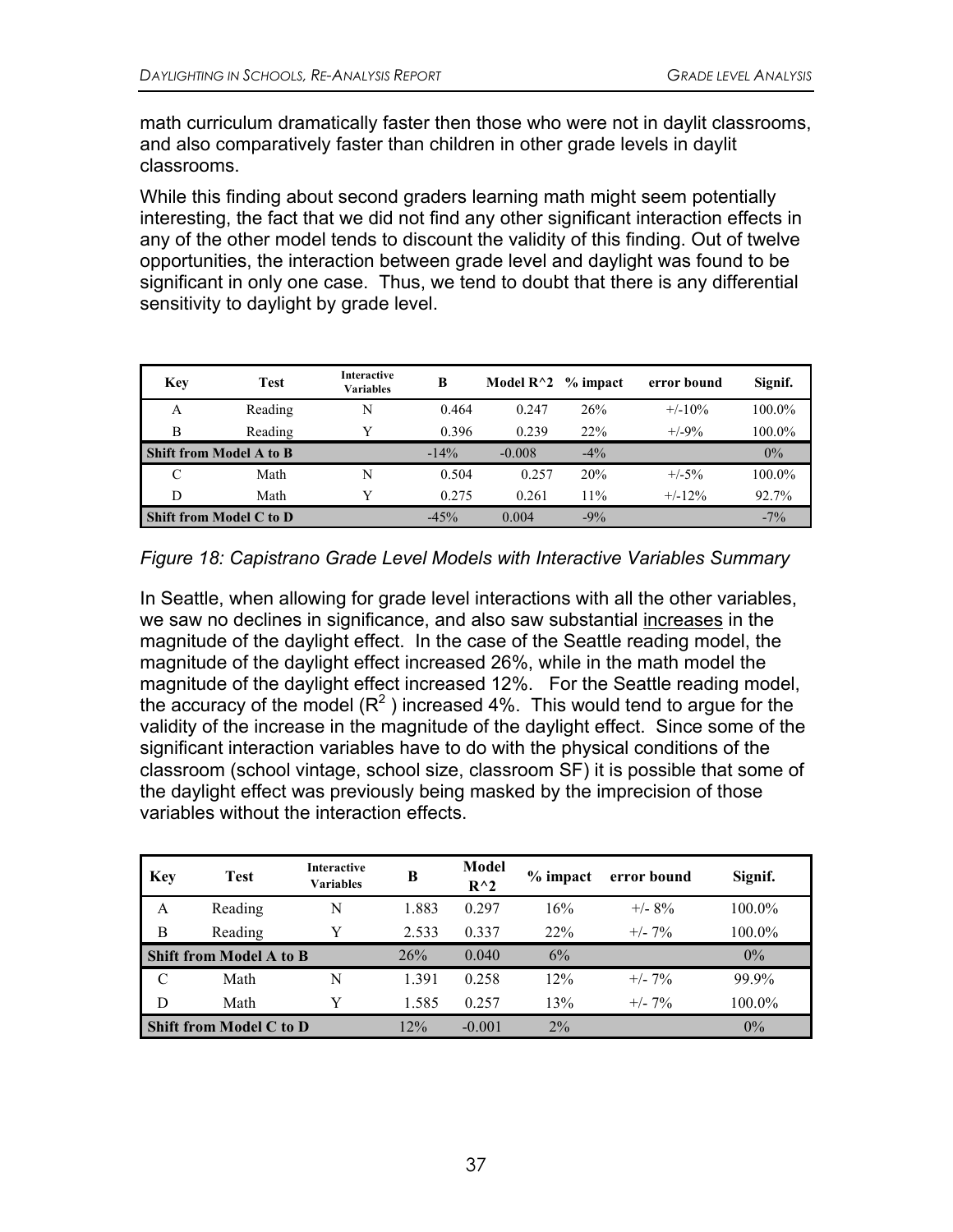#### *Figure 19- Seattle Grade Level Models with Interactive Variables Summary*

## **4.4 Conclusions**

The grade level analysis did not increase the accuracy of the models. Further more, while we did find interaction effects between grade level and other variables, most notably the demographic variables, we did not find a consistent interaction between grade level and a daylighting effect. This was true in both Seattle and Capistrano.

From this exercise, we conclude that our original modeling approach, grouping all of the data for grades 2-5, was sufficiently accurate. We also note that we did not find any progressive effect for the daylighting variable, as postulated for Seattle, nor any other pattern related to the age of the student.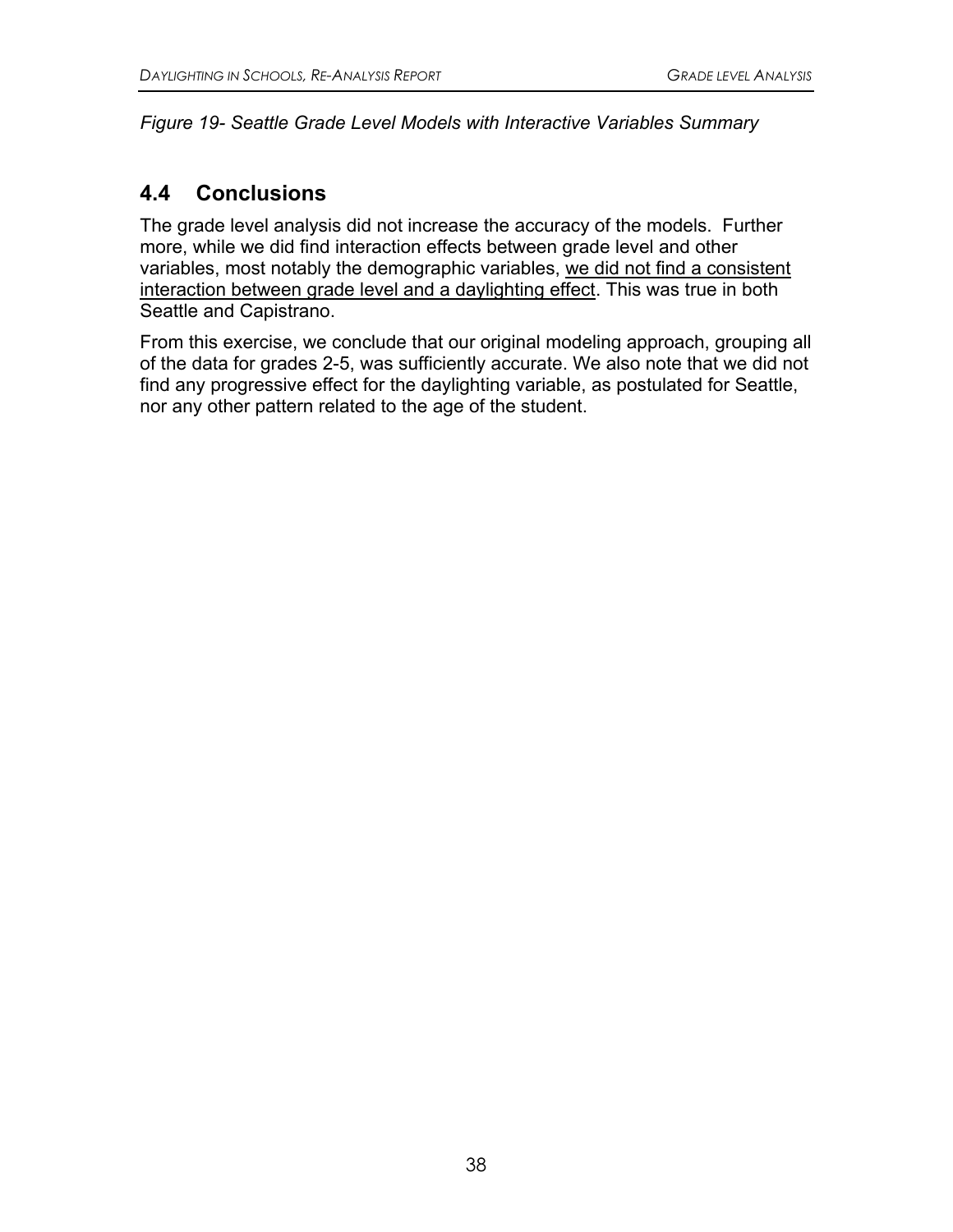## **5. ABSENTEEISM ANALYSIS**

 $\overline{a}$ 

The Capistrano data set includes information on absences and tardiness per student. Both of these parameters were included as explanatory variables in our original daylighting analysis, but not as dependant variables. We did not use them as dependant variables at the time for two reasons. First, we did not have this information for all three districts, and our original criteria included consistent analysis across districts. Second, the absenteeism and tardiness data is much thinner than student test performance data, since only about 10% of students had a significant number of absences. Thus, it provided a much less sensitive metric of performance.

However recent research findings by others, discussed below, suggested that we should re-examine the Capistrano data set for similar effects. In a number of studies increased ventilation rates have been found to reduce worker absenteeism. There has also been increased interest in the effect of classroom environments, particularly portable classrooms, on student health with a number of epidemiological studies initiated to look for these links. Finally, many daylighting proponents have been claiming the daylighting improves student attendance, and thereby will also increase funding to the schools through California's system of ADA (average daily attendance) payments.

Milton et al of Harvard School of Public Health reported that increased ventilation rates were associated with reductions in sick leave in the Polaroid Company offices in Massachusetts**<sup>1</sup>** . They report: "Based on this latter analysis, 45% of the sick leave among workers in lower ventilation areas was attributable to lower outdoor air supply. Similarly, 41% of sick leave was [also] attributable to humidification, and 39.2% of sick leave…was attributable to the presence of  $(IAQ)$  complaints. This corresponded to  $1.4 - 1.5$  days of increased sick leave per person per year attributable to ventilation, and 1.2 – 1.3 days per person per year attributable to humidification, and 1.1 – 1.2 days per person per year attributable to IAQ complaints, depending on age and gender."

Teculescu et al.  $^2$  recently reported that occupants of an air-conditioned building were more likely to have multiple absences from work than were persons in a naturally ventilated building. This study was limited, however, by the use of only two buildings (in northeastern France), and by lack of control for ventilation rates and individual and group factors that may have confounded the relationship between building and sick leave.

**<sup>1</sup>** Milton DK, Glencross PM,Walters MD. Risk of Sick Leave Associated with Outdoor Ventilation Level, Humidification, and Building Related Complaints, Harvard School of Public Health, August 1999

**<sup>2</sup>** Teculescu DB, Sauleau EA, Massin N, Bohadana AB, Buhler O, Benamghar L, Mur JM. Sick-building symptoms in office workers in northeastern France: a pilot study. Int Arch Occup Environ Health 1998; 71:353-6.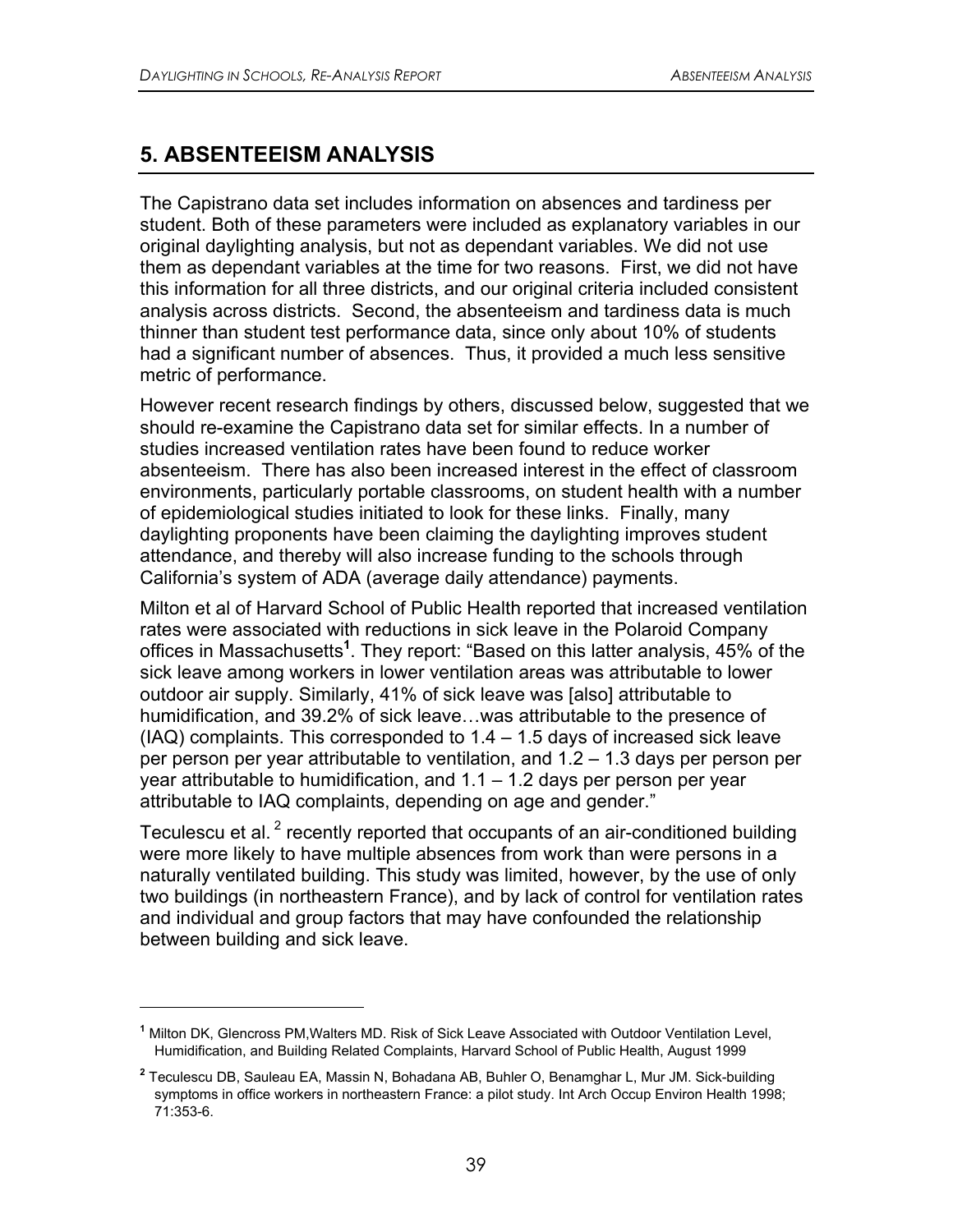The interest in the effect of classroom construction and maintenance, particularly portable classrooms, on student health has peaked in recent years. Current projects in progress include: HP-Woods Institute is studying the relationships between indoor environment and occupant performance in two elementary schools, funded by Air Conditioning and Refrigeration Technology Institute's 21- CR program; the California Department of Public Health is beginning a study of the environmental health conditions in portable classrooms, funded by Air Research Board; a pilot study of indoor air quality in portable classrooms is being done in Los Angles Count, funded by US EPA; another CEC PIER project is also looking at exposure to VOCs and thermal comfort in four new portable classrooms.

Given this level of interest, we concluded that it would be worthwhile to see if our original Capistrano data set would allow us to make any correlations between classroom physical conditions and student health. The absenteeism and tardiness data could be used as a proxy measure of student health, while daylighting, operable windows, air conditioning, age of classroom and type of classroom (portable, modular, open, semi-open, traditional) could be used as explanatory variables.

We choose to look at absences or tardies data as a reasonable potential proxy for student health. However, our study could not distinguish reasons for absences or tardies. There are many other powerful factors influencing elementary school attendance besides the health of the student, such as dentist or orthodontist appointments, outside activities, poor transportation, parental health, family obligations, etc. Thus, our absenteeism and tardiness variables cannot be interpreted as a strong metric of student health, but rather simply as the best proxy for student health that we had available in our data set.

## **5.1 Hypothesis**

In our earlier Capistrano study, we found that daylight was consistently associated with enhanced learning rates, and operable windows were associated (>95% certainty) with enhanced learning rates in three of the four models. In that original analysis, neither portable classrooms nor the presence or type of air conditioning had a statistically significant effect.

Based on this finding we hypothesized that daylighting and operable windows might also be associated with a reduction in student absenteeism and tardiness in the Capistrano school district.

If this hypothesis were true, operable windows and daylight, as explanatory variables, would appear to be significant and negative in a regression analysis with student absenteeism and tardiness as dependant variables.

Since the models also included other descriptions of the physical conditions of classrooms, we could simultaneously test for the significance of those variables in relationship to absenteeism or tardiness. We were particularly interested in the portable classroom (port) and modular classroom (pport) variables. If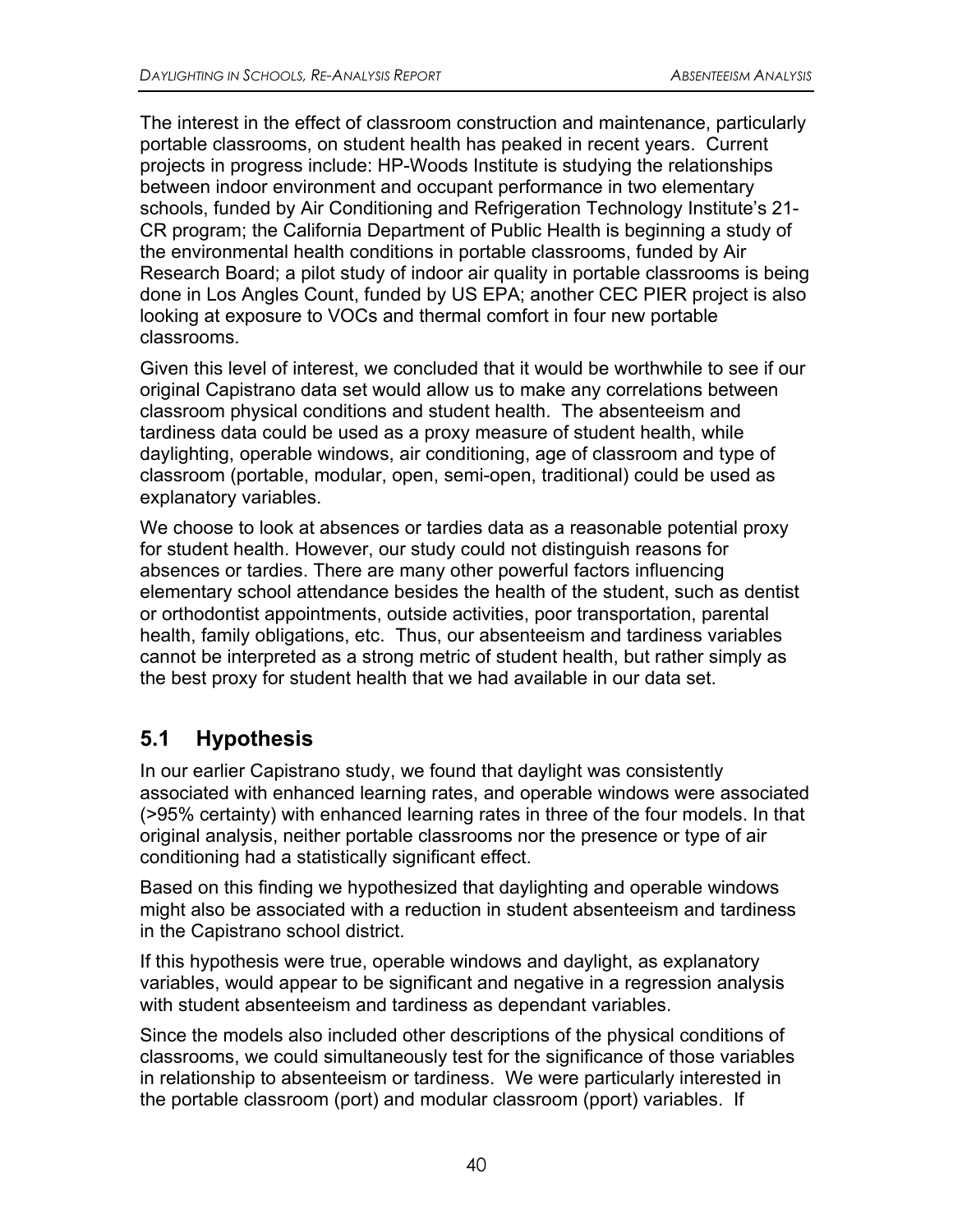portable or modular construction does indeed impact student health, then we would expect to see these variables show up as significant in the regression analysis.

## **5.2 Methodology**

A multivariate regression model, using the original data from the 1999 study of the Capistrano school district with all the school data, including daylight, operable windows, as well as the addition of the new teacher and school variables, was run. The student characteristics, teacher characteristics, and school and classroom characteristics were run as independent exploratory variables against absenteeism data the dependant outcome variable. A similar model was run with the same variables against tardy data as an outcome variable.

The data set was redefined to include all those students who attended at least 40 days at the same school. The students, however, were not required to have test scores. As a result, the population shifted slightly, including more students who were not present for either the fall or spring tests, but excluding any records missing attendance data. Thus, the three schools from which we had never received attendance data were dropped from the population. The resulting analysis population was 8808 students.



*Figure 20- Distribution of Absences and Tardies* 

The absence variable was defined as a function of the sum of three fields in our data set: unverified absences, excused absences, and unexcused absences*.*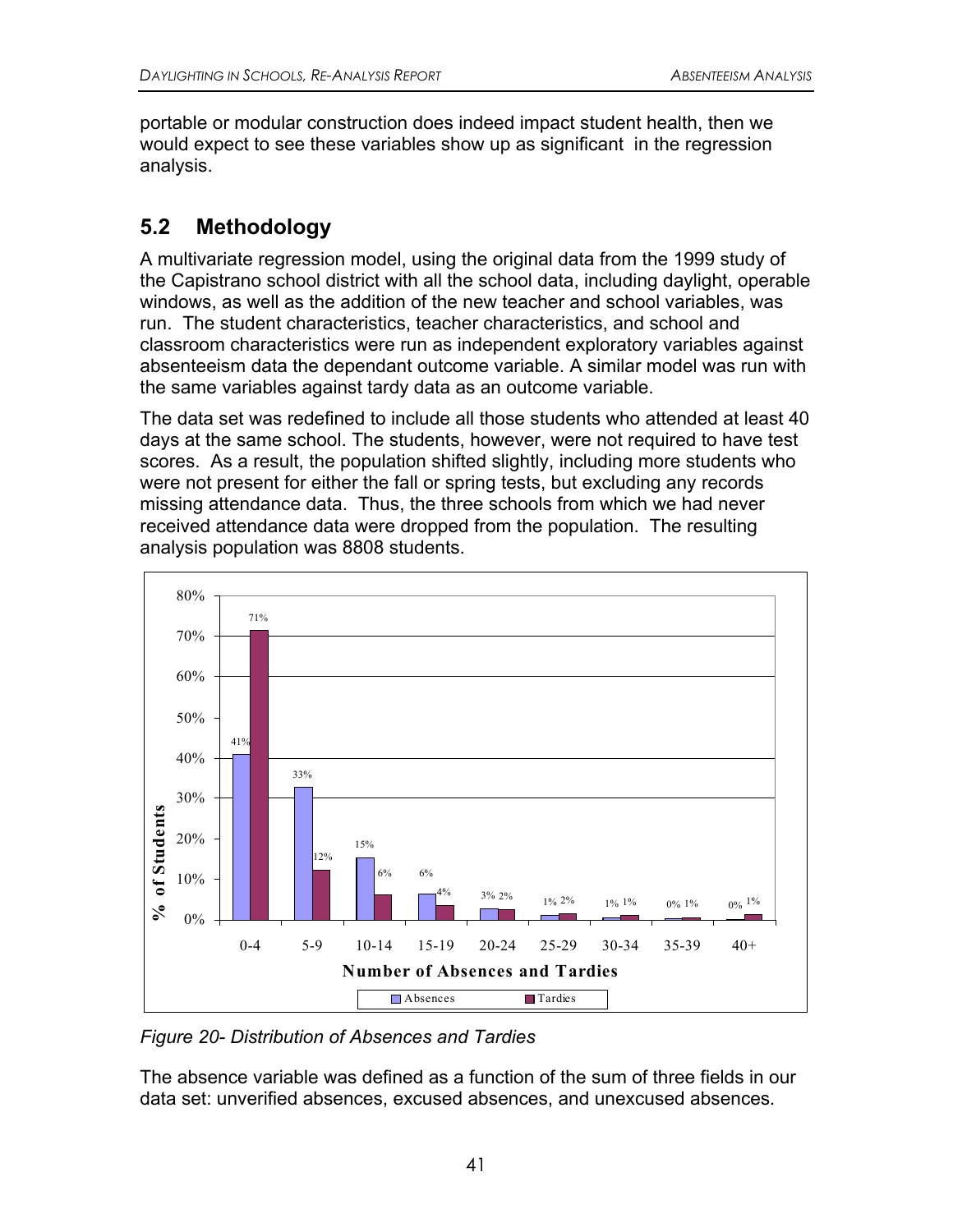Absences due to school function were not included. Only the sum of absences per student was available. We did not have information on the distribution of absences over time.

Plotting the attendance data in Figure 20 we noted a very strong curve, where 74% of the population were found to have both fewer than 10 absences, and 83% fewer than 10 tardies. In order to properly model this data distribution we choose to use a natural log function, as expressed in the equation shown in Figure 21 below. We normalized the absenteeism and tardiness data across the whole population by adding a ratio of days enrolled to maximum possible days enrolled:

Ln\_Abs =  $\ln \left[ \frac{180 \text{ (maximum of enrolled days)}}{\text{number of days enrolled (minimum = 40)}} \times \text{number of Absences (or Tardies)} \right]$ 

*Figure 21- Equation for natural log of attendance data* 

# **5.3 Findings**

The regression models with the log of absences or tardiness as dependant variables did NOT support the hypothesis that daylight variables, or any other physical characteristics of the classrooms, have a significant effect on student absenteeism or tardiness.

While these models included all of the same explanatory variables used in previous analysis, they proved to be comparatively weak models. The  $R^2$  of the absences model was only 0.05, and that of the tardiness model 0.10, indicating that only 5% and 10% respectively of the variance in the data was explained by all of the variables included in the models.

### **5.3.1 Absenteeism Findings**

Physical classroom variables that were considered and found to have NO significance in the absenteeism model included: daylight code, operable window, type of classroom (portable, open, traditional), air conditioning, and size of classroom. In addition, none of the teacher characteristics were found to be significant.

Variables that were significant included: grade level, student socio-economic characteristics, special programs, school site, school vintage, and school population.

Thus, we conclude that student demographic characteristics and school level characteristics (which might include neighborhood effects, special programs, or size of school) have the greatest relationship to student absenteeism.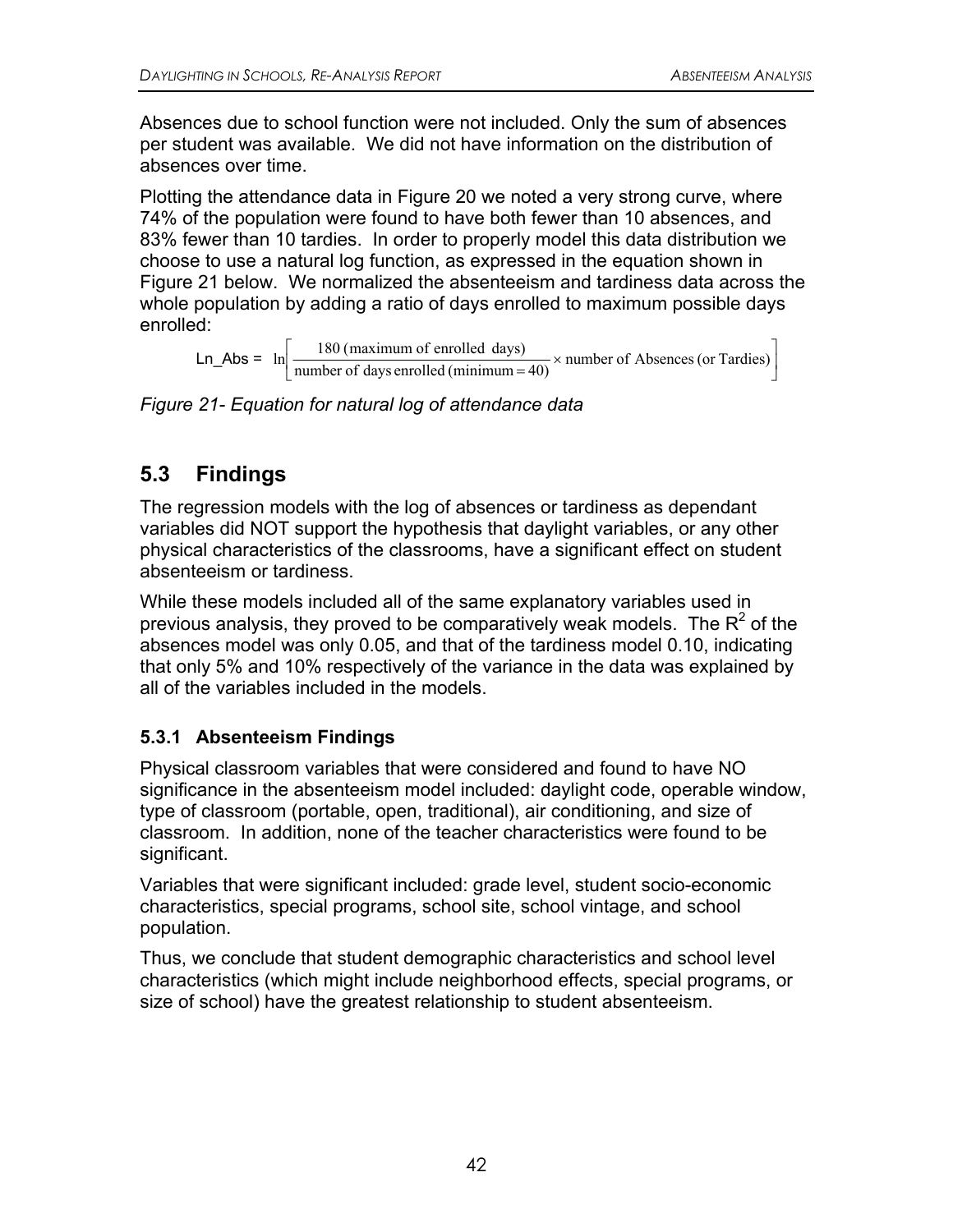### **5.3.2 Tardiness Findings**

The Tardiness model did find that three physical characteristics of classrooms had a slight, significant effect on the pattern of tardiness:

- Daylighting had a modest, positive effect p=.000
	- 5% reduction
- No Air Conditioning had a slight, negative effect p=.032
	- 11% increase
- Portable classrooms had a slight, negative effect p=.037
	- 5% increase

 $R^2 = 0.097$ 

These results could be interpreted to predict that the students in the most daylit classrooms would be likely to have one less tardy per year than those in the least daylight classrooms (5 daylight codes \*.05 per code =25% reduction in norm of 5 tardies per year, or 4 tardies per year.) Likewise, no air conditioning was found to be associated with a slight increase in tardiness, 11% from the norm of 5 to 5.5 tardies per year, and portable classrooms were found to be associated with a slight increase in tardiness by 5%, up to 5.25 tardies per year. .

Since tardies are a somewhat subjective measure of student performance (not all teachers mark a student tardy at the same point of lateness) and since tardies do not have as a strong economic tie to the performance of the school as does absenteeism data, we chose to discount these results as not particularly interesting.

## **5.4 Conclusions**

Student attendance, as measured by absences and tardies, was not predicted by with the daylight conditions of the classrooms in the Capistrano Unified School District. Likewise, other physical conditions of the classrooms were not found to be reliable predictors of student attendance.

From this exercise, we concluded that attendance data is a very difficult outcome metric to work in trying to understand the effects of the physical environment on the performance of students, or the productivity of people in general. There are two basic reasons for this difficulty. First, attendance data can only be a loose proxy for the health of the student, since so many other events can cause a student to be absent or tardy besides health effects caused by the physical environment. Secondly, it is not a very sensitive metric. There is not a very big range in attendance values among students, with only about 10% of the student population showing much variation in number of days absent or tardy.

A summary of the findings from the absenteeism analysis is as follows: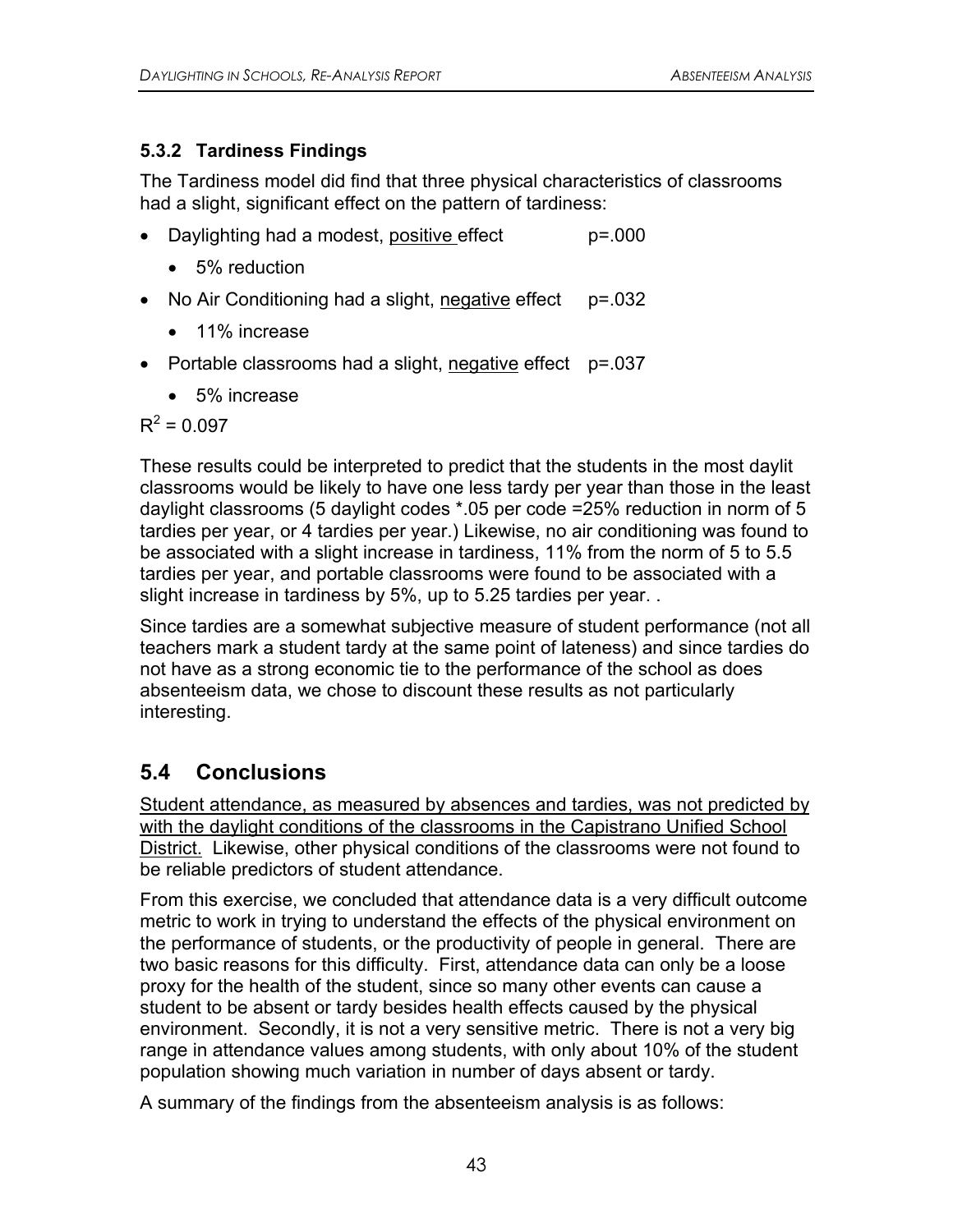- Daylighting variables were not significant indicators of Absenteeism. Similarly neither operable windows nor portable classrooms variables were significant.
- Student demographic variables were the only reliable predictors of absenteeism
- Physical characteristics of classrooms were not predictors of student attendance
- Attendance data is not particularly useful as a performance metric, providing meaningful variation for only 10% of students in our fairly large samples ( $n = \sim 8800$ ).
- A slight effect of daylight on student tardiness was observed, but not considered interesting.

### **5.5 Discussion**

 $\overline{a}$ 

Our study could not distinguish reasons for absences or tardies. It was assumed that overall absence and tardy data might serve as a reasonable proxy for student health. However, there are many other powerful factors influencing elementary school attendance besides the health of the student, such as dentist or orthodontist appointments, outside activities, poor transportation, parental health, family obligations, etc. Thus, our absenteeism and tardiness variables cannot be interpreted as a strong metric of student health, but rather simply as the best proxy for student health that we had available in our data set.

Improved physical conditions in a workplace or school have been postulated by many to be associated with reduced absenteeism. Indeed, this is a fairly common assertion made in presentations advocating "green" or "sustainable" buildings that an improvement in the quality of the physical environment will result in fewer absences and thus higher productivity. These claims are most frequently made for improvements in indoor air quality (IAQ)**<sup>1</sup>** , but also variously for natural ventilation, ventilation rates<sup>2</sup>, thermal comfort, ergonomic furniture, electric lighting quality and the presence of daylight.

Our study can only speak to a few of these issues: the potential link between poor indoor air quality in portable classrooms and increased absenteeism. It is important to note that this re-analysis study of the Capistrano data did not substantiate any of these claims.

**<sup>1</sup>** Fisk WJ (2000). Health and productivity gains from better indoor environments and their relationship with building energy efficiency. Annual Review of Energy and the Environment 25(1): pp. 537-566

**<sup>2</sup>** Milton DK, Glencross PM, Walters MD (2000). Risk of sick leave associated with outdoor ventilation level, humidification, and building related complaints. Indoor Air, 10(4): pp. 212-21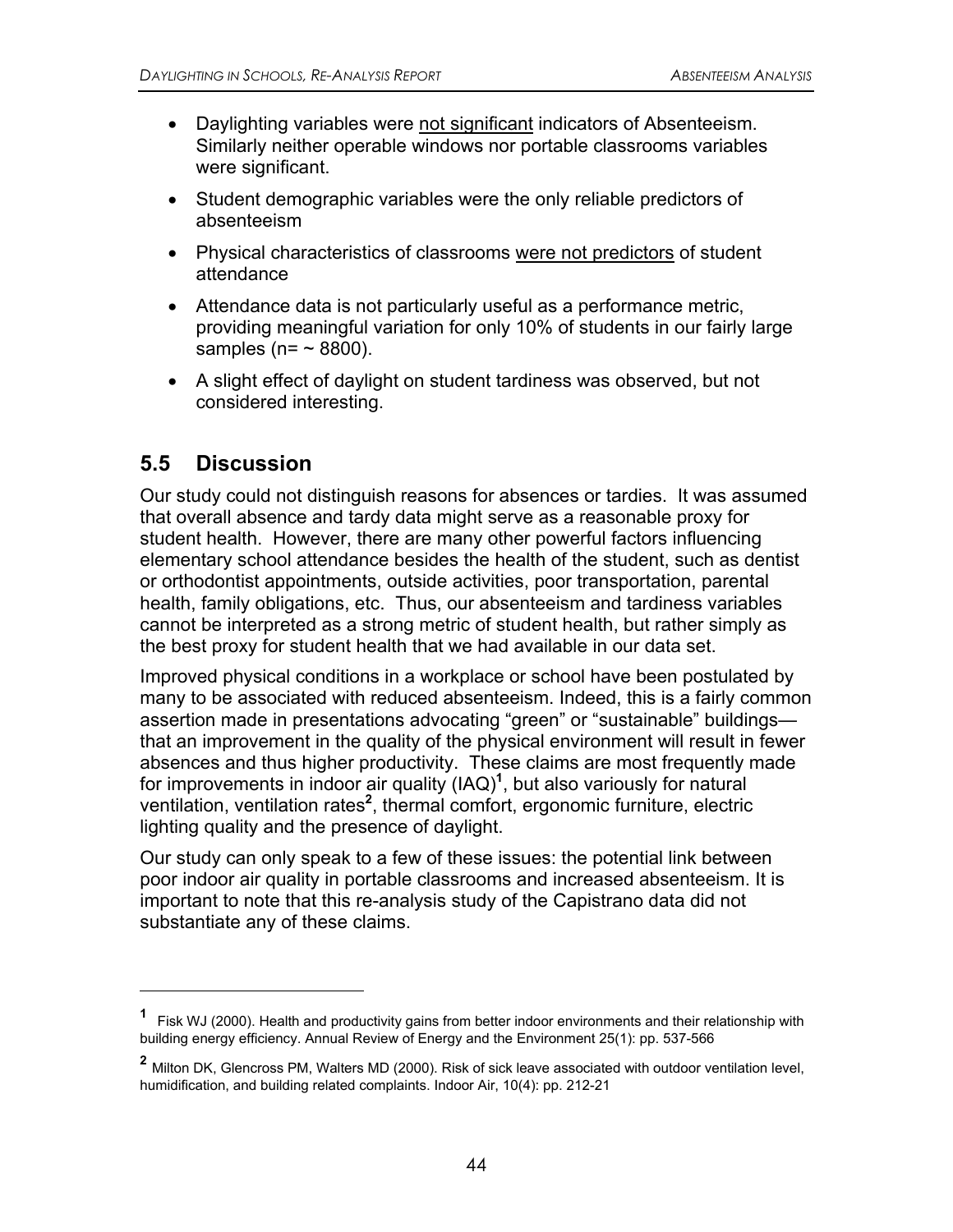- Portable classrooms are currently under investigation by a number of researchers for poor indoor air quality**<sup>1</sup>** , which might reduce overall student health.
	- Our study did not find that there was any significant association between portable classrooms and increased absenteeism among students.
- Operable windows have been associated with a reduction in indoor air quality complaints**<sup>2</sup>** .
	- We did not find that operable windows were significantly associated with any improvement in attendance among elementary school students.
- Claims have been made that daylit schools are associated with improved attendance among students**<sup>3</sup>** .
	- We did not find that increased daylight in classrooms was associated with better attendance.

1

**<sup>1</sup>** Per Jed Waldman, CA Department of Public Health

**<sup>2</sup>** MP Callahan, DS Parker, WL Dutton, and JER McLivaine, 1997. "Energy Efficiency for Florida Educational Facilities: the 1996 Energy Survey of Florida Schools." FSEC-CR-951-97, Florida Solar Energy Center, Cocoa, Fl.

**<sup>3</sup>** M Nicklas and G Bailey, "Analysis of the Performance of Students in Daylit Schools," Proceedings of the American Solar Energy Society, 1997.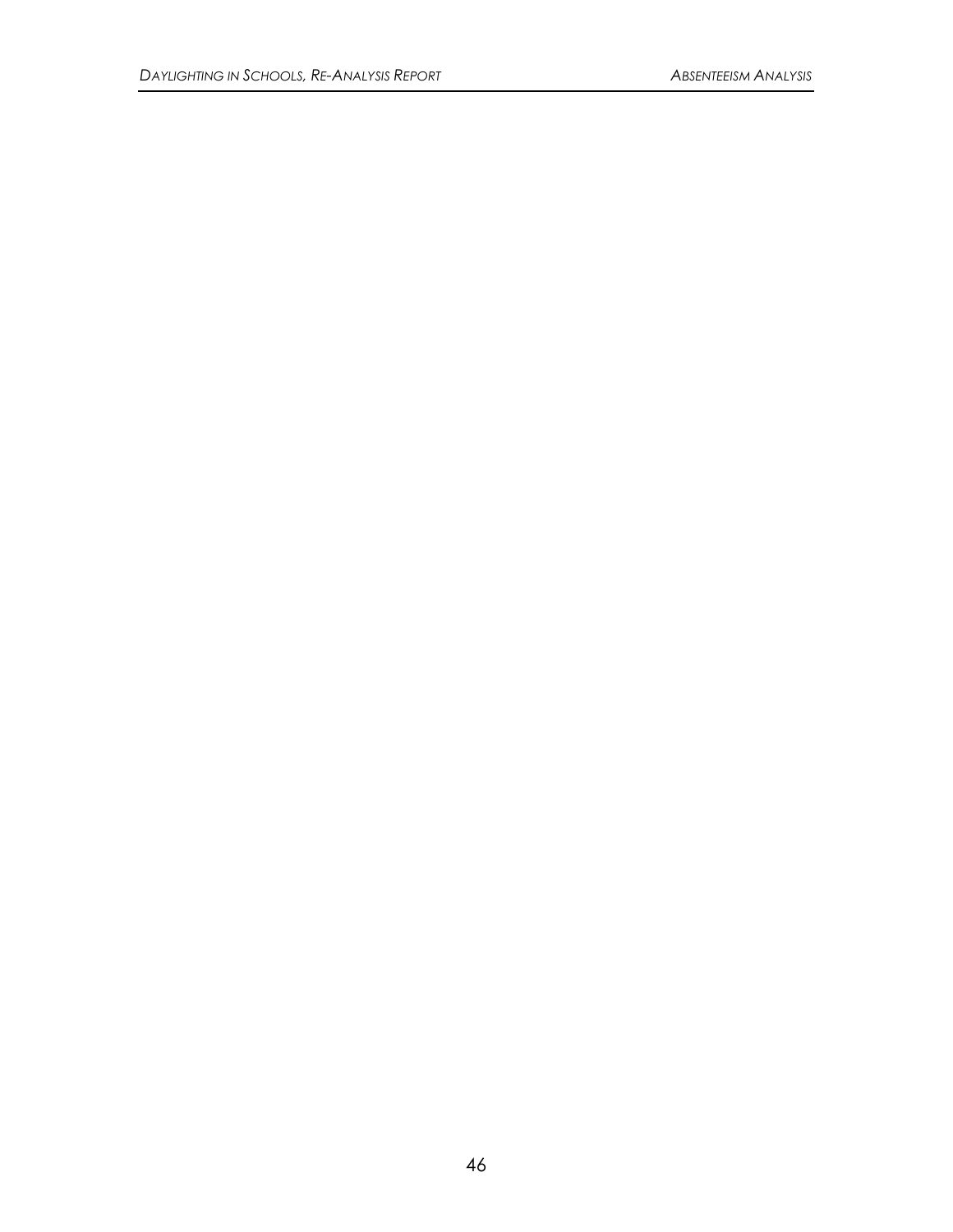# **6. RE-ANALYSIS CONCLUSIONS**

## **6.1 Grade Level Analysis**

The data did not show a significant effect for the interaction variables between daylight and separate grade levels. Likewise, we did not observe any consistent patterns of an increase or decrease in daylight effects by grade level. Thus, we conclude that there do not seem to be progressive effects as children get older, nor do younger children seem to be more sensitive to daylight than older children.

Allowing the results to vary by grade did not improve the accuracy of the models; with one exception, the  $R^2$  of the models increased less than 1%. Therefore, we believe that the extra analysis did not add significantly to our understanding and future research can proceed looking at data across grade levels.

Furthermore, the daylighting effects remained highly significant even after the addition of the interactive variables. This indicates that the *Daylight Code* still provides a robust explanation of student performance in math and reading tests across all grades.

## **6.2 Absenteeism Analysis**

The student attendance record regression models did not support the hypothesis that daylight variables or any other physical characteristics of the classrooms have a significant effect on student absenteeism or tardiness. Notably, daylighting conditions, operable windows, and air conditioning were not significant in predicting absences. The models were comparatively weak; the full set of 57 variables for the Capistrano data explained only 5% and 10% of the variance in absences and tardies, respectively.

We chose to look at absences and tardiness data as the best proxy for student health that we had available. Absenteeism and tardiness cannot be interpreted as a strong metric of student health, since many other powerful factors influence elementary school attendance. However, to the extent that attendance data does reflect student health, our study may indicate only a weak connection between physical classroom characteristics and student health.

## **6.3 Teacher Survey**

Although the Teacher Survey task was primarily aimed at providing additional information for other Re-analysis tasks, we did learn some useful information about teacher preferences, attitudes and behaviors. For example, while the teachers we surveyed clearly had a preference for windows, daylight and views in their classrooms, these preferences were not likely to be driving classroom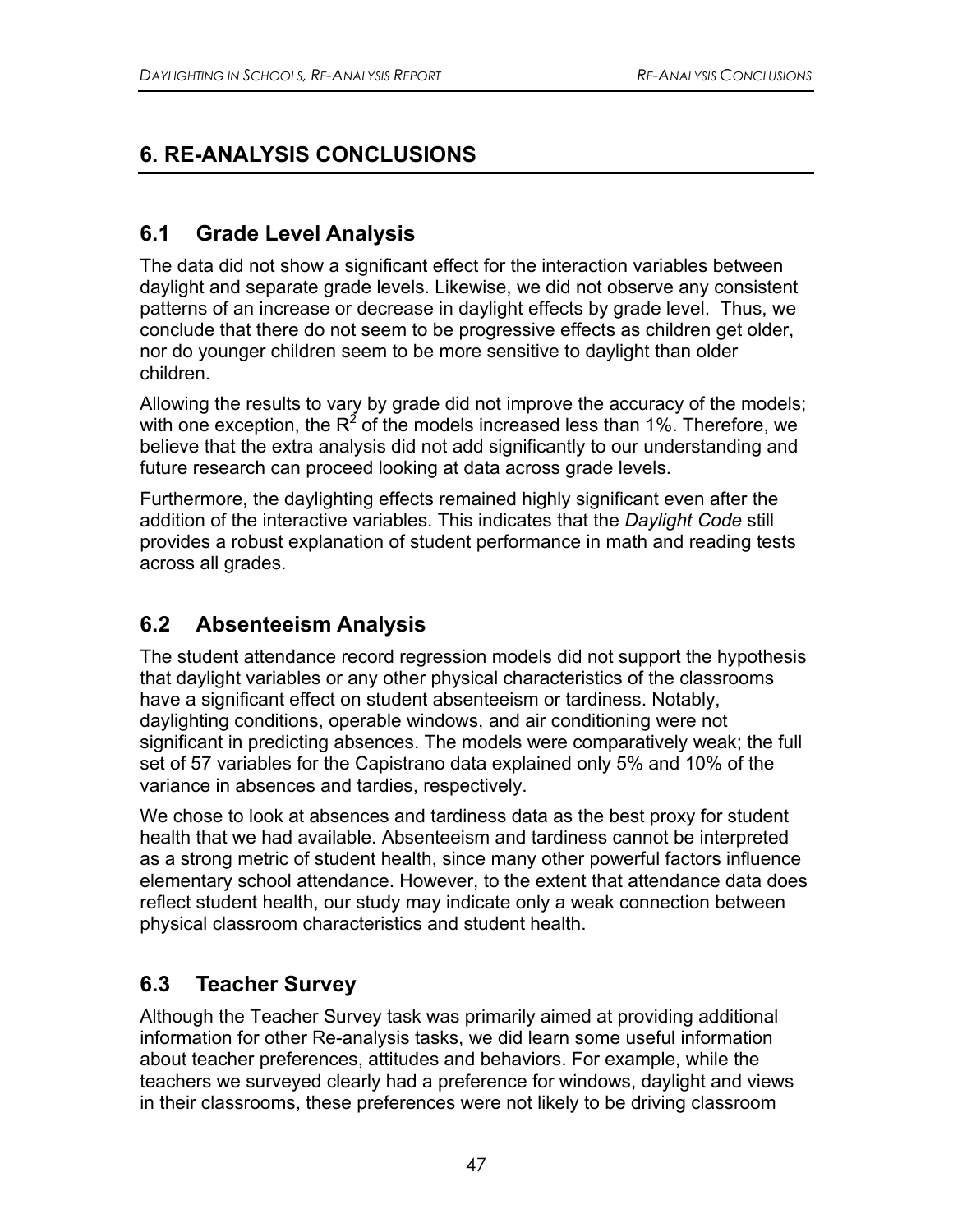selection. Far more important in classroom selection was an almost universal desire for large classrooms, lots of storage and water supply in the classroom.

Environmental control is also an important issue for teachers, especially when they find that they don't have it in their classroom. Teachers seemed to hold a basic expectation that they would be able to control light levels, sun penetration, acoustic conditions, temperature and ventilation in their classrooms. When control of one or more of these environmental conditions was not available to them in the classroom, they were passionate and outspoken in their outrage.

We also found that teachers reported using their optional control features frequently enough to make significant impacts on classroom energy use. Use of these features by a dedicated minority would seem to be sufficient to justify their cost effectiveness in terms of energy savings. Of course, their value should also be considered in terms of classroom comfort and productivity.

In their freely offered comments, the teachers were desperate to be heard about the need for better physical environments in their classrooms. It is worth taking the time to review these comments included in the Appendix. Class-size reduction, in particular, has been responsible for many of their current challenges. The teachers clearly resent the many inconveniences posed by suboptimal classrooms. Capistrano is a well-managed school district with many beautiful new facilities, a mild climate and a world-class location on the Southern California coast. Imagine what kind of responses might come from a district facing far more extreme physical challenges!

## **6.4 Bias Analysis**

We did find that a few types of teachers, those with more experience or honors, were slightly more likely (1% to 5%) to be assigned to classrooms with larger window areas, skylights or operable windows. However, a full multivariate regression of teacher characteristics against the *Daylight Code* found that none of the teacher characteristics that we identified were significant in explaining assignment to daylit classrooms. This model explained only 1% of the variation in assignment to daylit classroom. We concluded that this assignment bias, while it does exist, is extremely small.

Similarly, we found that the daylight variables remained highly significant in the student performance models, even after the addition of information about the teachers. While a few teacher characteristics did show up as significant variables in our models of student performance, the daylight variables remained extremely robust in all models.

Comparing across twelve different models of student performance in Capistrano, we conclude that the central tendency is for a 21% increase in learning rate between children in classrooms with minimal daylight compared to those with maximum daylight.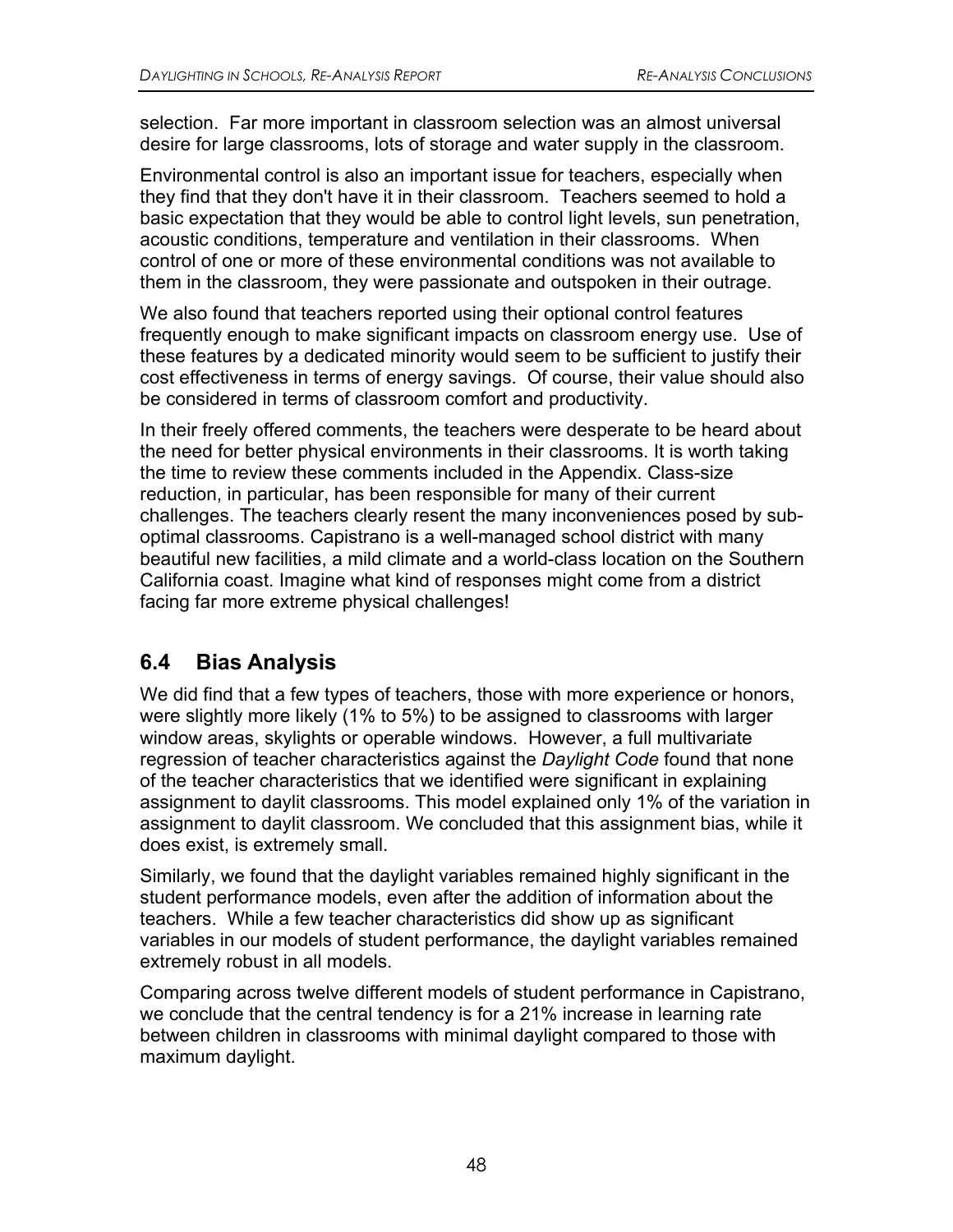## **6.5 Re-Analysis Report**

Overall, the strength of the daylight variable in predicting student performance stands out sharply across all of these re-analysis efforts. The addition of more information to the models did very little to change the predicted impact of the *Daylight Code* on student performance.

Only the exercise to link the *Daylight Code* to student attendance was unsuccessful. This is also an extremely important finding, since it contradicts so many claims have been made about the health effects of daylight or other indoor environmental conditions, as reflected in absenteeism rates of building occupants. In this study, in this school district, we did not find that any of the physical attributes that we had available to us to classify the classrooms could be linked significantly with student attendance.

It is also very clear from these efforts, as we re-analyzed the original data sets with additional information, that the findings of these models are much more strongly dependant upon the particular population studied in the analysis than upon the subtleties of all the variables included in the models. Thus, we conclude that it will be much more informative to try to replicate this study with a completely different population, at a different school district, such as we will attempt to do in Task 2.4 of this project, than it would be to continue to try to refine the models and with further detail in the explanatory variables. This process has been informative as a sensitivity analysis and methodological study. We look forward to applying these lessons in the next study.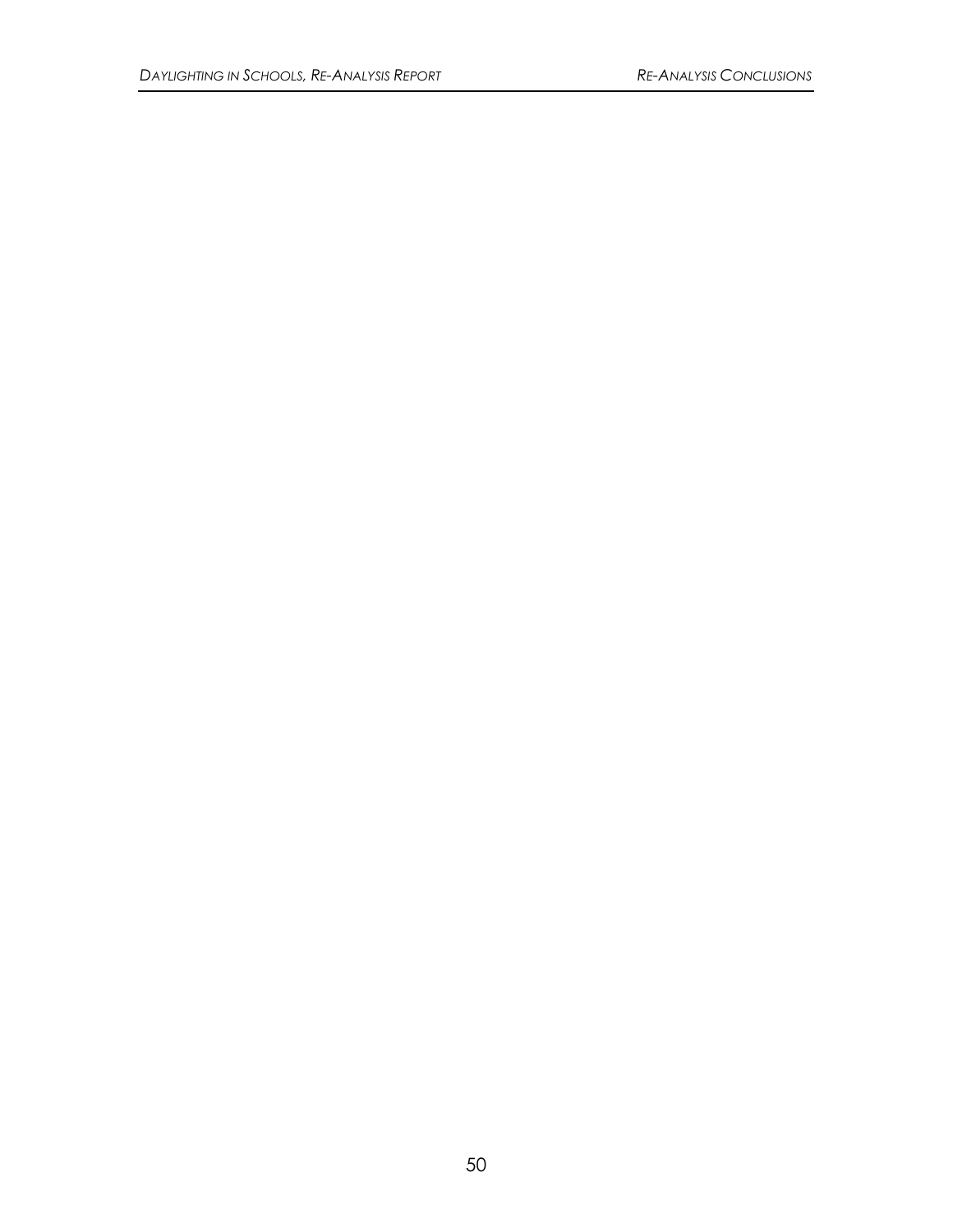# **7. APPENDICES**

# **7.1 Statistical Terminology**

The following briefly describes key statistical terms in the report.

*Table 1* 

| Term         | Name                             | Definition                                                                                                                                                                                                                                                                                                                                                                                                                                                                                                                                            |
|--------------|----------------------------------|-------------------------------------------------------------------------------------------------------------------------------------------------------------------------------------------------------------------------------------------------------------------------------------------------------------------------------------------------------------------------------------------------------------------------------------------------------------------------------------------------------------------------------------------------------|
| r            | Correlation<br>Coefficient       | Measures the strength of the linear relationship<br>between two variables                                                                                                                                                                                                                                                                                                                                                                                                                                                                             |
|              | <b>Or</b><br>Pearson correlation | It can take on the values from -1.0 to 1.0, where<br>-1.0 is a perfect negative (inverse) correlation,<br>0.0 is no correlation, and 1.0 is a perfect positive<br>correlation.                                                                                                                                                                                                                                                                                                                                                                        |
|              |                                  | On page 6, r is the correlation between well-<br>qualified teachers, and student performances.<br>When .61 <r<.80, a="" is<br="" positive="" relationship="" strong="">predicted.</r<.80,>                                                                                                                                                                                                                                                                                                                                                            |
| p-value<br>p |                                  | A p-value is a measure of how much evidence<br>you have against the null hypothesis, i.e. that the<br>hypothesis is not true. (In the report on page 6,<br>the null hypothesis could be interpreted as: r=0).<br>The smaller the p-value, the more evidence you<br>have. (On page 6, a very small p-value indicates<br>that one has very high evidence that the given<br>correlation is significantly different from 0). The<br>probability of a false rejection of the null<br>hypothesis in a statistical test is called the<br>significance level. |
|              |                                  | A p-value can vary from $> 00$ to <1.0. The<br>significance level is 1-p, expressed as a<br>percentage. So if a p-value is .01, the<br>significance level is 99%.                                                                                                                                                                                                                                                                                                                                                                                     |
|              |                                  | One may combine the p-value with the<br>significance level to make a decision on a given<br>test of hypothesis. In such a case, if the p-value<br>is less than some threshold (usually .05,<br>sometimes a bit larger like 0.1 or a bit smaller<br>like .01) then you reject the null hypothesis.                                                                                                                                                                                                                                                     |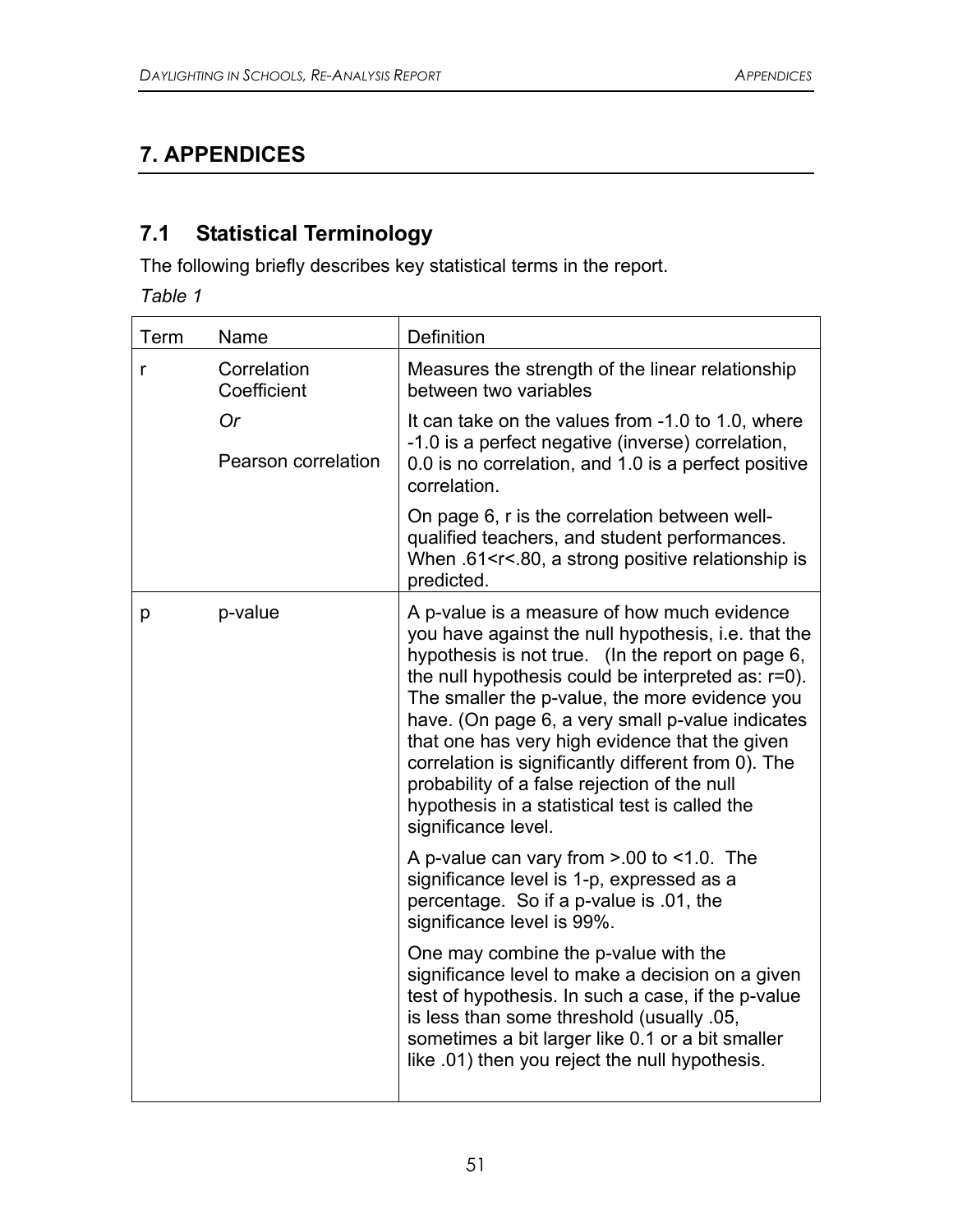| Term  | Name                                     | Definition                                                                                                                                                                                                                                                                                                                                                                                                                                                                                                                      |
|-------|------------------------------------------|---------------------------------------------------------------------------------------------------------------------------------------------------------------------------------------------------------------------------------------------------------------------------------------------------------------------------------------------------------------------------------------------------------------------------------------------------------------------------------------------------------------------------------|
| $R^2$ | Regression<br>correlation<br>coefficient | A value between $0 - 1.0$ that indicates how well<br>an X value (or the independent or explanatory<br>variables in the regression) explains a Y value<br>(the dependent variable). Technically, the<br>regression equation is: $Y = B_0 + B_1X_1 + B_2X_2 + $<br>$B_nX_n+e$                                                                                                                                                                                                                                                     |
|       |                                          | where $B_0$ = intercept, e=error,                                                                                                                                                                                                                                                                                                                                                                                                                                                                                               |
|       |                                          | so as Xs change, Y, the dependent variable,<br>also changes., and variations in X values cause<br>variations in Y.                                                                                                                                                                                                                                                                                                                                                                                                              |
|       |                                          | $R2$ is defined as the percentage of total variation<br>in Y explained by the independent variables.                                                                                                                                                                                                                                                                                                                                                                                                                            |
|       |                                          | If $R^2$ is equal to 1, then entire variation in Y is<br>explained by the independent variables, i.e. the<br>model is very good, and the X variables have<br>perfect explanatory power (for explaining Y).<br>So, the higher the value of $R^2$ , the better the<br>model is for that set of data. Models explaining<br>data that have a high degree of inherent<br>variation, such as individual behavior, will have a<br>much lower R <sup>2</sup> than models explaining more<br>predictable events, such as group averages. |
| B     | <b>B</b> Coefficient                     | Technically, the regression equation is:                                                                                                                                                                                                                                                                                                                                                                                                                                                                                        |
|       |                                          | $Y = B_0 + B_1X_1 + B_2X_2 +  + B_nX_n + e$                                                                                                                                                                                                                                                                                                                                                                                                                                                                                     |
|       |                                          | where $B_0$ is the intercept (constant), and                                                                                                                                                                                                                                                                                                                                                                                                                                                                                    |
|       |                                          | $B_1, B_2, \ldots, B_n$ are the slopes of the regression<br>equation, or the coefficients of the Xs, (or the<br>independent variables), and e is error.                                                                                                                                                                                                                                                                                                                                                                         |
|       |                                          | A particular $B_i$ (i=1,2,,n) shows how a<br>particular $X_i$ variable is related to Y. If a $B_i$<br>coefficient is a positive number, an increase in $X_i$<br>by one unit increases Y by the amount of the $B_i$<br>coefficient.                                                                                                                                                                                                                                                                                              |
|       |                                          | Please refer to Figure 11 for a list of the B<br>coefficients for each independent variable.                                                                                                                                                                                                                                                                                                                                                                                                                                    |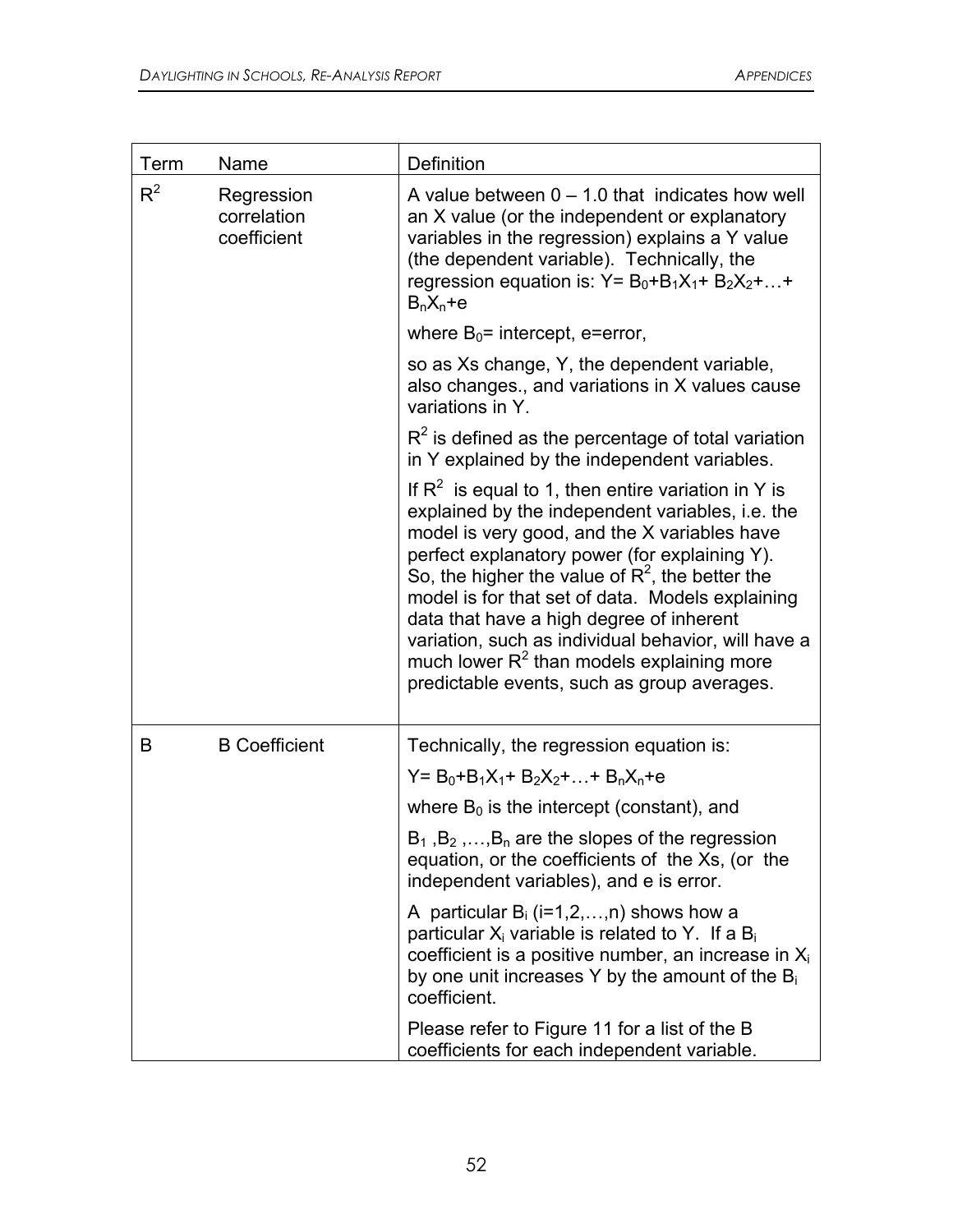### **7.2 Teacher Survey**

(format changed slightly to fit two pages in this appendix

#### **CLASSROOM SURVEY**

Dear CUSD Teacher,

The Heschong Mahone Group, an architectural consulting firm, has been working with the Capistrano Unified School District on an innovative study of the relationship of the physical classroom environment and student performance. We have been funded by the California Energy Commission to do a follow up study to examine a few methodological questions. To do this, we need your assistance to collect information about CUSD teachers and their classrooms.

Please fill out this brief two-page questionnaire and return it today. All individual responses will remain strictly confidential, and will not be released to the District, or to anyone outside of our immediate research team. Only summary data will be reported.

Thank you for your help!

Lisa Heschong, Partner, Heschong Mahone Group

#### **A. Please tell us about yourself:**

| $1_{\cdot}$ | Your Name: Van Andrew Contract Contract Contract Contract Contract Contract Contract Contract Contract Contract Contract Contract Contract Contract Contract Contract Contract Contract Contract Contract Contract Contract Co |      |        | Grade Level:<br><u> 1999 - Jan Barnett, f</u> |  |                                                                                    |        |                                                                                           |  |  |
|-------------|--------------------------------------------------------------------------------------------------------------------------------------------------------------------------------------------------------------------------------|------|--------|-----------------------------------------------|--|------------------------------------------------------------------------------------|--------|-------------------------------------------------------------------------------------------|--|--|
|             | 2. Your current room number (location):                                                                                                                                                                                        |      |        |                                               |  |                                                                                    |        |                                                                                           |  |  |
|             | 3. How many years have you been in this classroom?                                                                                                                                                                             |      |        |                                               |  |                                                                                    |        |                                                                                           |  |  |
|             |                                                                                                                                                                                                                                |      |        |                                               |  |                                                                                    |        | (answer questions 4 and 5 below if you have moved your classroom in the past three years) |  |  |
|             | 4. Your room number from 2 years ago (97/98):                                                                                                                                                                                  |      |        |                                               |  | $\overline{\phantom{a}}$ and $\overline{\phantom{a}}$ and $\overline{\phantom{a}}$ |        | Grade Level: ___________                                                                  |  |  |
|             | 5. How many years in that (97/98) classroom?                                                                                                                                                                                   |      |        |                                               |  |                                                                                    |        | 97/98 School: 2001                                                                        |  |  |
|             | 6. How many years have you been teaching at this school?                                                                                                                                                                       |      |        |                                               |  |                                                                                    |        |                                                                                           |  |  |
| 7.          | How many years have you been teaching in this district?                                                                                                                                                                        |      |        |                                               |  |                                                                                    |        |                                                                                           |  |  |
|             | 8. How many years have you been teaching total?                                                                                                                                                                                |      |        |                                               |  |                                                                                    |        |                                                                                           |  |  |
|             | 9. Your Gender:                                                                                                                                                                                                                | Male | $\Box$ | Female $\square$                              |  |                                                                                    |        |                                                                                           |  |  |
|             | 10. Your Age: 20-39 □                                                                                                                                                                                                          |      |        | 40-59 □                                       |  | 60+                                                                                | $\Box$ |                                                                                           |  |  |
|             |                                                                                                                                                                                                                                |      |        |                                               |  |                                                                                    |        |                                                                                           |  |  |
|             | 12. Additional Coursework: 2008 2009 2010 2020 2020 2031 2040 2050 2061 2071 2080 2091 2009 2010 2010 2010 20                                                                                                                  |      |        |                                               |  |                                                                                    |        |                                                                                           |  |  |
|             | 13. Teaching Awards: The contract of the contract of the contract of the contract of the contract of the contract of the contract of the contract of the contract of the contract of the contract of the contract of the contr |      |        |                                               |  |                                                                                    |        |                                                                                           |  |  |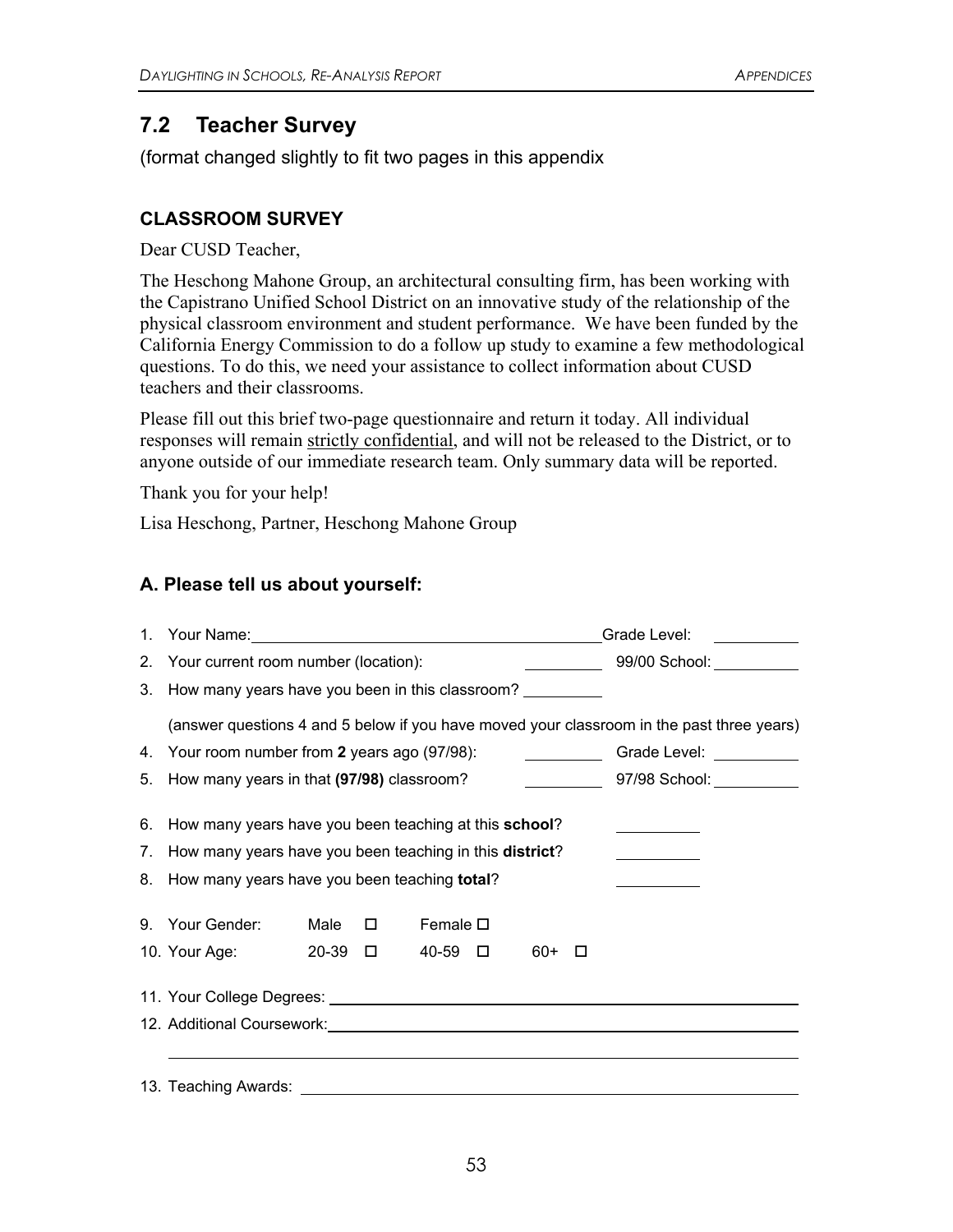#### **B. Please tell us about your classroom:**

|                                                                                                                                                                                                                                                                                                                                                                                     | 14. Do you feel that you had any influence on the selection of your classroom location?                                                                               |     |        |        |   |        |                     |        |        |        |        |
|-------------------------------------------------------------------------------------------------------------------------------------------------------------------------------------------------------------------------------------------------------------------------------------------------------------------------------------------------------------------------------------|-----------------------------------------------------------------------------------------------------------------------------------------------------------------------|-----|--------|--------|---|--------|---------------------|--------|--------|--------|--------|
|                                                                                                                                                                                                                                                                                                                                                                                     | This past year:                                                                                                                                                       | Yes | □      | No     | □ |        | Maybe/not sure      |        |        | □      |        |
|                                                                                                                                                                                                                                                                                                                                                                                     | When I first started here: Yes                                                                                                                                        |     | $\Box$ | No     | □ |        | Maybe/not sure<br>□ |        |        |        |        |
|                                                                                                                                                                                                                                                                                                                                                                                     | Anytime in between:                                                                                                                                                   |     | $\Box$ | No     | □ |        | Maybe/not sure      |        |        | □      |        |
|                                                                                                                                                                                                                                                                                                                                                                                     | 15. If you could select your own classroom, what would be the three most important criteria you<br>would use to choose? If possible, put them in rank order $(1,2,3)$ |     |        |        |   |        |                     |        |        |        |        |
| 16. Do you prefer teaching in a permanent or portable classroom?<br>Permanent classroom: $\Box$<br>Portable classroom: □<br>No opinion: $\square$<br>Why? Note that the contract of the contract of the contract of the contract of the contract of the contract of the contract of the contract of the contract of the contract of the contract of the contract of the contract of |                                                                                                                                                                       |     |        |        |   |        |                     |        |        |        |        |
|                                                                                                                                                                                                                                                                                                                                                                                     | 17. In general, while school is in session, how often do you:                                                                                                         |     |        |        |   | Never  |                     |        |        |        | Always |
|                                                                                                                                                                                                                                                                                                                                                                                     | (*Please use the scale described below:)                                                                                                                              |     |        | N/A    |   | 0      | $1^*$               | 2*     | $3^*$  | $4*$   | 5      |
|                                                                                                                                                                                                                                                                                                                                                                                     | Open a window for ventilation                                                                                                                                         |     |        | □      |   | □      | $\Box$              | □      | ◻      | □      | □      |
|                                                                                                                                                                                                                                                                                                                                                                                     | Open a door for ventilation<br>Close a door or window to reduce noise                                                                                                 |     |        |        |   | □      | $\Box$              | $\Box$ | □      | □      | $\Box$ |
|                                                                                                                                                                                                                                                                                                                                                                                     |                                                                                                                                                                       |     |        |        |   | □      | $\Box$              | □      | □      | □      | $\Box$ |
|                                                                                                                                                                                                                                                                                                                                                                                     | Turn on a portable fan                                                                                                                                                |     |        | □      |   | □      | □                   | $\Box$ | □      | □      | □      |
|                                                                                                                                                                                                                                                                                                                                                                                     | Adjust the thermostat                                                                                                                                                 |     |        | □      |   | $\Box$ | $\Box$              | $\Box$ | □      | □      | П      |
|                                                                                                                                                                                                                                                                                                                                                                                     | Teach with the curtains or blinds closed                                                                                                                              |     |        | □      |   | $\Box$ | $\Box$              | □      | □      | □      | □      |
|                                                                                                                                                                                                                                                                                                                                                                                     | Teach with all the electric lights off                                                                                                                                |     |        | □      |   | $\Box$ | $\Box$              | $\Box$ | $\Box$ | $\Box$ | $\Box$ |
|                                                                                                                                                                                                                                                                                                                                                                                     | Teach with some of the lights off                                                                                                                                     |     |        | □      |   | □      | $\Box$              | $\Box$ | □      | □      | □      |
|                                                                                                                                                                                                                                                                                                                                                                                     | Darken the room for TV or computer use                                                                                                                                |     |        | □      |   | $\Box$ | □                   | □      | □      | □      | □      |
|                                                                                                                                                                                                                                                                                                                                                                                     | Do something in order to block the sun                                                                                                                                |     |        | $\Box$ |   | □      | $\Box$              | □      | ◻      | □      | □      |

N/A This is not possible in my current classroom

0. I could do this in my room, but I never do

1. I do this occasionally, a few days a year

- 2. I do this often, more than 10 times per year, depending on the weather
- 3. I do this often, more than 10 times per year, independent of the weather
- 4. I do this very frequently, about once a week or more, all year
- 5. I do this about once a day or more, all year
- 18. Any comments?

 $\overline{a}$  $\overline{a}$ 

Thank you very much for your time!

If you have any questions about this survey, please contact Lisa Heschong at the address below.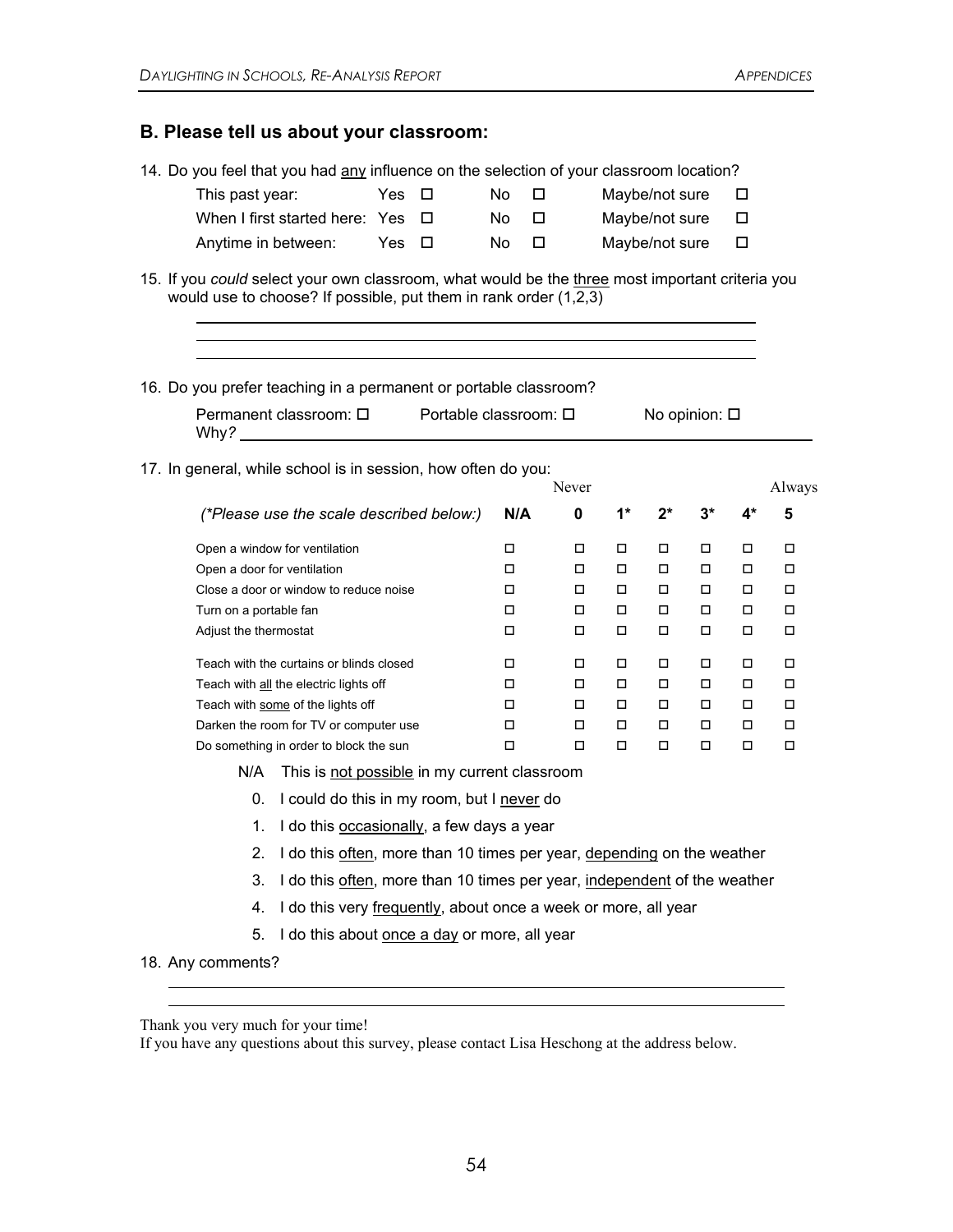#### **7.2.1 Three Most Important Criteria in Selection of Classroom**

#### **(Answers to Question 15)**

fresh paint location matching/appropriate furniture

my own 4 walls water in classroom more storage

Heating/ventilation/air conditioning natural light sound proofing

**Quiet** room and light storage space

walls to separate from other rooms air conditioning/heater noise level-

air conditioning clean air proximity to facilities (bathroom, cafeteria)

a door that closes full size walls equitable room size

brightness/airflow/lighting size available water

A good location, off the street and parking lot Enough room ventilation, temperature control (see notes)

In main building air conditioning that works quietly close proximity to restrooms

quiet your are in control of noise level limited distractions i.e. window

windows for natural ventilation and lighting. bulletin boards, access to water

Access to water a 2nd window for cross ventilation/light sufficient storage

Size sink windows

permanent classroom located near grade level team noise

size water in classroom storage for supplies

in the building light new

Inside school close to team close to playground access 4.away from noise

in the building away from the lunch area in the same pod as the grade level I'm teaching

quality health standards i.e. no asbestos safety close proximity to school sink

size location in school storage space

quiet spacious close to supplies

quiet environment not near the lunch area good lighting good ventilation, air circulation

enough space and storage inside where the main bldg. Provides water, sinks and center work area easier computer printer access and classrooms are better maintained

size storage boards and white boards/bulletin boards, 4 cleanliness

How large is the room Is it clean and safe Does it have communication to 911 or office staff

Proximity to MPR for music activities I do ventilation - airflow (catches prevailing breeze size and brightness (windows and skylights

larger in size keep playground noise to minimum storage

Adequate lighting ventilation of fresh air into classroom room size

sink-washing hands science, art white boards to eliminate dust -

safe/noise size water

phone air conditioned sink

size air storage

close to office full view of street for safety during weekends near bathrooms

size, location who neighbor teachers are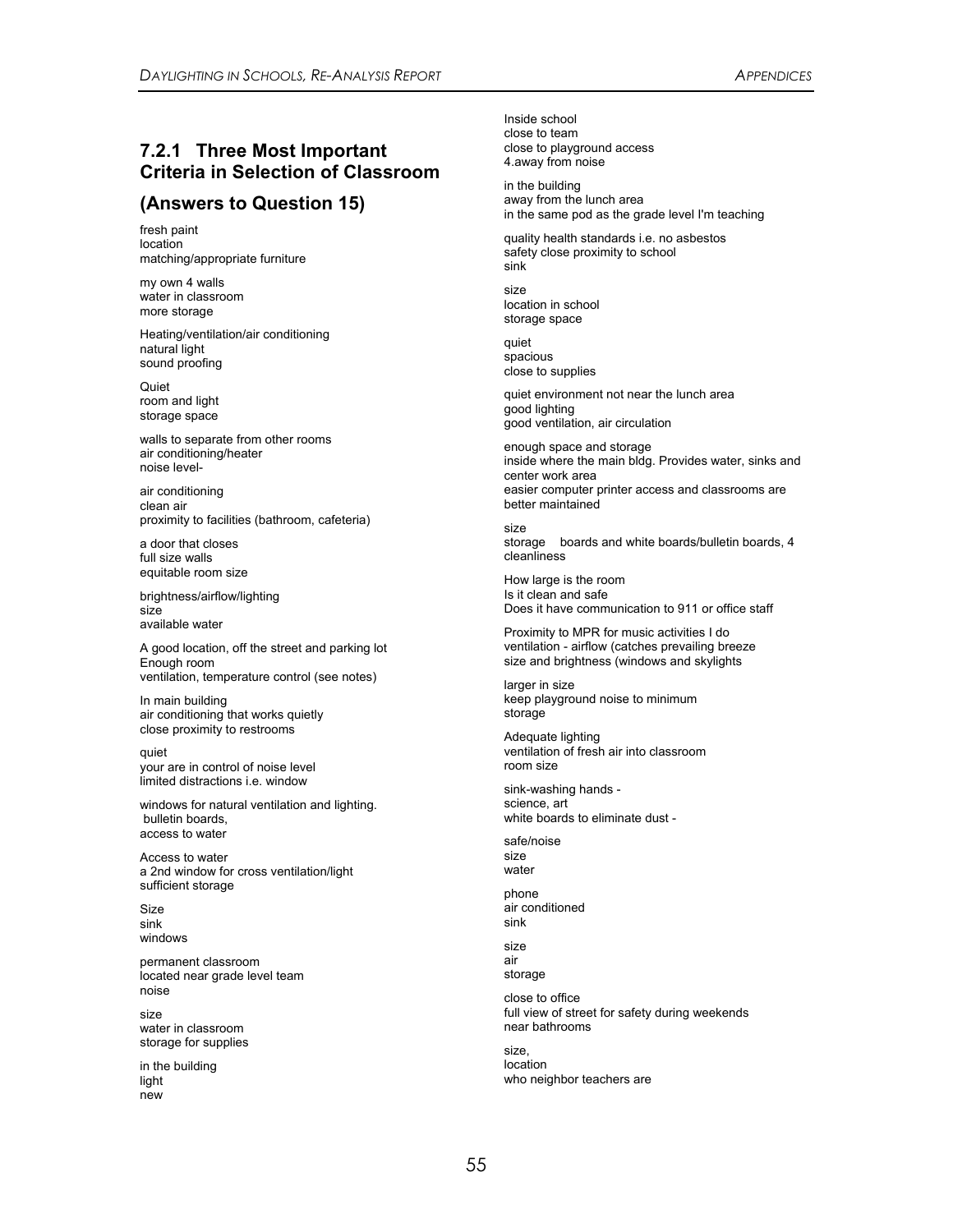Working air conditioner Big room water

size location quality of ac

more, much more room. My current room has no room, it is a misnomer cupboards that opened more than a 30 degree acute angle

built-in shelves attached to freestanding walls

location has windows size

size storage noise level

size location, proximity to same grade teachers, playground, office shape

square footage (storage, too) quiet access to water, elect. Etc. no water in my portable

quiet surroundings windows, yet not looking out onto playground sink with water

location size noise level

permanent classroom-completely enclosed permanent classroom with minimal noise from neighbors portable with adequate ventilation

**Quietness** space near bathroom

light-windows sink noise level quiet

size cupboards for storage location

size noise level window

Large room(space for desks, floor space & small group space single desks (not large tables or trapezoids sink and storage area

quiet sink larger size

cabinets sink room size

4 closed walls large windows

Balanced - behavior academic abilities and study skills

quiet (solid walls sink built-in shelves

light-natural outside door size/space

outside door sink built in cupboards

student friendly ample room location

large quiet good a/c

size window outdoor passage

self contained adequate space

self contained classroom /4 walls doors and quiet an air conditioner that works larger room to allow for centers

space, present size windows tinted storage space closed off by moving white boards

open windows, light quiet, insulation from other rooms nearby work room/office

with grade level windows access to bathrooms

Windows that open (big windows) good storage space carpet

space-lighting storage clean carpeting and freshly painted room

size(permanent room with sink) location(away from playground noise) windows and natural lighting

away from playground noise size near grade level

space (usable) freshness (clean painted) location(proximity to playground, office

location size age

size cleanliness location(near office, restrooms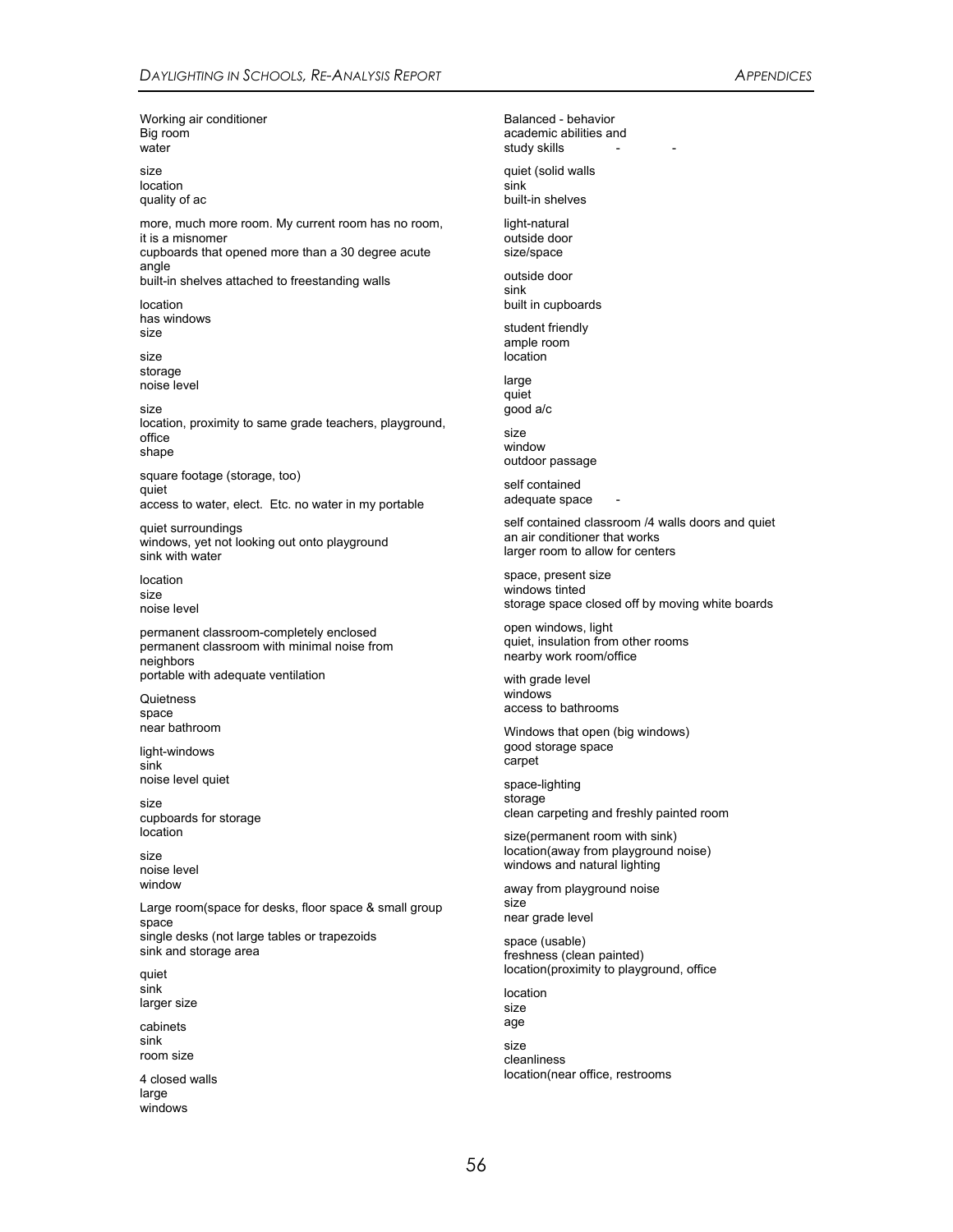Size, room to move & do centers location water, storage

Large enough for desks and room for center grouping sink ample cabinets and drawers for books and supplies

Lots of natural light, windows, skylights space for kids & materials grade levels clustered together

windows source of water view

close to other teachers at my grade level close to office/work room noise level

windows phone .<br>water

space light noise location

next to other second grades facing courtyard close to office

location - away from playgrounds and lunch tables exterior view- students need to work outside at times - 100 minutes

Enclosed room room to move around/nice big space sound proof

location near someone I can team quiet location - grass, trees, etc full size-running water

size air and water storage

air conditioning and heating system that works windows-

available water outside door/window space

windows sink space

outside access space sink area

windows door to outside air conditioning

location size facilities (sink, etc)

size noise level close access to library, computer room, etc

air conditioning light spaciousness

size- and storage location in respect to playground bathrooms location in regards to other grade level classes for learning

climate control access to a bathroom water in room

location to playground restrooms office

single desks to lend for flexibility carpet for sound tackable wall space

natural light - windows openness- size lots of useable/tackable walls

quiet windows/light(natural) size

windows built in cupboard space sink/space for students to walk around

windows sinks space lots of it

Windows, natural light and a view self-contained and not in the traffic pattern so we're not interrupted frequently adequate air conditioning and heating

away from recess area close enough to workroom, office, library size though all are the same

Little outside noise, I am next to preschool special ed play yard fresh air room to move freely and for storage

quiet area close to team teacher black top and ramp area not in field

size proximity to front of school no paneled walls

Black/wipe boards sink storage

close to teammates away from playground privacy

enclosed (4 walls close to office or work areas away from playground

controlled air circulation windows and door access physical space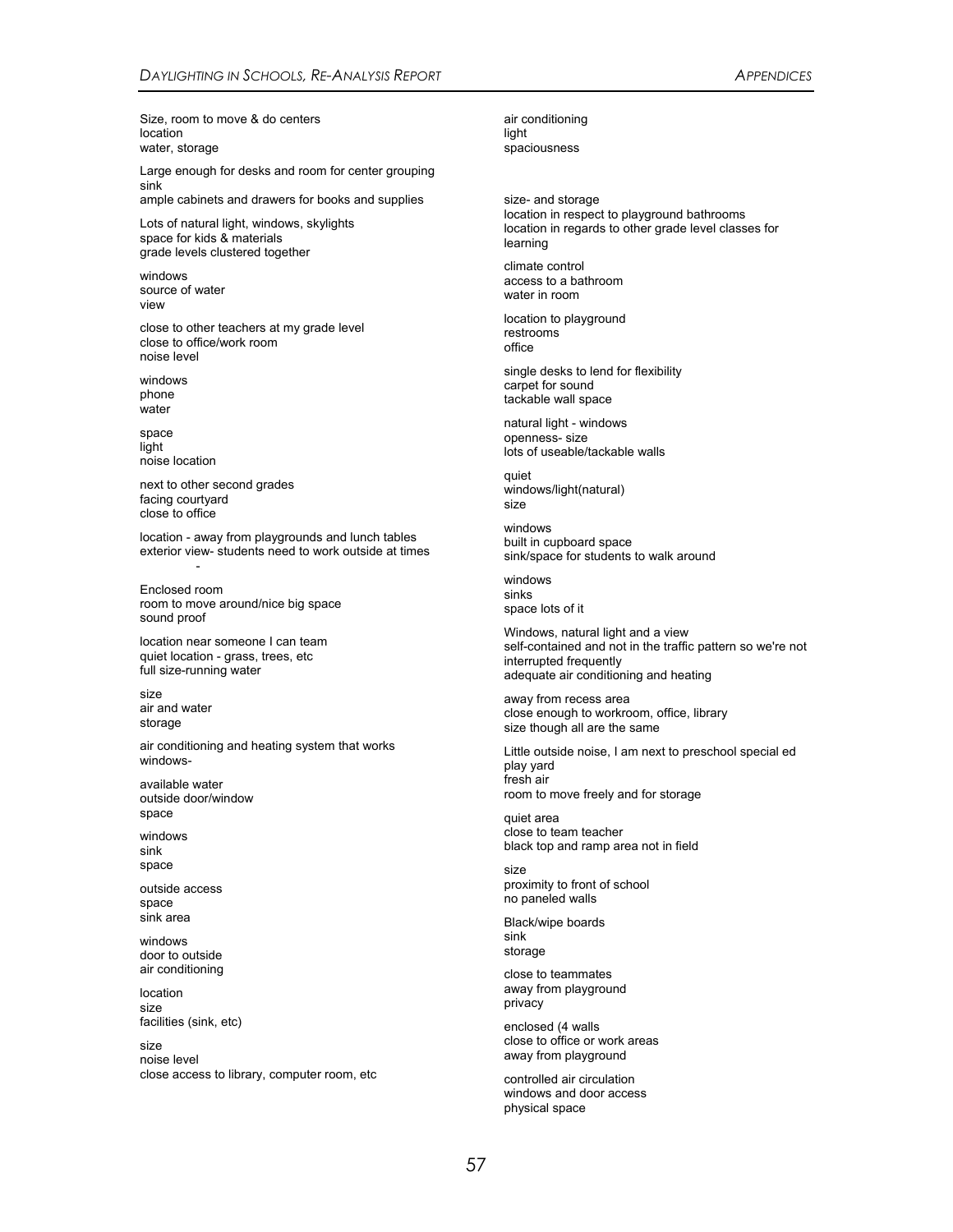closed in classroom newer facility location relative to team teachers

size doors location to office

self contained, no open walls roominess fully equipped, water, phones, etc

closed classroom air conditioner that doesn't leave dirt throughout room

wall that can be stapled into

closed - self-contained lots of bulletin boards and magnetic white boards control of heat/air

size location -

ability to isolate class and students from surrounding noises and other students and other instructions to control temperature and air flow proximity to team mates of same grade, if any choice was available more modern facilities including storage and water /sink

size lighting storage

quiet accessible well ventilated

Enough space for children & furniture ( not crammed together) cupboard space, built in drawers, sink in room, counters windows

noise (exterior) temperature lighting

two exits running water windows that open

size storage lighting

size location away from outside noise, i.e. freeway, lunch area storage space

space of students, desks, materials storage easy access to playground

space floor space wall space physical environment ventilation, lighting etc location, restrooms, drinking fountains

corner room with minimal 'traffic' flow storage space and inside sink white board space

windows storage/cupboards size/bright/clean/well ventilated size natural light self-contained

away from playground near bathroom near office

lots of space lots of bulletin boards lots of storage room

size fits 30 windows to the outside self-contained

space size of classroom and storage space windows location

easy accessibility more built-in bookshelves and counter, cabbies larger wet area

space for children sink area storage space

not too close to a playground not too close to an eating area a room with windows that can be opened 4, better lighting

white boards storage space

distance from playground access to pod

space storage layout

size technology wiring sink

clean new facility appropriate lighting nice size

windows. my classroom at Moulton had none space to move around the room sinks with clean running water

size ventilation sinks in classroom

sink, sunlight location

size lighting, windows

a classroom with much more light new carpet

Inside bathroom and sink art area

enough closet space/cubbies for minimum # of children water windows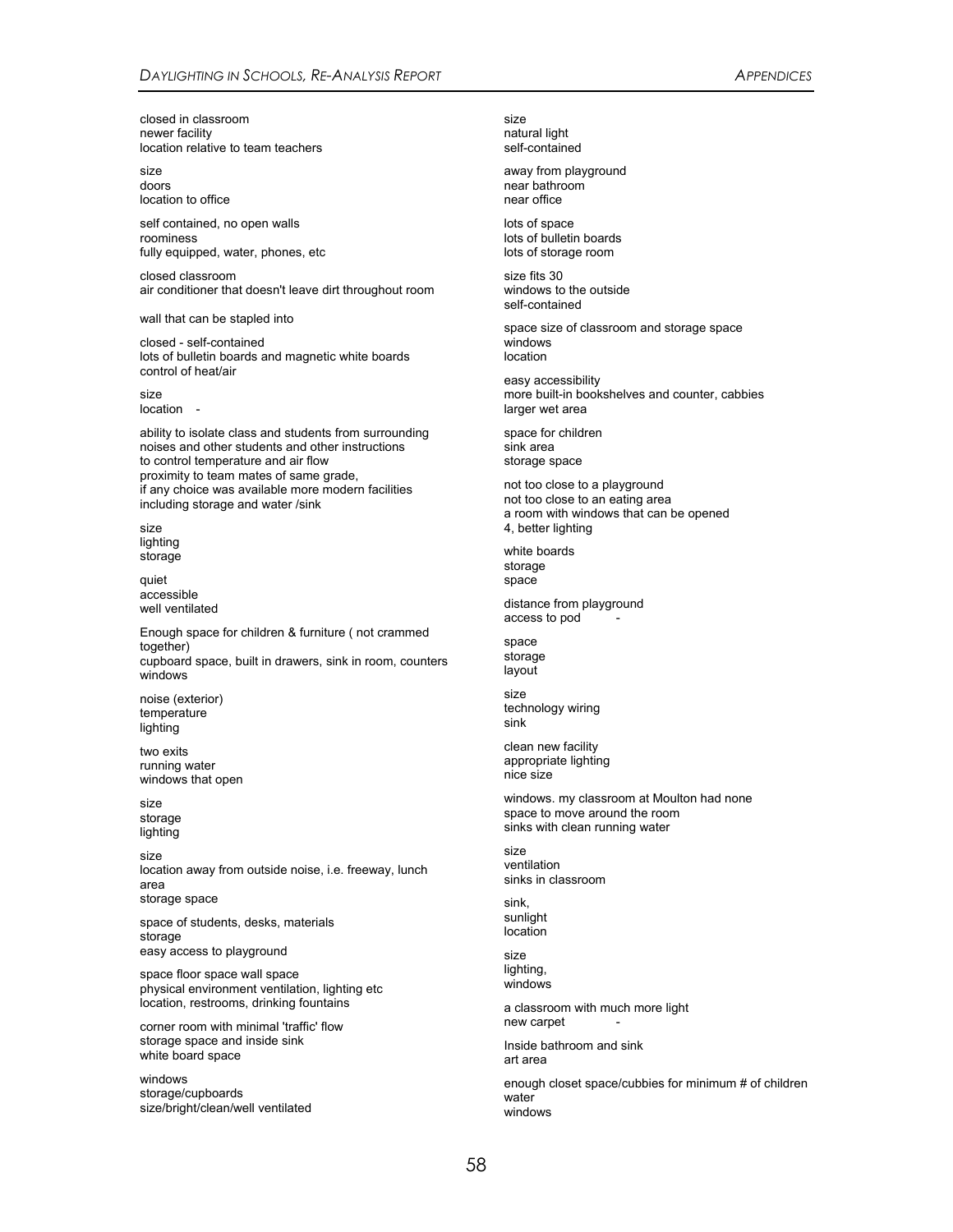away from playground noise have air conditioning plenty of room

windows that open built in storage space thermostat controlled inside temps

space window/walls storage

size location in relation to playground/office location in relation to others at same grade level

size storage ac/heat ventilation

windows running water built in storage

air conditioning size water

space for all students/desks/cupboards lighting in class soft walls to hang things

size running water/sink condition of classroom

size light locations

size windows location

student space storage location (away from playground etc)

size wall space proximity

Lots of space lots of natural light adjoins other rooms

windows space - bigger than a portable cabinet/storage areas

In the school building **Water** Connected to a pod

storage windows sink

location close to same grade level size storage space

permanent classroom quiet location convenient location

size location - size clustered w/other 5 grades away from playground distractions

location space/cabinets room (sq. footage)

space light storage space

physical space storage light

Access to natural light (window thick walls so my students may work noisily at times cabinet space/technology

3 Podclose to office teaming situation

student work space materials storage water

main building with grade level work room

storage location/workroom windows

Quiet (we have open classrooms windows to the outside to see out large enough for desks and centers

space doors windows

sink size windows

light compatible teaching style-neighbors easy accessibility in and out

windows and natural light good lighting (electrical ample size

natural light ventilation secluded location not central because of foot traffic

portable room with a window or outside lighting my own air conditioning controls

enclosed lots of space lots of storage space

walls and door windows water

centrally located storage furniture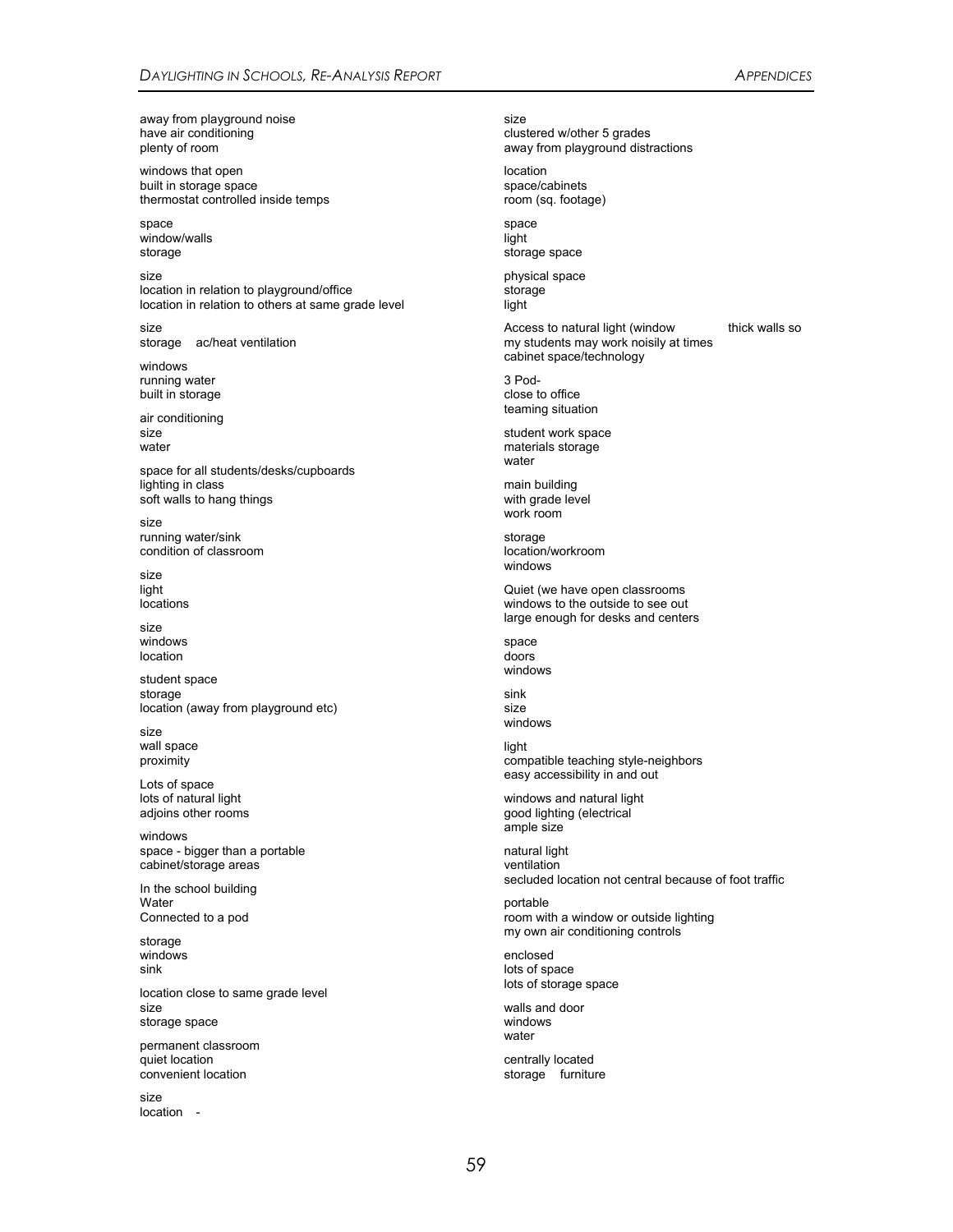Built in sink close to bathroom close to the "going ons" with the school

Location away from playground noise inside main building near team (grade level)

close to bathroom size inside the building

large size good location-close to copiers, etc clean

close to another room incase I need another teacher to keep an eye on my class or vice versa work area in central pod and area for storage proximity to copiers

size noise factor location to main services

room size access to water pod area

size building vs. portable location

space per student technology environment (sink, water a/c etc

space windows(light) wallspace (allowing for displays and bulletins

Interior environment (cleanliness etc) location ( in the school near office, copiers, etc) storage

size location storage

location to office, bathrooms etc running water size of room

size location, front of school, avoid playground lighting

size location storage space

air conditioning more cupboards new carpet/paint

large enough desks in good condition natural light

location - near grade level air conditioning storage

Full size classroom air conditioning sink/water in classroom permanent classroom - large bulletin board type walls to ceilings square room (unlike bowling alley I am in

air quality (windows, proper ventilation etc size not a bowling alley as it is now 2 portables divided into 3 not a portable

size air conditioning condition/cleanliness

size quality - carpet-paint air from window flow, very important

windows water in the classroom size

space available ventilation room environment/sink, painted walls in good condition etc

good ventilation quiet location lighting

Internet/electrical/av wiring windows-light size

size location condition

large room windows that open/close bulletin board space

away from the black top room overlooking courtyard or grass area carpeting to the door

size location storage space

space location light

appropriate space for the number of students and furniture that will occupy it. Adequate storage for student and teacher resources condition - everything clean and in working order

size for 33 students heating/ac sink & water to drink

sink air conditioner/heater spare cupboards

sink, access to water air conditioning location to playground (far enough to not be bothered by noise, close enough so it is not a 10 min hike

conveniently located size a/c and heating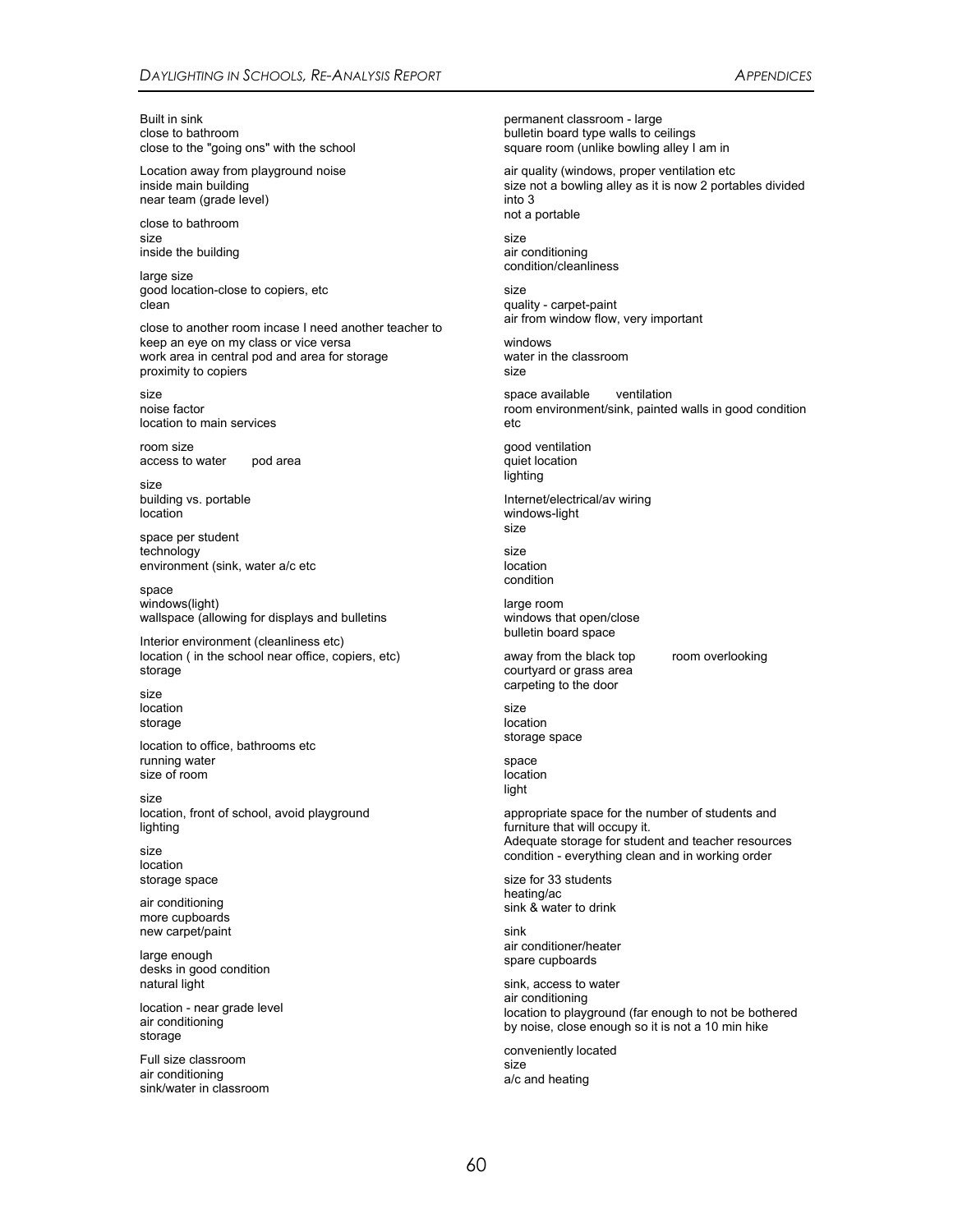size - larger the better Location in school "noise factor" amount of storage and air conditioning

windows - open-ness light (not dark) designed - physical lay-out in harmony for centers/teaching

Storage, there needs to be some water windows, fresh air

windows non toxic air circulation

In the school building closer to restrooms, labs, workrooms running water for science, art, hygiene space and storage; less noise

Near teammates in the bldg. W/water, near office and restroom not used after school

Location surrounding noise appearance

Floor space outside noise level storage

Adequate floor space with super storage including book shelves quiet environment away from lunch and recess noise windows providing natural light

Quiet location bright storage

Size (30+ fifth graders need lots of room location (I'm in what we call cell block B) windows, (I have one small window makes me feel claustrophobic and lack of natural light is depressing

size being in main building

location amount storage space # windows

easy access location to office and spots that will help w/my student council advisor position quietness window/door placement and room design

bulletin board space (sufficient) storage, ample sink in room, bathroom and work room closer

air conditioning size in main building ( not portable

proximity to office, restrooms, workrooms, lounge area, running water proximity to grade level team members area with maximum sunlight, minimum playground noise

cleanliness temperature classroom relationship to office

sink w/water fountain amount of space, at least 30' x 30' window or skylight, door to the outside

size storage running water

size location lay-out

space windows storage

size storage cleanliness/brightness

windows that open not near the playground noise more natural light

Size Windows for air clean

be closer to the office larger classroom fresh air flow, open window on one side and the door on the other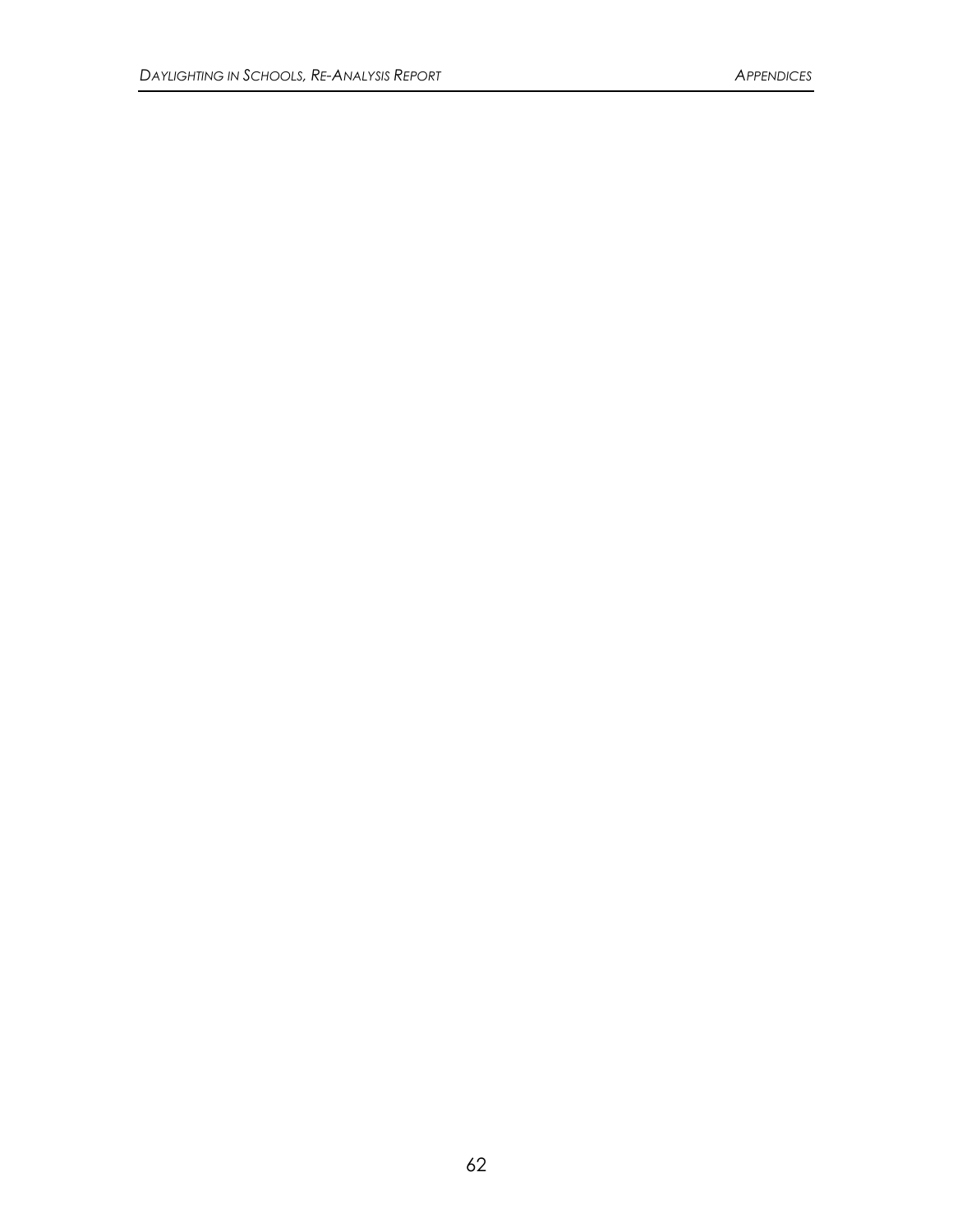## **7.2.2 Permanent v. Portable Classrooms**

## **Answers to Question 16**

| <b>Preference</b>        | Why                                                                                                                                                                             |
|--------------------------|---------------------------------------------------------------------------------------------------------------------------------------------------------------------------------|
| depends<br>depends       | depends on factors in question 19<br>it depends, if the perm classroom is large and quiet, I prefer perm. If not portable                                                       |
| depends                  | both have positives, permanent rooms have better equipment and sinks, portables seem more private                                                                               |
|                          | but are uglier on a campus                                                                                                                                                      |
| no opinion               | 17 times, no comments                                                                                                                                                           |
| no opinion               | as long as it is large enough for centers                                                                                                                                       |
| no opinion               | both have +/- portable + air - no water and more wall space, permanent no air water more windows<br>either is fine, as long as there are walls                                  |
| no opinion<br>no opinion | either is good with above options                                                                                                                                               |
| no opinion               | haven't tried a portable                                                                                                                                                        |
| no opinion               | I don't care so long as top 3 choices are met                                                                                                                                   |
| no opinion               | I have had both and can adjust to either                                                                                                                                        |
| no opinion               | I have taught in both, and as long as they are new and nice esp. portables they are great                                                                                       |
| no opinion               | I love portable walls, staple everything up                                                                                                                                     |
| no opinion               | If the portable had running water and was large it wouldn't matter<br>I've done both they are both fine                                                                         |
| no opinion<br>no opinion | I've never been in a portable                                                                                                                                                   |
| no opinion               | I've never taught in a portable classroom so I have nothing to compare                                                                                                          |
| no opinion               | I've only taught in portables                                                                                                                                                   |
| no opinion               | never taught in permanent but I'd like water                                                                                                                                    |
| no opinion               | permanent have storage and feeling of permanence, portables have air - but old ones have mold                                                                                   |
| no opinion               | permanent have windows, sinks, portables have great walls and flexibility                                                                                                       |
| no opinion               | portables are larger, but permanent rooms have water to wash hands, clean paint brushes, etc.                                                                                   |
| no opinion               | pros and cons of both                                                                                                                                                           |
| permanent                | 17 times, no comments -                                                                                                                                                         |
|                          | permanent above reasons/ less adhesives, toxic materials used in construction, light natural air                                                                                |
|                          | permanent access to office, library, others at grade level                                                                                                                      |
|                          | permanent access to school facilities 'i.e. library, bathroom, water, office<br>permanent access to water, air quality, size, safety quieter, close to necessities              |
|                          | permanent access to water, especially for younger children                                                                                                                      |
|                          | permanent accessibility, central location to services                                                                                                                           |
|                          | permanent after teaching in a portable for 12 years I feel the ventilation in a portable is unhealthy                                                                           |
|                          | permanent air quality was better and I did not get sinus infections However it is quieter                                                                                       |
|                          | permanent air quality, allergy problems minimized, learning enhanced                                                                                                            |
|                          | permanent at [my school] they are superior more natural light- more cabinet space and access to a work room                                                                     |
|                          | permanent because I have a sink and wonderful storage cupboards<br>permanent because they seem to get more perks. 'i.e. new carpet                                              |
|                          | permanent better air circulation, although not sure at this site                                                                                                                |
|                          | permanent cabinets/storage & work room                                                                                                                                          |
|                          | permanent centrally located to lib, restrooms, water, office etc                                                                                                                |
|                          | permanent classrooms have running water (usually) and the floors are solid and make less noise when walking etc.                                                                |
|                          | permanent cleaner, brighter, doesn't have musty or chemical portable odor                                                                                                       |
|                          | permanent cleaner, more storage, less mildew                                                                                                                                    |
|                          | permanent closer to copy machines and central pod location for easier access to other classes and work area space<br>permanent closer to mail building, access to water in room |
|                          | permanent closer to office, supplies, library/computer lab and other teachers                                                                                                   |
|                          | permanent closer to office/bathroom/workroom/multipurpose room etc.                                                                                                             |
|                          | permanent closer to other rooms and the office                                                                                                                                  |
|                          | permanent closer to the office, work room (but there is no fresh air flow                                                                                                       |
|                          | permanent closer to things I need, bathrooms, office, copiers-also running water in the classroom                                                                               |
|                          | permanent closer to water source, clean hands and room are important to overall health of teachers and students                                                                 |
|                          | permanent easier access to office, workroom etc. water availability, noise, no clumping floors, safety when working on<br>weekends, nights, etc.                                |
|                          | permanent feels substantial lets children know they are important and that things are not temporary                                                                             |
|                          | permanent generally have better location                                                                                                                                        |
|                          | permanent generally more cupboard space and windows, electrical and plumbing                                                                                                    |
| permanent has water      |                                                                                                                                                                                 |
|                          | permanent I am concerned about the health issues for myself and my students                                                                                                     |
|                          | permanent I don't like the potential of mold and the space for re-circulated air. There are many leaks in the two<br>portables I have been in                                   |
|                          | permanent I don't mind either on as long as they fit the criteria above                                                                                                         |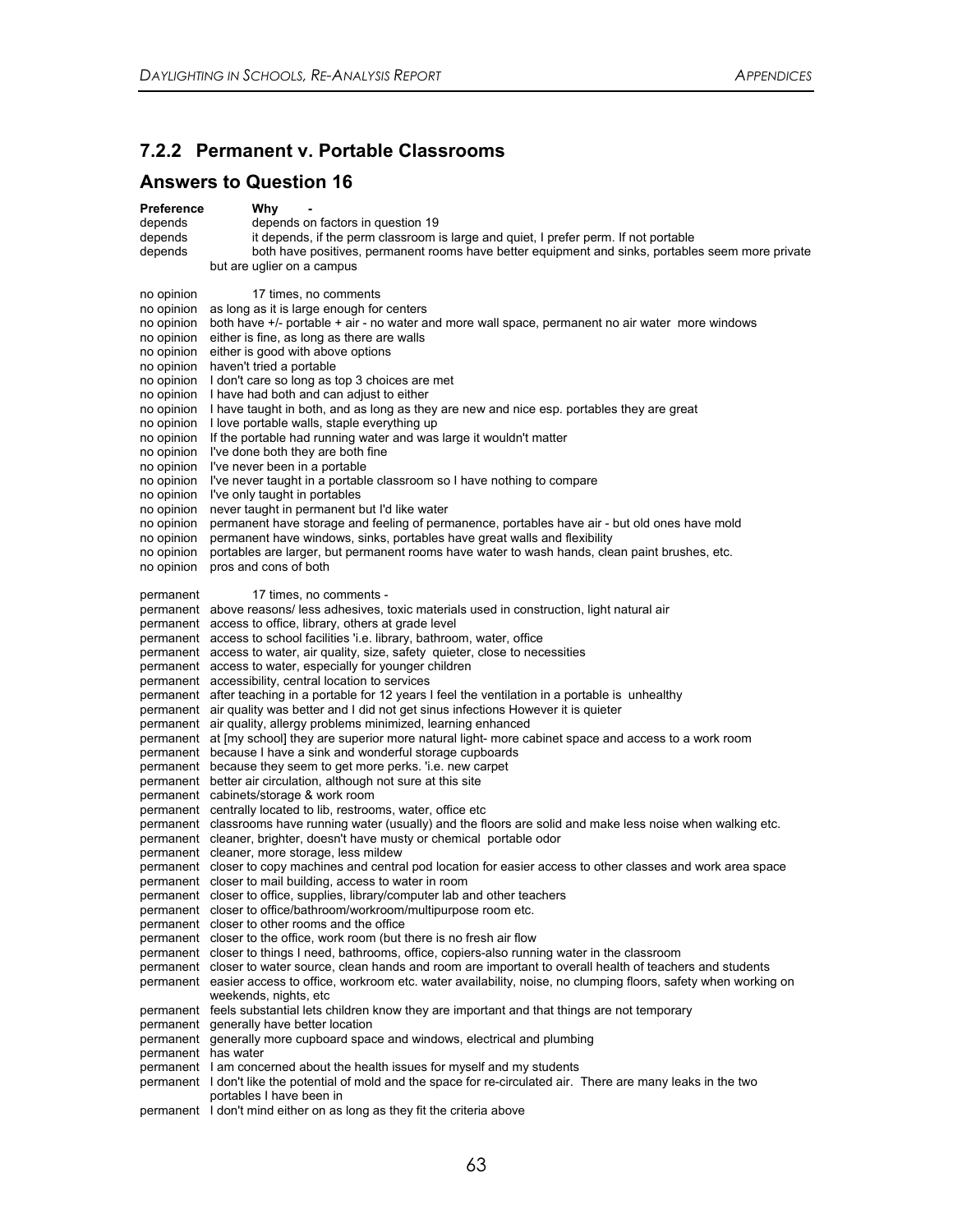permanent I feel like a part of the school building permanent I feel more connected to the rest of the school, and I like having running water. I feel safer. permanent I feel they are safer in the event of an earthquake permanent I firmly believe that portables contribute to poor health (colds etc) permanent I had bad experiences in my portable, allergies, also, I do not like the storage or too rectangular configuration permanent I have a drain under my portable, I have allergies to mold and mildew permanent I have had so many bad experiences with the air quality in portables I bought myself an air filter this year and I have had parents come to me and say their children's health has improved permanent I haven't had opportunity because of storage permanent I just like having a sink, If portables had sinks I really wouldn't mind teaching in one permanent I like being a part of the main bldg. permanent I like the built in storage permanent I like the logistics and ability to team with others in a permanent classroom, but I also like the portables because they are more self contained. I can be noisy and quiet when I choose permanent I like to keep things clean and orderly, much easier to do w/storage and water permanent I prefer being close tot he center of the school and portables are usually located out on the playground permanent I prefer closed classrooms permanent I teach K with 30 kids and I need a bathroom in my room permanent If I can open the windows and doors, [at three schools] there is nothing that opens permanent If I could have a permanent classroom with doors I would prefer that permanent I'm a male teacher. I like working in open portables because of misunderstandings that could happen permanent it has more windows, its larger, and it has a sink in the room permanent it has sinks permanent it is closer to facilities(office, copiers, restroom) and it is larger than portables permanent I've been in both and they both have positive and negative qualities. It; up to the teacher to make the environment workable permanent larger permanent larger permanent larger, has windows, more storage space permanent larger, more storage space permanent larger, sink available permanent less echo sounding/better continuous ventilation and air flow (heat or cool permanent less mildew permanent less noise, more room, smell portables at our school have a bad smell permanent less noise, more built-in storage, sinks, safer in an earthquake, close to center of school permanent less odor more ventilation permanent less sterile looking more in the school mainstream permanent lots of cupboard space not matter what permanent more built-in storage sink more charm permanent more closets etc .<br>permanent more convenient, running water, centrally located, more attractive, more quiet permanent more light, wall space, open feeling of it permanent more solid, don't leak, don't smell like artificial-allergenic materials, larger plus cabinets and plumbing permanent more space sink and drinking fountain, students need to be able to wash their hands without running to the restroom at all times permanent more storage and windows permanent more storage, but like portables because they are closed. permanent more windows, better view larger. Also there have been complaints about allergy problems in portables from teachers and students permanent more windows, lighter permanent more windows, sink, more storage, wiring permanent newer portables are fine, but some older ones leak and have musty odors permanent no mildew, better HVAC, noise from walking on portable floor is annoying permanent noise and ventilation permanent noise level lower, more storage, sink in classroom, bulletin boards, nicer atmosphere permanent obvious permanent part of the building permanent permanent classrooms provide a sturdier, quieter more spacious environment - better insulated, no noisy ramps or noise from neighboring portables, also the long hallway environment does not make efficient use of space and deal with real classroom needs. permanent permanent for a sink, no mold or fungus that portables get, new portable great for hanging student work permanent portable - we only received Sparkletts recently - no sink - little coverage during rainy day, far from restroom permanent portable classrooms tend to give students with allergies more problems. Many do not have running water or appropriate storage. permanent portable is far away from main facilities, no attached workroom, noises echo and air conditioning make it difficult to hear, some are too small, not enough cabinets permanent portable lack storage, water, adequate natural light, often have stronger odors from industrial glues, easier to break into, located on perimeter of the school permanent portable smell musty no sink & the floor makes too much noise when kids move around permanent portables are poorly constructed, floor and ramp noisy, no storage, no sinks (water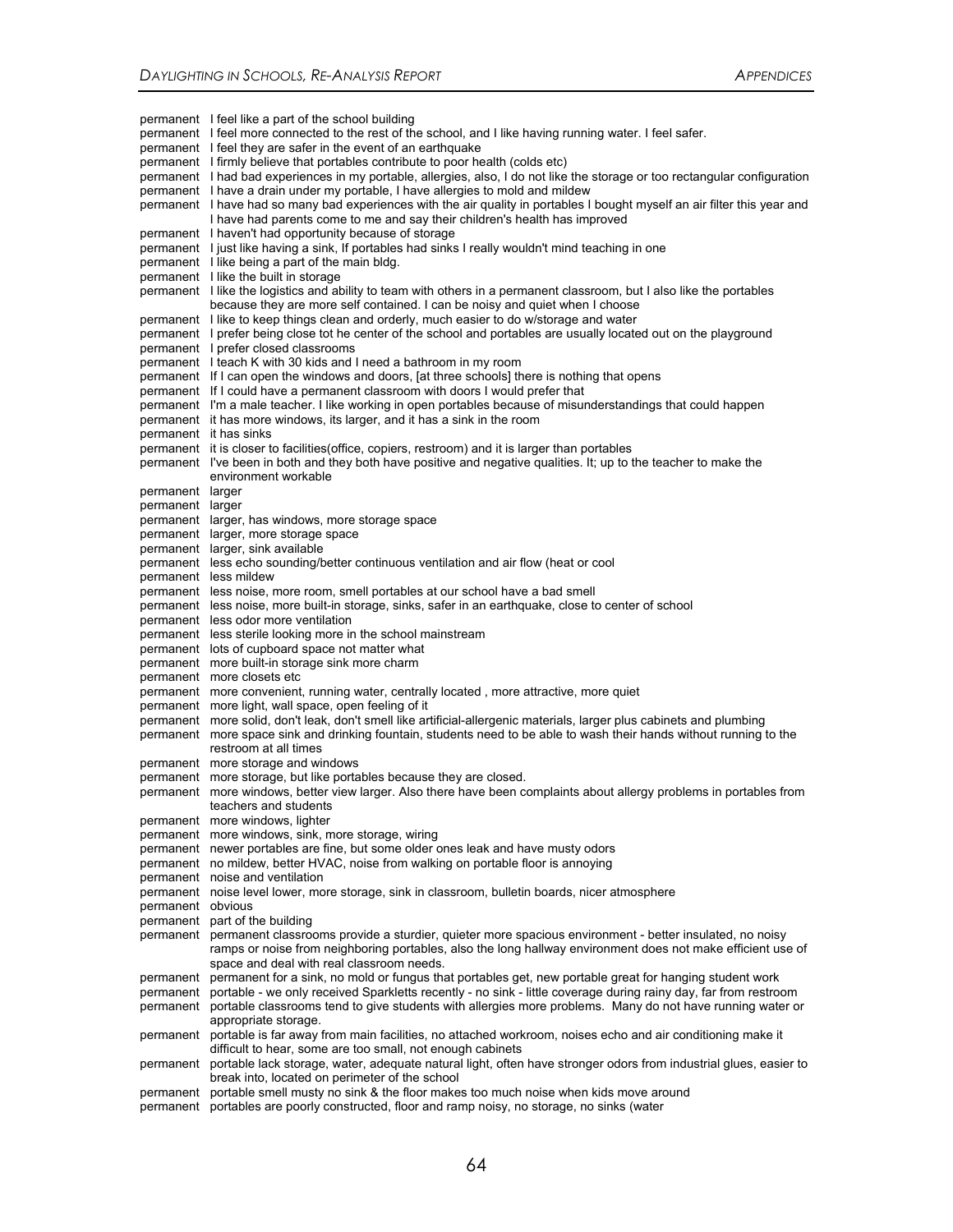permanent portables are too far away from facilities permanent portables don't provide running water, they're far away for emergencies, restrooms, copy machines, no storage for supplies compared to building with pods permanent portables stink permanent portables tend to take on a musty smell, have few windows, they're cramped; no sinks permanent possible built in cabinets/solid foundation permanent provides a greater sense of stability and has tech and sink/water permanent quiet permanent quieter permanent quieter, usually larger, access to center workroom permanent ramps are too noisy for portables not enough windows permanent reasons in question 19 permanent right now I'm in 1/3 of a portable and it is very crowded. However, it looks like next year, I'll be in a larger permanent classroom permanent roomier and aesthetically more appealing permanent running water, students aren't drenched on rainy days, better accessibility to other teachers permanent safer for 1st graders to be in the building, sink in classrooms close to bathrooms, two times larger than my portable, available storage, cleaner air, printers nearby, more stable in an earthquake permanent seems safer, less allergy troubles permanent sink - water permanent sink and built in cabinets and drawers permanent sink and storage permanent sink, closer to supplies, closer to bathroom, closer to peers permanent sink/accessible to water for cleanup permanent size is larger and more natural light permanent size of room availability of a sink/water, and built in cabinets for storage of classroom materials, location to office permanent size, accessibility, central location to services permanent size, smell , water permanent size, storage space, ventilation permanent size, ventilation permanent smell, dampness permanent solid, less noisy permanent sometimes portables have an unpleasant odor permanent space, availability of sink and fountain in class, storage, proximity to colleagues permanent space, not portables because of space, noise and air quality permanent space, sink, storage permanent storage and access to main bldg. permanent storage behind boards, sink area, wall of windows permanent storage, magnetic whiteboards, soundproof(floors, walls etc. permanent storage, sinks permanent storage, space, proximity to office permanent storage/building access- bathroom, teacher's lounge/pod access/cleaner and nicer rooms- our portables are dirty and ugly dust causes allergies permanent the classroom should have running water, space in which to move for collaborative groups and fresh air or air conditioning we have no drinking fountain or sink permanent the issues listed above permanent The older portables have a distinct odor, are rarely cleaned, carpets are dirty and swept about once per week, no indoor water, no center work area, no small group area for parent helpers permanent The permanent classrooms have better build-in cabinets, pods, for working space and proximity to office, restrooms, running water/sinks and team members. Also the permanent classrooms have better computers/ printer equipment. permanent the portables now are not a full size portables long rectangular in shape that do not allow for flexible movement permanent the room is brighter, storage space and cleaner permanent there is usually a lot more storage space and it is more secure, inside or attached to a building permanent they are larger and they have sinks w/air. Storage is much better permanent they are usually on the central part of the campus permanent they usually have two exits and running water as well as larger size permanent They're larger, have more storage and are usually closer to teacher workroom and restrooms permanent usually the size and shape of permanent, at least at the schools I've been permanent view permanent want a sink-water-windows that open (lots of windows) permanent water availability, proximity to office permanent less distractions, usually have a sink, closer to main school, not as dirty permanent water permanent water and phone available in the classroom permanent water supply, safety and health issues(portables have too many formaldehyde fumes and molds permanent water, built in storage permanent water, closeness to necessities for young children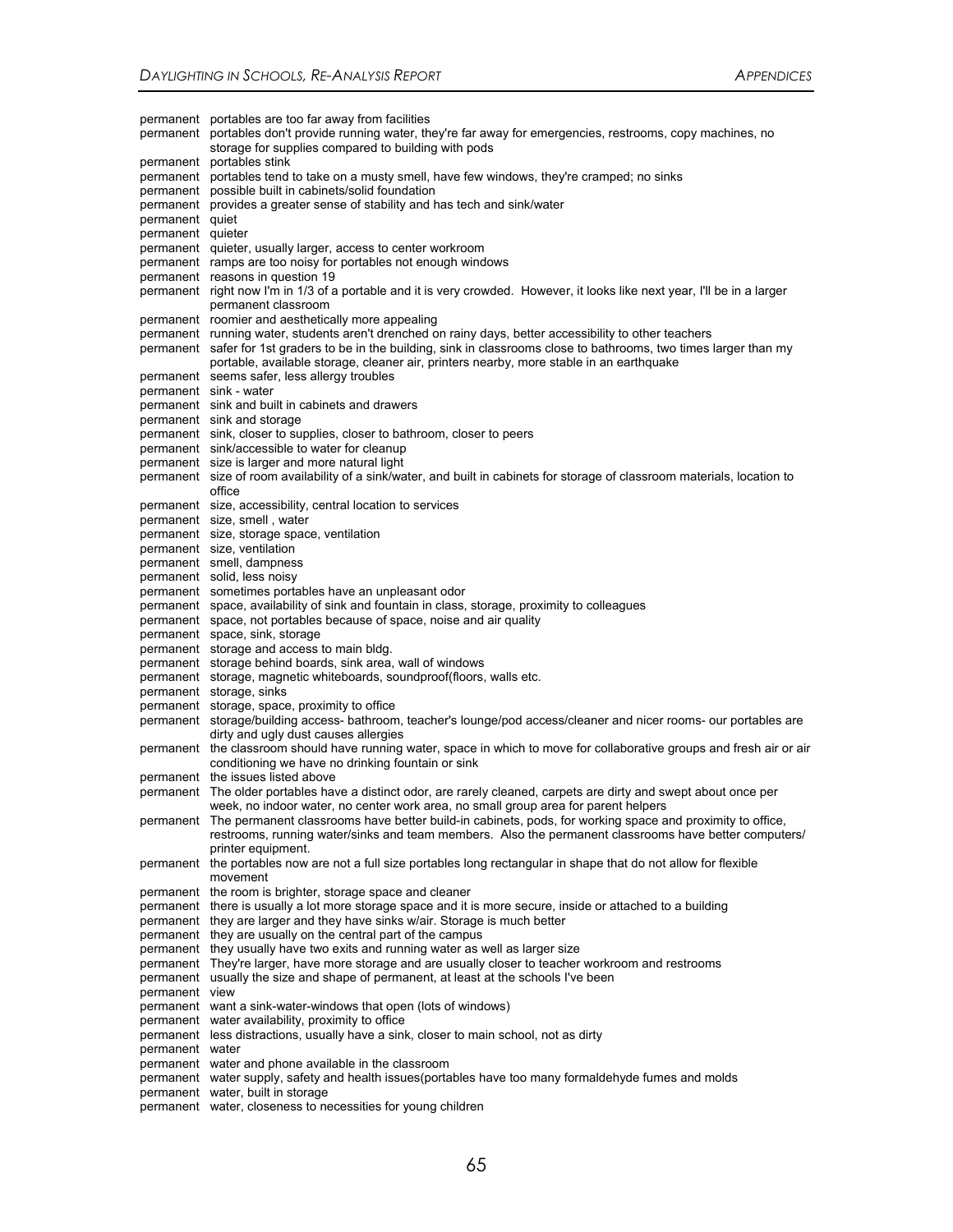|                      | permanent water, hallways cover<br>permanent water, sink - part of community<br>permanent you have more contact with other colleagues                                                                                                                                                                                                                                                                                                                                                                                                                                                                                                                                                                                                                                                                                                                                                                                                                                                                                                                                                                                                                                                                                 |
|----------------------|-----------------------------------------------------------------------------------------------------------------------------------------------------------------------------------------------------------------------------------------------------------------------------------------------------------------------------------------------------------------------------------------------------------------------------------------------------------------------------------------------------------------------------------------------------------------------------------------------------------------------------------------------------------------------------------------------------------------------------------------------------------------------------------------------------------------------------------------------------------------------------------------------------------------------------------------------------------------------------------------------------------------------------------------------------------------------------------------------------------------------------------------------------------------------------------------------------------------------|
| portable<br>portable | 3 times, no comments<br>air conditioning, control of my thermostat                                                                                                                                                                                                                                                                                                                                                                                                                                                                                                                                                                                                                                                                                                                                                                                                                                                                                                                                                                                                                                                                                                                                                    |
| portable             | at my school the permanent classrooms have very small or no windows, none of which can be opened. The<br>doors open up to a central atrium where students eat lunch and it is very noisy. Also I like having my own<br>thermostat to control climate not central air.                                                                                                                                                                                                                                                                                                                                                                                                                                                                                                                                                                                                                                                                                                                                                                                                                                                                                                                                                 |
| portable             | At this school site only portable classrooms can be closed off from other classrooms and noises, however as<br>a teacher you sacrifice necessary items, 1, use of sinks and water for projects hygiene and fluids that are<br>much needed. Releasing or waiting for 30 students (sometimes 90 students after PE periods to get drinks<br>causes huge losses of time. we have only 2 drinking fountains for all students outside. Our temperatures are<br>usually warm and students require water to drink. 2. Use of built in storage so room is cluttered and creates a<br>maze. 3 proximity to main office, student and teacher bathroom facilities, work space areas and telephones.<br>All of these are a problem and eat away at precious time for both students and teachers. On a more positive<br>side, cold temperatures esp. air conditioning are very uncomfortable for my body. I like being able to adjust<br>the a/c. heat and air ventilation. The down side of this is the a/c. unit makes lots of noise and makes hearing<br>students and teacher more difficult so you have to raise voice, ask for repeats or be very stuffy and<br>uncomfortable during oral reading or discussions, reports etc. |
| portable             | because at our school the walls are not permanent                                                                                                                                                                                                                                                                                                                                                                                                                                                                                                                                                                                                                                                                                                                                                                                                                                                                                                                                                                                                                                                                                                                                                                     |
| portable             | because climate can be controlled by teacher                                                                                                                                                                                                                                                                                                                                                                                                                                                                                                                                                                                                                                                                                                                                                                                                                                                                                                                                                                                                                                                                                                                                                                          |
| portable             | because it is enclosed and quiet, otherwise I would prefer a permanent classroom where rooms are not open                                                                                                                                                                                                                                                                                                                                                                                                                                                                                                                                                                                                                                                                                                                                                                                                                                                                                                                                                                                                                                                                                                             |
| portable             | because o the noise situation in the building, this used to be an open school. Now thin portable walls<br>separate the rooms                                                                                                                                                                                                                                                                                                                                                                                                                                                                                                                                                                                                                                                                                                                                                                                                                                                                                                                                                                                                                                                                                          |
| portable             | because of the noise factor in building                                                                                                                                                                                                                                                                                                                                                                                                                                                                                                                                                                                                                                                                                                                                                                                                                                                                                                                                                                                                                                                                                                                                                                               |
| portable             | because quiet, self contained                                                                                                                                                                                                                                                                                                                                                                                                                                                                                                                                                                                                                                                                                                                                                                                                                                                                                                                                                                                                                                                                                                                                                                                         |
| portable             | because the portable classrooms are usually larger                                                                                                                                                                                                                                                                                                                                                                                                                                                                                                                                                                                                                                                                                                                                                                                                                                                                                                                                                                                                                                                                                                                                                                    |
| portable             | bigger                                                                                                                                                                                                                                                                                                                                                                                                                                                                                                                                                                                                                                                                                                                                                                                                                                                                                                                                                                                                                                                                                                                                                                                                                |
| portable             | bulletin boards                                                                                                                                                                                                                                                                                                                                                                                                                                                                                                                                                                                                                                                                                                                                                                                                                                                                                                                                                                                                                                                                                                                                                                                                       |
| portable             | depends on set up of school, open school environment                                                                                                                                                                                                                                                                                                                                                                                                                                                                                                                                                                                                                                                                                                                                                                                                                                                                                                                                                                                                                                                                                                                                                                  |
| portable             | due to 20-1 the inside classrooms were reduced in size substantially                                                                                                                                                                                                                                                                                                                                                                                                                                                                                                                                                                                                                                                                                                                                                                                                                                                                                                                                                                                                                                                                                                                                                  |
| portable             | has air conditioning                                                                                                                                                                                                                                                                                                                                                                                                                                                                                                                                                                                                                                                                                                                                                                                                                                                                                                                                                                                                                                                                                                                                                                                                  |
| portable             | I know who's making the noise, My class, not my neighboring teacher's. Also I can control the temperature                                                                                                                                                                                                                                                                                                                                                                                                                                                                                                                                                                                                                                                                                                                                                                                                                                                                                                                                                                                                                                                                                                             |
| portable             | I like being control of my own noise instead of an open area                                                                                                                                                                                                                                                                                                                                                                                                                                                                                                                                                                                                                                                                                                                                                                                                                                                                                                                                                                                                                                                                                                                                                          |
| portable             | in this school permanent rooms have some open walls                                                                                                                                                                                                                                                                                                                                                                                                                                                                                                                                                                                                                                                                                                                                                                                                                                                                                                                                                                                                                                                                                                                                                                   |
| portable             | Its much larger than the permanent classroom                                                                                                                                                                                                                                                                                                                                                                                                                                                                                                                                                                                                                                                                                                                                                                                                                                                                                                                                                                                                                                                                                                                                                                          |
| portable             | larger, less distractions                                                                                                                                                                                                                                                                                                                                                                                                                                                                                                                                                                                                                                                                                                                                                                                                                                                                                                                                                                                                                                                                                                                                                                                             |
| portable<br>portable | lends for flexibility (walls are often not sound proof in a permanent building - some are simply sight barriers                                                                                                                                                                                                                                                                                                                                                                                                                                                                                                                                                                                                                                                                                                                                                                                                                                                                                                                                                                                                                                                                                                       |
| portable             | more room for reading groups and older kids upper grade<br>more space                                                                                                                                                                                                                                                                                                                                                                                                                                                                                                                                                                                                                                                                                                                                                                                                                                                                                                                                                                                                                                                                                                                                                 |
| portable             | more space for 32 students                                                                                                                                                                                                                                                                                                                                                                                                                                                                                                                                                                                                                                                                                                                                                                                                                                                                                                                                                                                                                                                                                                                                                                                            |
| portable             | much quieter, more room to move around especially [my school]. When I taught at O[my previous school] I                                                                                                                                                                                                                                                                                                                                                                                                                                                                                                                                                                                                                                                                                                                                                                                                                                                                                                                                                                                                                                                                                                               |
|                      | liked the permanent rooms                                                                                                                                                                                                                                                                                                                                                                                                                                                                                                                                                                                                                                                                                                                                                                                                                                                                                                                                                                                                                                                                                                                                                                                             |
| portable             | my portable is in better condition than the permanent classrooms at my school. I have air conditioning and<br>bulletin board walls                                                                                                                                                                                                                                                                                                                                                                                                                                                                                                                                                                                                                                                                                                                                                                                                                                                                                                                                                                                                                                                                                    |
| portable             | noise doesn't drift between rooms                                                                                                                                                                                                                                                                                                                                                                                                                                                                                                                                                                                                                                                                                                                                                                                                                                                                                                                                                                                                                                                                                                                                                                                     |
| portable             | only because our portables have air conditioning for our year round classes through the end of July                                                                                                                                                                                                                                                                                                                                                                                                                                                                                                                                                                                                                                                                                                                                                                                                                                                                                                                                                                                                                                                                                                                   |
| portable             | permanent classrooms open into each other, no doors/or privacy                                                                                                                                                                                                                                                                                                                                                                                                                                                                                                                                                                                                                                                                                                                                                                                                                                                                                                                                                                                                                                                                                                                                                        |
| portable             | prefer if provided with adequate storage, they are larger and generally brighter than permanent rooms                                                                                                                                                                                                                                                                                                                                                                                                                                                                                                                                                                                                                                                                                                                                                                                                                                                                                                                                                                                                                                                                                                                 |
| portable             | quieter room environment than the open classroom building                                                                                                                                                                                                                                                                                                                                                                                                                                                                                                                                                                                                                                                                                                                                                                                                                                                                                                                                                                                                                                                                                                                                                             |
| portable             | the classrooms inside the building are open-space classrooms                                                                                                                                                                                                                                                                                                                                                                                                                                                                                                                                                                                                                                                                                                                                                                                                                                                                                                                                                                                                                                                                                                                                                          |
| portable             | the rest of [my school] is an open school and it can be very noisy                                                                                                                                                                                                                                                                                                                                                                                                                                                                                                                                                                                                                                                                                                                                                                                                                                                                                                                                                                                                                                                                                                                                                    |
| portable             | The state portables are the largest on campus, The small ones are ridiculous for anyone to teach in                                                                                                                                                                                                                                                                                                                                                                                                                                                                                                                                                                                                                                                                                                                                                                                                                                                                                                                                                                                                                                                                                                                   |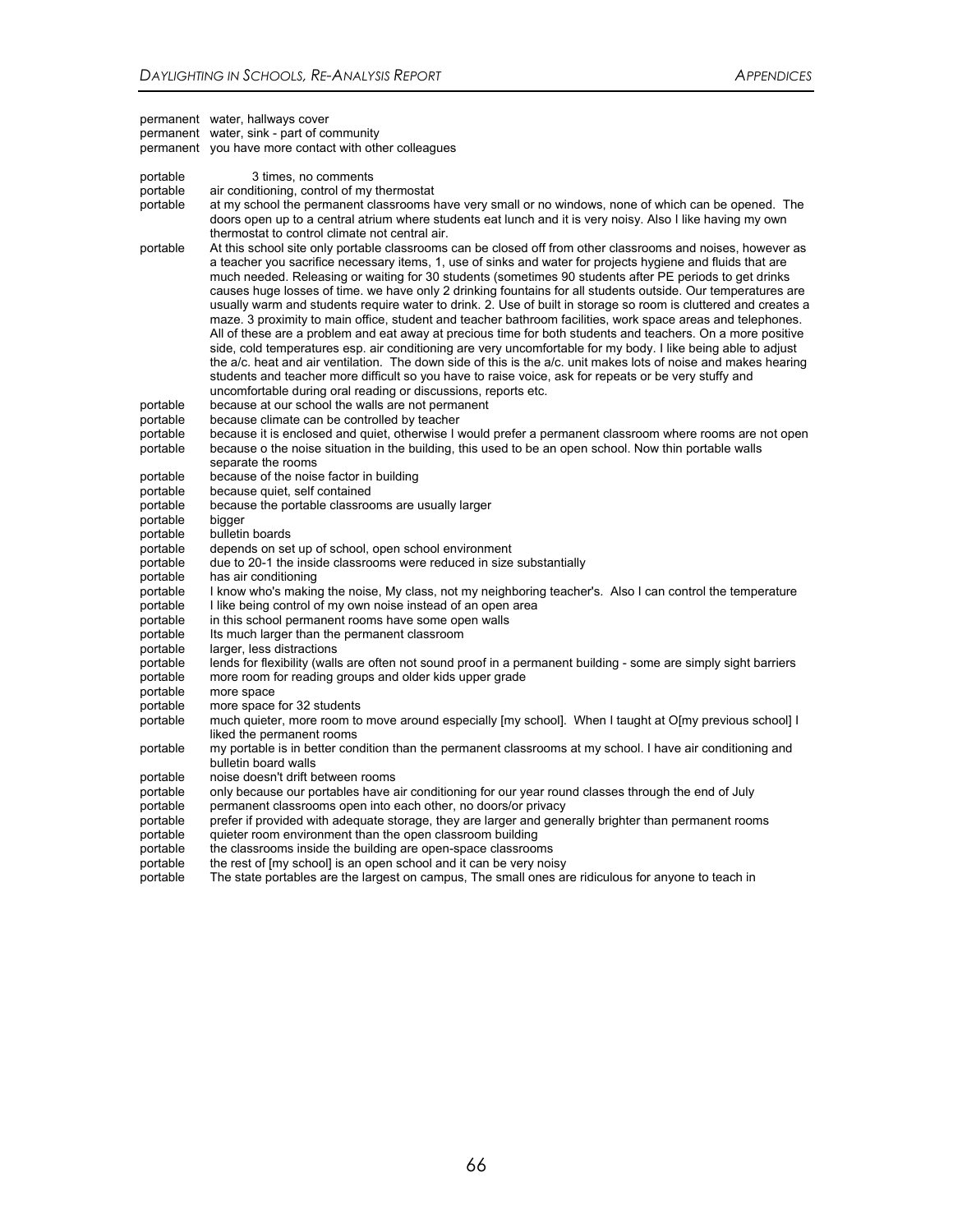### **7.2.3 Additional Comments**

### **Answers to Question 18 (a.k.a. Voices from the trenches)**

I use an overhead projector everyday, I wish my ac was quieter

Does mold and other bacteria grow under portables? Air conditioner, which is necessary, is too noisy.

Noise is a huge problem, it sometimes seems louder in adjoining classrooms than in the room creating the noise. My classroom is in a pod adjoining 3 other open classes

We need walls & doors to function. Permanent classrooms are so poorly designed, noisy, with inability to turn off lights since they are also used by other classrooms.

My portable is right next to the playground. I can not open my door for fresh air between 9-12:45 then the afternoon PE begins. The blower on the AC is very loud making it hard to teach over. My window and door are on the same side so I get no cross ventilation

The best schools I've seen were old ones - with banks of windows to open ( on both sides of the room, for cross ventilation) and a sink with water. I know [my school] won architectural awards but its not a good building for a school. Note: 19 - Windows so we're not closed in

As long as the school as an open environment allowing noise to travel to other classrooms I vote for a portable. I believe I do a better teaching job

Note question 18, reduced class sizes in lower grades forced upper grades with higher class sizes into portables question 21, I tried using portable fans because they were quieter but they were not able to move the air around enough. Comments, I have read that natural lighting has made a significant difference in student achievement as well as starting times.

My air conditioning unit is very loud it interferes with teaching, also we face a busy street - street noise

Darken room only when we're watching an educational video (not every day but every time we watch a video.

I can only open the windows in the back of the portables. If I open the front windows it is too noisy. I face the playground and recess occurs all day long (each grade level is on a different recess schedule) The noise was problematic during testing from recess. curtains would be a good idea for the portables facing the playground like mine. The students get distracted with watching other students playing

Please do not give this to teachers and expect to get it back immediately. A little professional courtesy (especially at the end of the year) would be appreciated.

I close the skylight to darken the room when watching a video.

Having internet access is wonderful, but printing to printer in the bldg. Is very inconvenient. It is also very difficult not having water in the classroom.

Mold in portables under ground problem for allergies. Portables need 2 exit doors. Please help Calif. Get more square footage per child. It's crazy. Especially with computers taking more space. No phones in our portables, no link to office, no water.

Carpeting is not cleaned enough or rather not replaced often enough! It is disgusting Give me linoleum floors with an area rug any day.

My room is either too hot or too cold. Air circulation and proper temperature almost a impossible feat to obtain

Tremendous construction has been going on for the last two years, really bad during STAR testing this year. Jack hammer one day and ground pounder and earth movers

Lights will be out when I use the overhead projector

I have no door, I must leave through another teacher's classroom, I have no access tot he lights. We are a middle room. The circuits are in the outside rooms, it is unsafe residing in the middle room. We have enough land to build permanent wings on our school site. Please help us to improve instruction by increasing classroom size.

I have no secondary window to use for cross ventilation and the air conditioning unit has to be shut off for students to hear instruction. They tried to adjust it but it is still too loud. If I had a second window, I probably wouldn't need to use it at all which would save a lot of money and energy

I would love to be able to close off some of the noise around me

Our school is open space so its impossible to control the noise level around us.

Several of the lights that are controlled by the switch in my classroom are located in the classroom next door. I feel it is important to have a quiet working environment. Although we have an 'open' school environment, it would be helpful to install walls and doors between the classrooms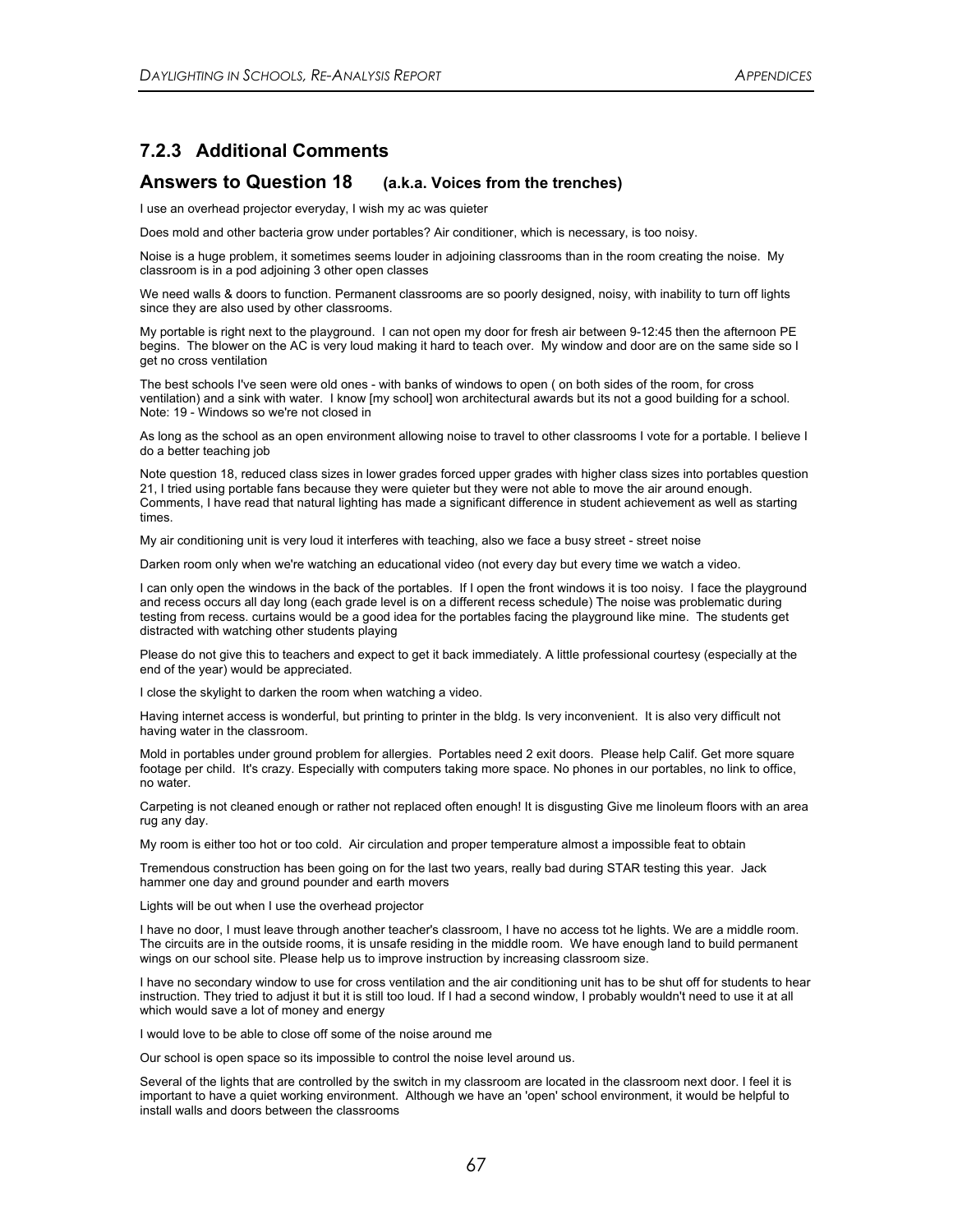I do not have any control of my lights in fact sometimes partial lights are turned off because of other classrooms. As of this month May my air conditioner has begun to work and has been broken since Sept. I would love to have a door and complete walls so sounds couldn't come in my class, which hinders learning when children can't hear.

Storage space in my school and room could easily be converted as described above. I have asked for a Formica countertop to replace the hardboard top for the past eight years with no success. Why were the same type drapes used for replacement when they have been very unsatisfactory all these years. Why not tinting or shatter proof windows (tinted) used for replacement

Orientation is important my room's wing runs NE to SW/ very little direct sun enters. Porch covers help

I use the overhead projector often with the lights off

Our heating systems it either is on full blast or it's off. It can't be adjusted. Rooms are very dirty, not cleaned until the end of year or I clean it all the time myself

I don't adjust the thermostat but I do turn on the heater in the morning to warm up the room. I close the door when children walk by who are coming back from upper grade recess

Very unhandy to close curtains- portable fan is mine, very hot in Sept/Oct. no air cond. Window provide no ventilation

I do like our cathedral ceiling and whiteboards, The drapes are horrible. They are almost impossible to close so we do without closing them sometimes even when darkness is desired. Irony; drapes were just replaced with the same difficult set. Vertical blinds would be nice. Fan blows papers around. Heater is extremely noisy.

Question 21 teacher also answered N/A to last 7 responses with memo: I share a large room with a wall that was built to divide it in half, we share lights, thermostat, etc.

In a shared classroom with a drywall separating the two our lights were the same, so we could not turn them off during teaching time. We also shared a phone and a sink

Note question 18, we did a drawing out of a hat, we agreed on that.

Lights work on 1 switch I turn them off for the overhead, computers, and TV screens. Note question 19, unnumbered answers, storage, bulletin boards

The classroom has an electrical problem and at times throughout the year a group of lights has been out

My classroom is about 18' wide and 30' long. Way too narrow to adequately teach 7-8 yr. Olds.

All classrooms should have windows that open. This school doesn't and kids (myself included) are always suffering congestion, headaches, sneezing. Our school is old and is in desperate need of the vents replaced and proper a/c. It's hard to learn when you're sneezing all day and suffering from headaches

Fresh air and ventilation are very important in keeping students alert and the classroom light and airy for maximum learning

This is an old school, the black soot coming out of the vents is frightening. Since we were built on an open structure basis, and then changed to open the a/c ventilation system is very substandard. I'm quite sure it contributes to germ infestation.

The best thing about my portable is the control over the heat and air conditioning. The permanent bldg. Doesn't have individual control. It's always a problem

I have no windows in my room and I must walk through another class to get to an outside door, I have no light switch, it is in another classroom

I have been in several rooms in different districts and feel that windows or lack of in my classroom has had a major impact on my teaching and the students learning

I consider the physical environment to be an extremely important factor in student parent and teacher attitudes and feeling about school

I'd love to open windows but noise is always a problem. The lights in the classroom seem insufficient, but we get use to them. The light is grayish.

#### I do not have blinds to block out light

If the permanent classroom had a door access to the adjoining classrooms, I would find this more ideal. I enjoy the open environment, but find it inconvenient when it comes to testing situations and quiet time

I have an open classroom in a pod situation. While it is conducive to team building and support from fellow teachers, it is noisier and distracting to my students, I would prefer doors

I think children perform better in a closed classroom with few interruptions

Temp. control is a major problem in my room which is colder than the others on my system. Noise level is high from male teacher next door (panels separate rooms) whose voice booms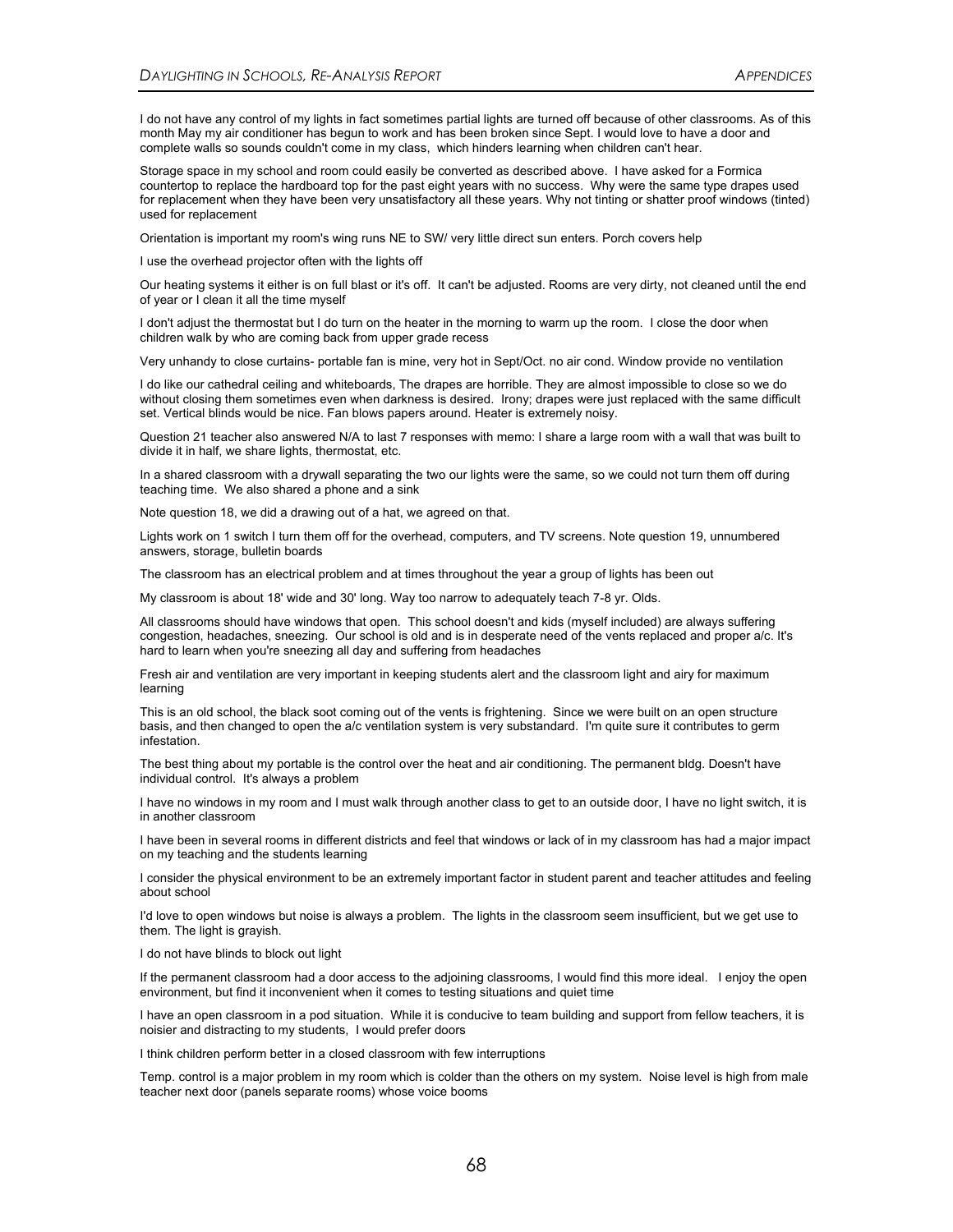My windows won't open properly or I would open them regularly, My classroom has poor lighting. As a wearer of glasses this provides difficulty for me. I feel eye strain on overcast days. I also receive weekly complaints from students regarding poor lighting. I truly feel that this problem at [my school] has been made known yet nothing has been done about it.

Permanent classrooms tend to be bigger, The children need space to move around. I love my classroom and would not be happy in a portable.

Many portable classrooms are in need of repair or replacement, especially on older campus grounds

Although we have been told that our windows have been tinted for sun glare this proves to be ineffective. Teachers still have to construct devices that cover the windows to reduce glare and darken the room

Did CUSD hire you to do this survey?

I have also taught in an open classroom where students can hear and see what's going on in all classrooms. This is the most ill conceived structure for learning, note question 21 windows don't open

You can't give me a survey and expect that I drop everything I do so can fill it out and return it to the office the same day. Please respect my teaching responsibilities next time

I think upper graders should get priority on the bigger classrooms, It doesn't make sense that a class of 20 smaller students has a bigger room than a class of 29 bigger students

I currently enjoy my classroom very much. It is what I consider large: have sinks, air conditioning and storage. I am not against portables but against not been given a full size portable. I believe it is good for myself and students to breathe in some fresh air, helps us all think

I like a lot of white board room in front, back, and the sides

Because kindergarten is considered 20-1 but it's not considering we still have 34 bodies to accommodate I doubt the extra fixtures (, closet for back packs) will ever be addressed

Can improvement be made on the upkeep of our buildings? The floors that bounce when there's movement in our room or next door, record players skip and overhead projection jumps on the screen

We'd like more space! Tiny portables for tiny people don't offer room for the extra movement that happens ALL DAY

Teaching pre-school without running water makes me feel like it's the 1900s. We carry pails of water! Also we share inadequate bathroom facilities with the rest of the school, The floor is often wet and slippery

20-1 is great, but when classroom size is so greatly reduced stress is increased noise increased no room for centers

My class is part of a large classroom, I have no access to thermostat, intercoms are shared

Teachers need lots of storage space

I love my room but I would like to have more light (natural)

I loved my previous room because it had a large skylight with adjustable blinds. I wish my current room had more windows instead of narrow slits

I would love to have a window and door. If they put a door up we wouldn't get ventilation

After teaching [at my school] for five years I have come to really appreciate the effects of natural light and closed classrooms. The only thing I would change about my classroom is not having a glass slider between my room and room #15 and having direct access to the work room. With 30+ 4th graders it would also be nice to have extra square footage.

I turn off ac before propping door open, I miss having windows to open, I try hard to conserve energy by not using all lights all time

Our rooms are open, without windows, it can be distracting due to noise of other classes

I helped open the school, and we had choice of classroom since then I feel that being in a room gives me priority for it, unless I change grade levels. Teach w/all lights out only when doing projects requiring it(science) or when using an overhead. Wind and noise keep me from opening my door more often. Adjusting my thermostat doesn't do much good.

My classroom has very poor air circulation due to construction of walls to form additional classes. No windows open, open door is too noisy

I was happy with my location and still am

Lights in my room are also controlled by other rooms I can't turn off all the lights for a movie because it would effect surrounding classrooms

Wish I could open a window, very noisy only crack back window. Open door for ventilation except at others recess and lunch noise

The portable I am in is way too small for 21 bodies. The size absolutely affects learning in my classroom. It makes an already challenging job that much more difficult. Small rooms like mine are not shaped or equipped (heard of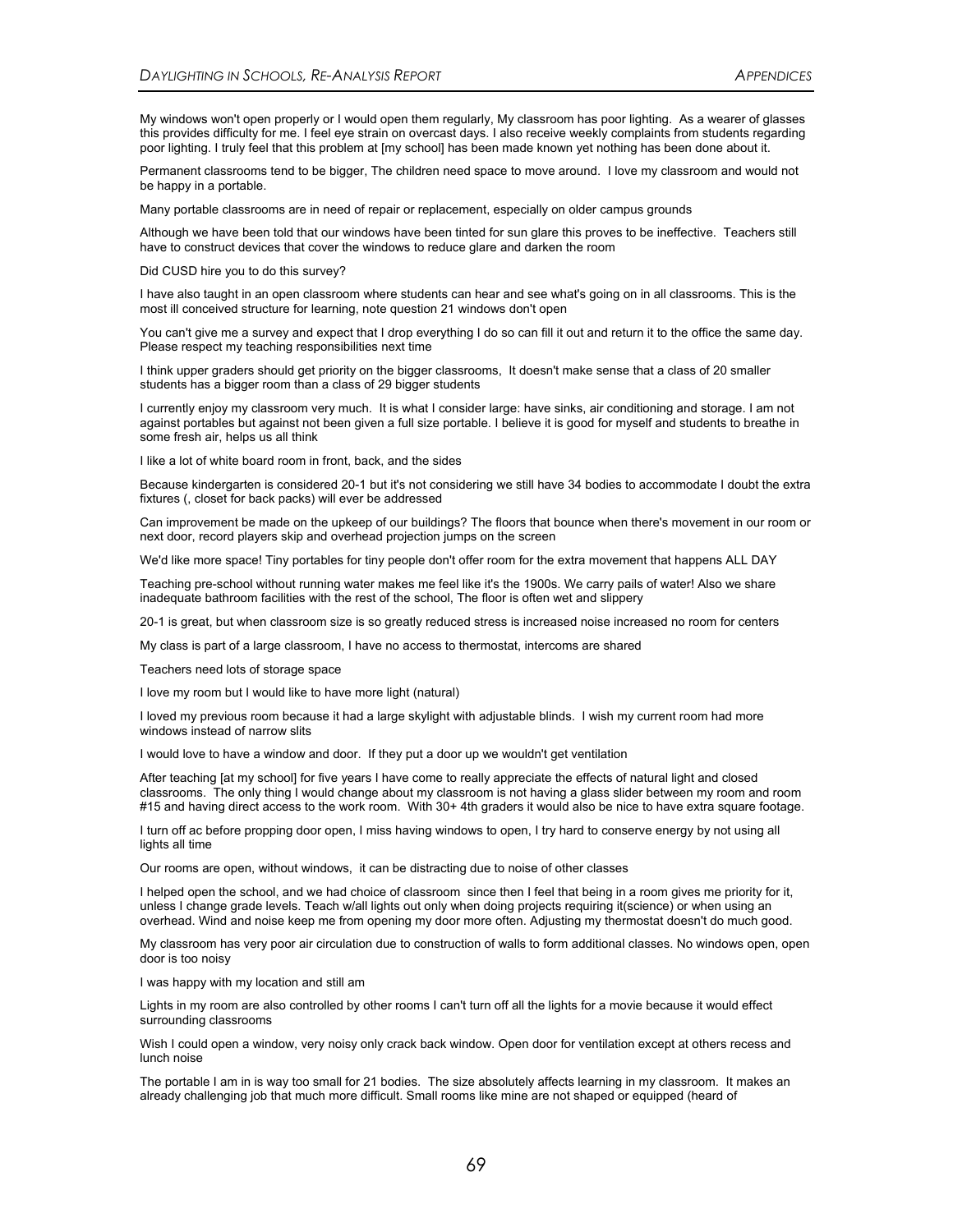painting/cleaning/washing hands without water for 20 six year olds) for children this age. These tiny rooms are far from the best interest for a learning environment for young children.

I have a great room. We always keep our doors shut to keep it cool inside and it is noisy in the lunch area right outside our door, We darken the room to watch movies. As a ritual I turn out some lights when I read to the class.

The light provided by the skylight make teaching with an overhead projector excellent

A room with theatre-like wall for projection would be great if we had projection devices

My thermostat runs on extremes - My class gets way hot/stuffy or chilly w/quite a breeze depending on fluctuation between 1 or 2 degrees (i.e. 71 hot 70 cold

No window to open, Superintendent's instructions do not allow for open doors in air-conditioned rooms, I can and do close the louvers in the sky light at times

The so-called double wide portables are too small! I am in the middle room and the students do not have enough space to move around. Most large projects are eliminated because of lack of space and no access to water. The room is so small that we use the ramp outside to set up centers. The door is always open because the poor circulation in the room gets us sick, since we have no water to wash our hands after sneezing and coughing all over them, we get sick more often and pass colds, flu etc to each other because of our close proximity

Have custodian adjust heat/cool up or down. Sometimes lights off when I do a read aloud

My room is bright/clean/with air conditioning. If it were larger, it would be a perfect learning environment, P.S. I have a great view.

Magnet white boards portable classrooms don't have them

Note from section a question 6- not here anymore, it was a portable which was put on our campus in Nov. and removed during the summer. Before that I was in a very old portable that ended up being re-roofed, carpeted etc. I got very sick in that old portable. Our classroom portable numbers change yearly, depending on how many portables we have ---question 22 comments I'm so glad you are looking at this. I'd love to help you more. I've been at 5 schools in my district in the past 21 years feel free to contact me again

I hate my classroom this year! I am in a portable without a sink, removed from campus, and it takes us 10 min each way to the playground. To make matters worse I am next door to adult special ed ( they make a lot of noise) and next to a school that is operating out of a church (noise) Plus we face a busy street with construction going on all year. The noise and constant traffic drives me crazy. Oops almost forgot to mention the room is infested with mice. Although traps have been set, the mice no longer enter them, and because of the children, poison cannot be put out.

Student performance on tests is primarily based on 3 factors, educational level of parent, student work habits and the test itself and correlation to curriculum

I realize that 20-1 has created the need for portables, but they're highly inconvenient for both students and teachers. Could teachers and grade levels rotate in the building

AC comes on freezing - nice to be able to control ac but noisy and can hear recess if windows open we are treated as if not as important as those inside the main bldg. No restroom, no workroom. 98-99 we had to fight to get white boards that erased. ( additional comments from this teacher, question 19- My primary concern is having 40 kids in the room for a rainy day lunch w/1/2 noon supervisor. Also, no soap we would like Purell or wetwipes supplied for us. Question 20, have to push in TV up the ramp many of us share this TV. question 21-97-98 I was housed in the YMCA rm. I could not use the room after school and was treated very rudely. The Y presently uses our picnic tables and leaves much garbage daily

I'm really a long distance from bathrooms and the teacher's workroom It's frustrating to be crowded

Portable ventilation is poor, either it is freezing or stuffy. Students are encouraged to dress in layers for this situation. Proximity to restrooms and team members truly increases our ability to effective and efficient. Also we are concerned with hygiene due to lack of running water and sinks. Teachers are purchasing Purell or wetwipes with own money for students. Thank you for looking at this very important issue.

Door opens to lunch tables, we have 4 different lunch times and the noise makes it impossible to leave the door open, I have a skylight and keep it open (automatic shutters) all the time for the natural sunlight. A plus for portables is that the door and windows open up to the outside, natural light & fresh air, I work inside the building

I would add a window particularly with a view, to my choices in #19, I have a few slits for windows I find better than nothing. I would hate to teach inside a building with no natural light

Please do not disregard the cleaning, dust, mold, etc of the rooms. Also, portables need to have running water and sinks for drainage

I love my room, just not the location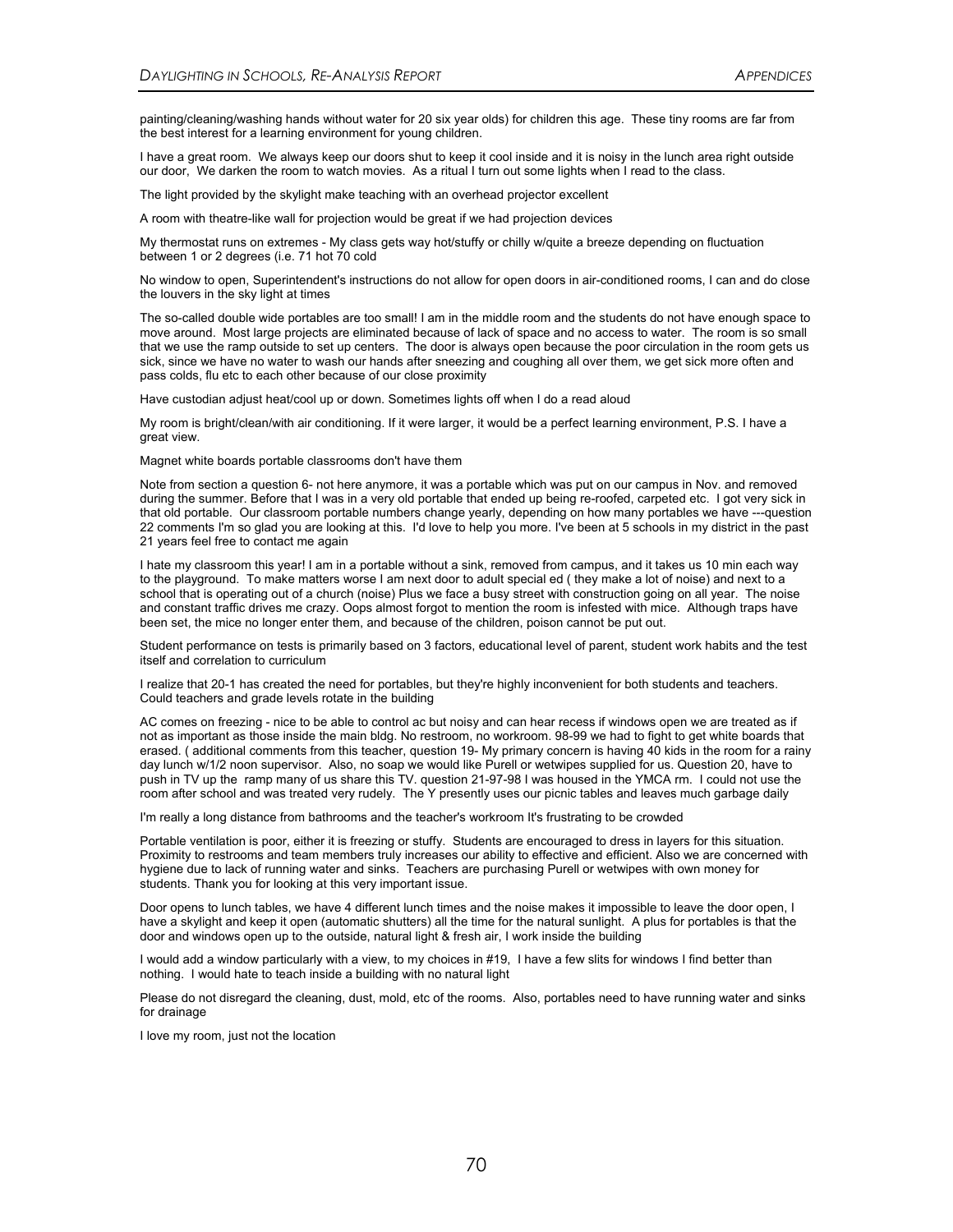# **7.3 Bias Analysis Models**

| New Model<br>Capistrano, Teacher Bias Analysis -<br>28-2 (Original population) |           | Reading Daylight    |           | Change<br>new-old<br>$R^{\wedge}2$ | Old Model<br>Capistrano, Original Analysis<br>$C17-rd$ |           | Reading Daylight        |       |
|--------------------------------------------------------------------------------|-----------|---------------------|-----------|------------------------------------|--------------------------------------------------------|-----------|-------------------------|-------|
| Model $R^2$                                                                    | 0.248     |                     |           | 0.002                              | Model $R^2$                                            | 0.246     |                         |       |
|                                                                                |           | <b>B</b> Std. Error | p(Signif) | $\bf{B}$                           |                                                        |           | B Std. Error p (Signif) |       |
| (Constant)                                                                     | 3.009     | 0.303               | 0.000     |                                    | (Constant)                                             | 3.025     | 0.298                   | 0.000 |
| Classroom characteristics                                                      |           |                     |           |                                    | Classroom characteristics                              |           |                         |       |
| Daylight code                                                                  | 0.475     | 0.086               | 0.000     | 0.011                              | Daylight code                                          | 0.464     | 0.085                   | 0.000 |
| Operable windows                                                               | 0.650     | 0.212               | 0.002     | 0.007                              | Operable windows                                       | 0.643     | 0.212                   | 0.002 |
| <b>Teacher Characteristics</b>                                                 |           |                     |           |                                    |                                                        |           |                         |       |
| Teacher 3                                                                      | $-0.917$  | 0.288               | 0.001     |                                    |                                                        |           |                         |       |
| Teacher 5                                                                      | $-1.335$  | 0.388               | 0.001     |                                    |                                                        |           |                         |       |
| Log yrs teaching                                                               | 0.221     | 0.090               | 0.014     |                                    |                                                        |           |                         |       |
| Student characteristics                                                        |           |                     |           |                                    | Student characteristics                                |           |                         |       |
| Grade 2                                                                        | 10.823    | 0.251               | 0.000     | $-0.037$                           | Grade 2                                                | 10.860    | 0.251                   | 0.000 |
| Grade 3                                                                        | 4.368     | 0.255               | 0.000     | 0.069                              | Grade 3                                                | 4.298     | 0.254                   | 0.000 |
| Grade 4                                                                        | 0.944     | 0.252               | 0.000     | 0.008                              | Grade 4                                                | 0.937     | 0.252                   | 0.000 |
| GATE program                                                                   | $-1.432$  | 0.257               | 0.000     | 0.020                              | GATE program                                           | $-1.452$  | 0.257                   | 0.000 |
| LANG program                                                                   | 0.827     | 0.239               | 0.001     | $-0.011$                           | LANG program                                           | 0.838     | 0.239                   | 0.000 |
| School sites                                                                   |           |                     |           |                                    | School sites                                           |           |                         |       |
| Sch 61                                                                         | 2.173     | 0.371               | 0.000     | $-0.022$                           | <b>SCH 61</b>                                          | 2.195     | 0.370                   | 0.000 |
| Sch 62                                                                         | 1.634     | 0.485               | 0.001     | 0.049                              | SCH <sub>62</sub>                                      | 1.584     | 0.477                   | 0.001 |
| Sch 64                                                                         | 2.536     | 0.638               | 0.000     | 0.019                              | <b>SCH 64</b>                                          | 2.517     | 0.638                   | 0.000 |
| Sch 67                                                                         | 1.296     | 0.418               | 0.002     | $-0.062$                           | <b>SCH 67</b>                                          | 1.359     | 0.416                   | 0.001 |
| Sch 72                                                                         | $-1.486$  | 0.378               | 0.000     | $-0.027$                           | <b>SCH 72</b>                                          | $-1.460$  | 0.376                   | 0.000 |
| Sch 77                                                                         | 0.826     | 0.429               | 0.054     | $-0.036$                           | <b>SCH 77</b>                                          | 0.863     | 0.428                   | 0.044 |
| Sch 81                                                                         | 0.822     | 0.433               | 0.058     | $-0.168$                           | <b>SCH 81</b>                                          | 0.990     | 0.431                   | 0.022 |
| Sch 82                                                                         | 1.664     | 0.450               | 0.000     | $-0.004$                           | <b>SCH 82</b>                                          | 1.668     | 0.449                   | 0.000 |
| Sch 85                                                                         | $-1.316$  | 0.389               | 0.001     | $-0.062$                           | <b>SCH 85</b>                                          | $-1.254$  | 0.388                   | 0.001 |
| Sch 73                                                                         | 1.574     | 0.515               | 0.002     | 0.047                              | <b>SCH 73</b>                                          | 1.528     | 0.516                   | 0.003 |
| Outliers                                                                       |           |                     |           |                                    | Outliers                                               |           |                         |       |
| O 82                                                                           | 39.693    | 7.910               | 0.000     | 0.043                              | O 82                                                   | 39.650    | 7.916                   | 0.000 |
| O 71                                                                           | 40.741    | 7.918               | 0.000     | 0.061                              | O 71                                                   | 40.680    | 7.925                   | 0.000 |
| O 17                                                                           | 42.271    | 7.921               | 0.000     | 0.923                              | O 17                                                   | 41.348    | 7.922                   | 0.000 |
| O 58                                                                           | 35.509    | 7.916               | 0.000     | $-0.055$                           | O 58                                                   | 35.564    | 7.923                   | 0.000 |
| O 50                                                                           | 36.757    | 7.911               | 0.000     | 0.214                              | O 50                                                   | 36.543    | 7.915                   | 0.000 |
| O 28                                                                           | $-37.307$ | 7.921               | 0.000     | 0.163                              | O 28                                                   | $-37.470$ | 7.926                   | 0.000 |
| Dependent Variable: Reading Delta (sp98-fa97)                                  |           |                     |           |                                    | Dependent Variable: Reading Delta (sp98-fa97)          |           |                         |       |

*Figure 22 - Capistrano Reading Models, Original Population, with and without Teacher Variables*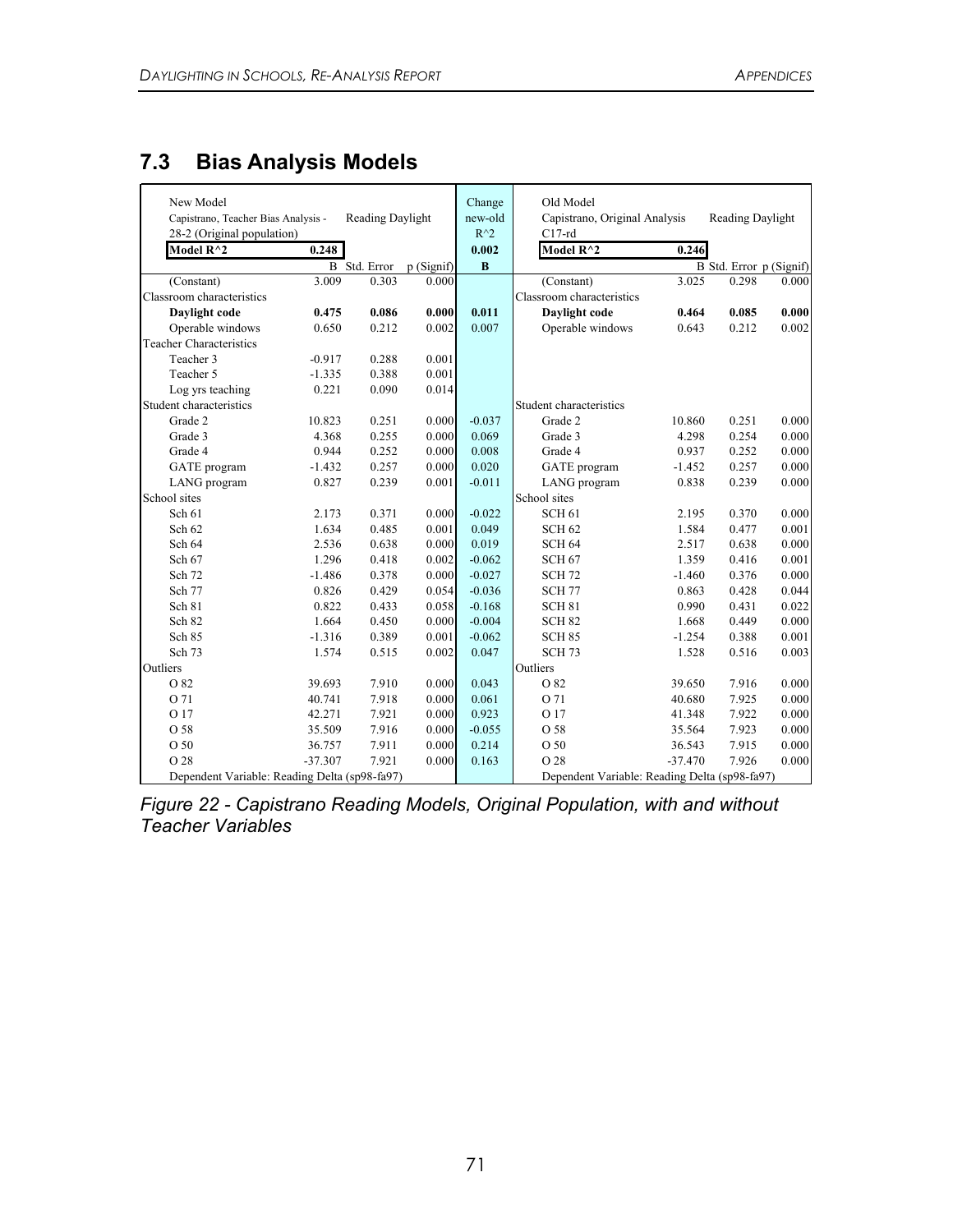| New Model                                                    |                |               |           | Change                   | Old Model                                 |           |                         |       |
|--------------------------------------------------------------|----------------|---------------|-----------|--------------------------|-------------------------------------------|-----------|-------------------------|-------|
| Capistrano, Teacher Analysis -<br>28-2 (Original population) |                | Math Daylight |           | new-old<br>$R^{\wedge}2$ | Capistrano, Original Analysis<br>$C17-md$ |           | Math Daylight           |       |
| Model R^2                                                    | 0.259          |               |           | 0.003                    | Model $R^2$                               | 0.256     |                         |       |
|                                                              | $\overline{B}$ | Std. Error    | p(Signif) | B                        |                                           |           | B Std. Error p (Signif) |       |
| (Constant)                                                   | 9.045          | 0.464         | 0.000     |                          | (Constant)                                | 8.026     | 0.407                   | 0.000 |
| Classroom characteristics                                    |                |               |           |                          | Classroom characteristics                 |           |                         |       |
| Daylight code                                                | 0.430          | 0.072         | 0.000     | $-0.075$                 | Daylight code                             | 0.504     | 0.067                   | 0.000 |
| Teacher characteristics                                      |                |               |           |                          |                                           |           |                         |       |
| Teacher 3                                                    | $-0.933$       | 0.248         | 0.000     |                          |                                           |           |                         |       |
| Teacher 5                                                    | $-0.688$       | 0.335         | 0.040     |                          |                                           |           |                         |       |
| Log yrs teaching                                             | 0.373          | 0.077         | 0.000     |                          |                                           |           |                         |       |
| Student characteristics                                      |                |               |           |                          | Student characteristics                   |           |                         |       |
| Grade 2                                                      | 9.624          | 0.216         | 0.000     | $-0.088$                 | Grade 2                                   | 9.711     | 0.215                   | 0.000 |
| Grade 3                                                      | 5.949          | 0.220         | 0.000     | 0.018                    | Grade 3                                   | 5.931     | 0.219                   | 0.000 |
| Grade 4                                                      | 1.802          | 0.216         | 0.000     | $-0.011$                 | Grade 4                                   | 1.813     | 0.216                   | 0.000 |
| Absences unverified                                          | $-0.263$       | 0.123         | 0.033     | 0.000                    | Absences unverified                       | $-0.263$  | 0.123                   | 0.032 |
| Absences unexecused                                          | $-0.029$       | 0.014         | 0.043     | $-0.003$                 | Absences unexecused                       | $-0.026$  | 0.014                   | 0.069 |
| GATE program                                                 | $-1.191$       | 0.222         | 0.000     | 0.045                    | <b>GATE</b> program                       | $-1.236$  | 0.223                   | 0.000 |
| Language program                                             | 0.488          | 0.205         | 0.017     | $-0.001$                 | Language program                          | 0.490     | 0.205                   | 0.017 |
| School characteristics                                       |                |               |           |                          | School characteristics                    |           |                         |       |
| School Pop-per 500                                           | $-0.995$       | 0.000         | 0.000     | $-0.483$                 | School Pop-per 500                        | $-0.512$  | 0.000                   | 0.010 |
| School sites                                                 |                |               |           |                          | School sites                              |           |                         |       |
| <b>SCH 59</b>                                                | $-1.356$       | 0.435         | 0.002     | $-0.267$                 | <b>SCH 59</b>                             | $-1.089$  | 0.435                   | 0.012 |
| SCH <sub>60</sub>                                            | $-1.044$       | 0.397         | 0.009     |                          |                                           |           |                         |       |
| SCH <sub>61</sub>                                            | 0.808          | 0.321         | 0.012     | $-0.091$                 | <b>SCH 61</b>                             | 0.898     | 0.313                   | 0.004 |
| <b>SCH 62</b>                                                | 0.992          | 0.403         | 0.014     | $-0.457$                 | <b>SCH 62</b>                             | 1.448     | 0.395                   | 0.000 |
| <b>SCH 66</b>                                                | 1.172          | 0.514         | 0.023     |                          |                                           |           |                         |       |
|                                                              |                |               |           |                          | <b>SCH 67</b>                             | 0.838     | 0.355                   | 0.018 |
|                                                              |                |               |           |                          | <b>SCH 71</b>                             | 0.803     | 0.429                   | 0.061 |
| <b>SCH 72</b>                                                | $-1.538$       | 0.330         | 0.000     | 0.075                    | <b>SCH 72</b>                             | $-1.613$  | 0.321                   | 0.000 |
| <b>SCH 74</b>                                                | $-0.887$       | 0.392         | 0.024     |                          |                                           |           |                         |       |
| <b>SCH 77</b>                                                | 0.963          | 0.366         | 0.009     | $-0.204$                 | <b>SCH 77</b>                             | 1.167     | 0.365                   | 0.001 |
| SCH <sub>81</sub>                                            | $-0.678$       | 0.356         | 0.056     |                          |                                           |           |                         |       |
| SCH <sub>82</sub>                                            | 1.046          | 0.381         | 0.006     | $-0.152$                 | <b>SCH 82</b>                             | 1.198     | 0.379                   | 0.002 |
| Outliers                                                     |                |               |           |                          | Outliers                                  |           |                         |       |
| O 33                                                         | 34.151         | 6.827         | 0.000     | 0.089                    | O 33                                      | 34.062    | 6.838                   | 0.000 |
| O 18                                                         | 35.754         | 6.820         | 0.000     | 0.639                    | O 18                                      | 35.115    | 6.837                   | 0.000 |
| O 32                                                         | 61.994         | 6.824         | 0.000     | $-0.461$                 | O 32                                      | 62.456    | 6.835                   | 0.000 |
| O 48                                                         | $-45.808$      | 6.822         | 0.000     | 0.614                    | O 48                                      | $-46.422$ | 6.831                   | 0.000 |
| O 45                                                         | $-40.193$      | 6.819         | 0.000     | 0.117                    | O 45                                      | $-40.310$ | 6.830                   | 0.000 |
| O 02                                                         | $-33.568$      | 6.828         | 0.000     | 0.898                    | O 02                                      | $-34.466$ | 6.830                   | 0.000 |
| Dependent Variable: MATHDELT                                 |                |               |           |                          | Dependent Variable: MATHDELT              |           |                         |       |

*Figure 23 - Capistrano Math Models, Original Population, with and without Teacher Variables*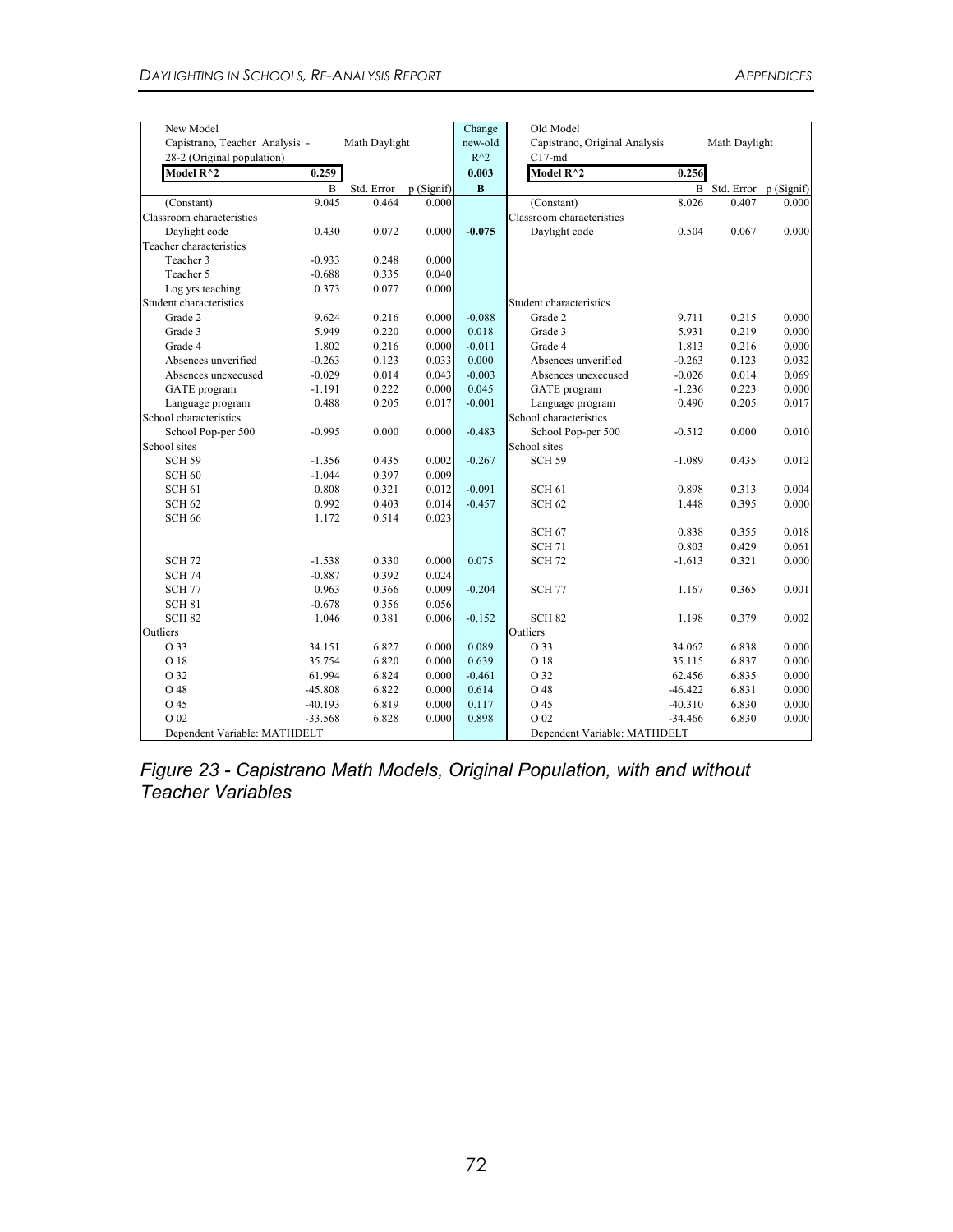| With Teacher Info                 |           |                     |           | Change         | No Teacher Info                                       |           |       |                         |
|-----------------------------------|-----------|---------------------|-----------|----------------|-------------------------------------------------------|-----------|-------|-------------------------|
| Capistrano, Teacher Bias Analysis |           | Reading Daylight    |           | new-old        | Capistrano, Teacher Bias Analysis<br>Reading Daylight |           |       |                         |
| TS2 Teacher Survey Population     |           |                     |           | $R^{\wedge}2$  | TS2 Teacher Survey Population                         |           |       |                         |
| Model $R^2$                       | 0.243     |                     |           | 0.004          | Model $R^2$                                           | 0.239     |       |                         |
|                                   |           | <b>B</b> Std. Error | p(Signif) | $\overline{B}$ |                                                       |           |       | B Std. Error p (Signif) |
| (Constant)                        | 3.277     | 0.520               | 0.000     |                | (Constant)                                            | 3.905     | 0.500 | 0.000                   |
| Classroom characteristics         |           |                     |           |                | Classroom characteristics                             |           |       |                         |
| Daylight code                     | 0.463     | 0.107               | 0.000     | 0.030          | Daylight code                                         | 0.434     | 0.107 | 0.000                   |
| Operable windows                  | $-0.599$  | 0.296               | 0.043     | $-0.066$       | Operable windows                                      | $-0.533$  | 0.296 | 0.072                   |
| Teacher characteristics           |           |                     |           |                |                                                       |           |       |                         |
| Teacher 2                         | 1.097     | 0.282               | 0.000     |                |                                                       |           |       |                         |
| Teacher 6                         | 0.741     | 0.321               | 0.021     |                |                                                       |           |       |                         |
| Student characteristics           |           |                     |           |                | Student characteristics                               |           |       |                         |
| Grade 2                           | 10.710    | 0.395               | 0.000     | 0.077          | Grade 2                                               | 10.634    | 0.394 | 0.000                   |
| Grade 3                           | 4.083     | 0.398               | 0.000     | 0.160          | Grade 3                                               | 3.924     | 0.397 | 0.000                   |
| Grade 4                           | 0.881     | 0.403               | 0.029     | 0.092          | Grade 4                                               | 0.789     | 0.400 | 0.049                   |
| GATE program                      | $-1.439$  | 0.396               | 0.000     | $-0.006$       | GATE program                                          | $-1.434$  | 0.396 | 0.000                   |
| Ethnic <sub>3</sub>               | 0.816     | 0.394               | 0.038     | $-0.008$       | Ethnic <sub>3</sub>                                   | 0.824     | 0.395 | 0.037                   |
| School characteristics            |           |                     |           |                | School characteristics                                |           |       |                         |
| Vintage                           | 0.034     | 0.013               | 0.006     | 0.001          | Vintage                                               | 0.034     | 0.012 | 0.007                   |
| School site                       |           |                     |           |                |                                                       |           |       |                         |
| Sch 61                            | 2.269     | 0.606               | 0.000     | $-0.088$       | Sch 61                                                | 2.357     | 0.607 | 0.000                   |
| Sch 72                            | $-2.225$  | 0.656               | 0.001     | 0.007          | Sch 72                                                | $-2.232$  | 0.656 | 0.001                   |
| Sch 74                            | $-1.568$  | 0.634               | 0.013     | $-0.189$       | Sch 74                                                | $-1.379$  | 0.634 | 0.030                   |
| Sch 82                            | 1.916     | 0.796               | 0.016     | $-0.173$       | Sch 82                                                | 2.089     | 0.796 | 0.009                   |
| Sch 84                            | $-1.417$  | 0.826               | 0.086     | $-0.202$       | Sch 84                                                | $-1.216$  | 0.823 | 0.140                   |
| Sch 85                            | $-1.212$  | 0.614               | 0.048     | $-0.225$       | Sch 85                                                | $-0.987$  | 0.609 | 0.105                   |
| Outliers                          |           |                     |           |                | Outliers                                              |           |       |                         |
| O 28                              | $-36.805$ | 8.211               | 0.000     | 0.539          | O <sub>28</sub>                                       | $-37.344$ | 8.227 | 0.000                   |
| O 69                              | $-32.407$ | 8.217               | 0.000     | 0.365          | O69                                                   | $-32.772$ | 8.235 | 0.000                   |
| O 17                              | 41.258    | 8.222               | 0.000     | 0.628          | O17                                                   | 40.630    | 8.238 | 0.000                   |

*Figure 24 - Capistrano Reading Model, Teacher Survey Population, with and without Teacher Variables*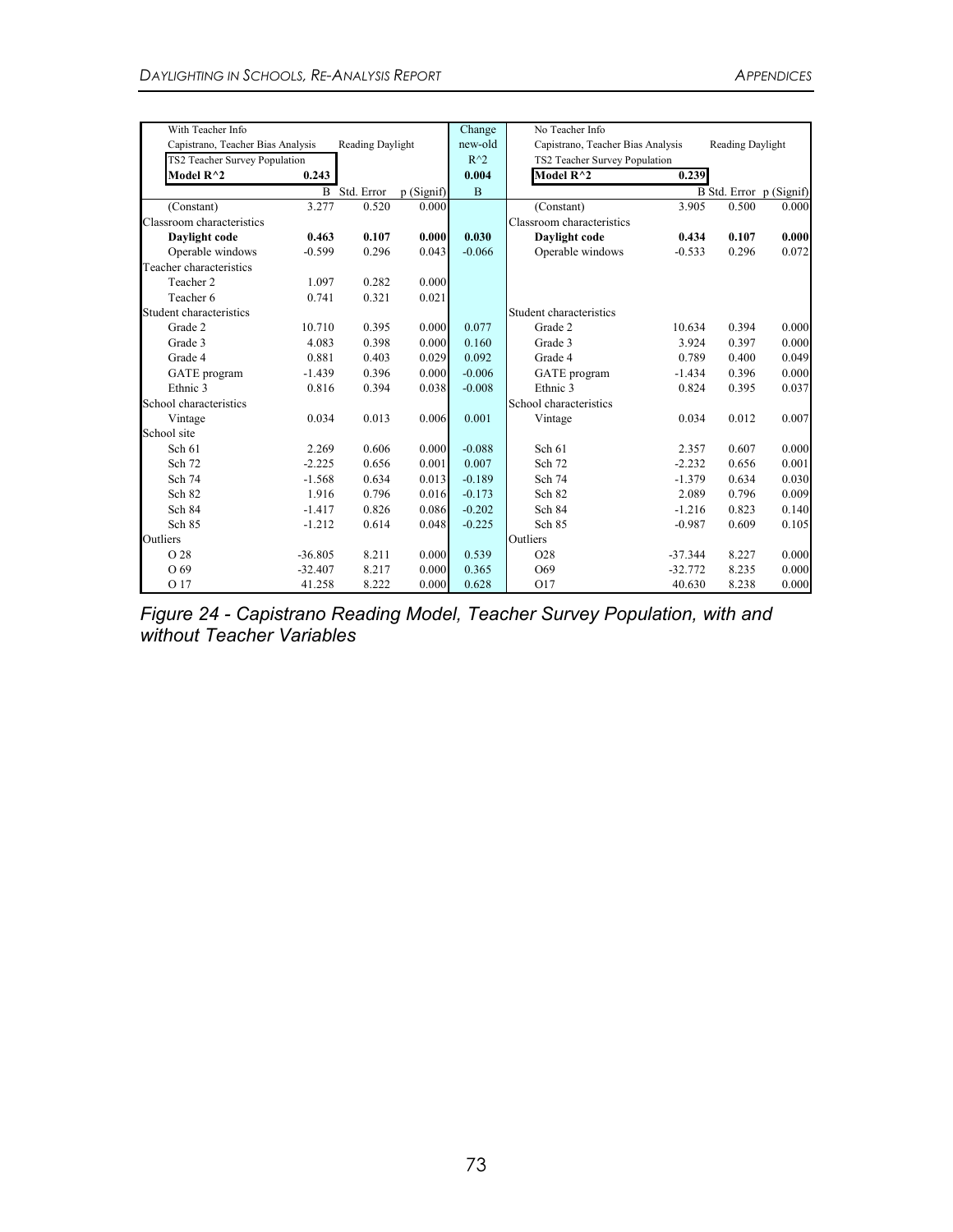| With Teacher Info                 |           |                     |           | Change        | No Teacher Info                   |           |                         |       |
|-----------------------------------|-----------|---------------------|-----------|---------------|-----------------------------------|-----------|-------------------------|-------|
| Capistrano, Teacher Bias Analysis |           | Math Daylight       |           | new-old       | Capistrano, Teacher Bias Analysis |           | Math Daylight           |       |
| TS2 Teacher Survey Population     |           |                     |           | $R^{\wedge}2$ | TS2 Teacher Survey Population     |           |                         |       |
| Model R <sup>^2</sup>             | 0.277     |                     |           | 0.003         | Model R <sup>^2</sup>             | 0.274     |                         |       |
|                                   |           | <b>B</b> Std. Error | p(Signif) | $\mathbf B$   |                                   |           | B Std. Error p (Signif) |       |
| (Constant)                        | 5.115     | 0.661               | 0.000     |               | (Constant)                        | 6.302     | 0.481                   | 0.000 |
| Classroom characteristics         |           |                     |           |               |                                   |           |                         |       |
| Daylight code                     | 0.497     | 0.105               | 0.000     | $-0.048$      | DAY REV                           | 0.544     | 0.104                   | 0.000 |
| <b>OPERWIN</b>                    | 0.801     | 0.301               | 0.008     | $-0.031$      | <b>OPERWIN</b>                    | 0.831     | 0.297                   | 0.005 |
| Teacher characteristics           |           |                     |           |               |                                   |           |                         |       |
| Teacher 3                         | $-0.625$  | 0.236               | 0.008     |               |                                   |           |                         |       |
| Teacher 7                         | 0.430     | 0.256               | 0.092     |               |                                   |           |                         |       |
| Log yrs teaching                  | 0.464     | 0.197               | 0.019     |               |                                   |           |                         |       |
| Student characteristics           |           |                     |           |               | Student characteristics           |           |                         |       |
| Grade 2                           | 10.409    | 0.332               | 0.000     | 0.148         | Grade 2                           | 10.261    | 0.328                   | 0.000 |
| Grade 3                           | 6.165     | 0.343               | 0.000     | 0.223         | Grade 3                           | 5.941     | 0.338                   | 0.000 |
| Grade 4                           | 1.942     | 0.338               | 0.000     | 0.041         | Grade 4                           | 1.901     | 0.338                   | 0.000 |
| GATE program                      | $-1.226$  | 0.335               | 0.000     | $-0.026$      | GATE program                      | $-1.200$  | 0.335                   | 0.000 |
| Ethnic <sub>4</sub>               | 4.348     | 2.617               | 0.097     | 0.116         | Ethnic <sub>4</sub>               | 4.232     | 2.620                   | 0.106 |
| Ethnic 2                          | 1.767     | 1.049               | 0.092     | $-0.024$      | Ethnic <sub>2</sub>               | 1.792     | 1.051                   | 0.088 |
| <b>School Characteristics</b>     |           |                     |           |               | School Characteristics            |           |                         |       |
| Vintage                           | 0.020     | 0.012               | 0.084     | 0.006         | Vintage                           | 0.014     | 0.011                   | 0.222 |
| School sites                      |           |                     |           |               | School sites                      |           |                         |       |
| Sch 59                            | $-1.758$  | 0.727               | 0.016     | 0.003         | Sch 59                            | $-1.760$  | 0.725                   | 0.015 |
| Sch 60                            | $-1.311$  | 0.569               | 0.021     | $-0.152$      | Sch 60                            | $-1.159$  | 0.564                   | 0.040 |
| Sch 62                            | 1.065     | 0.566               | 0.060     | $-0.241$      | Sch 62                            | 1.306     | 0.551                   | 0.018 |
| Sch 67                            | 0.887     | 0.530               | 0.095     | $-0.182$      | Sch 67                            | 1.069     | 0.528                   | 0.043 |
| Sch 71                            | 3.948     | 1.834               | 0.031     | $-0.182$      | Sch 71                            | 4.130     | 1.830                   | 0.024 |
| Sch 72                            | $-1.496$  | 0.592               | 0.012     | 0.558         | Sch 72                            | $-2.054$  | 0.575                   | 0.000 |
| Sch 77                            | 1.424     | 0.684               | 0.038     | 0.190         | Sch 77                            | 1.235     | 0.678                   | 0.069 |
| Sch 82                            | 2.577     | 0.692               | 0.000     | 0.146         | Sch 82                            | 2.431     | 0.690                   | 0.000 |
| Sch 83                            | 0.986     | 0.526               | 0.061     | 0.112         | Sch 83                            | 0.874     | 0.525                   | 0.096 |
| Sch 84                            | $-1.622$  | 0.711               | 0.023     | $-0.044$      | Sch 84                            | $-1.578$  | 0.710                   | 0.026 |
| Sch 85                            | 1.100     | 0.563               | 0.051     | 0.498         | Sch 85                            | 0.603     | 0.541                   | 0.265 |
| Sch 173                           | 2.036     | 0.659               | 0.002     | 0.109         | Sch 173                           | 1.927     | 0.657                   | 0.003 |
| Outliers                          |           |                     |           |               | Outliers                          |           |                         |       |
| O 48                              | $-47.476$ | 6.930               | 0.000     | 0.637         | O 48                              | $-48.114$ | 6.939                   | 0.000 |
| O 32                              | 62.531    | 6.927               | 0.000     | $-0.243$      | O 32                              | 62.774    | 6.938                   | 0.000 |

a. Dependent Variable: MATHDELT

*Figure 25 - Capistrano Math Model, Teacher Survey Population, with and without Teacher Variables*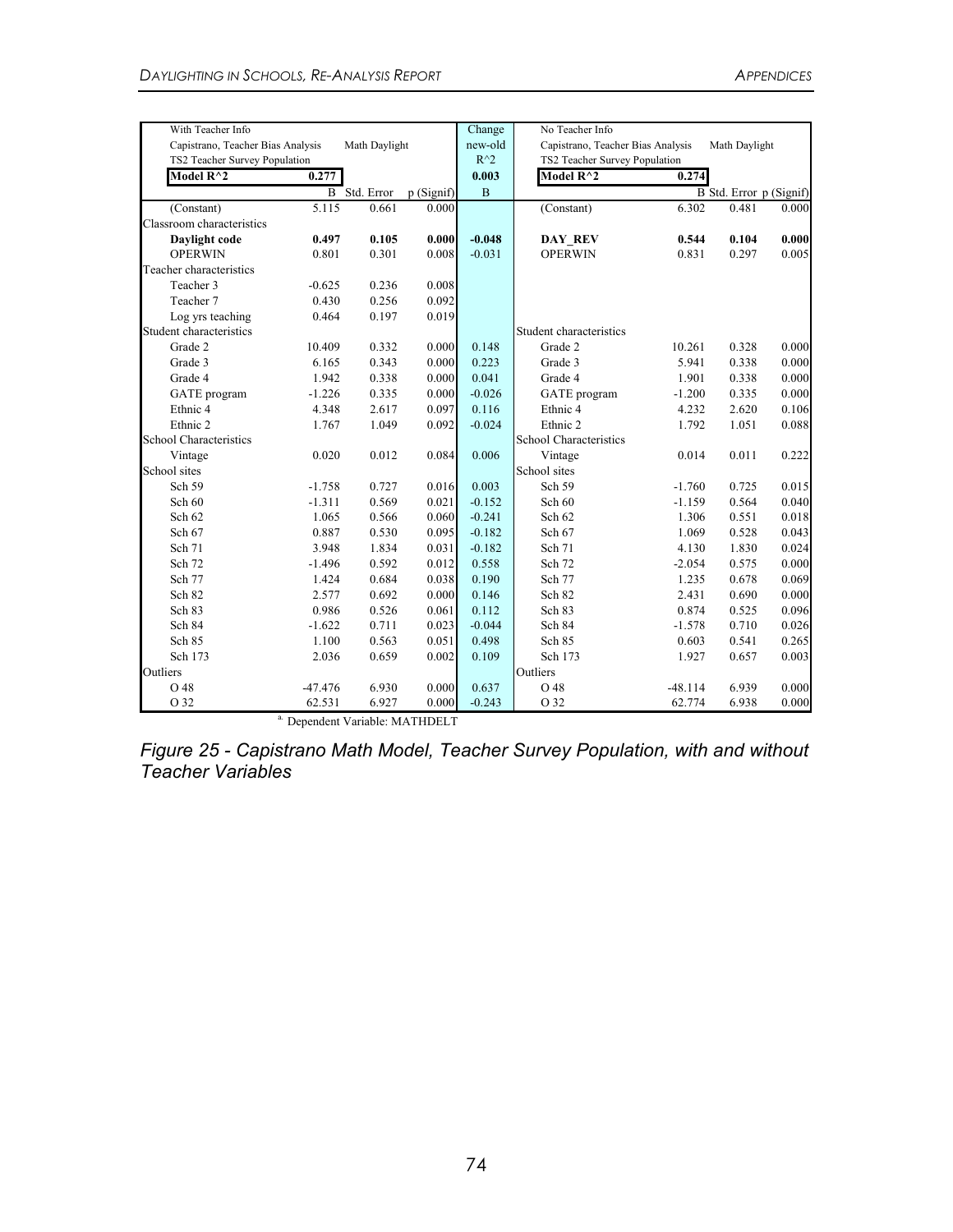| With Teacher Info                |           |                  |           | Change        | No Teacher Info                               |              |                       |       |
|----------------------------------|-----------|------------------|-----------|---------------|-----------------------------------------------|--------------|-----------------------|-------|
| Capistrano Teacher Bias Analysis |           | Reading Daylight |           | new-old       | Capistrano, Original Analysis                 |              | Reading Daylight      |       |
| 27-4 (expanded population)       |           |                  |           | $R^{\wedge}2$ | 27-4 (expanded population)                    |              |                       |       |
| Model $R^{\wedge}2$              | 0.240     |                  |           | $-0.006$      | Model R^2                                     | 0.246        |                       |       |
|                                  | B         | Std. Error       | p(Signif) |               |                                               | $\, {\bf B}$ | Std. Error p (Signif) |       |
| (Constant)                       | 3.083     | 0.320            | 0.000     |               | (Constant)                                    | 3.161        | 0.319                 | 0.000 |
| Classroom characteristics        |           |                  |           |               | Classroom characteristics                     |              |                       |       |
| Daylight code                    | 0.418     | 0.077            | 0.000     | 0.002         | Daylight code                                 | 0.416        | 0.076                 | 0.000 |
| Teachers characteristics         |           |                  |           |               |                                               |              |                       |       |
| Teacher 1                        | $-1.649$  | 0.551            | 0.003     |               |                                               |              |                       |       |
| Teacher 3                        | $-1.321$  | 0.595            | 0.026     |               |                                               |              |                       |       |
| Teacher 2                        | 1.210     | 0.344            | 0.000     |               |                                               |              |                       |       |
| Teacher 6                        | 0.842     | 0.306            | 0.006     |               |                                               |              |                       |       |
| Log yrs teaching                 | 0.398     | 0.208            | 0.056     |               |                                               |              |                       |       |
| Student characteristics          |           |                  |           |               | Student characteristics                       |              |                       |       |
| Grade 2                          | 10.574    | 0.238            | 0.000     | 0.085         | Grade 2                                       | 10.489       | 0.236                 | 0.000 |
| Grade 3                          | 4.372     | 0.241            | 0.000     | 0.119         | Grade 3                                       | 4.253        | 0.240                 | 0.000 |
| Grade 4                          | 0.953     | 0.237            | 0.000     | 0.060         | Grade 4                                       | 0.893        | 0.236                 | 0.000 |
| Gender                           | $-0.298$  | 0.165            | 0.070     | 0.010         | Gender                                        | $-0.308$     | 0.165                 | 0.062 |
| Ethnic 6                         | 1.323     | 0.754            | 0.079     |               | Ethnic 6                                      | 1.353        | 0.755                 | 0.073 |
| GATE program                     | $-1.539$  | 0.242            | 0.000     | $-0.018$      | GATE program                                  | $-1.521$     | 0.242                 | 0.000 |
| Lang program                     | 0.703     | 0.252            | 0.005     | 0.005         | Lang program                                  | 0.698        | 0.252                 | 0.006 |
| Econ 3                           | $-3.060$  | 0.996            | 0.002     |               | Econ 3                                        | $-2.798$     | 0.990                 | 0.005 |
| Building characteristics         |           |                  |           |               |                                               |              |                       |       |
| Vintage                          | 0.048     | 0.010            | 0.000     |               | Vintage                                       | 0.049        | 0.010                 | 0.000 |
| School site                      |           |                  |           |               | School site                                   |              |                       |       |
| <b>SCH 61</b>                    | 2.328     | 0.461            | 0.000     | 0.007         | <b>SCH 61</b>                                 | 2.321        | 0.460                 | 0.000 |
| <b>SCH 62</b>                    | 1.229     | 0.470            | 0.009     | $-0.012$      | SCH <sub>62</sub>                             | 1.242        | 0.463                 | 0.007 |
| <b>SCH 64</b>                    | 3.086     | 0.916            | 0.001     | 0.345         | <b>SCH 64</b>                                 | 2.742        | 0.904                 | 0.002 |
| <b>SCH 67</b>                    | 1.068     | 0.424            | 0.012     | 0.016         | <b>SCH 67</b>                                 | 1.051        | 0.420                 | 0.012 |
| <b>SCH 70</b>                    | 1.803     | 0.893            | 0.043     |               | SCH70                                         | 1.615        | 0.883                 | 0.067 |
| <b>SCH 71</b>                    | 0.990     | 0.493            | 0.045     |               | SCH71                                         | 0.968        | 0.490                 | 0.048 |
| <b>SCH 72</b>                    | $-1.089$  | 0.387            | 0.005     | 0.078         | <b>SCH 72</b>                                 | $-1.167$     | 0.386                 | 0.002 |
| <b>SCH 77</b>                    | 0.908     | 0.412            | 0.028     | $-0.083$      | <b>SCH 77</b>                                 | 0.991        | 0.412                 | 0.016 |
| <b>SCH 79</b>                    | 1.030     | 0.531            | 0.052     |               | <b>SCH 79</b>                                 | 0.921        | 0.529                 | 0.082 |
| <b>SCH 81</b>                    | 2.202     | 0.475            | 0.000     | 0.124         | SCH <sub>81</sub>                             | 2.078        | 0.464                 | 0.000 |
| <b>SCH 82</b>                    | 2.370     | 0.481            | 0.000     | 0.044         | <b>SCH 82</b>                                 | 2.325        | 0.480                 | 0.000 |
| <b>SCH 93</b>                    | 1.388     | 0.491            | 0.005     | 0.051         | <b>SCH 93</b>                                 | 1.337        | 0.491                 | 0.006 |
| Outliers                         |           |                  |           |               | Outliers                                      |              |                       |       |
| O 82                             | 38.594    | 7.884            | 0.000     | 0.078         | O 82                                          | 38.517       | 7.892                 | 0.000 |
| O 71                             | 41.114    | 7.882            | 0.000     | 0.080         | O 71                                          | 41.034       | 7.891                 | 0.000 |
| O 17                             | 42.753    | 7.885            | 0.000     | 0.913         | O 17                                          | 41.841       | 7.890                 | 0.000 |
| O 28                             | $-37.450$ | 7.886            | 0.000     | 0.033         | O 28                                          | $-37.483$    | 7.892                 | 0.000 |
| O 80                             | $-36.638$ | 7.877            | 0.000     |               | O 58                                          | $-36.746$    | 7.886                 | 0.000 |
| O 69                             | $-32.099$ | 7.884            | 0.000     |               | O 50                                          | $-32.825$    | 7.889                 | 0.000 |
| Dependent Variable: READDELT     |           |                  |           |               | Dependent Variable: Reading Delta (sp98-fa97) |              |                       |       |

*Figure 26 - Capistrano Reading Model, Expanded Population, with and without Teacher Variables*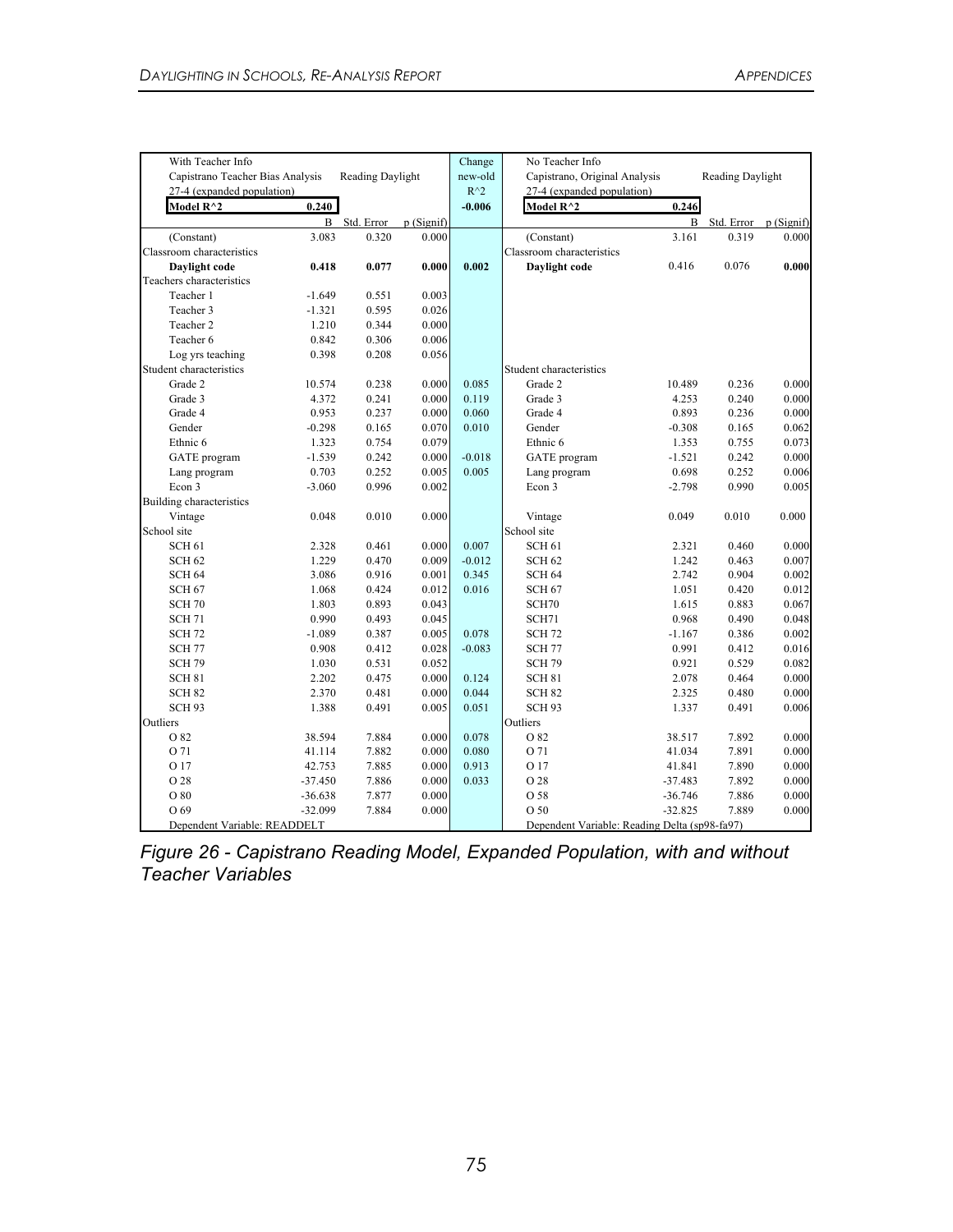| With Teacher Info                |          |                     |           | Change        | No Teacher Info               |           |                         |       |
|----------------------------------|----------|---------------------|-----------|---------------|-------------------------------|-----------|-------------------------|-------|
| Capistrano Teacher Bias Analysis |          | Math Daylight       |           | new-old       | Capistrano, Original Analysis |           | Math Daylight           |       |
| 27-4 (expanded polulation)       |          |                     |           | $R^{\wedge}2$ | 27-4 (expanded population)    |           |                         |       |
| Model $R^{\wedge}2$              | 0.252    |                     |           | 0.002         | Model R^2                     | 0.250     |                         |       |
|                                  |          | <b>B</b> Std. Error | p(Signif) |               |                               |           | B Std. Error p (Signif) |       |
| (Constant)                       | 7.505    | 0.291               | 0.000     |               | (Constant)                    | 7.558     | 0.291                   | 0.000 |
| Classroom characteristics        |          |                     |           |               | Classroom characteristics     |           |                         |       |
| Davlight code                    | 0.301    | 0.066               | 0.000     | $-0.051$      | Daylight code                 | 0.351     | 0.064                   | 0.000 |
| Teacher characteristics          |          |                     |           |               | Teacher characteristics       |           |                         |       |
| Teacher 3                        | $-0.834$ | 0.244               | 0.001     |               |                               |           |                         |       |
| Teacher 6                        | $-0.846$ | 0.357               | 0.018     |               |                               |           |                         |       |
| Log yrs teaching                 | 0.389    | 0.076               | 0.000     |               |                               |           |                         |       |
| Student characteristics          |          |                     |           |               | Student characteristics       |           |                         |       |
| Grade 2                          | 9.442    | 0.205               | 0.000     | $-0.053$      | Grade 2                       | 9.495     | 0.205                   | 0.000 |
| Grade 3                          | 5.806    | 0.209               | 0.000     | 0.022         | Grade 3                       | 5.784     | 0.209                   | 0.000 |
| Grade 4                          | 1.754    | 0.206               | 0.000     | $-0.007$      | Grade 4                       | 1.761     | 0.206                   | 0.000 |
| Abscences unverified             | $-0.162$ | 0.131               | 0.216     | 0.009         | Abscences unverified          | $-0.172$  | 0.131                   | 0.191 |
| Abscences unexecused             | $-0.029$ | 0.014               | 0.037     | $-0.002$      | Abscences unexecused          | $-0.027$  | 0.014                   | 0.049 |
| Gender                           | 0.258    | 0.144               | 0.072     | 0.002         | Gender                        | 0.256     | 0.144                   | 0.075 |
| GATE program                     | $-1.341$ | 0.211               | 0.000     | 0.015         | GATE program                  | $-1.356$  | 0.211                   | 0.000 |
| Lang program                     | 0.611    | 0.217               | 0.005     | $-0.004$      | Lang program                  | 0.615     | 0.217                   | 0.005 |
| Econ 3                           | $-2.236$ | 0.538               | 0.000     | $-0.008$      | Econ 3                        | $-2.228$  | 0.536                   | 0.000 |
| School characteristics           |          |                     |           |               | School characteristics        |           |                         |       |
| Vintage                          | 0.034    | 0.008               | 0.000     | $-0.001$      | Vintage                       | 0.035     | 0.008                   | 0.000 |
| School site                      |          |                     |           |               | School site                   |           |                         |       |
| <b>SCH 59</b>                    | $-1.607$ | 0.391               | 0.000     | 0.018         | <b>SCH 59</b>                 | $-1.625$  | 0.391                   | 0.000 |
| SCH <sub>60</sub>                | $-1.434$ | 0.408               | 0.000     | $-0.086$      | SCH <sub>60</sub>             | $-1.348$  | 0.408                   | 0.001 |
| <b>SCH 62</b>                    | 0.670    | 0.389               | 0.085     | $-0.242$      | <b>SCH 62</b>                 | 0.912     | 0.384                   | 0.017 |
| SCH <sub>69</sub>                | $-0.886$ | 0.336               | 0.008     | $-0.097$      | SCH <sub>69</sub>             | $-0.788$  | 0.336                   | 0.019 |
| <b>SCH 72</b>                    | $-2.206$ | 0.337               | 0.000     | 0.087         | <b>SCH 72</b>                 | $-2.293$  | 0.337                   | 0.000 |
| <b>SCH 74</b>                    | $-0.963$ | 0.418               | 0.021     | $-0.268$      | <b>SCH 74</b>                 | $-0.695$  | 0.416                   | 0.094 |
| <b>SCH 77</b>                    | 0.890    | 0.367               | 0.015     | $-0.024$      | <b>SCH 77</b>                 | 0.914     | 0.367                   | 0.013 |
| <b>SCH 78</b>                    | $-0.824$ | 0.356               | 0.021     | 0.001         | SCH <sub>78</sub>             | $-0.825$  | 0.353                   | 0.020 |
| <b>SCH 79</b>                    | 0.848    | 0.470               | 0.071     | 0.049         | SCH79                         | 0.799     | 0.470                   | 0.089 |
| SCH <sub>82</sub>                | 1.264    | 0.424               | 0.003     | $-0.006$      | SCH <sub>82</sub>             | 1.270     | 0.424                   | 0.003 |
| SCH <sub>84</sub>                | $-0.663$ | 0.410               | 0.106     | $-0.001$      | <b>SCH 84</b>                 | $-0.662$  | 0.410                   | 0.107 |
| Outliers                         |          |                     |           |               | Outliers                      |           |                         |       |
| O 33                             | 34.133   | 6.868               | 0.000     | 0.102         | O 33                          | 34.031    | 6.877                   | 0.000 |
| O 18                             | 34.905   | 6.861               | 0.000     | 0.061         | O 18                          | 34.844    | 6.870                   | 0.000 |
| O 32                             | 62.516   | 6.866               | 0.000     | $-0.514$      | O 32                          | 63.030    | 6.874                   | 0.000 |
| O 48                             | (46.018) | 6.864               | 0.000     | 0.497         | O 48                          | $-46.516$ | 6.870                   | 0.000 |
| O 45                             | (40.246) | 6.860               | 0.000     | 0.275         | O 45                          | $-40.521$ | 6.868                   | 0.000 |
| O 77                             | (36.783) | 6.861               | 0.000     | 0.140         | O 77                          | $-36.924$ | 6.870                   | 0.000 |
| O 02                             | (33.621) | 6.869               | 0.000     | 0.287         | O 02                          | $-33.908$ | 6.877                   | 0.000 |
| Dependent Variable: MATHDELT     |          |                     |           |               | Dependent Variable: MATHDELT  |           |                         |       |

*Figure 27 - Capistrano Math Model, Expanded Population, with and without Teacher Variables*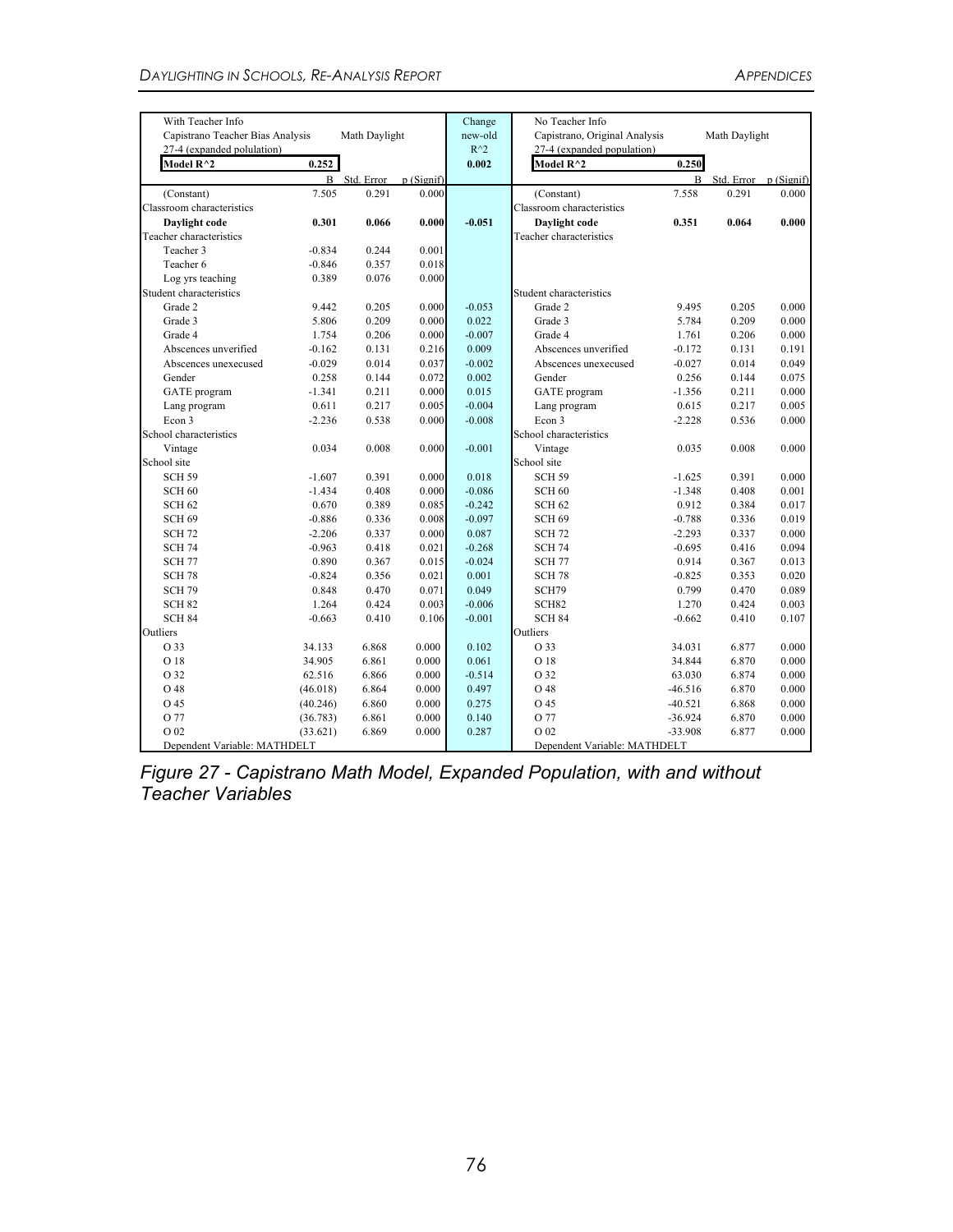| <b>Descriptive Statistics</b> |      |         | Capistrano Original Population |         |           |
|-------------------------------|------|---------|--------------------------------|---------|-----------|
|                               | Ν    | Minimum | Maximum                        | Mean    | Std. Dev. |
| Daylight Code                 | 8268 | 0.000   | 5.000                          | 2.029   | 1.241     |
| Window Code                   | 8268 | 0.000   | 5.000                          | 1.364   | 1.093     |
| Skylight Type A               | 8268 | 0.000   | 1.000                          | 0.060   | 0.237     |
| Skylight Type AA              | 8268 | 0.000   | 1.000                          | 0.034   | 0.181     |
| Skylight Type D               | 8268 | 0.000   | 1.000                          | 0.013   | 0.113     |
| Skylight Type C               | 8268 | 0.000   | 1.000                          | 0.042   | 0.201     |
| Skylight Type B               | 8268 | 0.000   | 1.000                          | 0.041   | 0.197     |
| Operable Windows              | 8268 | 0.000   | 1.000                          | 0.607   | 0.488     |
| Teacher 1                     | 8268 | 0.000   | 1.000                          | 0.295   | 0.456     |
| Teacher 2                     | 8268 | 0.000   | 1.000                          | 0.175   | 0.380     |
| Teacher 3                     | 8268 | 0.000   | 1.000                          | 0.182   | 0.386     |
| Teacher 4                     | 8268 | 0.000   | 1.000                          | 0.054   | 0.226     |
| Teacher 6                     | 8268 | 0.000   | 1.000                          | 0.101   | 0.301     |
| Teacher 5                     | 8268 | 0.000   | 1.000                          | 0.067   | 0.251     |
| Teacher 7                     | 8268 | 0.000   | 1.000                          | 0.179   | 0.384     |
| Log yrs teaching              | 8268 | 0.000   | 42.000                         | 6.641   | 9.190     |
| School Pop-per 500            | 8268 | 404.000 | 1518.000                       | 879.430 | 201.472   |
| Classroom Pop                 | 8268 | 5.000   | 44.000                         | 23.896  | 5.886     |
| Grade 2                       | 8268 | 0.000   | 1.000                          | 0.268   | 0.443     |
| Grade 3                       | 8268 | 0.000   | 1.000                          | 0.245   | 0.430     |
| Grade 4                       | 8268 | 0.000   | 1.000                          | 0.250   | 0.433     |
| Vintage                       | 8268 | 2.000   | 64.000                         | 17.666  | 13.295    |
| Absences Unverified - per 10  | 8268 | 0.000   | 12.000                         | 0.107   | 0.622     |
| Absences Unexcused -per 10    | 8268 | 0.000   | 60.000                         | 5.325   | 5.361     |
| Tardies                       | 8268 | 0.000   | 105.000                        | 4.740   | 8.540     |
| Gender                        | 8268 | 0.000   | 1.000                          | 0.509   | 0.500     |
| Ethnic 4                      | 8268 | 0.000   | 1.000                          | 0.003   | 0.050     |
| Ethnic 1                      | 8268 | 0.000   | 1.000                          | 0.050   | 0.218     |
| Ethnic 6                      | 8268 | 0.000   | 1.000                          | 0.013   | 0.111     |
| Ethnic 3                      | 8268 | 0.000   | 1.000                          | 0.147   | 0.354     |
| Ethnic 2                      | 8268 | 0.000   | 1.000                          | 0.015   | 0.121     |
| Ethnic 7                      | 8268 | 0.000   | 1.000                          | 0.002   | 0.040     |
| <b>GATE</b> program           | 8268 | 0.000   | 1.000                          | 0.135   | 0.342     |
| Lang program                  | 8268 | 0.000   | 1.000                          | 0.172   | 0.377     |
| Econ 3                        | 8268 | 0.000   | 1.000                          | 0.147   | 0.203     |
| Econ                          | 8268 | 0.000   | 1.000                          | 0.087   | 0.282     |
| Sch 59                        | 8268 | 0.000   | 1.000                          | 0.032   | 0.176     |
| Sch 60                        | 8268 | 0.000   | 1.000                          | 0.041   | 0.198     |
| Sch 61                        | 8268 | 0.000   | 1.000                          | 0.067   | 0.251     |
| Sch 62                        | 8268 | 0.000   | 1.000                          | 0.043   | 0.204     |
| Sch 64                        | 8268 | 0.000   | 1.000                          | 0.020   | 0.142     |
| Sch 66                        | 8268 | 0.000   | 1.000                          | 0.032   | 0.176     |
| Sch 67                        | 8268 | 0.000   | 1.000                          | 0.053   | 0.224     |
| Sch 69                        | 8268 | 0.000   | 1.000                          | 0.064   | 0.245     |
| Sch 70                        | 8268 | 0.000   | 1.000                          | 0.035   | 0.185     |
| Sch 71                        | 8268 | 0.000   | 1.000                          | 0.034   | 0.180     |
| Sch 72                        | 8268 | 0.000   | 1.000                          | 0.066   | 0.248     |
| Sch 74                        | 8268 | 0.000   | 1.000                          | 0.043   | 0.202     |
| Sch 76                        | 8268 | 0.000   | 1.000                          | 0.046   | 0.210     |
| Sch 77                        | 8268 | 0.000   | 1.000                          | 0.050   | 0.218     |
| Sch 78                        | 8268 | 0.000   | 1.000                          | 0.043   | 0.203     |
| Sch 79                        | 8268 | 0.000   | 1.000                          | 0.041   | 0.198     |
| Sch 81                        | 8268 | 0.000   | 1.000                          | 0.056   | 0.229     |
| Sch 82                        | 8268 | 0.000   | 1.000                          | 0.043   | 0.203     |
| Sch 84                        | 8268 | 0.000   | 1.000                          | 0.029   | 0.169     |
| Sch 85                        | 8268 | 0.000   | 1.000                          | 0.062   | 0.241     |
| Sch 173                       | 8268 | 0.000   | 1.000                          | 0.031   | 0.172     |
| Sch 273                       | 8268 | 0.000   | 1.000                          | 0.024   | 0.152     |
| Valid N (listwise)            | 8268 |         |                                |         |           |

Figure 28 - Descriptive Statistics, Capistrano Original Population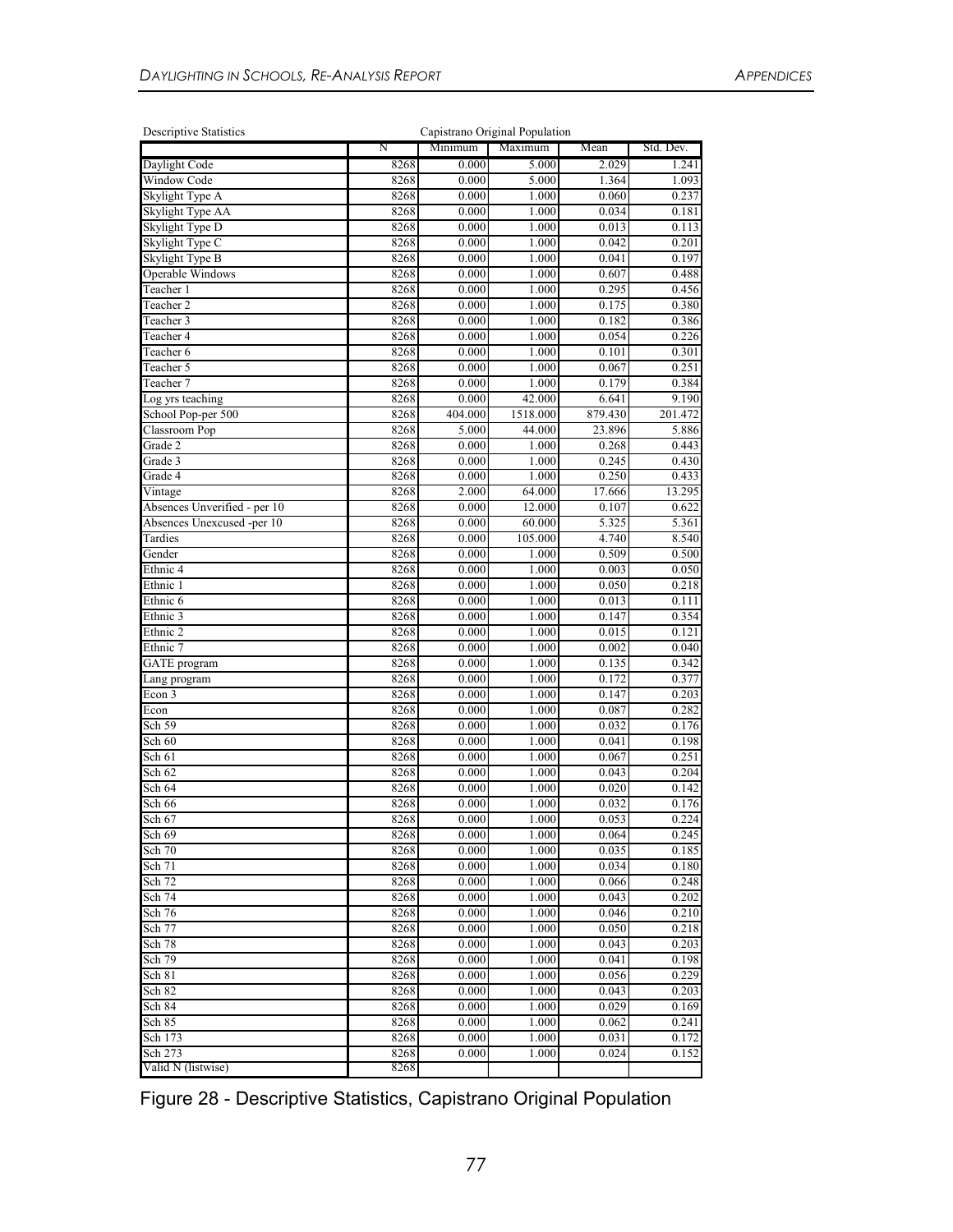| Descriptive statistics |      | Capistration cactier Survey Fopulation |          |         | Std.      |
|------------------------|------|----------------------------------------|----------|---------|-----------|
|                        | N    | Minimum                                | Maximum  | Mean    | Deviation |
| Math Delta             | 3889 | $-29.000$                              | 79.000   | 13.128  | 8.091     |
| Reading Delta          | 3899 | $-22.000$                              | 59.000   | 9.251   | 9.399     |
| Daylight code          | 3949 | 0.000                                  | 5.000    | 2.222   | 1.329     |
| Operable windows       | 3949 | 0.000                                  | 1.000    | 0.551   | 0.498     |
| School Pop-per 500     | 3949 | 404.000                                | 1518.000 | 896.234 | 204.224   |
| Classroom Pop          | 3949 | 11.000                                 | 34.000   | 23.838  | 5.766     |
| Vintage                | 3949 | 2.000                                  | 64.000   | 18.112  | 13.796    |
| Grade 2                | 3949 | 0.000                                  | 1.000    | 0.294   | 0.456     |
| Grade 3                | 3949 | 0.000                                  | 1.000    | 0.243   | 0.429     |
| Grade 4                | 3949 | 0.000                                  | 1.000    | 0.243   | 0.429     |
| Absences Unverified    | 3949 | 0.000                                  | 11.000   | 0.070   | 0.517     |
| Absences Unexcused     | 3949 | 0.000                                  | 60.000   | 5.043   | 5.502     |
| Tardies                | 3949 | 0.000                                  | 73.000   | 4.707   | 8.503     |
| Gender                 | 3949 | 0.000                                  | 1.000    | 0.514   | 0.500     |
| Ethnic 4               | 3949 | 0.000                                  | 1.000    | 0.002   | 0.042     |
| Ethnic 1               | 3949 | 0.000                                  | 1.000    | 0.051   | 0.221     |
| Ethnic 6               | 3949 | 0.000                                  | 1.000    | 0.011   | 0.106     |
| Ethnic 3               | 3949 | 0.000                                  | 1.000    | 0.150   | 0.357     |
| Ethnic 2               | 3949 | 0.000                                  | 1.000    | 0.011   | 0.106     |
| Ethnic 7               | 3949 | 0.000                                  | 1.000    | 0.002   | 0.039     |
| <b>GATE</b> program    | 3949 | 0.000                                  | 1.000    | 0.130   | 0.336     |
| Lang program           | 3949 | 0.000                                  | 1.000    | 0.174   | 0.380     |
| Econ 3                 | 3949 | 0.000                                  | 0.960    | 0.165   | 0.212     |
| Log yrs teaching       | 3949 | 0.693                                  | 3.738    | 2.462   | 0.663     |
| Teacher 1              | 3949 | 0.000                                  | 1.000    | 0.241   | 0.428     |
| Teacher 2              | 3949 | 0.000                                  | 1.000    | 0.343   | 0.475     |
| Teacher 3              | 3949 | 0.000                                  | 1.000    | 0.290   | 0.454     |
| Teacher 4              | 3949 | 0.000                                  | 1.000    | 0.126   | 0.332     |
| Teacher 6              | 3949 | 0.000                                  | 1.000    | 0.232   | 0.422     |
| Teacher 7              | 3949 | 0.000                                  | 1.000    | 0.399   | 0.490     |
| Sch 59                 | 3949 | 0.000                                  | 1.000    | 0.028   | 0.165     |
| Sch 60                 | 3949 | 0.000                                  | 1.000    | 0.047   | 0.211     |
| Sch 61                 | 3949 | 0.000                                  | 1.000    | 0.060   | 0.238     |
| Sch 62                 | 3949 | 0.000                                  | 1.000    | 0.064   | 0.244     |
| Sch 64                 | 3949 | 0.000                                  | 1.000    | 0.022   | 0.145     |
| Sch 65                 | 3949 | 0.000                                  | 1.000    | 0.046   | 0.209     |
| Sch 66                 | 3949 | 0.000                                  | 1.000    | 0.039   | 0.194     |
| Sch 67                 | 3949 | 0.000                                  | 1.000    | 0.058   | 0.234     |
| Sch 68                 | 3949 | 0.000                                  | 1.000    | 0.045   | 0.207     |
| Sch 69                 | 3949 | 0.000                                  | 1.000    | 0.041   | 0.197     |
| Sch 70                 | 3949 | 0.000                                  | 1.000    | 0.004   | 0.062     |
| Sch 72                 | 3949 | 0.000                                  | 1.000    | 0.049   | 0.215     |
| Sch 74                 | 3949 | 0.000                                  | 1.000    | 0.046   | 0.210     |
| Sch 76                 | 3949 | 0.000                                  | 1.000    | 0.033   | 0.178     |
| Sch 77                 | 3949 | 0.000                                  | 1.000    | 0.036   | 0.186     |
| Sch 78                 | 3949 | 0.000                                  | 1.000    | 0.059   | 0.236     |
| Sch 79                 | 3949 | 0.000                                  | 1.000    | 0.020   | 0.139     |
| Sch 81                 | 3949 | 0.000                                  | 1.000    | 0.065   | 0.247     |
| Sch 82                 | 3949 | 0.000                                  | 1.000    | 0.030   | 0.171     |
| Sch 83                 | 3949 | 0.000                                  | 1.000    | 0.063   | 0.244     |
| Sch 84                 | 3949 | 0.000                                  | 1.000    | 0.031   | 0.172     |
| Sch 85                 | 3949 | 0.000                                  | 1.000    | 0.059   | 0.236     |
| Sch 93                 | 3949 | 0.000                                  | 1.000    | 0.032   | 0.176     |
| Sch 94                 | 3949 | 0.000                                  | 1.000    | 0.025   | 0.155     |
| Valid N (listwise)     | 3862 |                                        |          |         |           |

Descriptive Statistics Capistrano Teacher Survey Population

*Figure 29 - Descriptive Statistics, Capistrano Teacher Survey Population*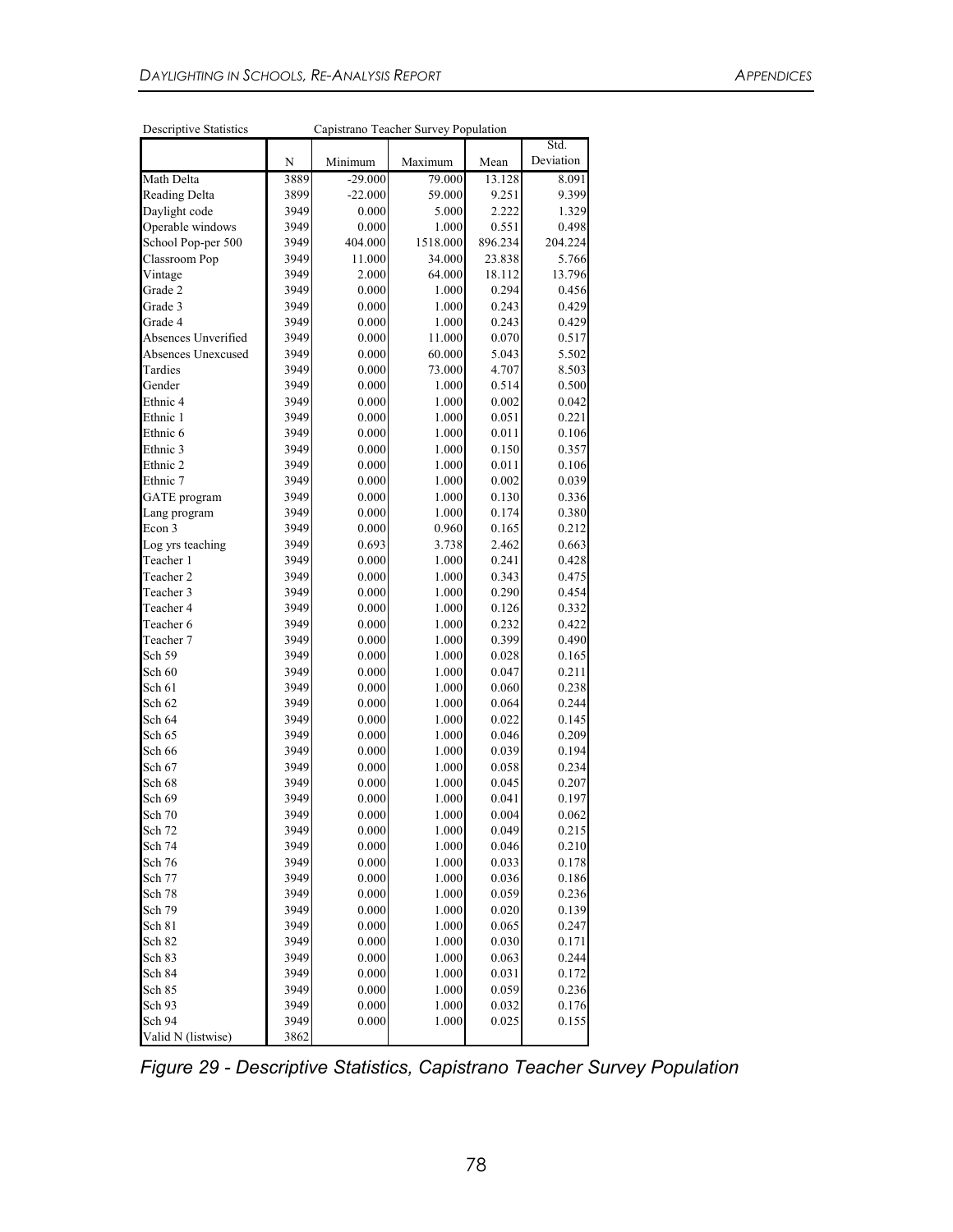| <b>Descriptive Statistics</b> |              |                | Capistrano Expanded Population |                |                |
|-------------------------------|--------------|----------------|--------------------------------|----------------|----------------|
|                               |              |                |                                |                | Std.           |
|                               | N            | Minimum        | Maximum                        | Mean           | Deviation      |
| <b>Math Delta</b>             | 9186         | $-29.000$      | 79.000                         | 12.565         | 7.914          |
| Reading Delta                 | 9195         | $-22.000$      | 59.000                         | 8.771          | 9.010          |
| Daylight Code                 | 9302         | 0.000          | 5.000                          | 1.977          | 1.240          |
| Operable Windows              | 9302         | 0.000          | 1.000                          | 0.574          | 0.495          |
| School Pop-per 500            | 9302         | 404.000        | 1518.000                       | 886.693        | 190.423        |
| Classroom Pop                 | 9302         | 5.000          | 44.000                         | 23.880         | 5.885          |
| Grade 2                       | 9302         | 0.000          | 1.000                          | 0.273          | 0.446          |
| Grade 3                       | 9302         | 0.000          | 1.000                          | 0.244          | 0.429          |
| Grade 4                       | 9302         | 0.000          | 1.000                          | 0.248          | 0.432          |
| Absences Unverified           | 9302         | 0.000          | 12.000                         | 0.094          | 0.584          |
| Absences Unexcused            | 9302         | 0.000          | 60.000                         | 4.672          | 5.324          |
| Tardies                       | 9302         | 0.000          | 105.000                        | 4.143          | 8.146          |
| Gender                        | 9302         | 0.000          | 1.000                          | 0.508          | 0.500          |
| Vintage                       | 9302         | 2.000          | 64.000                         | 16.844         | 13.157         |
| Ethnic 4                      | 9302         | 0.000          | 1.000                          | 0.002          | 0.047          |
| Ethnic 1                      | 9302         | 0.000          | 1.000                          | 0.052          | 0.222          |
| Ethnic 6                      | 9302         | 0.000          | 1.000                          | 0.012          | 0.110          |
| Ethnic 3                      | 9302         | 0.000          | 1.000                          | 0.139          | 0.346          |
| Ethnic 2                      | 9302         | 0.000          | 1.000                          | 0.014          | 0.117          |
| Ethnic 7                      | 9302         | 0.000          | 1.000                          | 0.002          | 0.041          |
| <b>GATE</b> program           | 9302         | 0.000          | 1.000                          | 0.138          | 0.345          |
| Lang program                  | 9302         | 0.000          | 1.000                          | 0.164          | 0.371          |
| Econ 3                        | 9302         | 0.000          | 1.000                          | 0.153          | 0.199          |
| Teacher 1                     | 9302         | 0.000          | 1.000                          | 0.248          | 0.432          |
| Teacher 3                     | 9302         | 0.000          | 1.000                          | 0.177          | 0.381          |
| Teacher 2                     | 9302         | 0.000          | 1.000                          | 0.146          | 0.353          |
| Teacher 4                     | 9302         | 0.000          | 1.000                          | 0.053          | 0.225          |
| Teacher 5                     | 9302         | 0.000          | 1.000                          | 0.052          | 0.222          |
| Teacher 6                     | 9302         | 0.000          | 1.000                          | 0.098          | 0.298          |
| Teacher 7                     | 9302         | 0.000          | 1.000                          | 0.170          | 0.375          |
| Log yrs teaching              | 9302         | 0.000          | 3.738                          | 1.045          | 1.291          |
| Sch 59                        | 9302         | 0.000          | 1.000                          | 0.038          | 0.191          |
| Sch 60                        | 9302         | 0.000          | 1.000                          | 0.038          | 0.191          |
| Sch 61                        | 9302         | 0.000          | 1.000                          | 0.048          | 0.213          |
| Sch 62                        | 9302         | 0.000          | 1.000                          | 0.042          | 0.200          |
| Sch 64                        | 9302         | 0.000          | 1.000                          | 0.018          | 0.134          |
| Sch 66                        | 9302         | 0.000          | 1.000                          | 0.028          | 0.164          |
| Sch 67                        | 9302         | 0.000<br>0.000 | 1.000                          | 0.046          | 0.209          |
| Sch 68                        | 9302         |                | 1.000                          | 0.033          | 0.179          |
| Sch 69                        | 9302         | 0.000          | 1.000                          | 0.055          | 0.228          |
| Sch 70                        | 9302         | 0.000          | 1.000                          | 0.032          | 0.177          |
| Sch 71<br>Sch 72              | 9302<br>9302 | 0.000<br>0.000 | 1.000<br>1.000                 | 0.031<br>0.053 | 0.172<br>0.225 |
| Sch 74                        | 9302         | 0.000          | 1.000                          | 0.033          | 0.179          |
|                               |              |                | 1.000                          |                | 0.203          |
| Sch 76<br>Sch 77              | 9302         | 0.000          |                                | 0.043          | 0.211          |
| Sch 78                        | 9302<br>9302 | 0.000<br>0.000 | 1.000<br>1.000                 | 0.047<br>0.048 | 0.214          |
| Sch 79                        | 9302         | 0.000          | 1.000                          |                |                |
| Sch 80                        | 9302         | 0.000          | 1.000                          | 0.026<br>0.045 | 0.159<br>0.207 |
| Sch 81                        | 9302         | 0.000          | 1.000                          | 0.043          | 0.203          |
| Sch 82                        | 9302         | 0.000          | 1.000                          | 0.035          | 0.183          |
| Sch 83                        | 9302         | 0.000          |                                | 0.045          | 0.207          |
| Sch 84                        | 9302         | 0.000          | 1.000<br>1.000                 | 0.040          | 0.196          |
| Sch 85                        |              | 0.000          | 1.000                          | 0.051          |                |
|                               | 9302         |                |                                |                | 0.219          |
| Sch 93<br>Sch 94              | 9302         | 0.000<br>0.000 | 1.000                          | 0.030          | 0.171          |
| Valid N (listwise)            | 9302<br>9123 |                | 1.000                          | 0.021          | 0.142          |
|                               |              |                |                                |                |                |

*Figure 30 - Descriptive Statistics, Capistrano Expanded Population*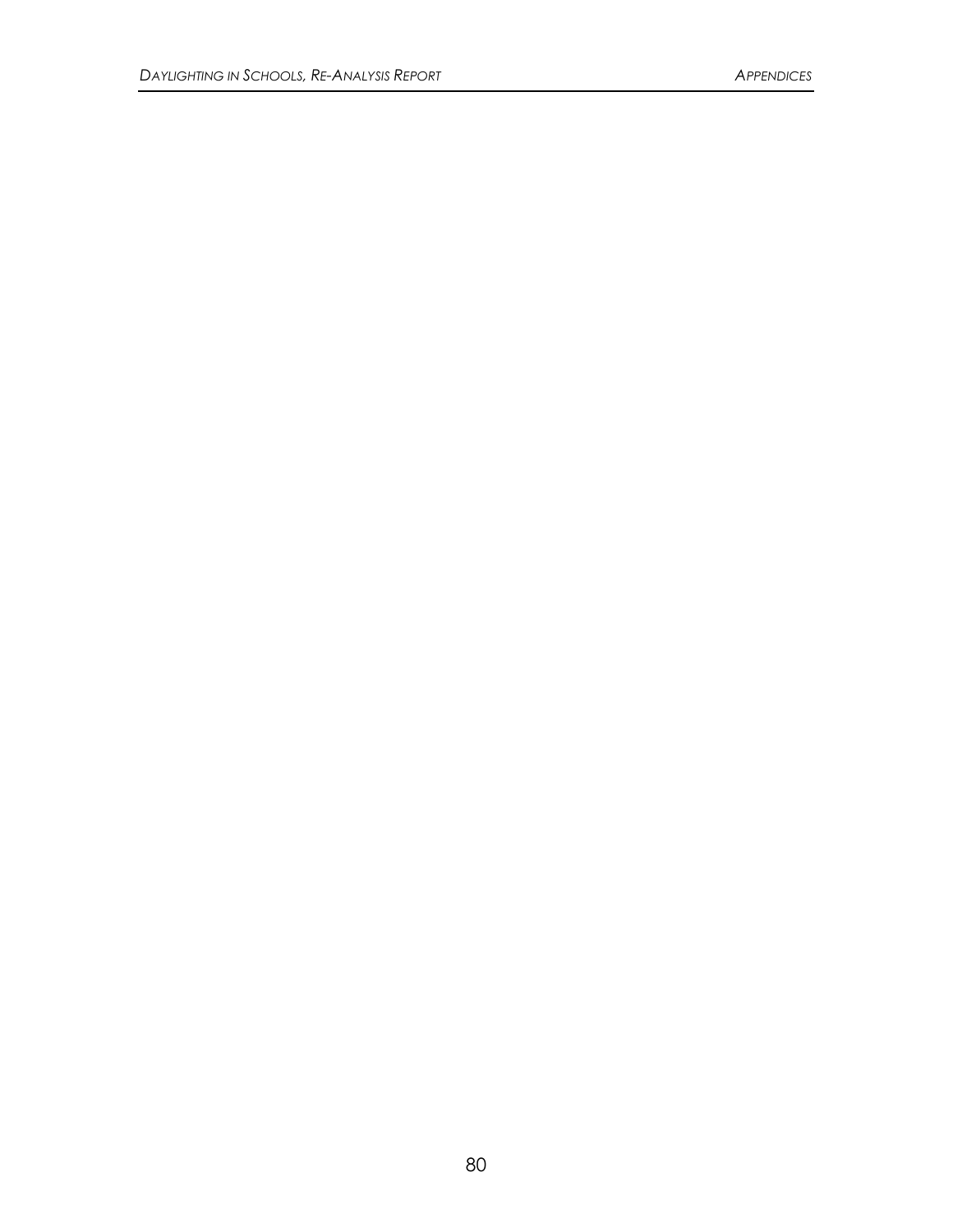## **7.4 Grade Level Models**

| New Model                                                      |           |                     |            | Change                       | Old Model                                     |                |                         |                |
|----------------------------------------------------------------|-----------|---------------------|------------|------------------------------|-----------------------------------------------|----------------|-------------------------|----------------|
| Capistrano Grade Level Interaction Reading Daylight<br>CGL6-rd |           |                     |            | new-old<br>$\rm R^{\wedge}2$ | Capistrano, Original Analysis<br>$C17-rd$     |                | Reading Daylight        |                |
| Model R^2                                                      | 0.239     |                     |            | $-0.007$                     | Model R^2                                     | 0.246          |                         |                |
|                                                                |           | <b>B</b> Std. Error | p (Signif) | B                            |                                               |                | B Std. Error p (Signif) |                |
| (Constant)                                                     | 2.774     | 0.399               | 0.000      |                              | (Constant)                                    | 3.025          | 0.298                   | 0.000          |
| <b>Classroom Characteristics</b>                               |           |                     |            |                              | <b>Classroom Characteristics</b>              |                |                         |                |
| <b>Daylight Code</b>                                           | 0.396     | 0.080               | 0.000      | $-0.068$                     | Daylight code<br>Operable Window              | 0.464<br>0.643 | 0.085<br>0.212          | 0.000<br>0.002 |
| <b>Teacher Characteristics</b>                                 |           |                     |            |                              |                                               |                |                         |                |
| Teacher 1                                                      | $-1.148$  | 0.493               | 0.020      |                              |                                               |                |                         |                |
| Teacher 2                                                      | 1.134     | 0.344               | 0.001      |                              |                                               |                |                         |                |
| Teacher 6                                                      | 0.625     | 0.308               | 0.043      |                              |                                               |                |                         |                |
| <b>Student Characteristics</b>                                 |           |                     |            |                              | <b>Student Characteristics</b>                |                |                         |                |
| Grade 2                                                        | 12.478    | 1.041               | 0.000      | 1.618                        | Grade 2                                       | 10.860         | 0.251                   | 0.000          |
| Grade 3                                                        | 5.819     | 1.432               | 0.000      | 1.521                        | Grade 3                                       | 4.298          | 0.254                   | 0.000          |
|                                                                |           |                     |            | $-0.937$                     | Grade 4                                       | 0.937          | 0.252                   | 0.000          |
| Ethnic 6                                                       | 1.306     | 0.746               | 0.080      |                              |                                               |                |                         |                |
| <b>GATE</b> Program                                            | 1.086     | 0.485               | 0.025      | 2.537                        | <b>GATE</b> Program                           | $-1.452$       | 0.257                   | 0.000          |
| Lang Prog                                                      | 0.441     | 0.525               | 0.400      | $-0.397$                     | Lang Prog                                     | 0.838          | 0.239                   | 0.000          |
| Econ 3                                                         | $-4.077$  | 1.307               | 0.002      |                              |                                               |                |                         |                |
| School Characteristics                                         |           |                     |            |                              | School Characteristics                        |                |                         |                |
| Vintage                                                        | 0.054     | 0.011               | 0.000      |                              |                                               |                |                         |                |
| School Site                                                    |           |                     |            |                              | School Site                                   |                |                         |                |
| Sch 61                                                         | 1.888     | 0.472               | 0.000      | $-0.307$                     | Sch 61                                        | 2.195          | 0.370                   | 0.000          |
| Sch 62                                                         | 0.986     | 0.478               | 0.039      | $-0.598$                     | Sch 62                                        | 1.584          | 0.477                   | 0.001          |
| Sch 64                                                         | 3.207     | 0.933               | 0.001      | 0.690                        | Sch 64                                        | 2.517          | 0.638                   | 0.000          |
| Sch 67                                                         | 0.827     | 0.436               | 0.058      | $-0.532$                     | Sch 67                                        | 1.359          | 0.416                   | 0.001          |
| Sch 70                                                         | 2.277     | 0.923               | 0.014      |                              |                                               |                |                         |                |
| Sch 72                                                         | $-1.262$  | 0.402               | 0.002      | 0.198                        | Sch 72                                        | $-1.460$       | 0.376                   | 0.000          |
| Sch 77                                                         | 0.792     | 0.423               | 0.061      | $-0.070$                     | Sch 77                                        | 0.863          | 0.428                   | 0.044          |
| Sch 79                                                         | 1.078     | 0.542               | 0.047      |                              |                                               |                |                         |                |
| Sch 81                                                         | 2.261     | 0.477               | 0.000      | 1.271                        | Sch 81                                        | 0.990          | 0.431                   | 0.022          |
| Sch 82                                                         | 2.179     | 0.492               | 0.000      | 0.511                        | Sch 82                                        | 1.668          | 0.449                   | 0.000          |
|                                                                |           |                     |            |                              | Sch 85                                        | $-1.254$       | 0.388                   | 0.001          |
| Sch 73                                                         | 1.518     | 0.490               | 0.002      | $-0.009$                     | Sch 73                                        | 1.528          | 0.516                   | 0.003          |
| Outliers                                                       |           |                     |            |                              | Outliers                                      |                |                         |                |
| O82                                                            | 37.789    | 7.800               | 0.000      | $-3.559$                     | O82                                           | 39.650         | 7.916                   | 0.000          |
| O71                                                            | 40.147    | 7.798               | 0.000      | $-0.533$                     | O71                                           | 40.680         | 7.925                   | 0.000          |
| O17                                                            | 40.288    | 7.803               | 0.000      | 0.638                        | O17                                           | 41.348         | 7.922                   | 0.000          |
| O <sub>28</sub>                                                | $-36.386$ | 7.807               | 0.000      | 1.084                        | O28                                           | $-37.470$      | 7.926                   | 0.000          |
| O80                                                            | $-38.527$ | 7.798               | 0.000      |                              | O58                                           | 35.564         | 7.923                   | 0.000          |
| O69                                                            | $-31.246$ | 7.806               | 0.000      |                              | O50                                           | 36.543         | 7.915                   | 0.000          |
| <b>Interaction Variables</b>                                   |           |                     |            |                              | Dependent Variable: Reading Delta (sp98-fa97) |                |                         |                |
| OPWIN_2                                                        | 0.659     | 0.341               | 0.053      |                              |                                               |                |                         |                |
| CLSPOP 4                                                       | 0.122     | 0.060               | 0.041      |                              |                                               |                |                         |                |
| ABUNVE_4                                                       | 0.656     | 0.305               | 0.031      |                              |                                               |                |                         |                |
| <b>ABUNEX 2</b>                                                | 0.061     | 0.031               | 0.048      |                              |                                               |                |                         |                |
| Gender 2                                                       | $-1.234$  | 0.460               | 0.007      |                              |                                               |                |                         |                |
| GATE 2                                                         | $-6.856$  | 0.691               | 0.000      |                              |                                               |                |                         |                |
| GATE 3                                                         | $-3.016$  | 0.671               | 0.000      |                              |                                               |                |                         |                |
| LANGPR 2                                                       | $-1.296$  | 0.719               | 0.072      |                              |                                               |                |                         |                |
| LANGPR 3                                                       | 1.350     | 0.715               | 0.059      |                              |                                               |                |                         |                |
| Econ $3-2$                                                     | 3.411     | 1.622               | 0.036      |                              |                                               |                |                         |                |
| Teach 1-2                                                      | 1.722     | 0.567               | 0.002      |                              |                                               |                |                         |                |
| Teach 3-2                                                      | $-2.351$  | 0.650               | 0.000      |                              |                                               |                |                         |                |
| Dependent Variable: READDELT                                   |           |                     |            |                              |                                               |                |                         |                |

*Figure 31- Capistrano Grade Level Interaction, Reading Daylight*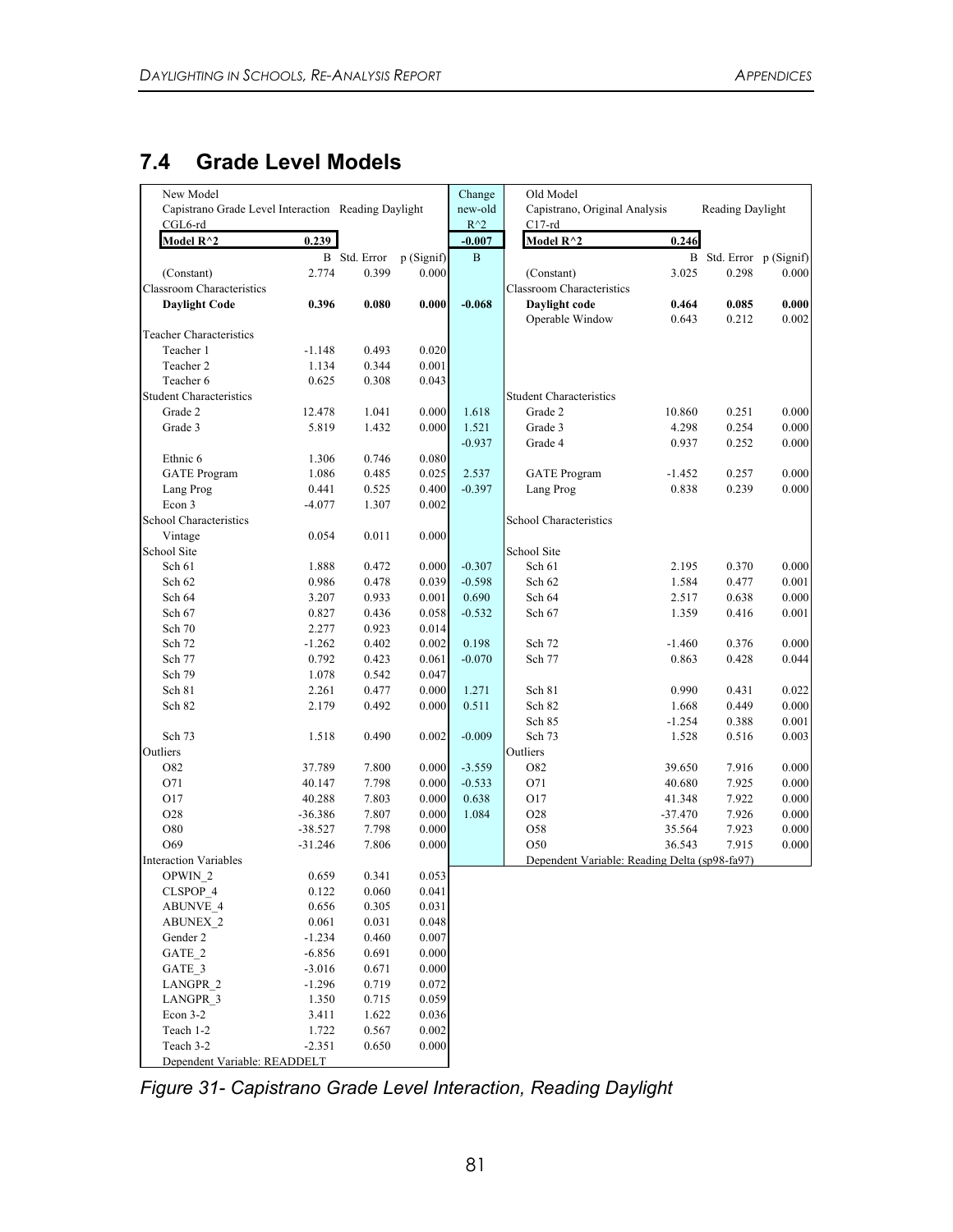| New Model                                                   |          |                     |           | Change                   | Old Model                                 |           |                         |       |  |
|-------------------------------------------------------------|----------|---------------------|-----------|--------------------------|-------------------------------------------|-----------|-------------------------|-------|--|
| Capistrano Grade Level Interaction Math Daylight<br>CGL6-md |          |                     |           | new-old<br>$R^{\wedge}2$ | Capistrano, Original Analysis<br>$C17-md$ |           | Math Daylight           |       |  |
| Model R^2                                                   | 0.261    |                     |           | 0.005                    | Model $R^{\wedge}2$                       | 0.256     |                         |       |  |
|                                                             |          | <b>B</b> Std. Error | p(Signif) | $\mathbf{B}$             |                                           |           | B Std. Error p (Signif) |       |  |
| (Constant)                                                  | 7.787    | 0.481               | 0.000     |                          | (Constant)                                | 8.026     | 0.407                   | 0.000 |  |
| <b>Classroom Characteristics</b>                            |          |                     |           |                          | <b>Classroom Characteristics</b>          |           |                         |       |  |
| <b>Daylight Code</b>                                        | 0.275    | 0.154               | 0.073     | $-0.229$                 | <b>Daylight Code</b>                      | 0.504     | 0.067                   | 0.000 |  |
| Daylight Code*2nd Grade                                     | 0.320    | 0.190               | 0.093     |                          |                                           |           |                         |       |  |
| <b>Teacher Characteristics</b>                              |          |                     |           |                          | <b>Teacher Characteristics</b>            |           |                         |       |  |
| none significant                                            |          |                     |           |                          |                                           |           |                         |       |  |
| <b>Student Characteristics</b>                              |          |                     |           |                          | <b>Student Characteristics</b>            |           |                         |       |  |
| Grade 2                                                     | 11.506   | 0.871               | 0.000     | 1.794                    | <b>SECOND</b>                             | 9.711     | 0.215                   | 0.000 |  |
| Grade 3                                                     | 3.227    | 0.893               | 0.000     | $-2.704$                 | <b>THIRD</b>                              | 5.931     | 0.219                   | 0.000 |  |
| Grade 4                                                     | 2.451    | 0.922               | 0.008     | 0.637                    | <b>FOURTH</b>                             | 1.813     | 0.216                   | 0.000 |  |
| Gender                                                      | 0.277    | 0.143               | 0.053     |                          |                                           |           |                         |       |  |
| GATE program                                                | (1.352)  | 0.211               | 0.000     | $-0.115$                 | GATE progam                               | $-1.236$  | 0.223                   | 0.000 |  |
| LANG program                                                | 0.566    | 0.216               | 0.009     | 0.077                    | LANG program                              | 0.490     | 0.205                   | 0.017 |  |
| Econ 3                                                      | (2.390)  | 0.907               | 0.008     |                          |                                           |           |                         |       |  |
|                                                             |          |                     |           |                          | Absen Unver                               | $-0.263$  | 0.123                   | 0.032 |  |
| Absen Unexc                                                 | (0.030)  | 0.014               | 0.034     | $-0.004$                 | Absen Unexc                               | $-0.026$  | 0.014                   | 0.069 |  |
| School Characteristics                                      |          |                     |           |                          |                                           |           |                         |       |  |
| Vintage                                                     | 0.038    | 0.014               | 0.008     | 0.038                    |                                           |           |                         |       |  |
| School Site                                                 |          |                     |           |                          | School Site                               |           |                         |       |  |
| SCH59                                                       | (1.818)  | 0.390               | 0.000     | $-0.728$                 | SCH59                                     | $-1.089$  | 0.435                   | 0.012 |  |
| SCH <sub>60</sub>                                           | (1.390)  | 0.411               | 0.001     |                          |                                           |           |                         |       |  |
|                                                             |          |                     |           | $-0.898$                 | SCH <sub>61</sub>                         | 0.898     | 0.313                   | 0.004 |  |
| SCH <sub>62</sub>                                           | 0.644    | 0.387               | 0.096     | $-0.804$                 | SCH <sub>62</sub>                         | 1.448     | 0.395                   | 0.000 |  |
|                                                             |          |                     |           |                          | SCH <sub>67</sub>                         | 0.838     | 0.355                   | 0.018 |  |
| SCH <sub>69</sub>                                           | (0.748)  | 0.341               | 0.028     |                          |                                           |           |                         |       |  |
|                                                             |          |                     |           | $-0.803$                 | SCH71                                     | 0.803     | 0.429                   | 0.061 |  |
|                                                             |          | 0.359               | 0.000     | $-1.201$                 |                                           | $-1.613$  |                         | 0.000 |  |
| SCH72                                                       | (2.815)  | 0.421               |           |                          | SCH72                                     |           | 0.321                   |       |  |
| SCH74                                                       | (0.936)  |                     | 0.026     |                          |                                           |           |                         |       |  |
| SCH77                                                       | 0.797    | 0.364               | 0.029     | $-0.370$                 | SCH77                                     | 1.167     | 0.365                   | 0.001 |  |
| SCH78                                                       | (0.930)  | 0.362               | 0.010     |                          |                                           |           |                         |       |  |
| SCH82                                                       | 0.944    | 0.427               | 0.027     | $-0.255$                 | SCH <sub>82</sub>                         | 1.198     | 0.379                   | 0.002 |  |
| SCH84                                                       | (0.932)  | 0.401               | 0.020     |                          |                                           |           |                         |       |  |
| Outliers                                                    |          |                     |           |                          | Outliers                                  |           |                         |       |  |
| O33                                                         | 34.480   | 6.836               | 0.000     | 0.418                    | O33                                       | 34.062    | 6.838                   | 0.000 |  |
| O18                                                         | 33.983   | 6.831               | 0.000     | $-1.132$                 | O18                                       | 35.115    | 6.837                   | 0.000 |  |
| 032                                                         | 61.652   | 6.837               | 0.000     | $-0.803$                 | O32                                       | 62.456    | 6.835                   | 0.000 |  |
| O48                                                         | (46.429) | 6.829               | 0.000     | $-0.007$                 | O48                                       | $-46.422$ | 6.831                   | 0.000 |  |
| O45                                                         | (40.698) | 6.828               | 0.000     | $-0.388$                 | O45                                       | $-40.310$ | 6.830                   | 0.000 |  |
| O77                                                         | (35.628) | 6.832               | 0.000     |                          |                                           |           |                         |       |  |
| O <sub>0</sub> 2                                            | (32.938) | 6.840               | 0.000     | 1.529                    | O <sub>0</sub> 2                          | $-34.466$ | 6.830                   | 0.000 |  |
| <b>Interaction Variables</b>                                |          |                     |           |                          | Dependent Variable: MATHDELT              |           |                         |       |  |
| Vintage 2                                                   | (0.046)  | 0.020               | 0.021     |                          |                                           |           |                         |       |  |
| Vintage 3                                                   | 0.057    | 0.019               | 0.003     |                          |                                           |           |                         |       |  |
| Vintage 4                                                   | (0.063)  | 0.020               | 0.001     |                          |                                           |           |                         |       |  |
| School Pop 2                                                | (0.003)  | 0.001               | 0.000     |                          |                                           |           |                         |       |  |
| School Pop 3                                                | 0.002    | 0.001               | 0.003     |                          |                                           |           |                         |       |  |
| Tardies 2                                                   | (0.030)  | 0.017               | 0.078     |                          |                                           |           |                         |       |  |
| Tardies 3                                                   | 0.047    | 0.017               | 0.006     |                          |                                           |           |                         |       |  |
| Econ 3-3                                                    | (3.135)  | 1.190               | 0.008     |                          |                                           |           |                         |       |  |
| Econ 3-4<br>a                                               | 3.387    | 1.258               | 0.007     |                          |                                           |           |                         |       |  |
| Teach 1-2                                                   | 2.140    | 0.322               | 0.000     |                          |                                           |           |                         |       |  |
| Teach 4-4                                                   | 2.914    | 1.292               | 0.024     |                          |                                           |           |                         |       |  |
| Dependent Variable: MATHDELT                                |          |                     |           |                          |                                           |           |                         |       |  |

*Figure 32- Capistrano Grade Level Interaction, Math Daylight*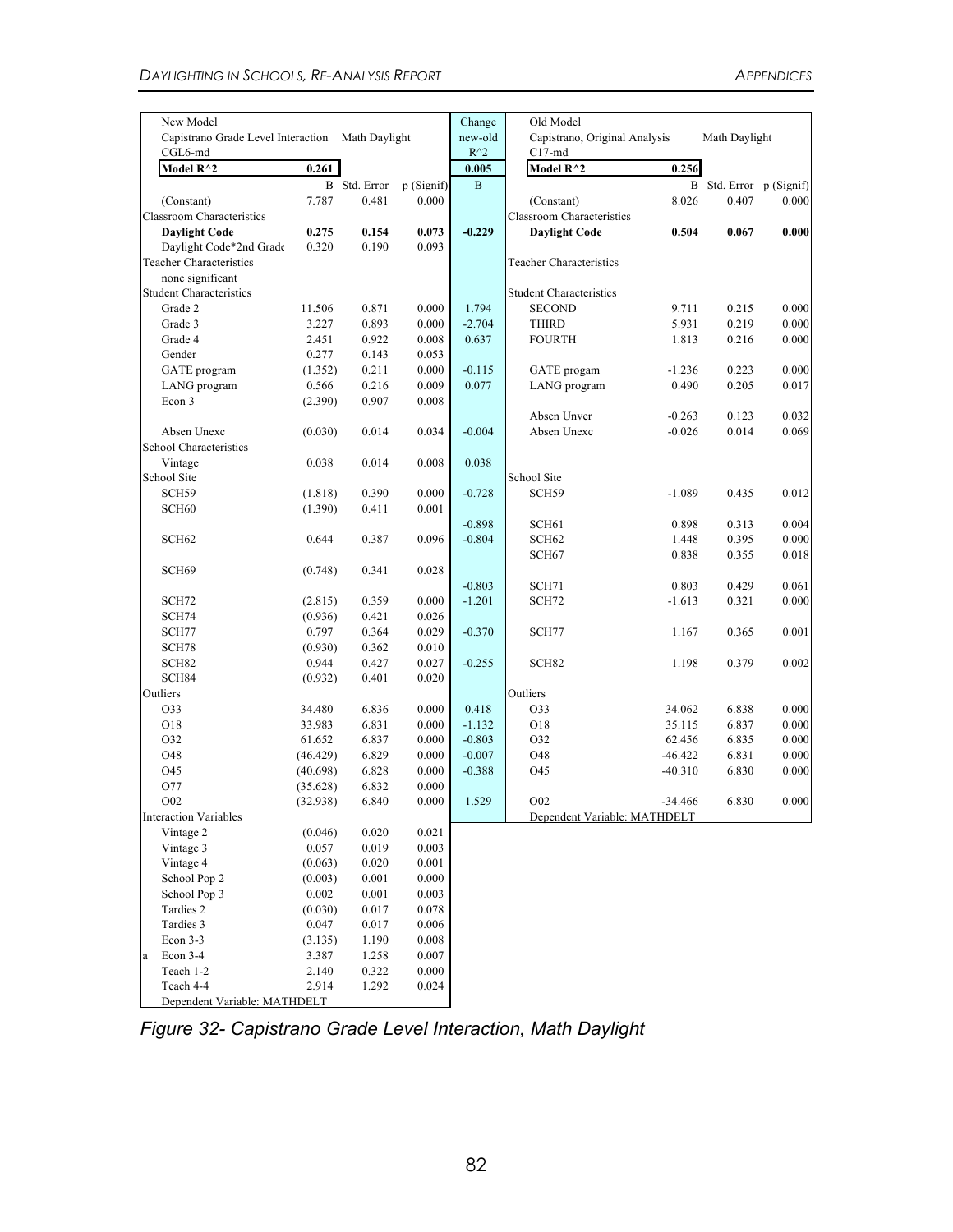| New Model                                 |           |                  |            | Change                   | Old Model                          |           |                  |           |
|-------------------------------------------|-----------|------------------|------------|--------------------------|------------------------------------|-----------|------------------|-----------|
| Seattle Grade Level Interaction<br>GL2-rd |           | Reading Daylight |            | new-old<br>$R^{\wedge}2$ | Seattle, orginal analysis<br>S9-rd |           | Reading Daylight |           |
| Model $R^2$                               | 0.337     |                  |            | 0.040                    | Model R^2                          | 0.297     |                  |           |
|                                           | B         | Std. Error       | p (Signif) | $\, {\bf B}$             |                                    | B         | Std. Error       | p(Signif) |
| (Constant)                                | 52.107    | 2.196            | 0.000      |                          | (Constant)                         | 54.667    | 1.726            | 0.000     |
| <b>Classroom Characteristics</b>          |           |                  |            |                          | <b>Classroom Characteristics</b>   |           |                  |           |
| <b>Daylight Code</b>                      | 2.533     | 0.373            | 0.000      | 0.650                    | <b>Daylight Code</b>               | 1.883     | 0.342            | 0.000     |
|                                           |           |                  |            |                          | Portable                           | $-2.123$  | 1.121            | 0.058     |
| Gifted room (70%+)                        | 16.153    | 1.563            | 0.000      | 0.812                    | Gifted room $(70\%+)$              | 15.342    | 0.894            | 0.000     |
|                                           |           |                  |            | 0.002                    | Class SF                           | $-0.002$  | 0.000            | 0.001     |
| Students per Class                        | 0.157     | 0.024            | 0.000      | 0.020                    | Students per Class                 | 0.137     | 0.025            | 0.000     |
| <b>Student Characteristics</b>            |           |                  |            |                          | <b>Student Characteristics</b>     |           |                  |           |
| Grade 2                                   | 15.056    | 2.491            | 0.000      | 8.098                    | Grade 2                            | 6.957     | 0.596            | 0.000     |
|                                           |           |                  |            | 2.074                    | Grade 3                            | $-2.074$  | 0.523            | 0.000     |
|                                           |           |                  |            | $-0.949$                 | Grade 4                            | 0.949     | 0.529            | 0.073     |
| Ethnic 2                                  | $-9.870$  | 0.891            | 0.000      | $-1.409$                 | Ethnic 2                           | $-8.461$  | 0.522            | 0.000     |
| Ethnic <sub>4</sub>                       | $-11.016$ | 0.550            | 0.000      | 0.152                    | Ethnic 4                           | $-11.168$ | 0.557            | 0.000     |
| Ethnic 1                                  | $-8.534$  | 1.293            | 0.000      | $-0.768$                 | Ethnic 1                           | $-7.766$  | 0.797            | 0.000     |
| Ethnic 3                                  | $-6.165$  | 1.349            | 0.000      | 0.394                    | Ethnic 3<br>$-6.559$               |           | 1.336            | 0.000     |
|                                           |           |                  |            | $-0.912$                 | Gender<br>0.912                    |           | 0.380            | 0.016     |
| Econ 2                                    | $-10.939$ | 0.446            | 0.000      | $-2.264$                 | Econ 2<br>$-8.675$                 |           | 0.475            | 0.000     |
| Socio 1                                   | $-3.311$  | 1.095            | 0.003      | 1.169                    | Socio 1                            | $-4.481$  | 1.131            | 0.000     |
| Socio 3                                   | $-1.616$  | 0.452            | 0.000      | 1.001                    | Socio 3                            | $-2.618$  | 0.480            | 0.000     |
| Socio 2                                   | $-1.949$  | 0.976            | 0.046      | 1.233                    | Socio 2                            | $-3.182$  | 1.011            | 0.002     |
| School Characteristics                    |           |                  |            |                          | School Characteristics             |           |                  |           |
| School Pop - per 500                      | 5.574     | 3.215            | 0.083      | $-1.088$                 | School Pop - per 500               | 6.662     | 1.762            | 0.000     |
| Outliers                                  |           |                  |            |                          | Outliers                           |           |                  |           |
| O <sub>26</sub>                           | $-63.880$ | 16.619           | 0.000      | 1.534                    | O <sub>26</sub>                    | $-65.414$ | 16.407           | 0.000     |
| O64                                       | $-66.614$ | 16.613           | 0.000      | 1.313                    | O64                                | $-67.927$ | 16.409           | 0.000     |
| O07                                       | $-68.420$ | 16.626           | 0.000      | 1.812                    | O07                                | $-70.231$ | 16.408           | 0.000     |
| O73                                       | $-72.856$ | 16.612           | 0.000      | $-1.715$                 | O73                                | $-71.141$ | 16.408           | 0.000     |
| O <sub>21</sub>                           | $-64.758$ | 16.617           | 0.000      | 0.457                    | O <sub>21</sub>                    | $-65.215$ | 16.413           | 0.000     |
| <b>Interaction Variables</b>              |           |                  |            |                          | Dependent Variable: Reading NCE 98 |           |                  |           |
| VINT 2ND                                  | $-0.089$  | 0.017            | 0.000      |                          |                                    |           |                  |           |
| SCSZ 2ND                                  | $-0.038$  | 0.010            | 0.000      |                          |                                    |           |                  |           |
| SCSZ 4TH                                  | 0.017     | 0.009            | 0.070      |                          |                                    |           |                  |           |
| Gen 2ND                                   | 4.345     | 1.046            | 0.000      |                          |                                    |           |                  |           |
| Gen 3RD                                   | 1.858     | 0.994            | 0.062      |                          |                                    |           |                  |           |
| SQFT 3RD                                  | $-0.002$  | 0.001            | 0.003      |                          |                                    |           |                  |           |
| SQFT 4TH                                  | $-0.001$  | 0.001            | 0.071      |                          |                                    |           |                  |           |
| Eth2 3RD                                  | $-2.191$  | 1.173            | 0.062      |                          |                                    |           |                  |           |
| Eth2 4TH                                  | $-3.055$  | 1.216            | 0.012      |                          |                                    |           |                  |           |
| Eth1 3RD                                  | $-5.227$  | 1.916            | 0.006      |                          |                                    |           |                  |           |
| Dependent Variable: Reading NCE 98        |           |                  |            |                          |                                    |           |                  |           |

*Figure 33- Seattle Grade Level Interaction, Reading Daylight*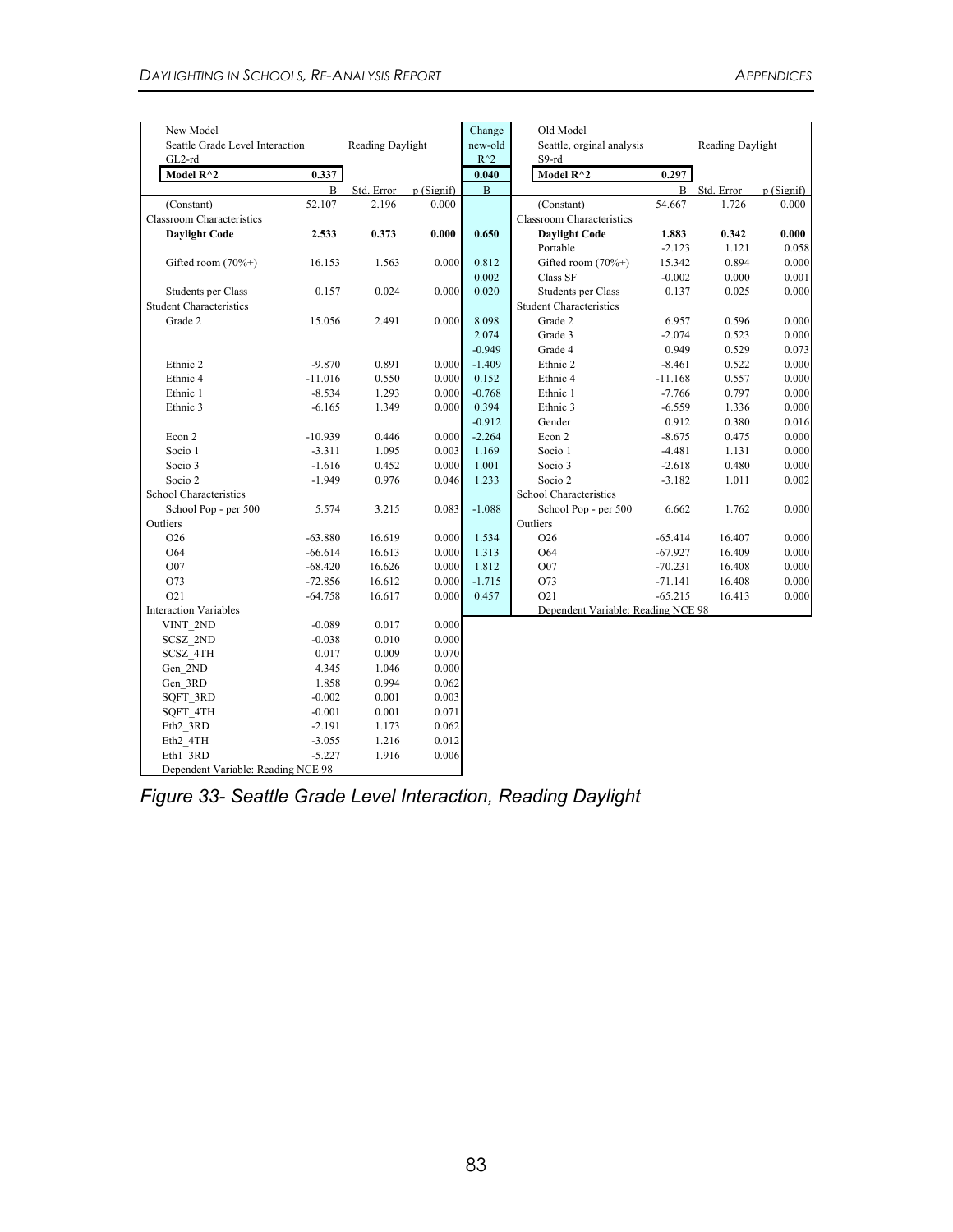| New Model                       |              |               |           | Change        | Old Model                        |           |               |                        |
|---------------------------------|--------------|---------------|-----------|---------------|----------------------------------|-----------|---------------|------------------------|
| Seattle Grade Level Interaction |              | Math Daylight |           | new-old       | Seattle, original anlysis        |           | Math Daylight |                        |
| SGL2-md                         |              |               |           | $R^{\wedge}2$ | $S9-md$                          |           |               |                        |
| Model $R^2$                     | 0.257        |               |           | $-0.001$      | Model $R^{\wedge}2$              | 0.258     |               | Sig.                   |
|                                 | $\mathbf{B}$ | Std. Error    | p(Signif) | $\mathbf{B}$  |                                  | B         |               | Std. Error $p(Signif)$ |
| (Constant)                      | 49.134       | 2.073         | 0.000     |               | (Constant)                       | 55.653    | 1.841         | 0.000                  |
| Classroom Characteristics       |              |               |           |               | <b>Classroom Characteristics</b> |           |               |                        |
| <b>Daylight Code</b>            | 1.585        | 0.438         | 0.000     | 0.194         | <b>Daylight Code</b>             | 1.391     | 0.436         | 0.001                  |
| Open room                       | 3.485        | 1.650         | 0.035     | $-0.022$      | Open room                        | 3.506     | 1.579         | 0.026                  |
| Portable                        | $-2.496$     | 1.174         | 0.033     | 0.562         | Portable                         | $-3.058$  | 1.171         | 0.009                  |
| Gifted room (70%+)              | 16.312       | 0.931         | 0.000     | $-0.082$      | Gifted room (70%+)               | 16.394    | 0.931         | 0.000                  |
| Class SF                        | $-0.003$     | 0.001         | 0.003     | $-0.002$      | Class SF                         | $-0.001$  | 0.001         | 0.063                  |
| Students per Class              | 0.185        | 0.054         | 0.001     | 0.119         | Students per Class               | 0.066     | 0.033         | 0.044                  |
| <b>Student Characteristics</b>  |              |               |           |               | <b>Student Characteristics</b>   |           |               |                        |
| Grade 2                         | 22.935       | 2.612         | 0.000     | 16.832        | Grade 2                          | 6.104     | 0.577         | 0.000                  |
| Grade 3                         | 5.013        | 2.336         | 0.032     | 8.401         | Grade 3                          | $-3.388$  | 0.477         | 0.000                  |
| Ethnic <sub>4</sub>             | $-11.440$    | 0.537         | 0.000     | 0.011         | Ethnic 4                         | $-11.452$ | 0.538         | 0.000                  |
| Ethnic 1                        | $-5.564$     | 0.800         | 0.000     | $-0.087$      | Ethnic 1                         | $-5.477$  | 0.803         | 0.000                  |
| Ethnic 3                        | $-6.974$     | 1.376         | 0.000     | 0.004         | Ethnic 3                         | $-6.978$  | 1.381         | 0.000                  |
| Gender                          | $-2.957$     | 0.390         | 0.000     | 0.060         | Gender                           | $-3.017$  | 0.392         | 0.000                  |
| Econ 2                          | $-5.756$     | 0.474         | 0.000     | 0.035         | Econ 2                           | $-5.790$  | 0.475         | 0.000                  |
| Socio 1                         | $-4.408$     | 1.163         | 0.000     | $-0.069$      | Socio 1                          | $-4.339$  | 1.167         | 0.000                  |
| Socio 3                         | $-3.525$     | 0.835         | 0.000     | $-0.418$      | Socio 3                          | $-3.107$  | 0.494         | 0.000                  |
| Socio 2                         | $-4.769$     | 1.053         | 0.000     | $-0.078$      | Socio 2                          | $-4.691$  | 1.057         | 0.000                  |
| School Characteristics          |              |               |           |               | School Characteristics           |           |               |                        |
| Vintage                         | 0.053        | 0.015         | 0.001     | 0.036         | Vintage                          | 0.017     | 0.010         | 0.098                  |
| School Pop-per 500              | 21.459       | 3.081         | 0.000     | 9.937         | School Pop-per 500               | 11.522    | 2.065         | 0.000                  |
| Outliers                        |              |               |           |               | Outliers                         |           |               |                        |
| O10143                          | $-61.856$    | 16.787        | 0.000     | 3.117         | O10143                           | $-64.973$ | 16.814        | 0.000                  |
| O9223                           | 57.790       | 16.748        | 0.001     | $-0.259$      | O9223                            | 58.049    | 16.824        | 0.001                  |
| O13206                          | 49.760       | 16.751        | 0.003     | $-4.640$      | O13206                           | 54.400    | 16.802        | 0.001                  |
| <b>Interaction Variables</b>    |              |               |           |               | Dependent Variable: Math NCE 98  |           |               |                        |
| SCSZ 2ND                        | $-0.061$     | 0.010         | 0.000     |               |                                  |           |               |                        |
| SCSZ 3RD                        | $-0.035$     | 0.009         | 0.000     |               |                                  |           |               |                        |
| VINT 2ND                        | $-0.121$     | 0.022         | 0.000     |               |                                  |           |               |                        |
| VINT 3RD                        | $-0.037$     | 0.021         | 0.077     |               |                                  |           |               |                        |
| CLSZ 4TH                        | $-0.205$     | 0.067         | 0.002     |               |                                  |           |               |                        |
| SQFT 2ND                        | 0.002        | 0.001         | 0.079     |               |                                  |           |               |                        |
| SQFT 4TH                        | 0.003        | 0.001         | 0.013     |               |                                  |           |               |                        |
| Dependent Variable: Math NCE 98 |              |               |           |               |                                  |           |               |                        |

*Figure 34 - Seattle Grade Level Interaction, Math Daylight*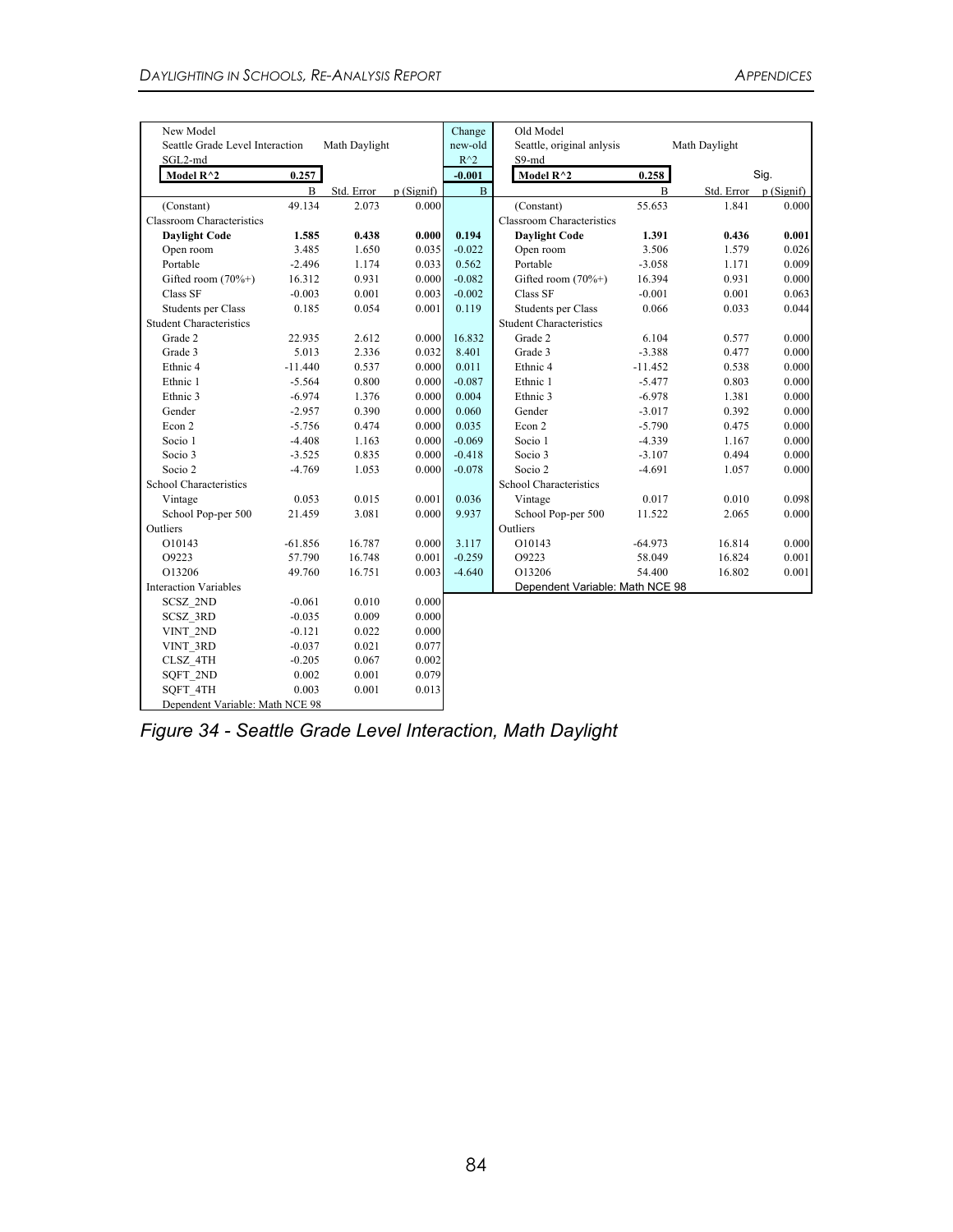|                     | $\mathbf N$ | Minimum   | Maximum | Mean   | Std. Dev. |
|---------------------|-------------|-----------|---------|--------|-----------|
| <b>READDELT</b>     | 9195        | $-22.000$ | 59.000  | 8.771  | 9.010     |
| <b>MATHDELT</b>     | 9186        | $-29.000$ | 79.000  | 12.565 | 7.914     |
| Daylight Code       | 9302        | 0.000     | 5.000   | 1.977  | 1.240     |
| Teacher 1           | 9302        | 0.000     | 1.000   | 0.248  | 0.432     |
| Teacher 3           | 9302        | 0.000     | 1.000   | 0.177  | 0.381     |
| Teacher 2           | 9302        | 0.000     | 1.000   | 0.146  | 0.353     |
| Teacher 6           | 9302        | 0.000     | 1.000   | 0.098  | 0.298     |
| Log yrs teaching    | 9302        | 0.000     | 3.738   | 1.045  | 1.291     |
| Grade 2             | 9302        | 0.000     | 1.000   | 0.273  | 0.446     |
| Grade 3             | 9302        | 0.000     | 1.000   | 0.244  | 0.429     |
| Grade 4             | 9302        | 0.000     | 1.000   | 0.248  | 0.432     |
| Vintage             | 9302        | 2.000     | 64.000  | 16.844 | 13.157    |
| Gender              | 9302        | 0.000     | 1.000   | 0.508  | 0.500     |
| Ethnic 6            | 9302        | 0.000     | 1.000   | 0.012  | 0.110     |
| <b>GATE</b> program | 9302        | 0.000     | 1.000   | 0.138  | 0.345     |
| Lang program        | 9302        | 0.000     | 1.000   | 0.164  | 0.371     |
| Econ 3              | 9302        | 0.000     | 1.000   | 0.153  | 0.199     |
| Sch 61              | 9302        | 0.000     | 1.000   | 0.048  | 0.213     |
| Sch 62              | 9302        | 0.000     | 1.000   | 0.042  | 0.200     |
| Sch 64              | 9302        | 0.000     | 1.000   | 0.018  | 0.134     |
| Sch 67              | 9302        | 0.000     | 1.000   | 0.046  | 0.209     |
| Sch 70              | 9302        | 0.000     | 1.000   | 0.032  | 0.177     |
| Sch 71              | 9302        | 0.000     | 1.000   | 0.031  | 0.172     |
| Sch 72              | 9302        | 0.000     | 1.000   | 0.053  | 0.225     |
| Sch 77              | 9302        | 0.000     | 1.000   | 0.047  | 0.211     |
| Sch 79              | 9302        | 0.000     | 1.000   | 0.026  | 0.159     |
| Sch 81              | 9302        | 0.000     | 1.000   | 0.043  | 0.203     |
| Sch 82              | 9302        | 0.000     | 1.000   | 0.035  | 0.183     |
| Sch 173             | 9302        | 0.000     | 1.000   | 0.030  | 0.171     |
| Valid N (listwise)  | 9123        |           |         |        |           |

| <b>Descriptive Statistics</b> | Capistrano Grade Level, Reading and Math |  |
|-------------------------------|------------------------------------------|--|
|                               |                                          |  |

*Figure 35- Descriptive statistics, Capistrano Grade Level, Reading and Math*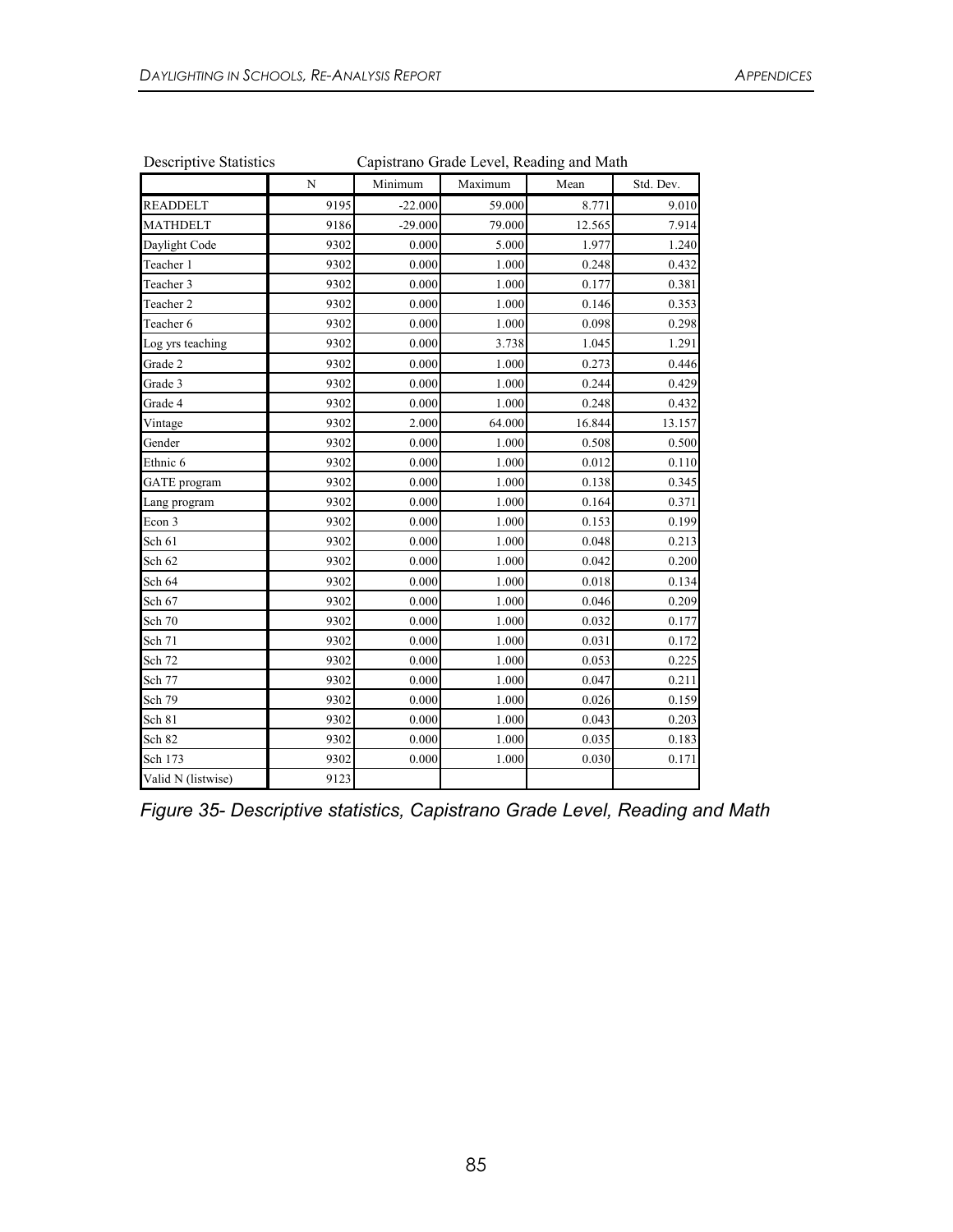| <b>Descriptive Statistics</b> | Seattle Grade Level, Reading |         |          |          |           |  |  |  |
|-------------------------------|------------------------------|---------|----------|----------|-----------|--|--|--|
|                               | N                            | Minimum | Maximum  | Mean     | Std. Dev. |  |  |  |
| Reading NCE 98                | 7538                         | 1.000   | 99.000   | 57.350   | 19.518    |  |  |  |
| Daylight Code                 | 7590                         | 1.000   | 5.000    | 3.053    | 0.752     |  |  |  |
| Portable                      | 7617                         | 0.000   | 1.000    | 0.030    | 0.171     |  |  |  |
| Class SF                      | 7617                         | 638.000 | 3616.000 | 1110.707 | 688.906   |  |  |  |
| Gifted room $(70\%+)$         | 7617                         | 0.000   | 1.000    | 0.049    | 0.216     |  |  |  |
| Students per Class            | 7600                         | 5.000   | 80.000   | 24.025   | 13.238    |  |  |  |
| Students per School           | 7617                         | 44.000  | 308.000  | 190.663  | 57.653    |  |  |  |
| Grade 2                       | 7617                         | 0.000   | 1.000    | 0.214    | 0.410     |  |  |  |
| Grade 3                       | 7617                         | 0.000   | 1.000    | 0.270    | 0.444     |  |  |  |
| Grade 4                       | 7617                         | 0.000   | 1.000    | 0.249    | 0.432     |  |  |  |
| Ethnic 2                      | 7617                         | 0.000   | 1.000    | 0.214    | 0.410     |  |  |  |
| Ethnic 4                      | 7617                         | 0.000   | 1.000    | 0.227    | 0.419     |  |  |  |
| Ethnic 1                      | 7617                         | 0.000   | 1.000    | 0.066    | 0.249     |  |  |  |
| Ethnic 3                      | 7617                         | 0.000   | 1.000    | 0.021    | 0.144     |  |  |  |
| Gender                        | 7614                         | 0.000   | 1.000    | 0.512    | 0.500     |  |  |  |
| Econ 2                        | 7617                         | 0.000   | 1.000    | 0.405    | 0.491     |  |  |  |
| Socio 1                       | 7617                         | 0.000   | 1.000    | 0.030    | 0.172     |  |  |  |
| Socio 3                       | 7617                         | 0.000   | 1.000    | 0.288    | 0.453     |  |  |  |
| Socio 2                       | 7617                         | 0.000   | 1.000    | 0.043    | 0.202     |  |  |  |

*Figure 36- Descriptive statistics, Seattle Grade Level, Reading*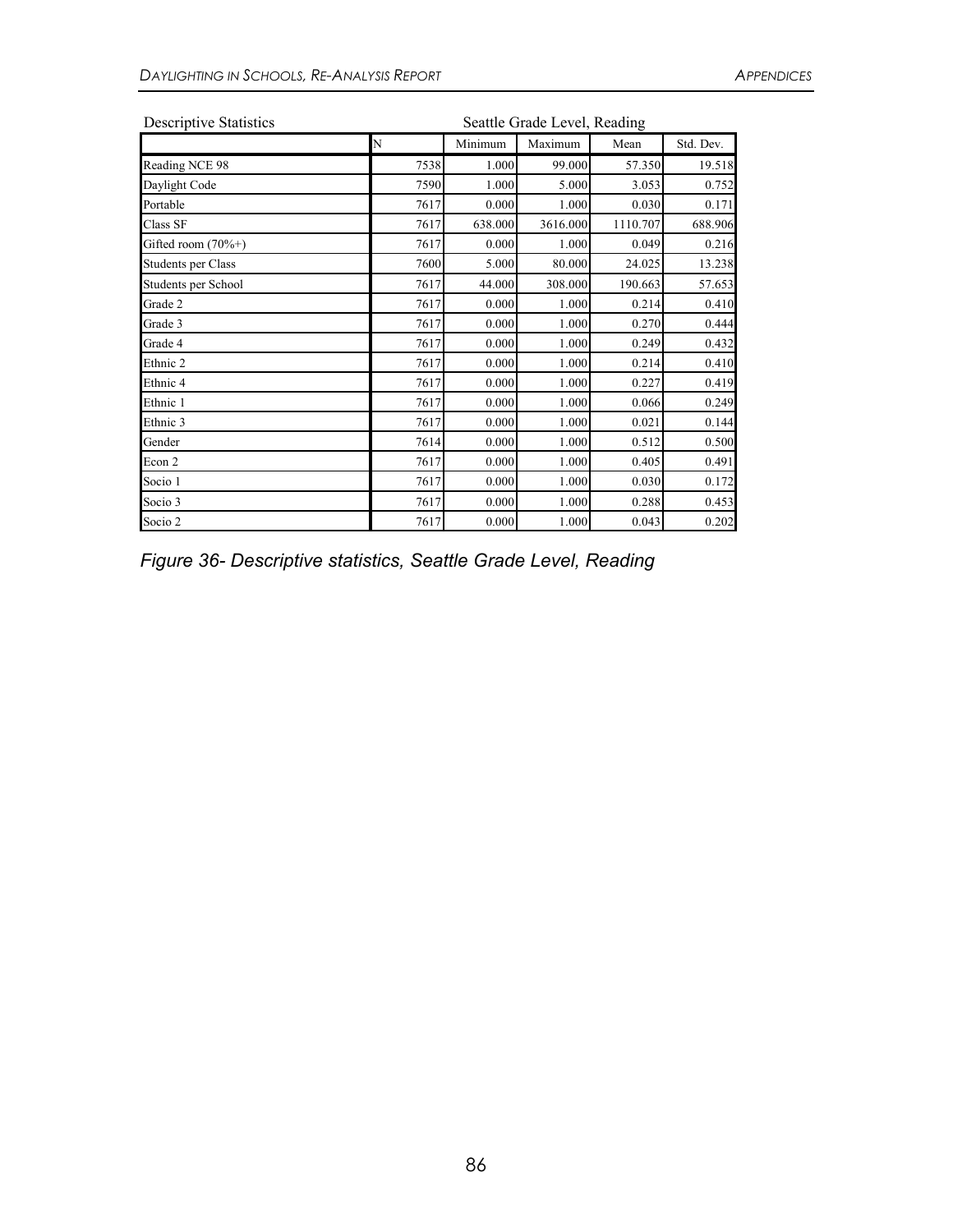| <b>Descriptive Statistics</b> |      | Seattle Grade Level, Math |          |          |           |  |  |  |  |
|-------------------------------|------|---------------------------|----------|----------|-----------|--|--|--|--|
|                               | N    | Minimum                   | Maximum  | Mean     | Std. Dev. |  |  |  |  |
| Math NCE 98                   | 7422 | 1.000                     | 99.000   | 58.820   | 19.467    |  |  |  |  |
| Daylight code                 | 7590 | 1.000                     | 5.000    | 3.053    | 0.752     |  |  |  |  |
| Open room                     | 7617 | 0.000                     | 1.000    | 0.104    | 0.306     |  |  |  |  |
| Portable                      | 7617 | 0.000                     | 1.000    | 0.030    | 0.171     |  |  |  |  |
| Gifted room $(70\%+)$         | 7617 | 0.000                     | 1.000    | 0.049    | 0.216     |  |  |  |  |
| Vintage                       | 7617 | 7.000                     | 92.000   | 39.812   | 26.370    |  |  |  |  |
| Class SF                      | 7617 | 638.000                   | 3616.000 | 1110.707 | 688.906   |  |  |  |  |
| Students per Class            | 7600 | 5.000                     | 80.000   | 24.025   | 13.238    |  |  |  |  |
| Students per School           | 7617 | 44.000                    | 308.000  | 190.663  | 57.653    |  |  |  |  |
| Grade 2                       | 7617 | 0.000                     | 1.000    | 0.214    | 0.410     |  |  |  |  |
| Grade 3                       | 7617 | 0.000                     | 1.000    | 0.270    | 0.444     |  |  |  |  |
| Ethnic 4                      | 7617 | 0.000                     | 1.000    | 0.227    | 0.419     |  |  |  |  |
| Ethnic 1                      | 7617 | 0.000                     | 1.000    | 0.066    | 0.249     |  |  |  |  |
| Ethnic 3                      | 7617 | 0.000                     | 1.000    | 0.021    | 0.144     |  |  |  |  |
| Gender                        | 7614 | 0.000                     | 1.000    | 0.512    | 0.500     |  |  |  |  |
| Econ 2                        | 7617 | 0.000                     | 1.000    | 0.405    | 0.491     |  |  |  |  |
| Socio 1                       | 7617 | 0.000                     | 1.000    | 0.030    | 0.172     |  |  |  |  |
| Socio 3                       | 7617 | 0.000                     | 1.000    | 0.288    | 0.453     |  |  |  |  |
| Socio 2                       | 7617 | 0.000                     | 1.000    | 0.043    | 0.202     |  |  |  |  |
| Valid N (listwise)            | 7379 |                           |          |          |           |  |  |  |  |

*Figure 37- Descriptive statistics, Seattle Grade Level, Math*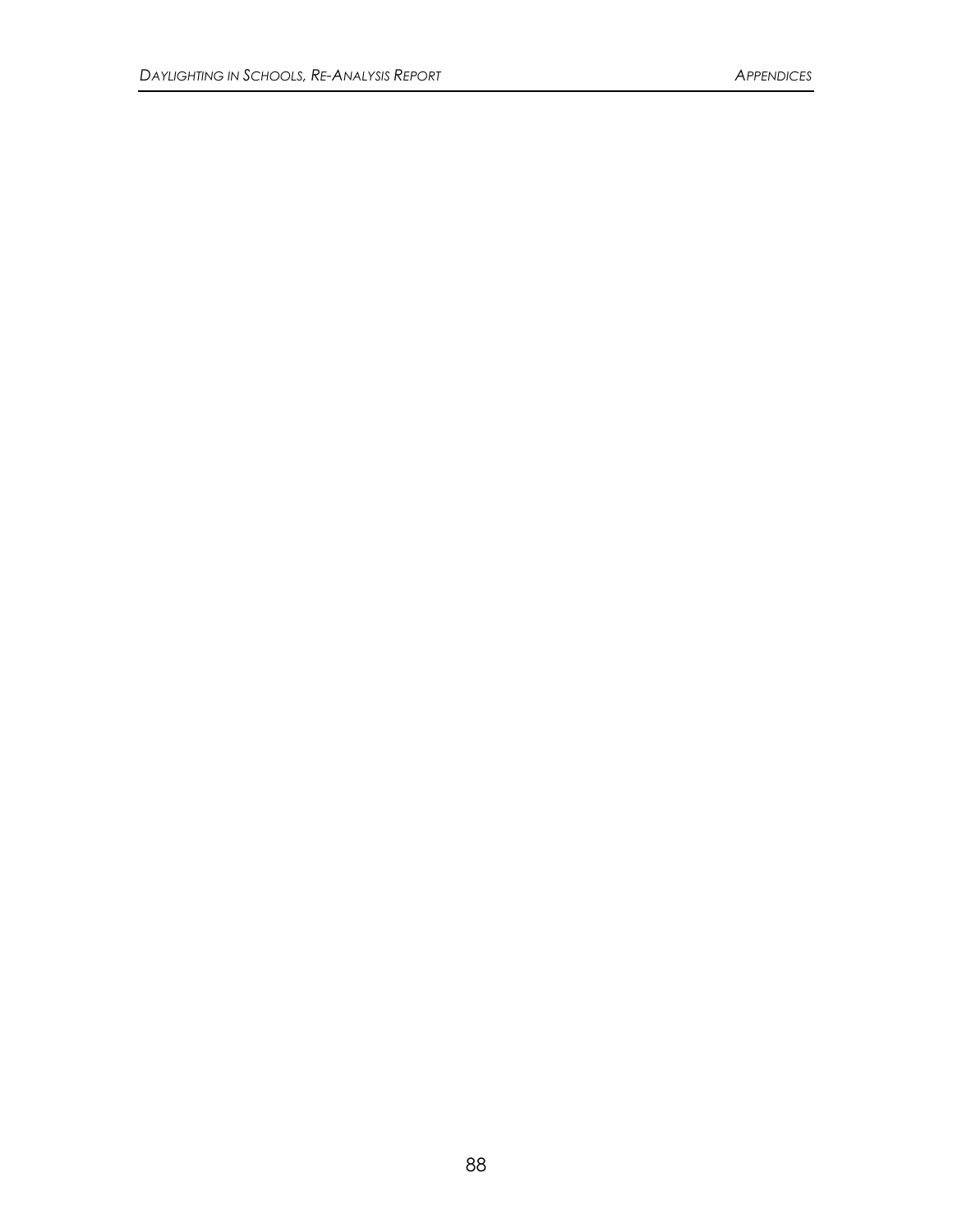## **7.5 Absenteeism Models**

|                           | 0.049    |            |             |           |           |
|---------------------------|----------|------------|-------------|-----------|-----------|
| Model R^2                 |          | Std. Error | <b>Beta</b> | t         | p(Signif) |
|                           | 1.651    | 0.061      |             | 27.050    | 0.000     |
| 1 (Constant)              |          |            |             |           |           |
| Classroom characteristics | $-0.059$ | 0.029      | $-0.026$    | $-2.025$  | 0.043     |
| Semi-open classroom       |          |            |             |           |           |
| Student characteristics   | $-0.056$ | 0.022      | $-0.029$    | $-2.564$  | 0.010     |
| Grade 3                   | $-0.042$ | 0.021      | $-0.022$    | $-1.975$  | 0.048     |
| Grade 4                   | 0.035    | 0.017      | 0.021       | 2.038     | 0.042     |
| Gender                    | $-0.470$ | 0.042      | $-0.122$    | $-11.217$ | 0.000     |
| Ethnic 1                  | $-0.144$ | 0.079      | $-0.019$    | $-1.823$  | 0.068     |
| Ethnic 6                  | $-0.223$ | 0.073      | $-0.032$    | $-3.038$  | 0.002     |
| Ethnic 2                  | $-0.396$ | 0.198      | $-0.021$    | $-1.997$  | 0.046     |
| Ethnic 7                  | $-0.100$ | 0.027      | $-0.040$    | $-3.777$  | 0.000     |
| <b>GATE</b> program       | $-0.154$ | 0.027      | $-0.073$    | $-5.676$  | 0.000     |
| Lang program              | 0.213    | 0.105      | 0.059       | 2.026     | 0.043     |
| Econ 3                    |          |            |             |           |           |
| School characteristics    | 0.006    | 0.001      | 0.093       | 4.377     | 0.000     |
| Vintage                   | 0.000    | 0.000      | 0.029       | 2.004     | 0.045     |
| School Pop-per 500        |          |            |             |           |           |
| School sites              | $-0.105$ | 0.047      | $-0.025$    | $-2.260$  | 0.024     |
| Sch 59                    | $-0.150$ | 0.050      | $-0.036$    | $-3.017$  | 0.003     |
| Sch 60                    | 0.112    | 0.047      | 0.028       | 2.386     | 0.017     |
| Sch 62                    | $-0.454$ | 0.081      | $-0.094$    | $-5.585$  | 0.000     |
| Sch 64                    | $-0.105$ | 0.044      | $-0.028$    | $-2.414$  | 0.016     |
| Sch 67                    | $-0.256$ | 0.085      | $-0.066$    | $-3.020$  | 0.003     |
| Sch 70                    | $-0.151$ | 0.052      | $-0.034$    | $-2.909$  | 0.004     |
| Sch 74                    | 0.130    | 0.060      | 0.026       | 2.173     | 0.030     |
| Sch 79                    | 0.092    | 0.049      | 0.023       | 1.867     | 0.062     |
| Sch 81                    | 0.291    | 0.051      | 0.067       | 5.703     | 0.000     |
| Sch 82                    | 0.094    | 0.047      | 0.024       | 1.991     | 0.047     |
| Sch 84                    | 0.182    | 0.056      | 0.039       | 3.244     | 0.001     |
| Sch 173                   |          |            |             |           |           |
| Outliers                  | 2.528    | 0.815      | 0.032       | 3.102     | 0.002     |
| O 49                      |          |            |             |           |           |

*Figure 38 - Capistrano Absenteeism Model*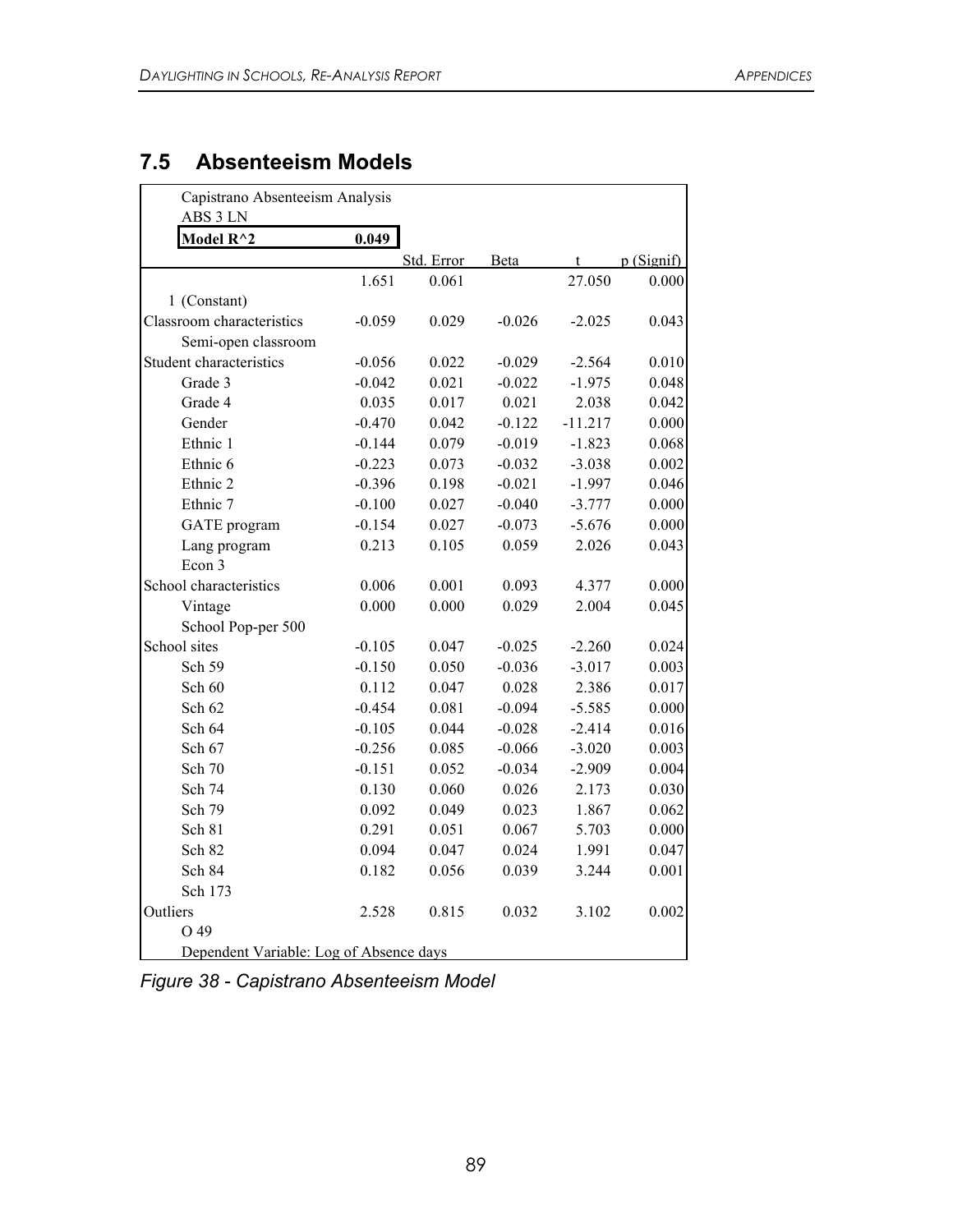| Capistrano Tardiness Model<br>ABS 3 LN |                |            |          |          |            |
|----------------------------------------|----------------|------------|----------|----------|------------|
| Model $\rm R^{\wedge}2$                | 0.097          |            |          |          |            |
|                                        | $\overline{B}$ | Std. Error | Beta     | t        | p (Signif) |
| 1 (Constant)                           | 1.305          | 0.096      |          | 13.623   | 0.000      |
| Classroom characteristics              |                |            |          |          |            |
| Daylight code                          | $-0.046$       | 0.012      | $-0.050$ | $-3.945$ | 0.000      |
| No air conditioning                    | 0.113          | 0.053      | 0.029    | 2.144    | 0.032      |
| Portable classroom                     | 0.054          | 0.026      | 0.024    | 2.087    | 0.037      |
| Teacher characteristics                |                |            |          |          |            |
| Teacher 1                              | 0.199          | 0.039      | 0.080    | 5.172    | 0.000      |
| Teacher 3                              | 0.238          | 0.045      | 0.084    | 5.236    | 0.000      |
| Teacher 7                              | $-0.081$       | 0.036      | $-0.028$ | $-2.236$ | 0.025      |
| Log yrs teaching                       | $-0.006$       | 0.002      | $-0.054$ | $-3.065$ | 0.002      |
| Student characteristics                |                |            |          |          |            |
| Grade 2                                | 0.050          | 0.025      | 0.021    | 2.021    | 0.043      |
| Ethnic <sub>4</sub>                    | 0.545          | 0.217      | 0.026    | 2.515    | 0.012      |
| Ethnic 1                               | $-0.197$       | 0.052      | $-0.039$ | $-3.803$ | 0.000      |
| Ethnic 3                               | 0.160          | 0.037      | 0.055    | 4.327    | 0.000      |
| Ethnic 2                               | 0.424          | 0.093      | 0.046    | 4.541    | 0.000      |
| GATE program                           | $-0.231$       | 0.034      | $-0.071$ | $-6.839$ | 0.000      |
| Econ 3                                 | 0.586          | 0.126      | 0.125    | 4.663    | 0.000      |
| School characterisics                  |                |            |          |          |            |
| School Pop-per 500                     | 0.000          | 0.000      | $-0.053$ | $-3.189$ | 0.001      |
| School sites                           |                |            |          |          |            |
| Sch 59                                 | $-0.393$       | 0.060      | $-0.072$ | $-6.552$ | 0.000      |
| Sch 60                                 | $-0.102$       | 0.061      | $-0.019$ | $-1.670$ | 0.095      |
| Sch 61                                 | 0.261          | 0.058      | 0.054    | 4.498    | 0.000      |
| Sch 64                                 | 0.455          | 0.106      | 0.072    | 4.294    | 0.000      |
| Sch 67                                 | $-0.183$       | 0.053      | $-0.038$ | $-3.434$ | 0.001      |
| Sch 70                                 | $-0.582$       | 0.115      | $-0.114$ | $-5.069$ | 0.000      |
| Sch 71                                 | 0.140          | 0.069      | 0.023    | 2.028    | 0.043      |
| Sch 72                                 | $-0.219$       | 0.053      | $-0.048$ | $-4.163$ | 0.000      |
| Sch 74                                 | $-0.488$       | 0.067      | $-0.084$ | $-7.255$ | 0.000      |
| Sch 76                                 | $-0.183$       | 0.058      | $-0.035$ | $-3.165$ | 0.002      |
| Sch 84                                 | 0.161          | 0.055      | 0.031    | 2.901    | 0.004      |
| Sch 173                                | 0.337          | 0.074      | 0.055    | 4.529    | 0.000      |
| Sch 273                                | 0.207          | 0.092      | 0.028    | 2.253    | 0.024      |
| Dependent Variable: LNYI T             |                |            |          |          |            |

| Figure 39 - Capistrano Tardiness Model |  |
|----------------------------------------|--|
|----------------------------------------|--|